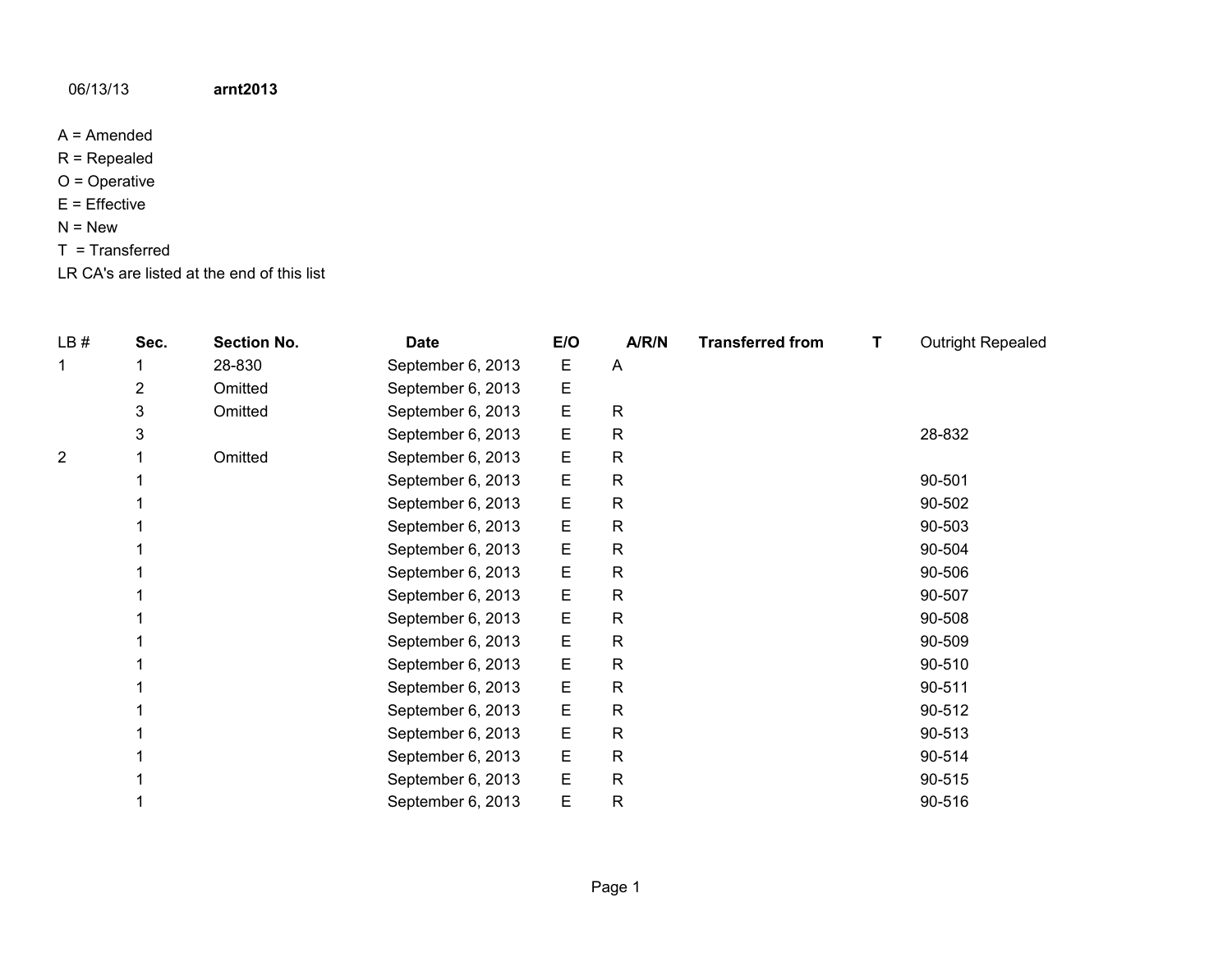| 1              |             | September 6, 2013 | E           | R |
|----------------|-------------|-------------------|-------------|---|
| 1              |             | September 6, 2013 | E           | R |
| 1              |             | September 6, 2013 | E           | R |
| 1              |             | September 6, 2013 | E           | R |
| 1              |             | September 6, 2013 | Е           | R |
| 1              |             | September 6, 2013 | E           | R |
| 1              |             | September 6, 2013 | E           | R |
| 1              |             | September 6, 2013 | E           | R |
| 1              | 28-101      | May 17, 2013      | E           | A |
| 2              | 28-935      | May 17, 2013      | E           | N |
| 3              | 52-1901     | May 17, 2013      | E           | A |
| 4              | 52-1905     | May 17, 2013      | Ε           | N |
| 5              | 52-1906     | May 17, 2013      | E           | N |
| 6              | 52-1907     | May 17, 2013      | E           | N |
| $\overline{7}$ | 52-2101     | May 17, 2013      | E           | N |
| 8              | 52-2102     | May 17, 2013      | E           | N |
| 9              | 52-2103     | May 17, 2013      | E           | N |
| 10             | 52-2104     | May 17, 2013      | Е           | Ν |
| 11             | 52-2105     | May 17, 2013      | E           | N |
| 12             | 52-2106     | May 17, 2013      | E           | N |
| 13             | 52-2107     | May 17, 2013      | E           | N |
| 14             | 52-2108     | May 17, 2013      | Е           | N |
| 15             | Omitted     | May 17, 2013      | E           |   |
| 16             | Omitted     | May 17, 2013      | E           |   |
| 1              | 9-1001      | May 26, 2013      | O           | N |
| $\overline{2}$ | 9-1002      | May 26, 2013      | O           | N |
| 3              | 9-1003      | May 26, 2013      | $\mathsf O$ | N |
| 4              | 9-1004      | July 1, 2013      | O           | N |
| 5              | 9-1005      | July 1, 2013      | O           | N |
| 6              | 9-1006      | July 1, 2013      | $\mathsf O$ | N |
| $\overline{7}$ | 9-1007      | July 1, 2013      | O           | N |
| 8              | $9 - 1,101$ | July 1, 2013      | O           | A |
| 9              | $9 - 812$   | July 1, 2013      | $\circ$     | A |
|                |             |                   |             |   |

| R | 90-518 |
|---|--------|
| R | 90-519 |
| R | 90-520 |
| R | 90-526 |
| R | 90-531 |
| R | 90-532 |
| R | 90-533 |
| R | 90-534 |
|   |        |

N 52-1902 T

N 71-817

T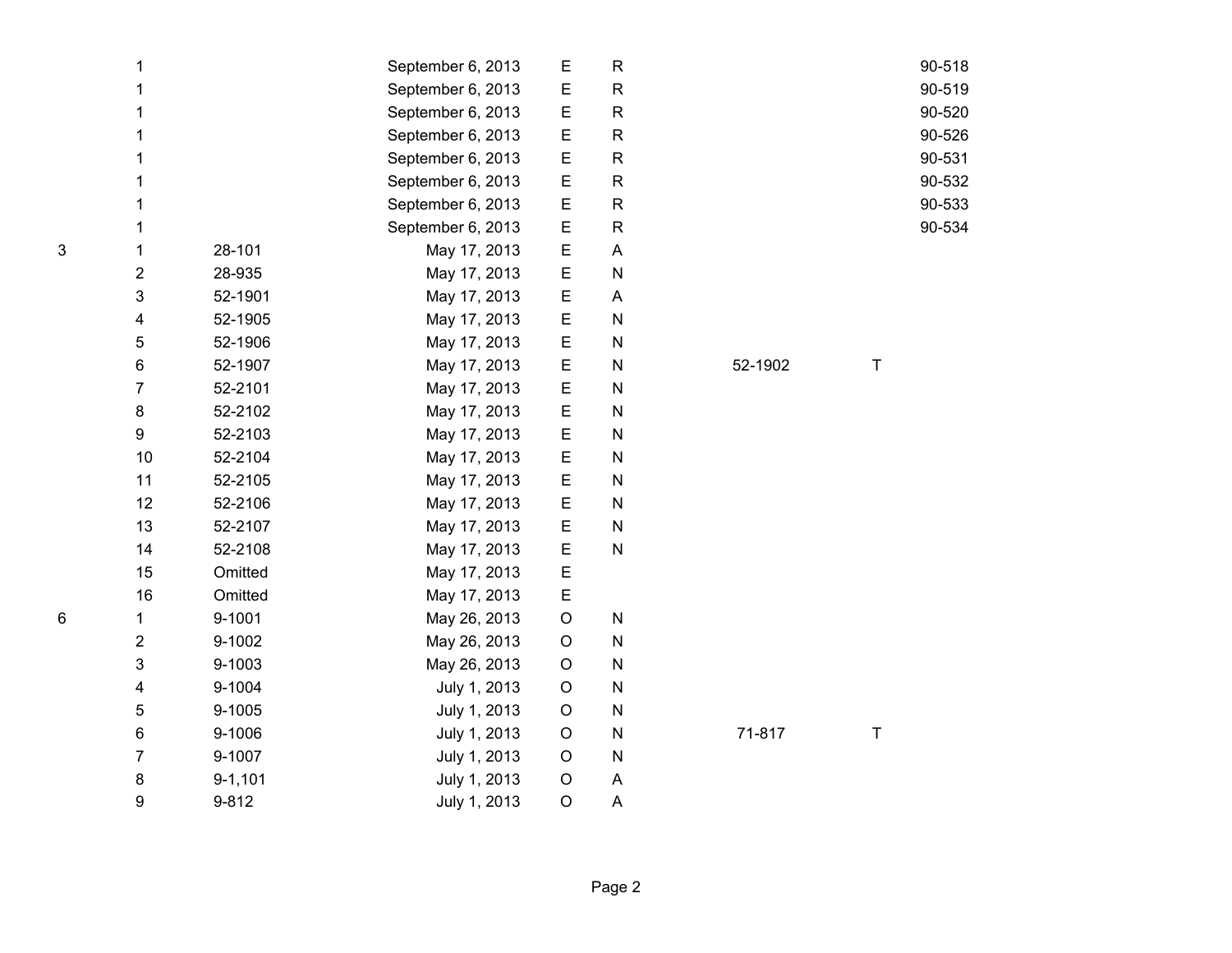|    | 10                      | 9-831      | July 1, 2013      | O | Α |
|----|-------------------------|------------|-------------------|---|---|
|    | 11                      | 38-2121    | July 1, 2013      | O | A |
|    | 12                      | 71-802     | July 1, 2013      | O | Α |
|    | 13                      | 71-804     | July 1, 2013      | O | A |
|    | 14                      | Omitted    | May 26, 2013      | O |   |
|    | 15                      | Omitted    | July 1, 2013      | O |   |
|    | 16                      | Omitted    | July 1, 2013      | O | R |
|    | 16                      |            | July 1, 2013      | O | R |
|    | 17                      | Omitted    | May 26, 2013      | O |   |
| 6A |                         | Omitted    | May 26, 2013      | E |   |
| 7  | $\mathbf 1$             | 81-3436    | September 6, 2013 | E | A |
|    | $\overline{2}$          | 81-3437    | September 6, 2013 | E | A |
|    | 3                       | 81-3450    | September 6, 2013 | E | A |
|    | 4                       | 81-3454    | September 6, 2013 | E | A |
|    | 5                       | Omitted    | September 6, 2013 | E |   |
| 16 | 1                       | 90-278     | September 6, 2013 | E | A |
|    | $\overline{2}$          | Omitted    | September 6, 2013 | E |   |
| 21 | $\mathbf 1$             | Omitted    | June 30, 2014     | O |   |
|    | $\overline{\mathbf{c}}$ | Omitted    | June 30, 2014     | O | R |
|    | $\overline{\mathbf{c}}$ |            | June 30, 2014     | O | R |
| 23 | 1                       | 21-610     | September 6, 2013 | E | A |
|    | $\overline{\mathbf{c}}$ | 23-104.03  | September 6, 2013 | E | A |
|    | 3                       | 28-105.01  | September 6, 2013 | E | A |
|    | $\overline{\mathbf{4}}$ | 28-401     | September 6, 2013 | E | A |
|    | 5                       | 30-2624    | September 6, 2013 | E | A |
|    | 6                       | 31-113     | September 6, 2013 | E | A |
|    | $\overline{7}$          | 38-2404    | September 6, 2013 | E | A |
|    | 8                       | 38-2826.01 | September 6, 2013 | E | A |
|    | 9                       | 42-374     | September 6, 2013 | E | A |
|    | 10                      | 43-289     | September 6, 2013 | E | A |
|    | 11                      | 44-710.01  | September 6, 2013 | E | A |
|    | 12                      | 68-911     | September 6, 2013 | E | A |
|    | 13                      | 68-919     | September 6, 2013 | E | A |
|    |                         |            |                   |   |   |

R 71-816

R 48-1,111

7

21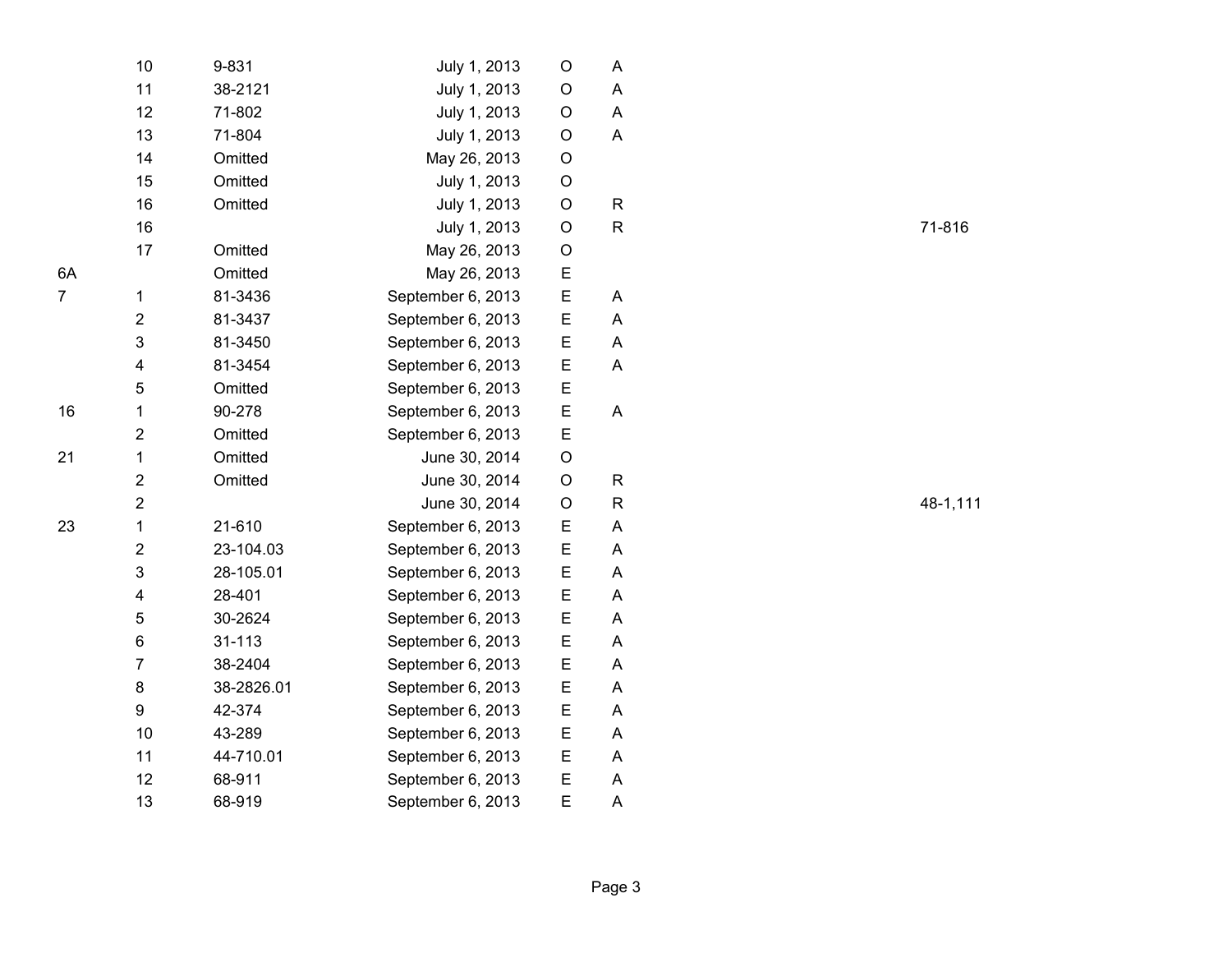| 14 | 68-921     | September 6, 2013 | Ε | A |
|----|------------|-------------------|---|---|
| 15 | 68-1202    | September 6, 2013 | E | A |
| 16 | 68-1801    | September 6, 2013 | Е | A |
| 17 | 68-1802    | September 6, 2013 | E | A |
| 18 | 68-1803    | September 6, 2013 | Е | A |
| 19 | 68-1804    | September 6, 2013 | E | A |
| 20 | 68-1805    | September 6, 2013 | E | A |
| 21 | 68-1806    | September 6, 2013 | E | A |
| 22 | 68-1806.01 | September 6, 2013 | E | N |
| 23 | 68-1807    | September 6, 2013 | E | A |
| 24 | 68-1808    | September 6, 2013 | Е | A |
| 25 | 68-1809    | September 6, 2013 | E | A |
| 26 | 71-413     | September 6, 2013 | E | A |
| 27 | 71-421     | September 6, 2013 | E | A |
| 28 | 71-434     | September 6, 2013 | E | A |
| 29 | 71-1101    | September 6, 2013 | E | A |
| 30 | 71-1104    | September 6, 2013 | E | A |
| 31 | 71-1107    | September 6, 2013 | Е | A |
| 32 | 71-1108.01 | September 6, 2013 | E | N |
| 33 | 71-2102    | September 6, 2013 | Е | A |
| 34 | 71-2411    | September 6, 2013 | E | A |
| 35 | 71-2445    | September 6, 2013 | Ε | A |
| 36 | 71-5803.09 | September 6, 2013 | E | A |
| 37 | 71-6018.01 | September 6, 2013 | E | A |
| 38 | 71-6039    | September 6, 2013 | E | A |
| 39 | 71-6721    | September 6, 2013 | E | A |
| 40 | 71-6725    | September 6, 2013 | E | A |
| 41 | 71-6727    | September 6, 2013 | E | A |
| 42 | 77-1827    | September 6, 2013 | Е | A |
| 43 | 77-2704.12 | September 6, 2013 | E | A |
| 44 | 79-712     | September 6, 2013 | Е | A |
| 45 | 79-1118.01 | September 6, 2013 | E | A |
| 46 | 79-1124    | September 6, 2013 | E | A |
|    |            |                   |   |   |

N 71-1110

T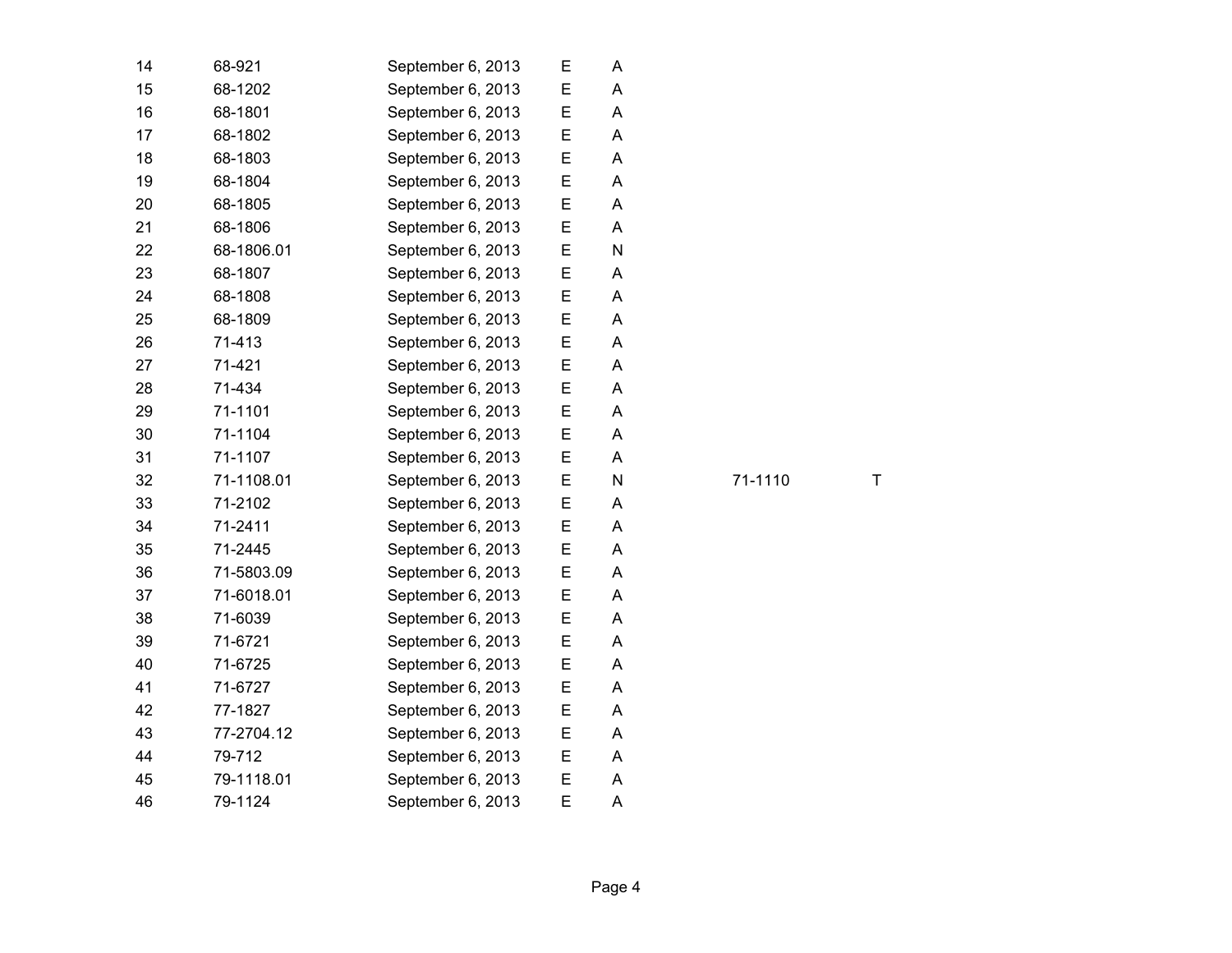|     | 47                      | 79-1128     | September 6, 2013 | E | A            |
|-----|-------------------------|-------------|-------------------|---|--------------|
|     | 48                      | 83-101.06   | September 6, 2013 | E | A            |
|     | 49                      | 83-112      | September 6, 2013 | E | A            |
|     | 50                      | 83-217      | September 6, 2013 | E | A            |
|     | 51                      | 83-218      | September 6, 2013 | Ε | Α            |
|     | 52                      | 83-363      | September 6, 2013 | E | Α            |
|     | 53                      | 83-381      | September 6, 2013 | E | Α            |
|     | 54                      | 83-382      | September 6, 2013 | E | A            |
|     | 55                      | 83-383      | September 6, 2013 | E | A            |
|     | 56                      | 83-386      | September 6, 2013 | E | A            |
|     | 57                      | 83-387      | September 6, 2013 | E | A            |
|     | 58                      | 83-389      | September 6, 2013 | E | A            |
|     | 59                      | 83-1205     | September 6, 2013 | E | Α            |
|     | 60                      | Omitted     | September 6, 2013 | E |              |
| 23A |                         | Omitted     | September 6, 2013 | E |              |
| 24  | 1                       | 49-801.01   | March 8, 2013     | E | A            |
|     | 2                       | Omitted     | March 8, 2013     | E |              |
|     | 3                       | Omitted     | March 8, 2013     | E |              |
| 27  | 1                       | 1-136.02    | September 6, 2013 | E | Α            |
|     | $\overline{2}$          | Omitted     | September 6, 2013 | E |              |
| 28  | 1                       | 77-1233.04  | January 1, 2014   | O | A            |
|     | $\overline{\mathbf{c}}$ | Omitted     | January 1, 2014   | O |              |
|     | 3                       | Omitted     | January 1, 2014   | O |              |
| 29  | 1                       | 77-1616     | September 6, 2013 | E | Α            |
|     | $\overline{\mathbf{c}}$ | 77-1710     | September 6, 2013 | E | A            |
|     | 3                       | Omitted     | September 6, 2013 | E |              |
|     | 4                       | Omitted     | September 6, 2013 | E | R            |
|     | 4                       |             | September 6, 2013 | E | $\mathsf{R}$ |
| 30  | 1                       | 60-155      | February 16, 2013 | E | A            |
|     | $\overline{2}$          | 60-156      | February 16, 2013 | E | A            |
|     | 3                       | Omitted     | February 16, 2013 | E |              |
|     | 4                       | Omitted     | February 16, 2013 | E |              |
| 31  | 1                       | 60-3,113.02 | September 6, 2013 | E | A            |
|     |                         |             |                   |   |              |

R 77-1615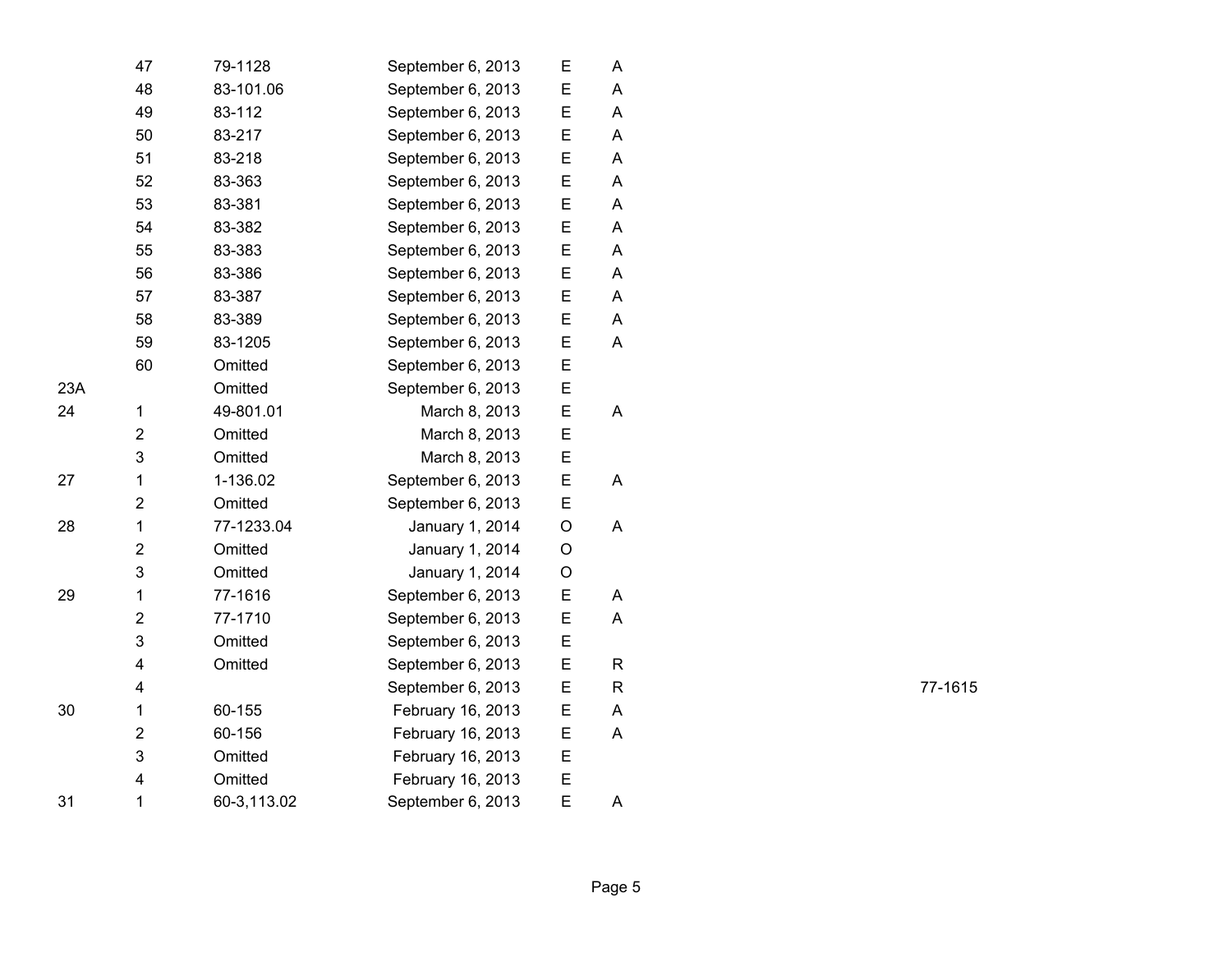|    | $\overline{\mathbf{c}}$ | 60-3,113.05 | September 6, 2013 | Е | A |
|----|-------------------------|-------------|-------------------|---|---|
|    | $\mathsf 3$             | Omitted     | September 6, 2013 | E |   |
| 32 | 1                       | 60-3,130.04 | September 6, 2013 | E | A |
|    | $\overline{2}$          | Omitted     | September 6, 2013 | E |   |
| 34 | $\mathbf 1$             | 77-5707.01  | September 6, 2013 | E | A |
|    | $\mathbf 2$             | 77-5709     | September 6, 2013 | E | A |
|    | 3                       | 77-5712     | September 6, 2013 | E | A |
|    | $\overline{\mathbf{4}}$ | 77-5719     | September 6, 2013 | E | A |
|    | 5                       | 77-5720     | September 6, 2013 | E | Α |
|    | 6                       | 77-5723     | September 6, 2013 | E | A |
|    | $\overline{7}$          | 77-5726     | September 6, 2013 | E | A |
|    | 8                       | 77-5728     | September 6, 2013 | E | Α |
|    | 9                       | 77-5731     | September 6, 2013 | E | A |
|    | 10                      | 77-5734     | September 6, 2013 | E | A |
|    | 11                      | 77-5735     | September 6, 2013 | E | A |
|    | 12                      | Omitted     | September 6, 2013 | E |   |
| 35 | $\mathbf{1}$            | 60-3,113.04 | February 16, 2013 | E | A |
|    | $\mathbf 2$             | 60-3,193.01 | February 16, 2013 | E | A |
|    | 3                       | 60-462.01   | February 16, 2013 | E | Α |
|    | $\overline{\mathbf{4}}$ | 60-479.01   | February 16, 2013 | E | A |
|    | 5                       | 60-4,147.02 | February 16, 2013 | E | A |
|    | 6                       | 75-363      | February 16, 2013 | E | A |
|    | $\overline{7}$          | 75-364      | February 16, 2013 | E | A |
|    | 8                       | 75-366      | February 16, 2013 | Е | A |
|    | 9                       | 75-393      | February 16, 2013 | E | A |
|    | 10                      | Omitted     | February 16, 2013 | E |   |
|    | 11                      | Omitted     | February 16, 2013 | E |   |
| 36 | 1                       | 76-902      | March 8, 2013     | E | A |
|    | $\overline{\mathbf{c}}$ | Omitted     | March 8, 2013     | E |   |
|    | 3                       | Omitted     | March 8, 2013     | E |   |
| 38 | 1                       | 30-3823     | January 1, 2014   | O | A |
|    | $\overline{\mathbf{c}}$ | 30-3855     | January 1, 2014   | O | A |
|    | 3                       | Omitted     | January 1, 2014   | O |   |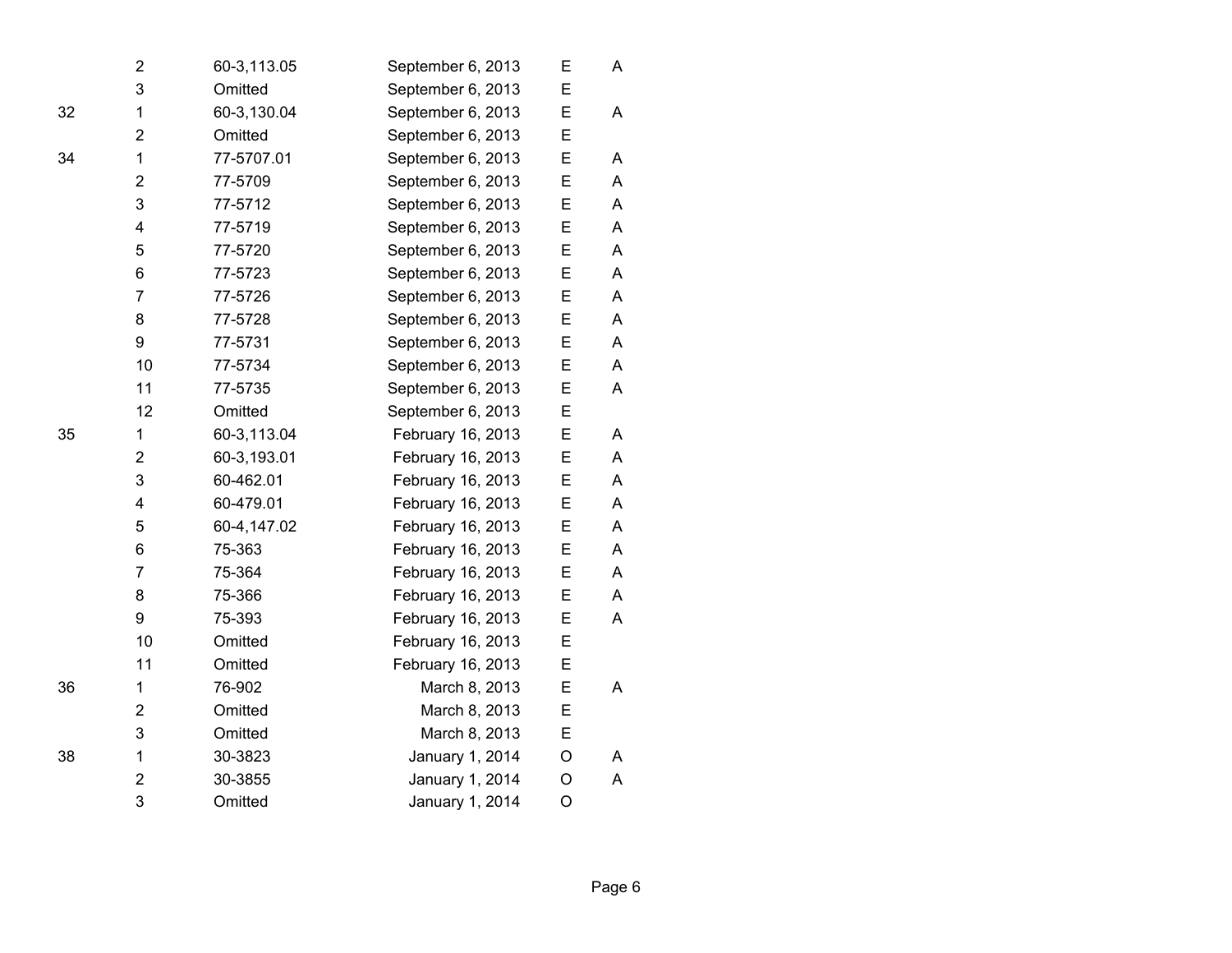| 4                       | Omitted     | January 1, 2014   | O |   |
|-------------------------|-------------|-------------------|---|---|
| 1                       | 43-4302     | September 6, 2013 | E | A |
| $\overline{\mathbf{c}}$ | 50-1202     | September 6, 2013 | E | A |
| 3                       | 50-1203     | September 6, 2013 | E | A |
| 4                       | 50-1204     | September 6, 2013 | E | A |
| 5                       | 50-1205     | September 6, 2013 | E | A |
| 6                       | 50-1208     | September 6, 2013 | E | A |
| $\overline{7}$          | 50-1209     | September 6, 2013 | E | A |
| 8                       | 50-1210     | September 6, 2013 | E | A |
| 9                       | 50-1211     | September 6, 2013 | Е | A |
| 10                      | 50-1213     | September 6, 2013 | E | A |
| 11                      | 50-1214     | September 6, 2013 | Ε | A |
| 12                      | 77-2711     | September 6, 2013 | E | A |
| 13                      | 77-27,119   | September 6, 2013 | E | A |
| 14                      | Omitted     | September 6, 2013 | E |   |
| 1                       | 50-1204     | March 8, 2013     | E | A |
| $\overline{2}$          | 50-1205.01  | March 8, 2013     | E | A |
| 3                       | 84-304      | March 8, 2013     | E | A |
| 4                       | Omitted     | March 8, 2013     | Ε |   |
| 5                       | Omitted     | March 8, 2013     | E |   |
| 1                       | 38-2401     | September 6, 2013 | E | A |
| $\overline{\mathbf{c}}$ | 38-2402     | September 6, 2013 | E | A |
| 3                       | 38-2410.01  | September 6, 2013 | E | N |
| 4                       | 38-2418     | September 6, 2013 | E | A |
| 5                       | 38-2419     | September 6, 2013 | E | A |
| 6                       | 38-2420     | September 6, 2013 | E | A |
| 7                       | 38-2426     | September 6, 2013 | E | N |
| 8                       | Omitted     | September 6, 2013 | E |   |
| $\mathbf 1$             | 28-101      | September 6, 2013 | E | A |
| $\overline{\mathbf{c}}$ | 28-105.02   | September 6, 2013 | E | N |
| 3                       | 83-1,110.04 | September 6, 2013 | Е | N |
| 4                       | 83-1,135    | September 6, 2013 | E | A |
| 5                       | Omitted     | September 6, 2013 | E |   |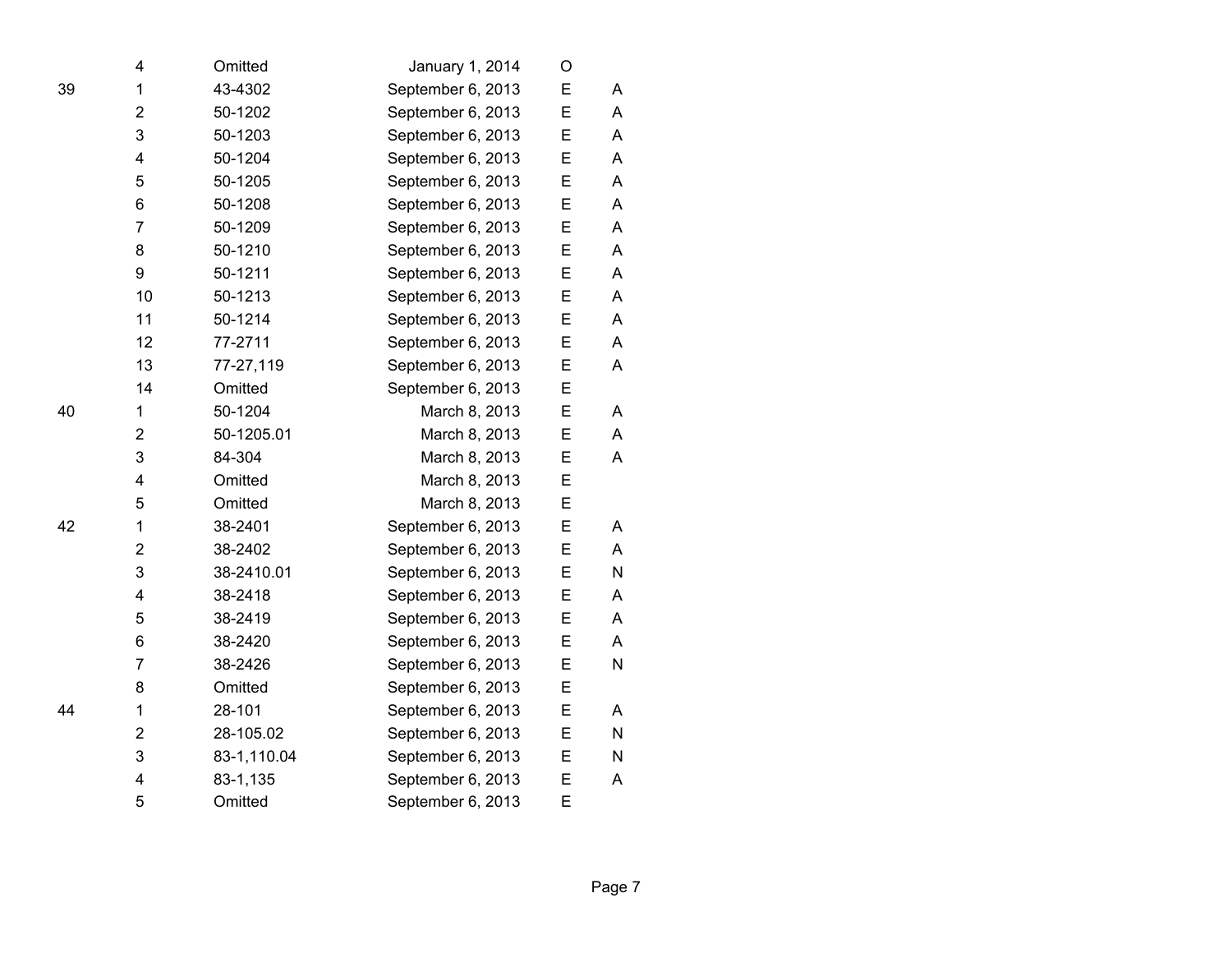| 55 | 1                       | 77-1340.04 | April 25, 2013    | E | A         |
|----|-------------------------|------------|-------------------|---|-----------|
|    | $\overline{2}$          | Omitted    | April 25, 2013    | E |           |
|    | 3                       | Omitted    | April 25, 2013    | E |           |
| 59 | $\mathbf 1$             | 44-361.01  | September 6, 2013 | E | A         |
|    | $\overline{2}$          | Omitted    | September 6, 2013 | Е |           |
| 66 | 1                       | 18-2101    | September 6, 2013 | E | A         |
|    | $\overline{\mathbf{c}}$ | 18-2103    | September 6, 2013 | E | A         |
|    | 3                       | 18-2123.01 | September 6, 2013 | Ε | N         |
|    | 4                       | 18-2147    | September 6, 2013 | Е | A         |
|    | 5                       | Omitted    | September 6, 2013 | E |           |
|    | 6                       | Omitted    | September 6, 2013 | Е |           |
| 67 | 1                       | 2-3965     | March 8, 2013     | Е | A         |
|    | $\overline{\mathbf{c}}$ | 2-3966     | March 8, 2013     | E | A         |
|    | 3                       | 2-3971     | March 8, 2013     | Е | A         |
|    | 4                       | 2-3975     | March 8, 2013     | E | A         |
|    | 5                       | 2-3976     | March 8, 2013     | E | A         |
|    | 6                       | 2-3977     | March 8, 2013     | E | A         |
|    | $\overline{7}$          | 2-3981     | March 8, 2013     | Е | A         |
|    | 8                       | 2-3982     | March 8, 2013     | E | A         |
|    | 9                       | 2-3982.01  | March 8, 2013     | E | ${\sf N}$ |
|    | 10                      | 2-3986     | March 8, 2013     | E | A         |
|    | 11                      | 2-3988     | March 8, 2013     | Е | A         |
|    | 12                      | 2-3989     | March 8, 2013     | Е | A         |
|    | 13                      | Omitted    | March 8, 2013     | Ε |           |
|    | 14                      | Omitted    | March 8, 2013     | E |           |
| 68 | 1                       | 2-1072     | September 6, 2013 | Ε | A         |
|    | $\overline{2}$          | 2-1074     | September 6, 2013 | E | A         |
|    | 3                       | 2-1075.03  | September 6, 2013 | E | N         |
|    | 4                       | 2-1079.03  | September 6, 2013 | E | N         |
|    | 5                       | 2-1080.01  | September 6, 2013 | E | N         |
|    | 6                       | 2-1083     | September 6, 2013 | Е | A         |
|    | $\overline{7}$          | 2-1083.01  | September 6, 2013 | E | N         |
|    | 8                       | 2-1091     | September 6, 2013 | E | A         |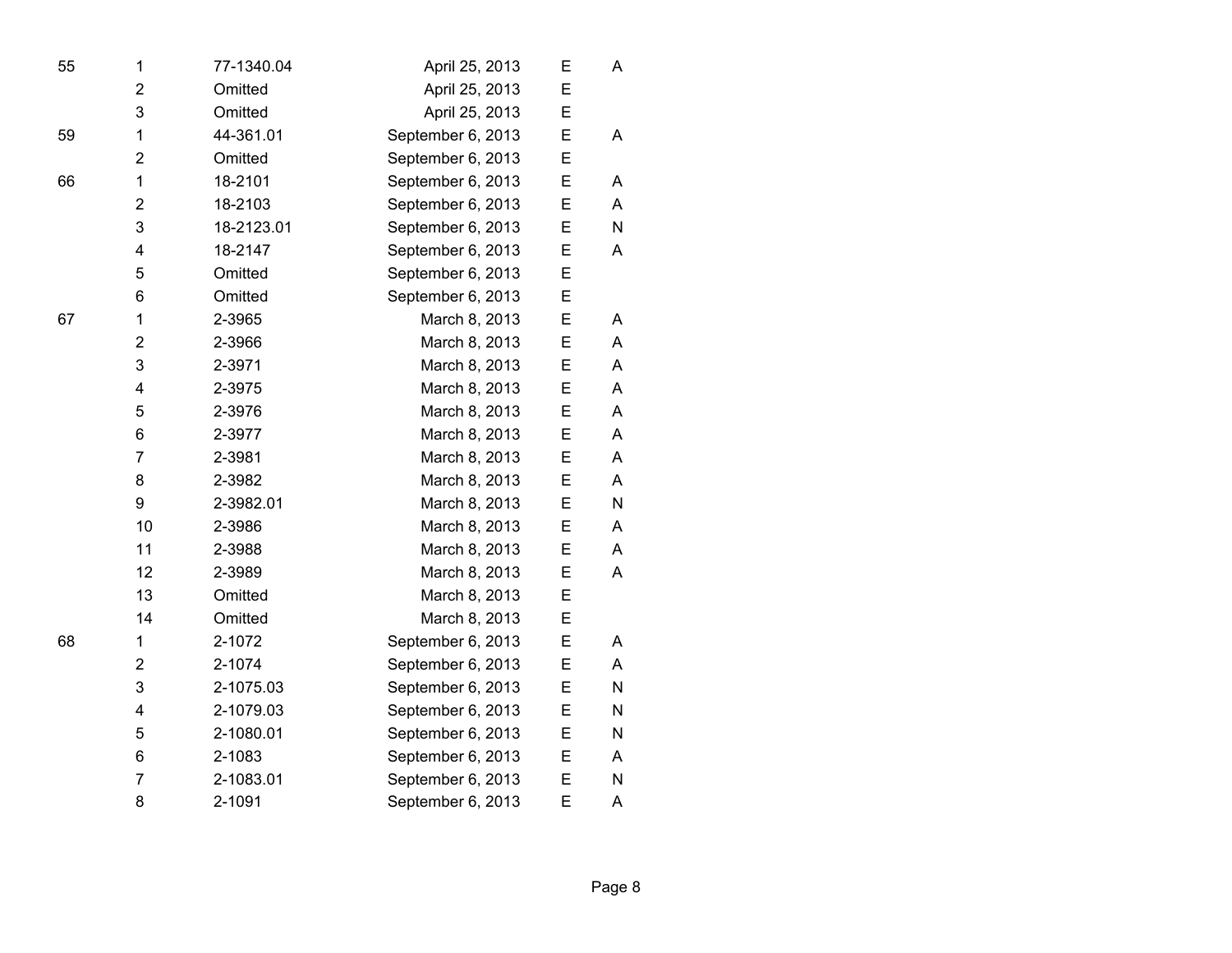| 9                       | 2-1091.01   | September 6, 2013 | E | А |
|-------------------------|-------------|-------------------|---|---|
| 10                      | 2-1095      | September 6, 2013 | E | A |
| 11                      | 2-1091.02   | September 6, 2013 | E | N |
| 12                      | 2-10,102    | September 6, 2013 | E | A |
| 13                      | 2-10,103    | September 6, 2013 | E | Α |
| 14                      | 2-10,103.01 | September 6, 2013 | E | A |
| 15                      | 2-10,103.02 | September 6, 2013 | E | A |
| 16                      | 2-10,103.04 | September 6, 2013 | E | Α |
| 17                      | 2-10,104    | September 6, 2013 | E | Α |
| 18                      | 2-10,105    | September 6, 2013 | E | A |
| 19                      | 2-10,106    | September 6, 2013 | E | Α |
| 20                      | 2-10,111    | September 6, 2013 | E | A |
| 21                      | 2-10,115    | September 6, 2013 | E | A |
| 22                      | Omitted     | September 6, 2013 | E |   |
| 23                      | Omitted     | September 6, 2013 | E | R |
| 23                      |             | September 6, 2013 | E | R |
| 23                      |             | September 6, 2013 | E | R |
| 23                      |             | September 6, 2013 | E | R |
| 23                      |             | September 6, 2013 | E | R |
| 23                      |             | September 6, 2013 | E | R |
| 23                      |             | September 6, 2013 | E | R |
| 23                      |             | September 6, 2013 | E | R |
| 23                      |             | September 6, 2013 | E | R |
| 23                      |             | September 6, 2013 | E | R |
| 23                      |             | September 6, 2013 | E | R |
| 23                      |             | September 6, 2013 | E | R |
| 23                      |             | September 6, 2013 | E | R |
| 23                      |             | September 6, 2013 | E | R |
| 23                      |             | September 6, 2013 | E | R |
| 23                      |             | September 6, 2013 | E | R |
| 1                       | 2-2624      | October 1, 2013   | O | A |
| $\overline{\mathbf{c}}$ | 2-2626      | October 1, 2013   | O | A |
| 3                       | 2-2629      | October 1, 2013   | O | Α |

R 2-1075.01 R 2-1077 R 2-1080 R 2-1092 R 2-1093 R 2-1094 R 2-1096 R 2-1097 R 2-1098 R 2-1099 R 2-10,100 R 2-10,100.01 R 2-10,100.02 R 2-10,101 R 2-10,116.01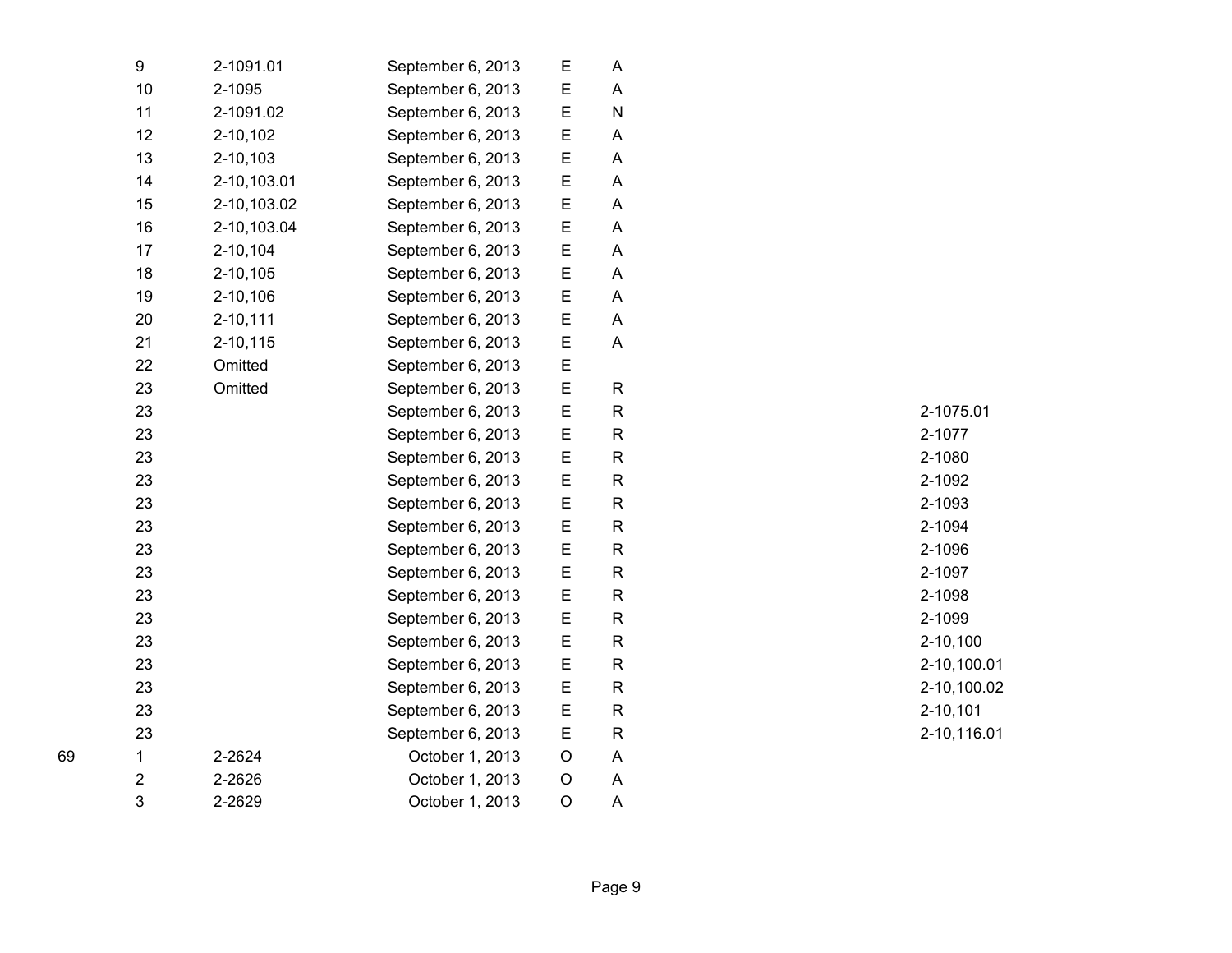| 4              | 2-2634     | October 1, 2013   | O | A |
|----------------|------------|-------------------|---|---|
| 5              | 2-2635     | October 1, 2013   | O | A |
| 6              | 2-2636     | October 1, 2013   | O | A |
| $\overline{7}$ | 2-2638     | October 1, 2013   | O | A |
| 8              | 2-2639     | October 1, 2013   | O | A |
| 9              | 2-2641     | October 1, 2013   | O | A |
| 10             | 2-2642     | October 1, 2013   | O | A |
| 11             | 2-2646     | October 1, 2013   | O | A |
| 12             | 2-2646.01  | October 1, 2013   | O | A |
| 13             | 2-2656     | October 1, 2013   | O | A |
| 14             | Omitted    | October 1, 2013   | O |   |
| 15             | Omitted    | October 1, 2013   | O |   |
| 1              | 2-3951     | March 21, 2013    | E | A |
| $\overline{2}$ | 2-3951.01  | March 21, 2013    | E | A |
| 3              | 2-3951.02  | March 21, 2013    | E | A |
| 4              | 2-3951.03  | March 21, 2013    | E | A |
| 5              | 2-3951.04  | March 21, 2013    | E | A |
| 6              | Omitted    | March 21, 2013    | E |   |
| $\overline{7}$ | Omitted    | March 21, 2013    | E |   |
| 1              | 81-885.21  | September 6, 2013 | E | A |
| $\overline{2}$ | Omitted    | September 6, 2013 | E |   |
| 1              | 54-1158    | September 6, 2013 | E | A |
| $\overline{2}$ | 54-1161    | September 6, 2013 | E | A |
| 3              | 54-1162    | September 6, 2013 | E | A |
| 4              | 54-1163    | September 6, 2013 | E | A |
| 5              | 54-1165    | September 6, 2013 | E | A |
| 6              | 54-1168    | September 6, 2013 | E | A |
| $\overline{7}$ | 54-1169    | September 6, 2013 | E | Α |
| 8              | 54-1170    | September 6, 2013 | E | A |
| 9              | 54-1172    | September 6, 2013 | E | A |
| 10             | 81-1201.01 | September 6, 2013 | E | A |
| 11             | 81-1201.02 | September 6, 2013 | Е | A |
| 12             | 81-1201.03 | September 6, 2013 | E | A |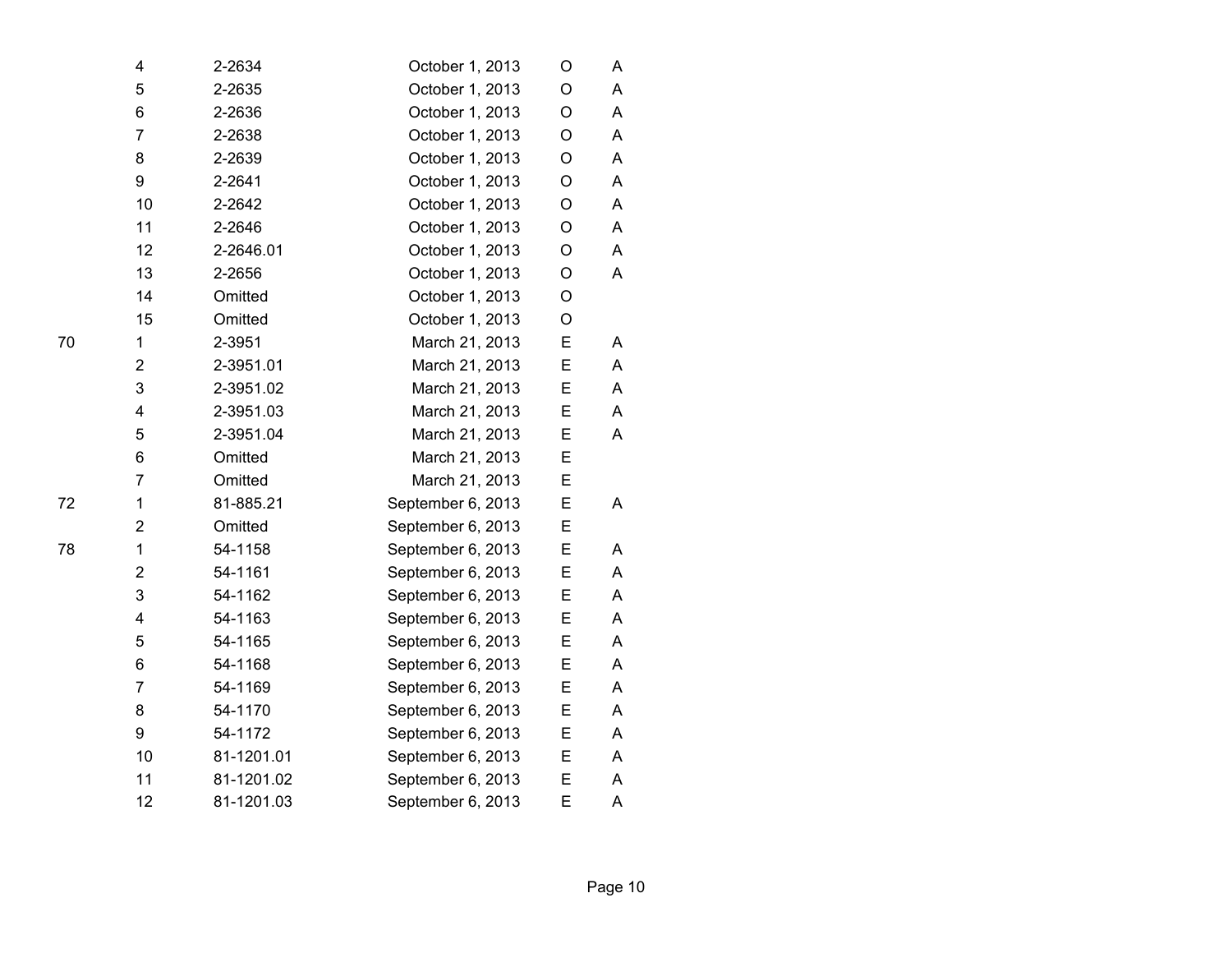| 13             | 81-1201.18 | September 6, 2013 | E           | Α                         |             |
|----------------|------------|-------------------|-------------|---------------------------|-------------|
| 14             | 81-12,149  | September 6, 2013 | E           | A                         |             |
| 15             | 81-12,150  | September 6, 2013 | E           | $\boldsymbol{\mathsf{A}}$ |             |
| 16             | 81-12,155  | September 6, 2013 | E           | $\boldsymbol{\mathsf{A}}$ |             |
| 17             | 81-12,164  | September 6, 2013 | E           | Α                         |             |
| 18             | 81-1361    | September 6, 2013 | E           | A                         |             |
| 19             | 81-1368    | September 6, 2013 | E           | A                         |             |
| 20             | 81-3607    | September 6, 2013 | E           | $\mathsf A$               |             |
| 21             | 81-3609    | September 6, 2013 | E           | A                         |             |
| 22             | Omitted    | September 6, 2013 | E           |                           |             |
| 23             | Omitted    | September 6, 2013 | E           | $\mathsf R$               |             |
| 23             |            | September 6, 2013 | E           | ${\sf R}$                 | $3 - 801$   |
| 23             |            | September 6, 2013 | E           | ${\sf R}$                 | 3-802       |
| 23             |            | September 6, 2013 | E           | ${\sf R}$                 | 3-803       |
| 23             |            | September 6, 2013 | E           | ${\sf R}$                 | 3-804       |
| 23             |            | September 6, 2013 | E           | ${\sf R}$                 | 3-805       |
| 23             |            | September 6, 2013 | E           | $\mathsf R$               | 54-1160     |
| 23             |            | September 6, 2013 | E           | $\mathsf R$               | 81-8,139.01 |
| 23             |            | September 6, 2013 | E           | $\mathsf R$               | 81-1201.04  |
| 23             |            | September 6, 2013 | E           | ${\sf R}$                 | 81-1201.05  |
| 23             |            | September 6, 2013 | E           | $\mathsf R$               | 81-1201.06  |
| 23             |            | September 6, 2013 | E           | $\mathsf R$               | 81-1363     |
| 23             |            | September 6, 2013 | E           | ${\sf R}$                 | 81-1364     |
| 23             |            | September 6, 2013 | E           | ${\sf R}$                 | 81-1365     |
| 23             |            | September 6, 2013 | E           | ${\sf R}$                 | 81-1366     |
| 23             |            | September 6, 2013 | E           | ${\sf R}$                 | 81-3601     |
| 23             |            | September 6, 2013 | E           | ${\sf R}$                 | 81-3602     |
| 23             |            | September 6, 2013 | E           | ${\sf R}$                 | 81-3603     |
| 23             |            | September 6, 2013 | E           | $\mathsf R$               | 81-3604     |
| 23             |            | September 6, 2013 | E           | ${\sf R}$                 | 81-3605     |
| 1              | 28-915.01  | January 1, 2014   | $\mathsf O$ | A                         |             |
| $\overline{2}$ | 49-1413    | January 1, 2014   | $\circ$     | A                         |             |
| 3              | 49-1415    | January 1, 2014   | $\circ$     | A                         |             |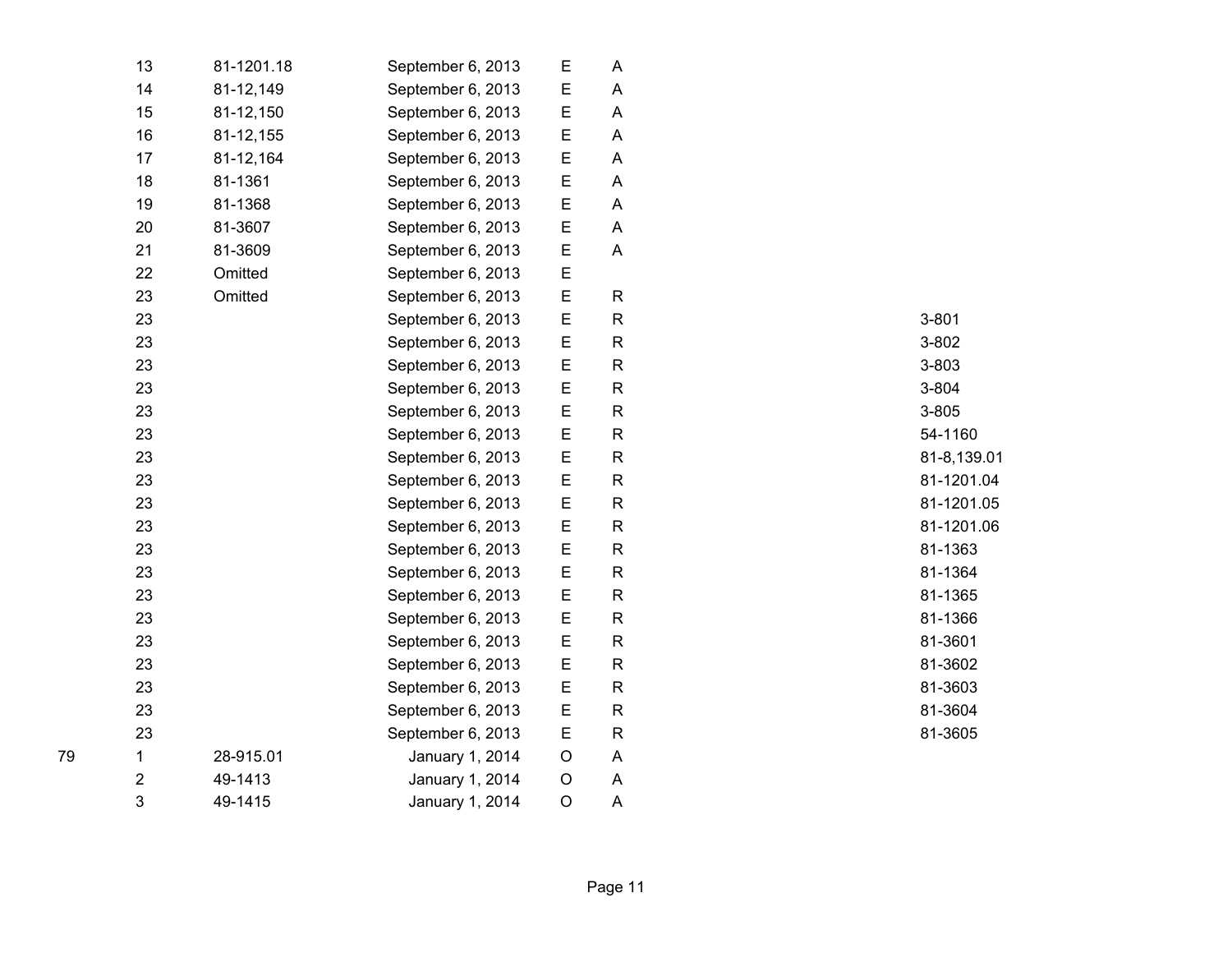| 4              | 49-1433.01    | January 1, 2014 | O           | A |
|----------------|---------------|-----------------|-------------|---|
| 5              | 49-1445       | January 1, 2014 | O           | A |
| 6              | 49-1446       | January 1, 2014 | O           | A |
| $\overline{7}$ | 49-1446.04    | January 1, 2014 | O           | A |
| 8              | 49-1447       | January 1, 2014 | O           | A |
| 9              | 49-1455       | January 1, 2014 | O           | A |
| 10             | 49-1456       | January 1, 2014 | $\mathsf O$ | A |
| 11             | 49-1457       | January 1, 2014 | $\mathsf O$ | A |
| 12             | 49-1459       | January 1, 2014 | O           | A |
| 13             | 49-1461.01    | January 1, 2014 | O           | A |
| 14             | 49-1463       | January 1, 2014 | O           | A |
| 15             | 49-1463.01    | January 1, 2014 | O           | A |
| 16             | 49-1464       | January 1, 2014 | O           | Α |
| 17             | 49-1467       | January 1, 2014 | O           | A |
| 18             | 49-1469       | January 1, 2014 | O           | A |
| 19             | 49-1469.05    | January 1, 2014 | O           | A |
| 20             | 49-1469.06    | January 1, 2014 | O           | A |
| 21             | 49-1469.07    | January 1, 2014 | O           | A |
| 22             | 49-1469.08    | January 1, 2014 | O           | A |
| 23             | 49-1477       | January 1, 2014 | O           | Α |
| 24             | 49-1479.02    | January 1, 2014 | O           | A |
| 25             | 49-1488.01    | January 1, 2014 | $\mathsf O$ | A |
| 26             | 49-14,122     | January 1, 2014 | O           | A |
| 27             | 49-14,123     | January 1, 2014 | O           | A |
| 28             | 49-14,124     | January 1, 2014 | O           | A |
| 29             | 49-14,124.01  | January 1, 2014 | $\mathsf O$ | A |
| 30             | 49-14, 124.02 | January 1, 2014 | O           | A |
| 31             | 49-14,125     | January 1, 2014 | O           | A |
| 32             | 49-14,126     | January 1, 2014 | O           | A |
| 33             | 49-14,129     | January 1, 2014 | O           | A |
| 34             | 49-14,132     | January 1, 2014 | O           | A |
| 35             | 49-14,133     | January 1, 2014 | O           | A |
| 36             | 49-14,140     | April 25, 2013  | O           | A |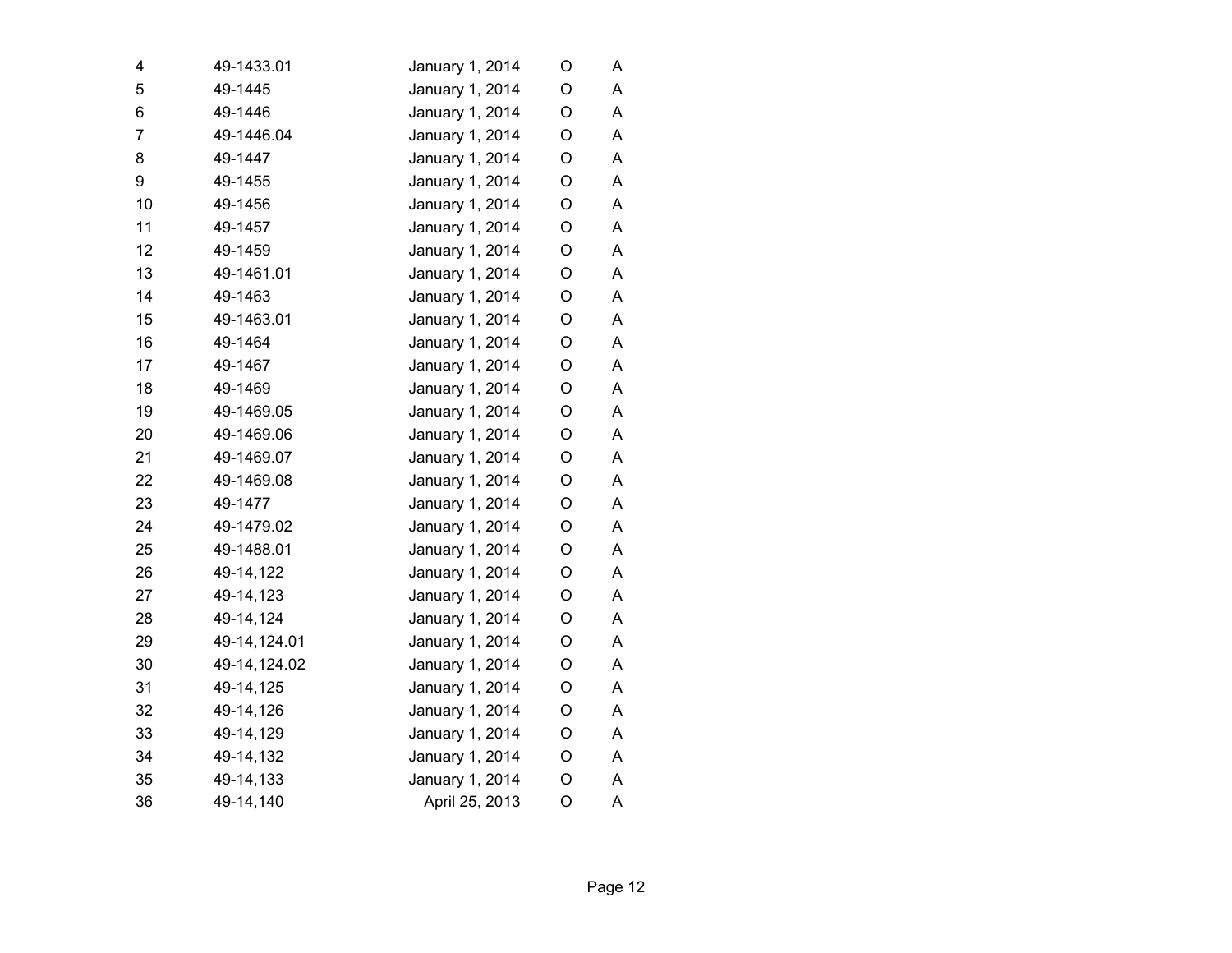|     | 37                      | 49-14,141  | January 1, 2014   | $\mathsf O$ | $\mathsf A$  |              |
|-----|-------------------------|------------|-------------------|-------------|--------------|--------------|
|     | 38                      | Omitted    | April 25, 2013    | $\mathsf O$ |              |              |
|     | 39                      | Omitted    | January 1, 2014   | $\circ$     |              |              |
|     | 40                      | Omitted    | April 25, 2013    | $\mathsf O$ |              |              |
|     | 41                      | Omitted    | January 1, 2014   | $\circ$     | ${\sf R}$    |              |
|     | 41                      |            | January 1, 2014   | $\mathsf O$ | ${\sf R}$    | 32-1601      |
|     | 41                      |            | January 1, 2014   | $\circ$     | ${\sf R}$    | 32-1602      |
|     | 41                      |            | January 1, 2014   | O           | ${\sf R}$    | 32-1603      |
|     | 41                      |            | January 1, 2014   | $\mathsf O$ | ${\sf R}$    | 32-1604      |
|     | 41                      |            | January 1, 2014   | $\circ$     | $\mathsf{R}$ | 32-1604.01   |
|     | 41                      |            | January 1, 2014   | $\mathsf O$ | ${\sf R}$    | 32-1605      |
|     | 41                      |            | January 1, 2014   | $\circ$     | ${\sf R}$    | 32-1606      |
|     | 41                      |            | January 1, 2014   | $\mathsf O$ | ${\sf R}$    | 32-1606.01   |
|     | 41                      |            | January 1, 2014   | $\circ$     | ${\sf R}$    | 32-1607      |
|     | 41                      |            | January 1, 2014   | O           | ${\sf R}$    | 32-1608      |
|     | 41                      |            | January 1, 2014   | O           | ${\sf R}$    | 32-1608.01   |
|     | 41                      |            | January 1, 2014   | $\mathsf O$ | $\mathsf{R}$ | 32-1608.02   |
|     | 41                      |            | January 1, 2014   | $\mathsf O$ | $\mathsf{R}$ | 32-1608.03   |
|     | 41                      |            | January 1, 2014   | $\mathsf O$ | ${\sf R}$    | 32-1609      |
|     | 41                      |            | January 1, 2014   | $\mathsf O$ | ${\sf R}$    | 32-1610      |
|     | 41                      |            | January 1, 2014   | $\mathsf O$ | ${\sf R}$    | 32-1611      |
|     | 41                      |            | January 1, 2014   | $\mathsf O$ | ${\sf R}$    | 32-1612      |
|     | 41                      |            | January 1, 2014   | $\circ$     | ${\sf R}$    | 32-1613      |
|     | 41                      |            | January 1, 2014   | $\mathsf O$ | ${\sf R}$    | 77-27,119.04 |
|     | 42                      | Omitted    | April 25, 2013    | $\circ$     |              |              |
| 79A |                         | Omitted    | April 25, 2013    | E           |              |              |
| 87  | $\mathbf{1}$            | 3-502      | September 6, 2013 | E           | A            |              |
|     | $\overline{\mathbf{c}}$ | Omitted    | September 6, 2013 | E           |              |              |
| 88  | $\mathbf 1$             | 15-905     | September 6, 2013 | E           | A            |              |
|     | $\mathbf 2$             | Omitted    | September 6, 2013 | E           |              |              |
| 90  | 1                       | 77-2701.16 | October 1, 2013   | $\mathsf O$ | A            |              |
|     | $\boldsymbol{2}$        | Omitted    | October 1, 2013   | $\mathsf O$ |              |              |
|     | 3                       | Omitted    | October 1, 2013   | $\bigcirc$  |              |              |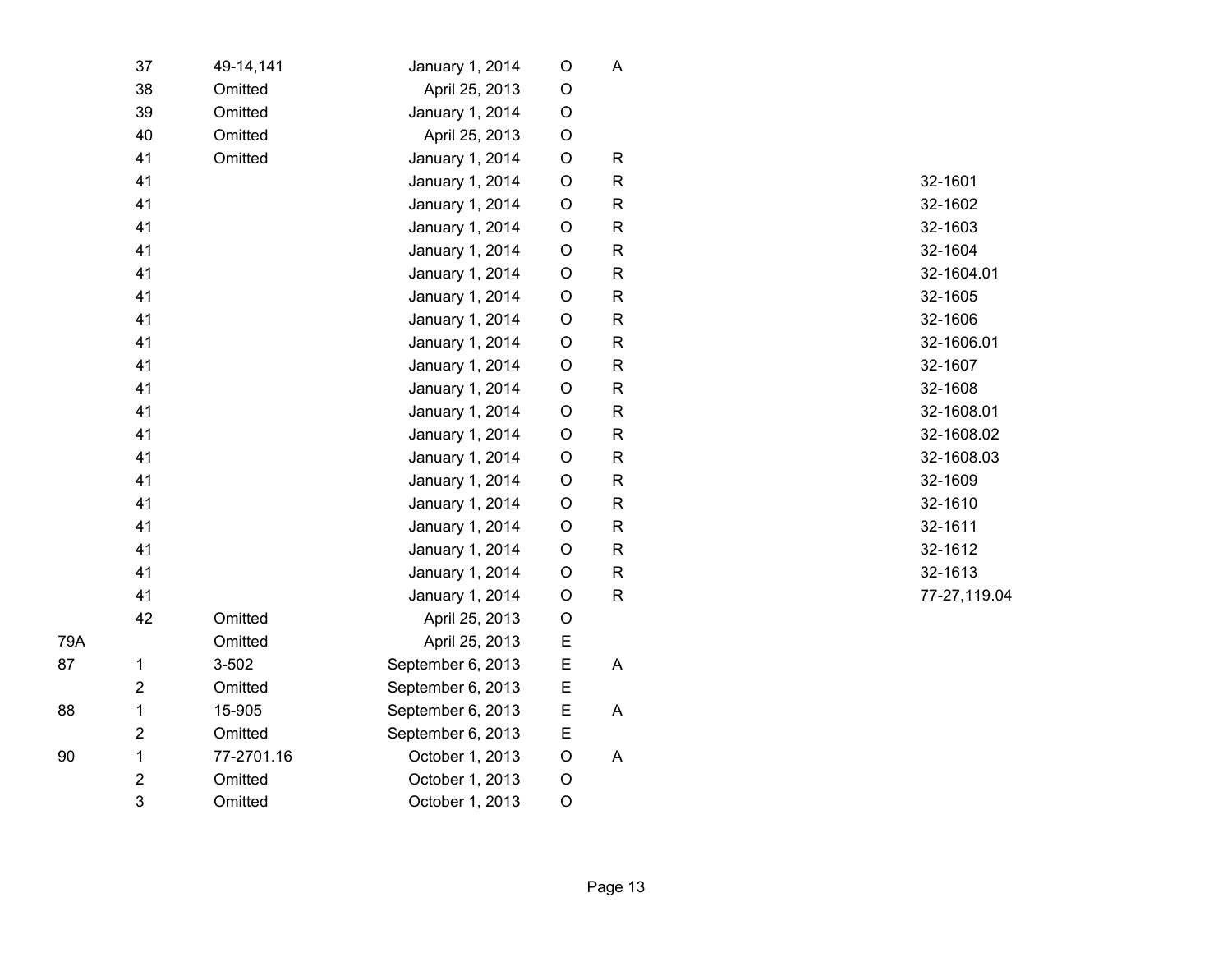| 91  | 1                       | 81-3520  | September 6, 2013 | Е           | A         |
|-----|-------------------------|----------|-------------------|-------------|-----------|
|     | 2                       | 81-3527  | September 6, 2013 | E           | A         |
|     | 3                       | 81-3528  | September 6, 2013 | E           | A         |
|     | 4                       | 81-3529  | September 6, 2013 | Е           | A         |
|     | 5                       | 81-3530  | September 6, 2013 | E           | A         |
|     | 6                       | 81-3531  | September 6, 2013 | E           | A         |
|     | $\overline{7}$          | 81-3537  | September 6, 2013 | E           | A         |
|     | 8                       | 81-3539  | September 6, 2013 | E           | A         |
|     | 9                       | 81-3540  | September 6, 2013 | E           | A         |
|     | 10                      | Omitted  | September 6, 2013 | E           |           |
| 93  | 1                       | 60-462   | July 1, 2014      | O           | Α         |
|     | $\overline{\mathbf{c}}$ | 60-479   | July 1, 2014      | O           | Α         |
|     | 3                       | 60-484   | July 1, 2014      | O           | A         |
|     | 4                       | 60-4,189 | July 1, 2014      | O           | ${\sf N}$ |
|     | 5                       | 60-4,117 | July 1, 2014      | O           | A         |
|     | 6                       | 80-414   | September 6, 2013 | O           | ${\sf N}$ |
|     | 7                       | Omitted  | September 6, 2013 | O           |           |
|     | 8                       | Omitted  | July 1, 2014      | $\mathsf O$ |           |
| 93A |                         | Omitted  | September 6, 2013 | E           |           |
| 94  | $\mathbf 1$             | 37-447   | September 6, 2013 | E           | A         |
|     | $\overline{\mathbf{c}}$ | 37-450   | September 6, 2013 | E           | A         |
|     | 3                       | 37-455   | September 6, 2013 | E           | A         |
|     | 4                       | Omitted  | September 6, 2013 |             |           |
| 97  | 1                       | 19-5201  | October 1, 2013   | O           | N         |
|     | $\overline{\mathbf{c}}$ | 19-5202  | October 1, 2013   | O           | N         |
|     | 3                       | 19-5203  | October 1, 2013   | O           | N         |
|     | 4                       | 19-5204  | October 1, 2013   | O           | N         |
|     | 5                       | 19-5205  | October 1, 2013   | O           | N         |
|     | 6                       | 19-5206  | October 1, 2013   | O           | N         |
|     | $\overline{7}$          | 19-5207  | October 1, 2013   | O           | N         |
|     | 8                       | 19-5208  | October 1, 2013   | O           | N         |
|     | 9                       | 19-5209  | October 1, 2013   | O           | N         |
|     | 10                      | 19-5210  | October 1, 2013   | $\circ$     | ${\sf N}$ |

|  | ÷             | × |
|--|---------------|---|
|  |               |   |
|  | ۰,<br>٦<br>۰, |   |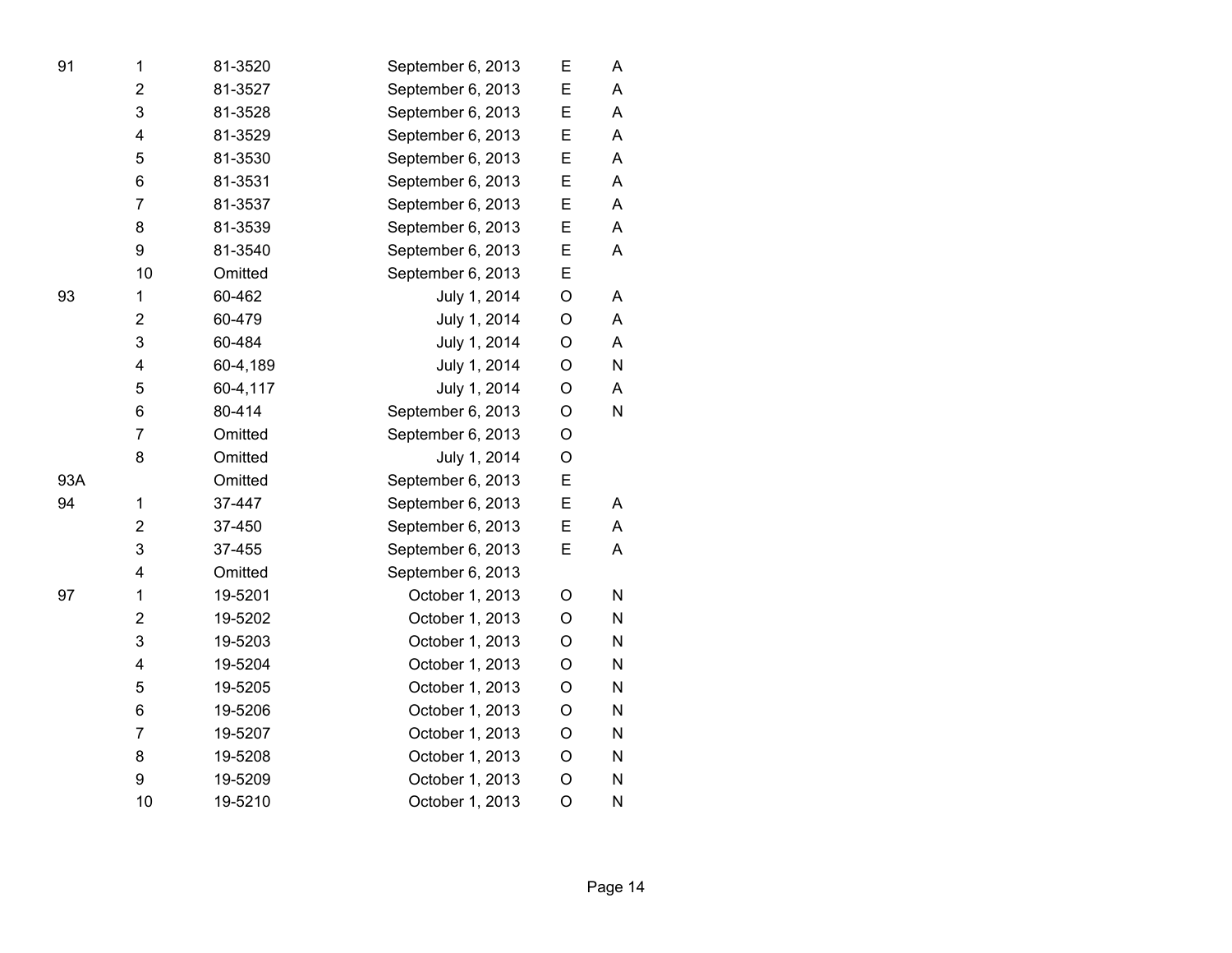| 11                      | 19-5211    | October 1, 2013   | O           | N         |
|-------------------------|------------|-------------------|-------------|-----------|
| 12                      | 19-5212    | October 1, 2013   | O           | N         |
| 13                      | 19-5213    | October 1, 2013   | O           | N         |
| 14                      | 19-5214    | October 1, 2013   | O           | N         |
| 15                      | 19-5215    | October 1, 2013   | O           | N         |
| 16                      | 19-5216    | October 1, 2013   | O           | N         |
| 17                      | 19-5217    | October 1, 2013   | $\mathsf O$ | N         |
| 18                      | 19-5218    | October 1, 2013   | O           | N         |
| 19                      | 77-1736.06 | October 1, 2013   | O           | A         |
| 20                      | 77-1759    | October 1, 2013   | $\mathsf O$ | A         |
| 21                      | 77-1807    | October 1, 2013   | O           | A         |
| 22                      | 77-1809    | October 1, 2013   | O           | Α         |
| 23                      | 77-1810    | October 1, 2013   | O           | A         |
| 24                      | 77-1915    | October 1, 2013   | O           | A         |
| 25                      | 77-1916    | October 1, 2013   | O           | A         |
| 26                      | 77-2704.15 | October 1, 2013   | O           | A         |
| 27                      | 77-3211    | October 1, 2013   | $\mathsf O$ | A         |
| 28                      | 77-3213    | October 1, 2013   | O           | A         |
| 29                      | 77-3206.02 | October 1, 2013   | O           | ${\sf N}$ |
| 30                      | Omitted    | October 1, 2013   | O           |           |
| 31                      | Omitted    | October 1, 2013   | O           |           |
| $\mathbf 1$             | 20-501     | September 6, 2013 | E           | A         |
| $\overline{2}$          | 20-502     | September 6, 2013 | E           | A         |
| 3                       | 20-504     | September 6, 2013 | E           | A         |
| $\overline{\mathbf{4}}$ | 20-505     | September 6, 2013 | E           | A         |
| 5                       | 20-506     | September 6, 2013 | E           | A         |
| 6                       | 81-1822    | September 6, 2013 | E           | A         |
| $\overline{7}$          | 81-1833    | September 6, 2013 | E           | A         |
| 8                       | Omitted    | September 6, 2013 | E           |           |
| 9                       | Omitted    | September 6, 2013 | E           | R         |
| 9                       |            | September 6, 2013 | Ε           | R         |
| 1                       | 8-157.01   | February 16, 2013 | E           | A         |
| 2                       | Omitted    | February 16, 2013 | E           |           |

R 81-1834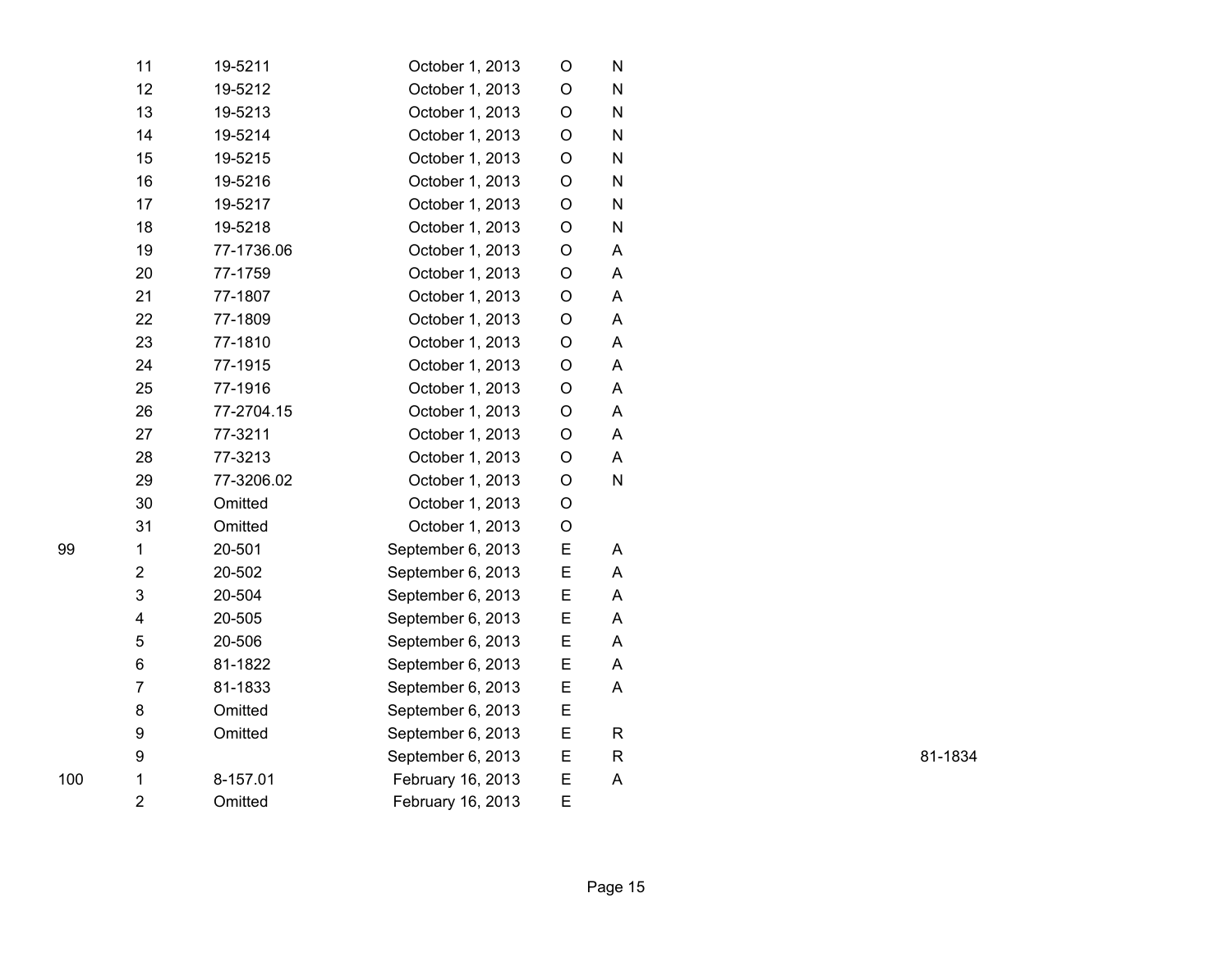|     | 3              | Omitted      | February 16, 2013 | Е |   |
|-----|----------------|--------------|-------------------|---|---|
| 102 | $\mathbf 1$    | 46-297       | September 6, 2013 | E | A |
|     | $\overline{2}$ | 46-637       | September 6, 2013 | E | A |
|     | 3              | Omitted      | September 6, 2013 | E |   |
| 103 | 1              | 24-734       | September 6, 2013 | E | A |
|     | $\overline{2}$ | 43-278       | September 6, 2013 | E | A |
|     | 3              | Omitted      | September 6, 2013 | E |   |
| 104 | 1              | 77-27,142    | June 5, 2013      | E | A |
|     | $\overline{2}$ | 77-27,142.01 | June 5, 2013      | E | A |
|     | 3              | 77-5715      | June 5, 2013      | E | A |
|     | 4              | 77-5725      | June 5, 2013      | E | A |
|     | 5              | Omitted      | June 5, 2013      | E |   |
|     | 6              | Omitted      | June 5, 2013      | E |   |
| 105 | 1              | 71-1908      | July 1, 2014      | O | A |
|     | 2              | 71-1911.03   | July 1, 2014      | O | N |
|     | 3              | Omitted      | July 1, 2014      | O |   |
|     | 4              | Omitted      | July 1, 2014      | O |   |
| 107 | 1              | 43-2935      | September 6, 2013 | E | A |
|     | $\overline{2}$ | Omitted      | September 6, 2013 | E |   |
| 111 | 1              | 13-503       | February 16, 2013 | E | A |
|     | $\overline{2}$ | 13-504       | February 16, 2013 | E | A |
|     | 3              | 13-505       | February 16, 2013 | E | A |
|     | 4              | 13-506       | February 16, 2013 | E | A |
|     | 5              | 13-508       | February 16, 2013 | E | A |
|     | 6              | 13-509.01    | February 16, 2013 | E | A |
|     | $\overline{7}$ | Omitted      | February 16, 2013 | E |   |
|     | 8              | Omitted      | February 16, 2013 | E |   |
| 112 | 1              | 16-317       | September 6, 2013 | E | A |
|     | $\overline{2}$ | 16-318       | September 6, 2013 | E | A |
|     | 3              | 17-605       | September 6, 2013 | E | A |
|     | 4              | 17-606       | September 6, 2013 | E | A |
|     | 5              | 19-1101      | September 6, 2013 | E | A |
|     | 6              | Omitted      | September 6, 2013 | E |   |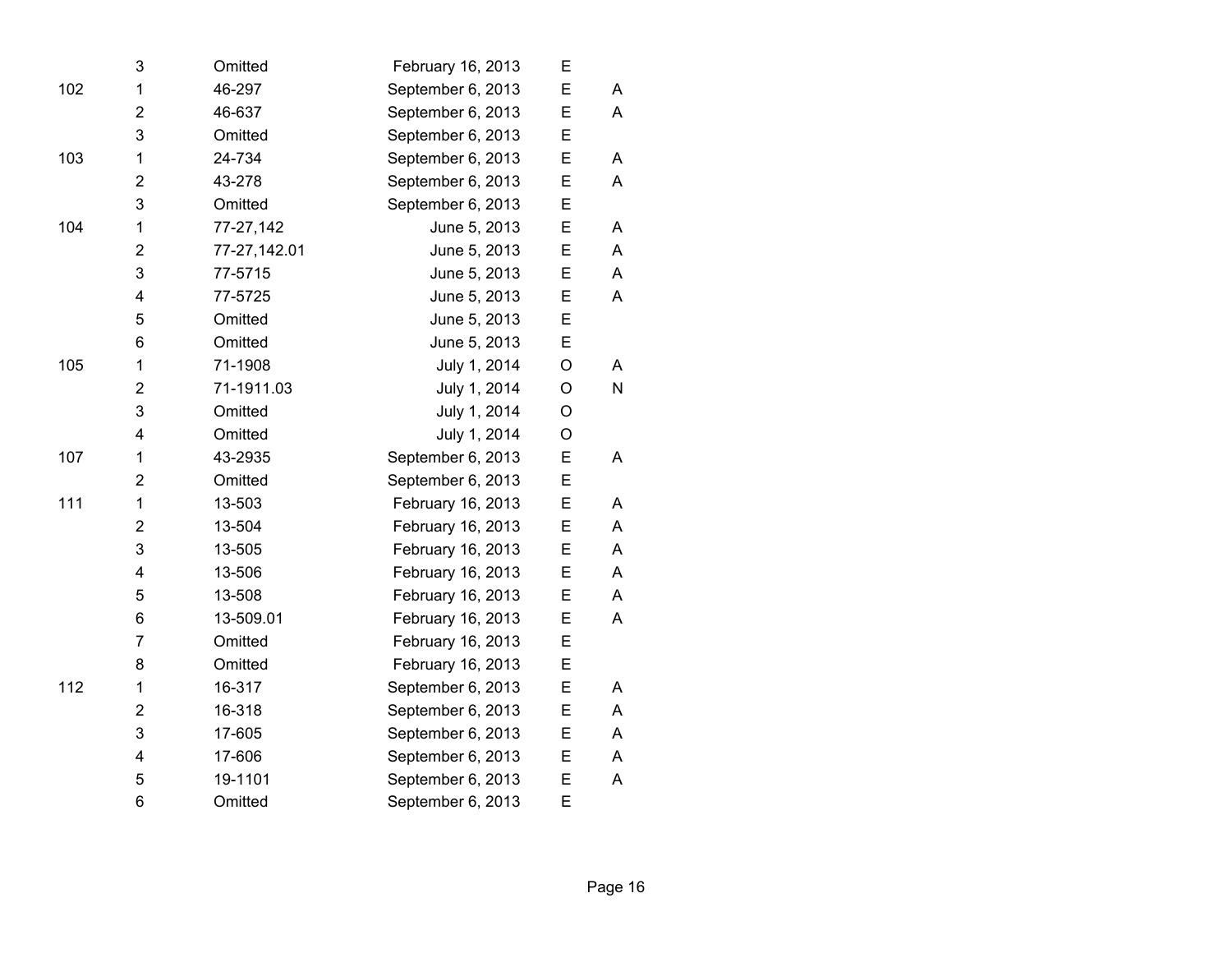| 113 | 1                       | 17-110     | September 6, 2013 | E | Α |
|-----|-------------------------|------------|-------------------|---|---|
|     | $\overline{2}$          | 17-614     | September 6, 2013 | E | A |
|     | 3                       | Omitted    | September 6, 2013 | E |   |
| 117 | 1                       | 60-6,298   | September 6, 2013 | E | A |
|     | $\overline{2}$          | Omitted    | September 6, 2013 | E |   |
| 125 | 1                       | 32-545     | February 12, 2013 | E | A |
|     | $\overline{2}$          | 32-552     | February 12, 2013 | E | A |
|     | 3                       | 32-570     | February 12, 2013 | E | A |
|     | $\overline{\mathbf{4}}$ | 32-606     | February 12, 2013 | E | A |
|     | 5                       | 79-4,129   | February 12, 2013 | E | A |
|     | 6                       | 79-552     | February 12, 2013 | E | A |
|     | $\overline{7}$          | 79-559     | February 12, 2013 | E | A |
|     | 8                       | Omitted    | February 12, 2013 | E |   |
|     | 9                       | Omitted    | February 12, 2013 | E |   |
| 133 | $\mathbf 1$             | 60-1401    | September 6, 2013 | E | A |
|     | $\overline{2}$          | 60-1439.01 | September 6, 2013 | E | N |
|     | 3                       | Omitted    | September 6, 2013 | E |   |
| 135 | 1                       | 85-1512    | September 6, 2013 | E | A |
|     | $\overline{2}$          | Omitted    | September 6, 2013 | E |   |
| 137 | $\mathbf{1}$            | 60-3101    | March 8, 2013     | E | N |
|     | $\overline{2}$          | 60-3102    | March 8, 2013     | E | N |
|     | 3                       | Omitted    | March 8, 2013     | E |   |
| 140 | 1                       | $3 - 301$  | September 6, 2013 | E | A |
|     | $\overline{2}$          | 3-302      | September 6, 2013 | E | A |
|     | 3                       | 3-303      | September 6, 2013 | E | A |
|     | 4                       | 3-304      | September 6, 2013 | E | A |
|     | 5                       | 3-304.01   | September 6, 2013 | E | N |
|     | 6                       | 3-306      | September 6, 2013 | E | A |
|     | $\overline{7}$          | 3-307      | September 6, 2013 | E | A |
|     | 8                       | 3-308      | September 6, 2013 | E | A |
|     | 9                       | 3-309      | September 6, 2013 | E | A |
|     | 10                      | 3-310      | September 6, 2013 | E | A |
|     | 11                      | $3 - 311$  | September 6, 2013 | E | A |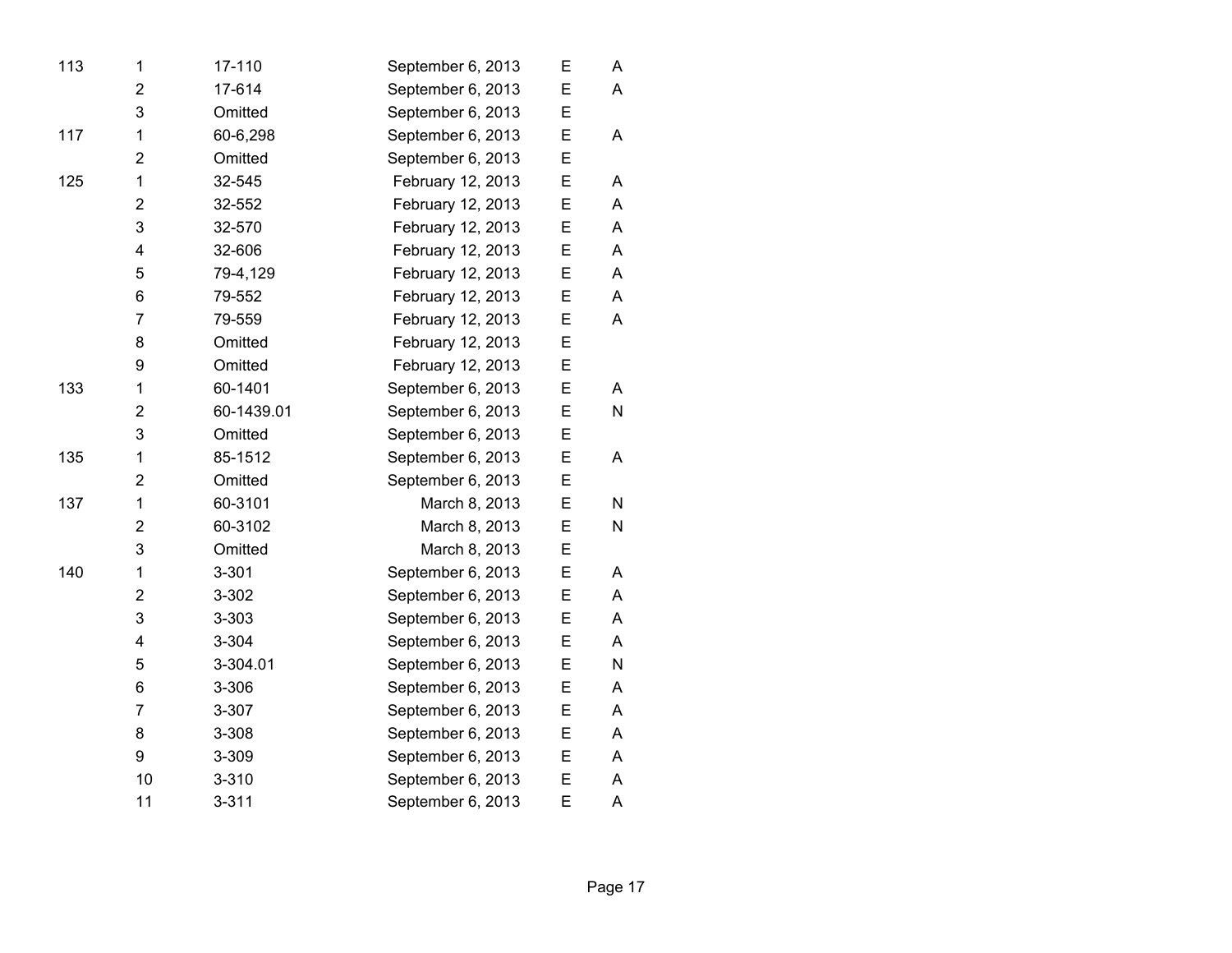| 12             | $3 - 312$  | September 6, 2013 | E           | A                         |           |        |           |
|----------------|------------|-------------------|-------------|---------------------------|-----------|--------|-----------|
| 13             | $3 - 313$  | September 6, 2013 | E           | A                         |           |        |           |
| 14             | $3 - 319$  | September 6, 2013 | E           | A                         |           |        |           |
| 15             | 3-319.01   | September 6, 2013 | $\mathsf E$ | ${\sf N}$                 | $3 - 314$ | $\top$ |           |
| 16             | 3-320      | September 6, 2013 | E           | A                         |           |        |           |
| 17             | $3 - 324$  | September 6, 2013 | E           | A                         |           |        |           |
| 18             | 3-329      | September 6, 2013 | E           | A                         |           |        |           |
| 19             | 3-330      | September 6, 2013 | E           | Α                         |           |        |           |
| 20             | $3 - 331$  | September 6, 2013 | E           | Α                         |           |        |           |
| 21             | 3-333      | September 6, 2013 | E           | A                         |           |        |           |
| 22             | Omitted    | September 6, 2013 | E           |                           |           |        |           |
| 23             | Omitted    | September 6, 2013 | E           | R                         |           |        |           |
| 23             |            | September 6, 2013 | E           | ${\sf R}$                 |           |        | $3 - 315$ |
| 23             |            | September 6, 2013 | E           | ${\sf R}$                 |           |        | $3 - 316$ |
| 23             |            | September 6, 2013 | E           | $\mathsf R$               |           |        | $3 - 317$ |
| 23             |            | September 6, 2013 | E           | ${\sf R}$                 |           |        | $3 - 318$ |
| 23             |            | September 6, 2013 | E           | ${\sf R}$                 |           |        | $3 - 321$ |
| 23             |            | September 6, 2013 | E           | $\mathsf{R}$              |           |        | 3-322     |
| 23             |            | September 6, 2013 | E           | ${\sf R}$                 |           |        | 3-325     |
| 23             |            | September 6, 2013 | E           | ${\sf R}$                 |           |        | 3-326     |
| 23             |            | September 6, 2013 | E           | $\mathsf R$               |           |        | 3-327     |
| 1              | 48-162.03  | September 6, 2013 | E           | A                         |           |        |           |
| $\overline{c}$ | 48-182     | September 6, 2013 | E           | A                         |           |        |           |
| 3              | Omitted    | September 6, 2013 | E           |                           |           |        |           |
| 1              | 4A-108 UCC | February 16, 2013 | E           | $\boldsymbol{\mathsf{A}}$ |           |        |           |
| $\mathbf{2}$   | Omitted    | February 16, 2013 | E           |                           |           |        |           |
| 3              | Omitted    | February 16, 2013 | E           |                           |           |        |           |
| 1              | 44-1301    | September 6, 2013 | E           | ${\sf N}$                 |           |        |           |
| 2              | 44-1302    | September 6, 2013 | E           | ${\sf N}$                 |           |        |           |
| 3              | 44-1303    | September 6, 2013 | E           | ${\sf N}$                 |           |        |           |
| 4              | 44-1304    | September 6, 2013 | E           | ${\sf N}$                 |           |        |           |
| 5              | 44-1305    | September 6, 2013 | E           | ${\sf N}$                 |           |        |           |
| 6              | 44-1306    | September 6, 2013 | E           | N                         |           |        |           |
|                |            |                   |             |                           |           |        |           |

146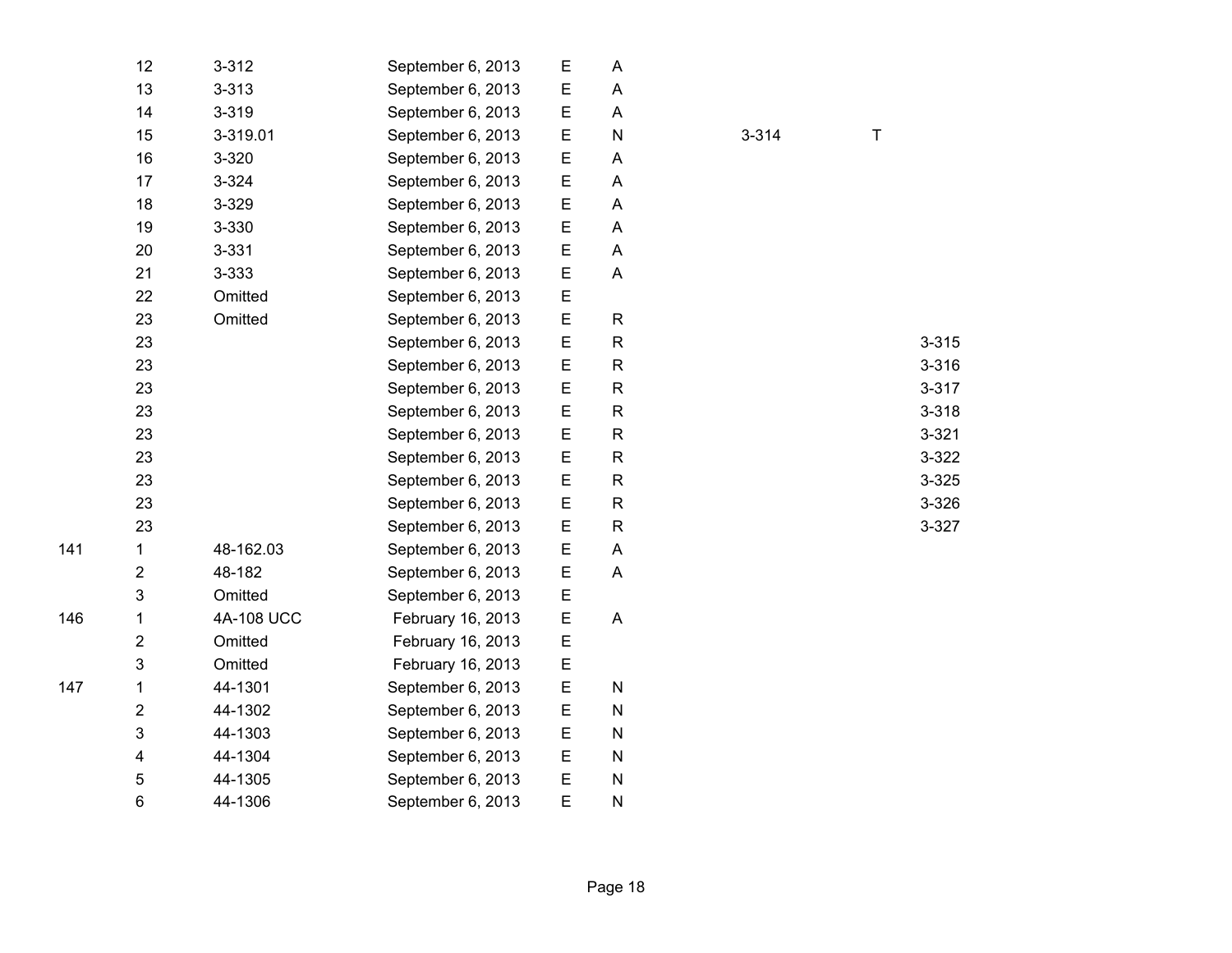|      | 7                       | 44-1307    | September 6, 2013 | E | N |
|------|-------------------------|------------|-------------------|---|---|
|      | 8                       | 44-1308    | September 6, 2013 | E | N |
|      | 9                       | 44-1309    | September 6, 2013 | E | N |
|      | 10                      | 44-1310    | September 6, 2013 | E | N |
|      | 11                      | 44-1311    | September 6, 2013 | E | N |
|      | 12                      | 44-1312    | September 6, 2013 | E | N |
|      | 13                      | 44-1313    | September 6, 2013 | E | N |
|      | 14                      | 44-1314    | September 6, 2013 | E | N |
|      | 15                      | 44-1315    | September 6, 2013 | E | N |
|      | 16                      | 44-1316    | September 6, 2013 | E | N |
|      | 17                      | 44-1317    | September 6, 2013 | E | N |
|      | 18                      | 44-1318    | September 6, 2013 | E | N |
|      | 19                      | 44-7306    | September 6, 2013 | E | Α |
|      | 20                      | 44-7308    | September 6, 2013 | E | A |
|      | 21                      | 44-7310    | September 6, 2013 | E | A |
|      | 22                      | 44-7311    | September 6, 2013 | E | A |
|      | 23                      | Omitted    | September 6, 2013 | E |   |
|      | 24                      | Omitted    | September 6, 2013 | E | R |
|      | 24                      |            | September 6, 2013 | E | R |
| 153  | 1                       | 13-2701    | September 6, 2013 | E | A |
|      | $\overline{2}$          | 13-2702    | September 6, 2013 | E | A |
|      | 3                       | 13-2703    | September 6, 2013 | E | A |
|      | $\overline{\mathbf{4}}$ | 13-2704    | September 6, 2013 | E | A |
|      | 5                       | 13-2704.01 | September 6, 2013 | E | N |
|      | 6                       | 13-2704.02 | September 6, 2013 | E | N |
|      | $\overline{7}$          | 13-2705    | September 6, 2013 | E | A |
|      | 8                       | 13-2707    | September 6, 2013 | E | A |
|      | 9                       | 13-2707.01 | September 6, 2013 | E | N |
|      | 10                      | 13-2709    | September 6, 2013 | E | A |
|      | 11                      | Omitted    | September 6, 2013 | E |   |
| 153A |                         | Omitted    | September 6, 2013 | E |   |
| 154  | 1                       | 60-6,378   | September 6, 2013 | E | Α |
|      | $\overline{2}$          | Omitted    | September 6, 2013 | E |   |

154

R 44-7309

Page 19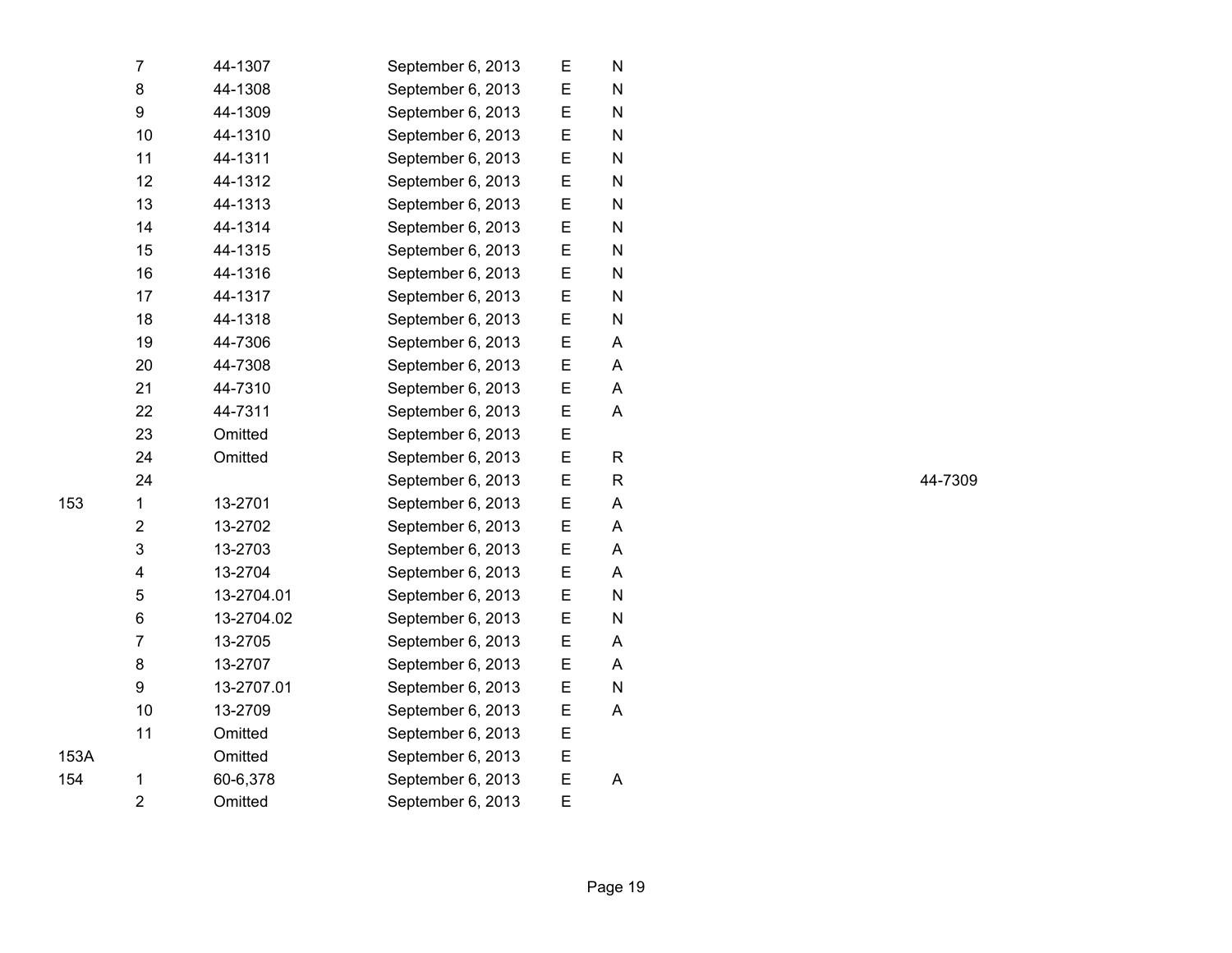| 155 | $\mathbf 1$               | 77-2387     | September 6, 2013 | E           | Α                         |         |
|-----|---------------------------|-------------|-------------------|-------------|---------------------------|---------|
|     | $\mathbf 2$               | 77-2398     | September 6, 2013 | E           | A                         |         |
|     | 3                         | Omitted     | September 6, 2013 | E           |                           |         |
| 156 | 1                         | 68-153      | September 6, 2013 | E           | A                         |         |
|     | $\boldsymbol{2}$          | Omitted     | September 6, 2013 | E           |                           |         |
|     | 3                         | Omitted     | September 6, 2013 | E           | $\mathsf{R}$              |         |
|     | $\ensuremath{\mathsf{3}}$ |             | September 6, 2013 | $\mathsf E$ | $\mathsf{R}$              |         |
| 158 | 1                         | 60-498.02   | July 1, 2013      | $\mathsf O$ | A                         |         |
|     | $\mathbf 2$               | 60-4,118.06 | July 1, 2013      | $\circ$     | A                         |         |
|     | $\mathsf 3$               | 60-6,197.01 | July 1, 2013      | $\circ$     | A                         |         |
|     | 4                         | 60-6,197.03 | July 1, 2013      | $\circ$     | A                         |         |
|     | $\mathbf 5$               | 60-6,211.05 | July 1, 2013      | O           | A                         |         |
|     | $\,6$                     | Omitted     | July 1, 2013      | $\circ$     |                           |         |
|     | 7                         | Omitted     | July 1, 2013      | $\circ$     |                           |         |
|     | 8                         | Omitted     | July 1, 2013      | $\mathsf O$ |                           |         |
| 164 | 1                         | 60-1403.01  | September 6, 2013 | E           | A                         |         |
|     | $\mathbf 2$               | 60-1417.02  | September 6, 2013 | E           | A                         |         |
|     | $\mathbf{3}$              | Omitted     | September 6, 2013 | E           |                           |         |
| 165 | 1                         | 60-1438     | September 6, 2013 | E           | $\boldsymbol{\mathsf{A}}$ |         |
|     | $\boldsymbol{2}$          | Omitted     | September 6, 2013 | E           |                           |         |
| 166 | 1                         | 81-2,147.02 | May 8, 2013       | E           | A                         |         |
|     | $\boldsymbol{2}$          | Omitted     | May 8, 2013       | E           |                           |         |
|     | $\mathsf 3$               | Omitted     | May 8, 2013       | E           |                           |         |
| 169 | 1                         | 25-1625     | September 6, 2013 | E           | A                         |         |
|     | $\mathbf 2$               | Omitted     | September 6, 2013 | E           |                           |         |
| 170 | 1                         | 58-801      | September 6, 2013 | $\mathsf E$ | ${\sf N}$                 | 85-1701 |
|     | $\mathbf 2$               | 58-802      | September 6, 2013 | E           | N                         | 85-1702 |
|     | 3                         | 58-803      | September 6, 2013 | E           | ${\sf N}$                 | 85-1703 |
|     | 4                         | 58-804      | September 6, 2013 | E           | ${\sf N}$                 | 85-1704 |
|     | $\mathbf 5$               | 58-805      | September 6, 2013 | E           | ${\sf N}$                 | 85-1705 |
|     | $\,6$                     | 58-806      | September 6, 2013 | E           | N                         | 85-1706 |
|     | 7                         | 58-807      | September 6, 2013 | E           | N                         |         |
|     | 8                         | 58-808      | September 6, 2013 | E           | N                         |         |

68-156

T

T

T

T

T

T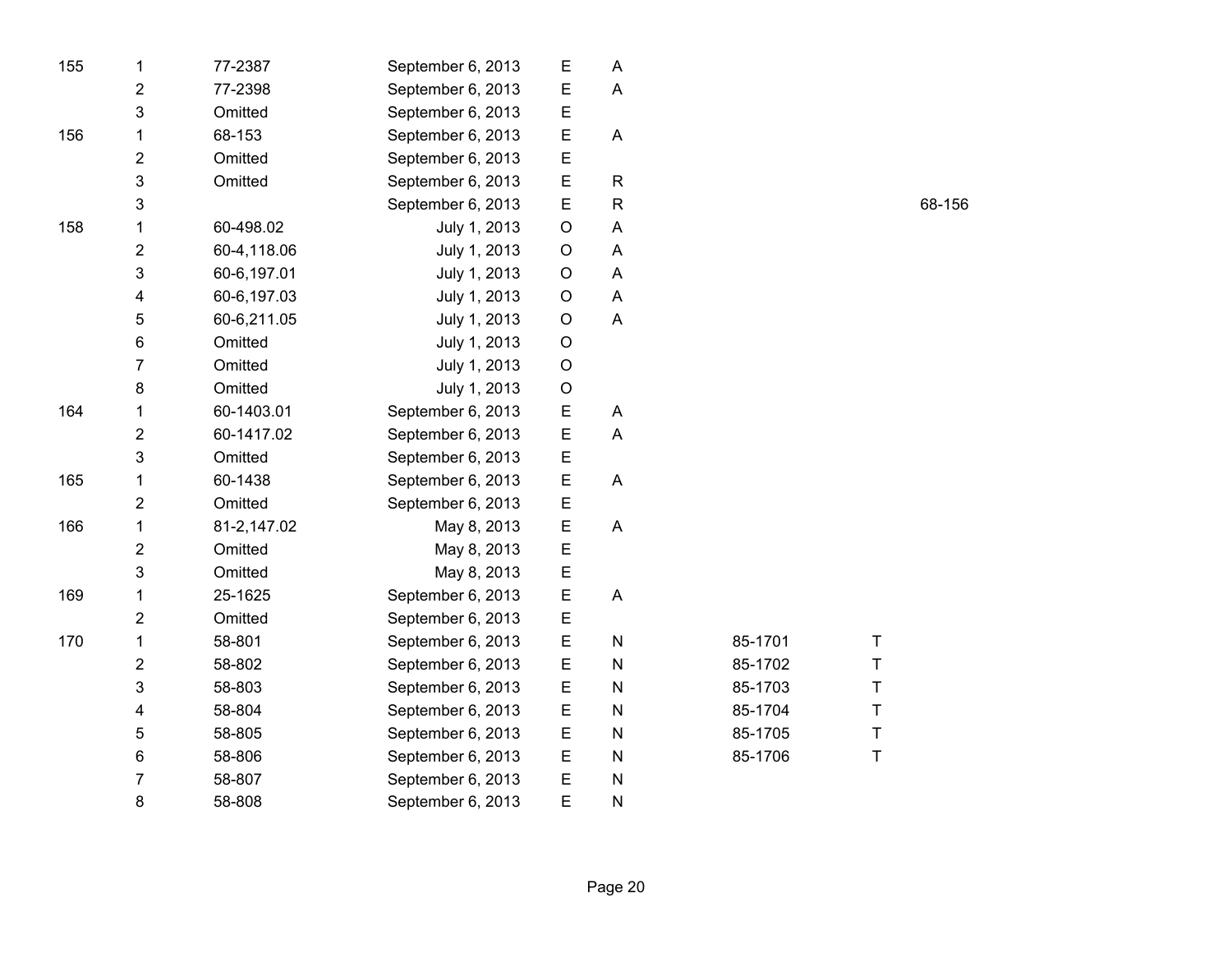| $\boldsymbol{9}$ | 58-809 | September 6, 2013 | Ε | ${\sf N}$    | 85-1707 | Τ |
|------------------|--------|-------------------|---|--------------|---------|---|
| 10               | 58-810 | September 6, 2013 | E | N            |         |   |
| 11               | 58-811 | September 6, 2013 | E | N            | 85-1708 | T |
| 12               | 58-812 | September 6, 2013 | E | N            | 85-1709 | T |
| 13               | 58-813 | September 6, 2013 | E | N            | 85-1710 | T |
| 14               | 58-814 | September 6, 2013 | E | N            | 85-1711 | T |
| 15               | 58-815 | September 6, 2013 | Е | $\mathsf{N}$ | 85-1712 | Τ |
| 16               | 58-816 | September 6, 2013 | E | N            | 85-1713 | T |
| 17               | 58-817 | September 6, 2013 | E | ${\sf N}$    | 85-1714 | Τ |
| 18               | 58-818 | September 6, 2013 | E | N            | 85-1715 | T |
| 19               | 58-819 | September 6, 2013 | E | N            | 85-1716 | T |
| 20               | 58-820 | September 6, 2013 | E | $\mathsf{N}$ | 85-1717 | T |
| 21               | 58-821 | September 6, 2013 | E | N            | 85-1718 | T |
| 22               | 58-822 | September 6, 2013 | Е | N            | 85-1719 | T |
| 23               | 58-823 | September 6, 2013 | E | N            | 85-1720 | T |
| 24               | 58-824 | September 6, 2013 | E | ${\sf N}$    | 85-1721 | Τ |
| 25               | 58-825 | September 6, 2013 | E | N            | 85-1722 | T |
| 26               | 58-826 | September 6, 2013 | E | N            | 85-1723 | Τ |
| 27               | 58-827 | September 6, 2013 | E | ${\sf N}$    | 85-1724 | T |
| 28               | 58-828 | September 6, 2013 | E | ${\sf N}$    | 85-1725 | T |
| 29               | 58-829 | September 6, 2013 | E | N            | 85-1726 | T |
| 30               | 58-830 | September 6, 2013 | E | N            | 85-1727 | Τ |
| 31               | 58-831 | September 6, 2013 | E | N            | 85-1728 | Τ |
| 32               | 58-832 | September 6, 2013 | Е | ${\sf N}$    | 85-1729 | T |
| 33               | 58-833 | September 6, 2013 | E | N            | 85-1730 | Τ |
| 34               | 58-834 | September 6, 2013 | E | N            | 85-1731 | Τ |
| 35               | 58-835 | September 6, 2013 | E | $\mathsf{N}$ | 85-1732 | Τ |
| 36               | 58-836 | September 6, 2013 | E | N            | 85-1733 | T |
| 37               | 58-837 | September 6, 2013 | E | N            | 85-1734 | T |
| 38               | 58-838 | September 6, 2013 | E | $\mathsf{N}$ | 85-1735 | T |
| 39               | 58-839 | September 6, 2013 | E | $\mathsf{N}$ | 85-1736 | T |
| 40               | 58-840 | September 6, 2013 | E | N            | 85-1737 | T |
| 41               | 58-841 | September 6, 2013 | E | N            | 85-1738 | T |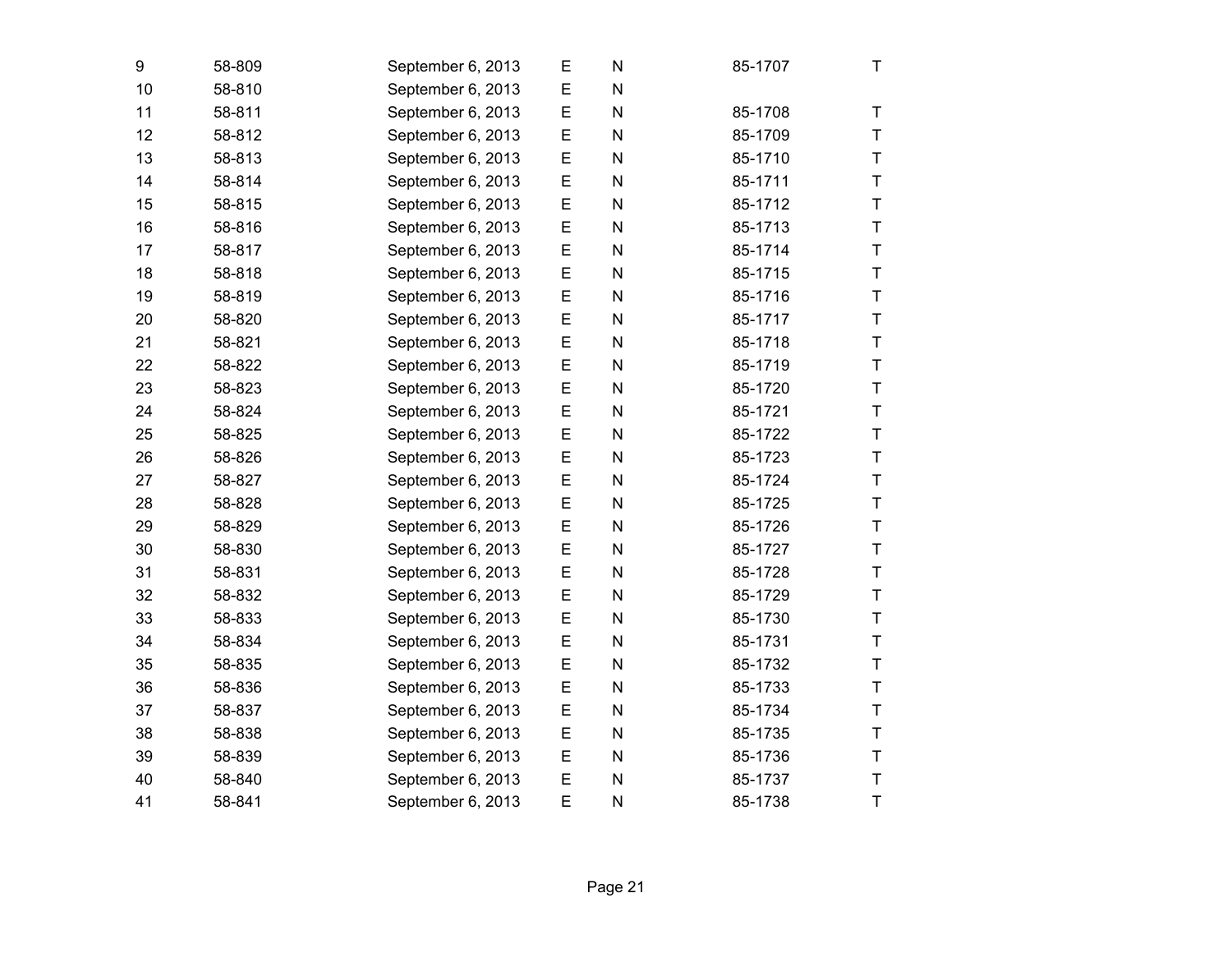| 42                      | 58-842    | September 6, 2013 | E | N | 85-1739 | T              |
|-------------------------|-----------|-------------------|---|---|---------|----------------|
| 43                      | 58-843    | September 6, 2013 | E | N | 85-1740 | $\mathsf T$    |
| 44                      | 58-844    | September 6, 2013 | E | N | 85-1741 | $\mathsf T$    |
| 45                      | 58-845    | September 6, 2013 | E | N | 85-1742 | $\overline{1}$ |
| 46                      | 58-846    | September 6, 2013 | E | N | 85-1743 | T              |
| 47                      | 58-847    | September 6, 2013 | E | N | 85-1744 | T              |
| 48                      | 58-848    | September 6, 2013 | E | N | 85-1745 | T              |
| 49                      | 58-849    | September 6, 2013 | E | N | 85-1746 | $\mathsf T$    |
| 50                      | 58-850    | September 6, 2013 | E | N | 85-1747 | T              |
| 51                      | 58-851    | September 6, 2013 | E | N | 85-1748 | $\mathsf T$    |
| 52                      | 58-852    | September 6, 2013 | E | N | 85-1749 | T              |
| 53                      | 58-853    | September 6, 2013 | E | N | 85-1750 | T              |
| 54                      | 58-854    | September 6, 2013 | E | N | 85-1751 | T              |
| 55                      | 58-855    | September 6, 2013 | Ε | N | 85-1752 | $\mathsf T$    |
| 56                      | 58-856    | September 6, 2013 | E | N | 85-1753 | $\mathsf T$    |
| 57                      | 58-857    | September 6, 2013 | Ε | N | 85-1754 | T              |
| 58                      | 58-858    | September 6, 2013 | E | N | 85-1755 | T              |
| 59                      | 58-859    | September 6, 2013 | E | N | 85-1756 | T              |
| 60                      | 58-860    | September 6, 2013 | E | N | 85-1757 | T              |
| 61                      | 58-861    | September 6, 2013 | E | N | 85-1758 | $\mathsf T$    |
| 62                      | 58-862    | September 6, 2013 | E | N | 85-1759 | $\overline{1}$ |
| 63                      | 58-863    | September 6, 2013 | E | N | 85-1760 | T              |
| 64                      | 58-864    | September 6, 2013 | E | N | 85-1761 | $\mathsf T$    |
| 65                      | 58-865    | September 6, 2013 | E | N | 85-1762 | $\mathsf T$    |
| 66                      | 58-866    | September 6, 2013 | E | N | 85-1763 | T              |
| 67                      | Omitted   | September 6, 2013 | E |   |         |                |
| 1                       | 30-2601   | September 6, 2013 | Ε | A |         |                |
| $\overline{\mathbf{c}}$ | 30-2628   | September 6, 2013 | E | A |         |                |
| $\mathsf 3$             | 30-2647   | September 6, 2013 | E | A |         |                |
| 4                       | Omitted   | September 6, 2013 | Ε |   |         |                |
| 1                       | 53-180.06 | March 8, 2013     | E | A |         |                |
| $\mathbf 2$             | Omitted   | March 8, 2013     | E |   |         |                |
| 3                       | Omitted   | March 8, 2013     | E |   |         |                |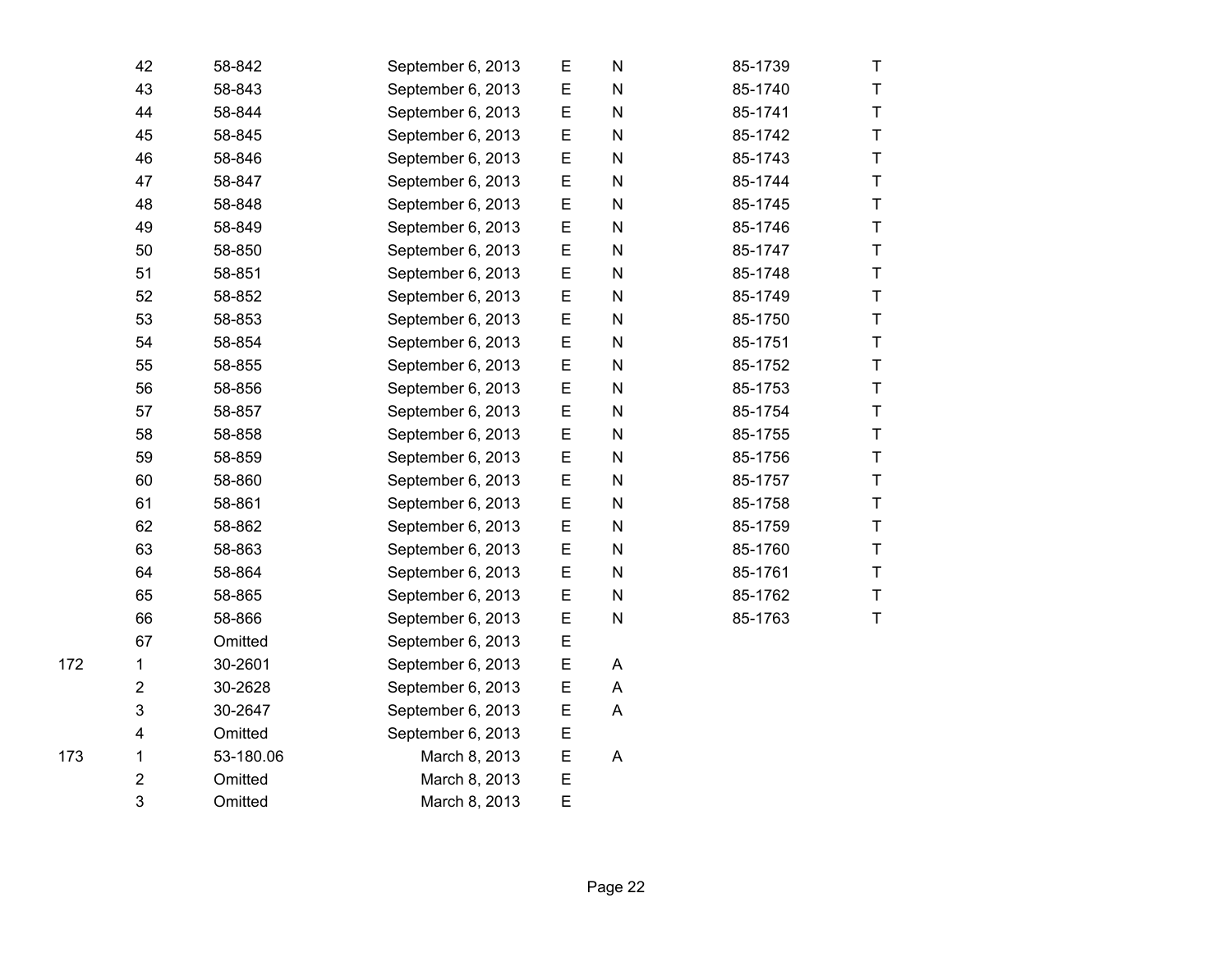| 180 | $\mathbf 1$             | 80-411       | September 6, 2013 | Ε | A |  |
|-----|-------------------------|--------------|-------------------|---|---|--|
|     | $\overline{\mathbf{c}}$ | Omitted      | September 6, 2013 | E |   |  |
| 192 | $\mathbf 1$             | 13-513       | September 6, 2013 | E | A |  |
|     | 2                       | Omitted      | September 6, 2013 | E |   |  |
| 194 | $\mathbf{1}$            | Omitted      | May 22, 2013      | E |   |  |
|     | $\overline{\mathbf{c}}$ | Omitted      | May 22, 2013      | E |   |  |
|     | 3                       | Omitted      | May 22, 2013      | E |   |  |
|     | 4                       | Omitted      | May 22, 2013      | E |   |  |
|     | 5                       | Omitted      | May 22, 2013      | Ε |   |  |
|     | 6                       | Omitted      | May 22, 2013      | E |   |  |
|     | $\overline{7}$          | Omitted      | May 22, 2013      | E |   |  |
|     | 8                       | Omitted      | May 22, 2013      | Е |   |  |
|     | 9                       | Laws 2011,   | May 22, 2013      | E | A |  |
|     |                         | LB374, s. 11 |                   |   |   |  |
|     | 10                      | Laws 2011,   | May 22, 2013      | E | A |  |
|     |                         | LB374, s. 12 |                   |   |   |  |
|     | 11                      | Laws 2011,   | May 22, 2013      | Ε | Α |  |
|     |                         | LB374, s. 13 |                   |   |   |  |
|     | 12                      | Laws 2011,   | May 22, 2013      | Е | A |  |
|     |                         | LB374, s. 14 |                   |   |   |  |
|     | 13                      | Laws 2011,   | May 22, 2013      | Ε | Α |  |
|     |                         | LB374, s. 15 |                   |   |   |  |
|     | 14                      | Laws 2011,   | May 22, 2013      | Ε | Α |  |
|     |                         | LB374, s. 17 |                   |   |   |  |
|     | 15                      | Laws 2011,   | May 22, 2013      | E | A |  |
|     |                         | LB374, s. 18 |                   |   |   |  |
|     | 16                      | Laws 2011,   | May 22, 2013      | Ε | A |  |
|     |                         | LB374, s. 21 |                   |   |   |  |
|     | 17                      | Laws 2011,   | May 22, 2013      | Ε | A |  |
|     |                         | LB374, s. 25 |                   |   |   |  |
|     | 18                      | Laws 2011,   | May 22, 2013      | Е | A |  |
|     |                         | LB374, s. 26 |                   |   |   |  |
|     | 19                      | Laws 2011,   | May 22, 2013      | Е | Α |  |

Page 23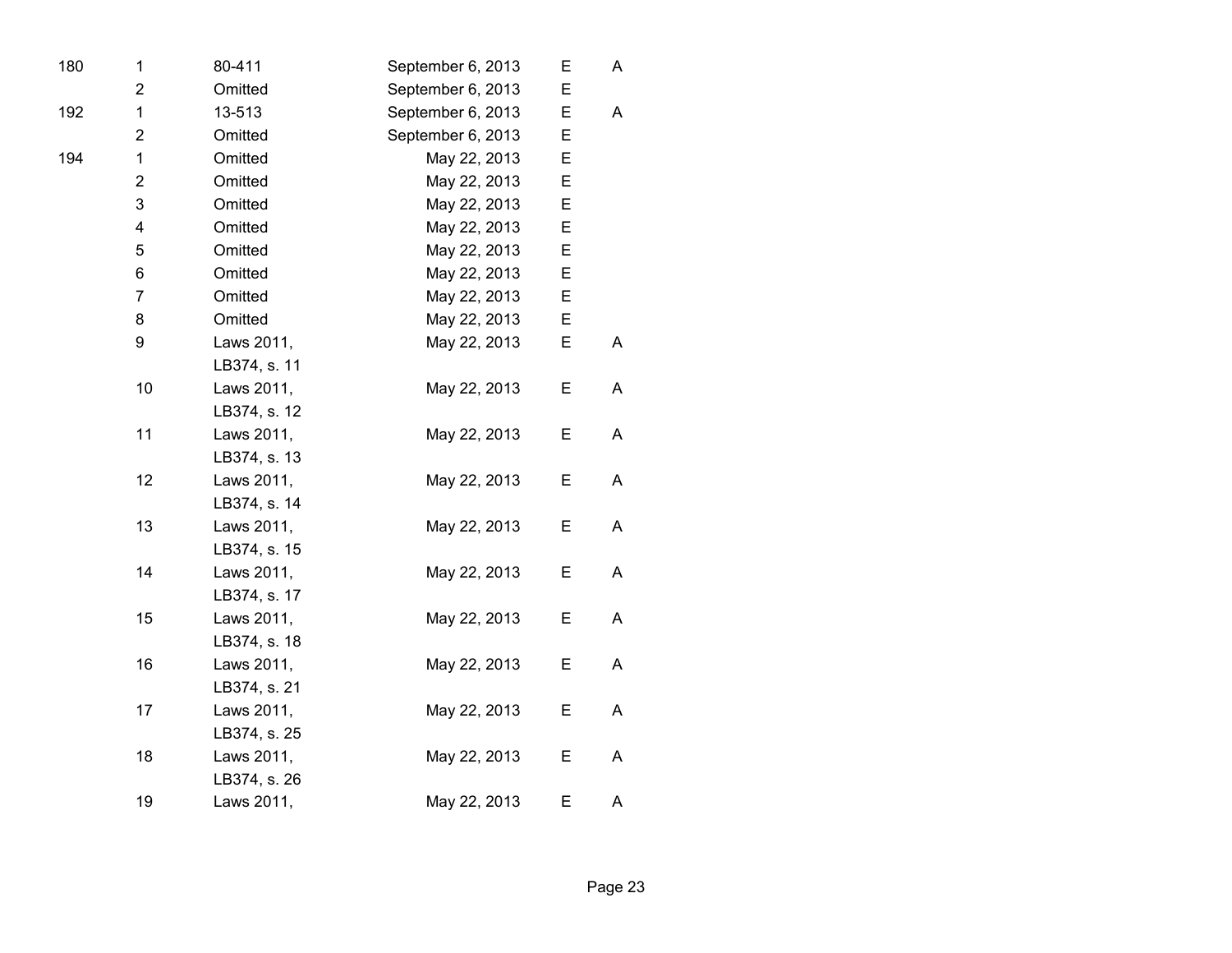|    | LB374, s. 27 |              |    |   |  |
|----|--------------|--------------|----|---|--|
| 20 | Laws 2011,   | May 22, 2013 | E. | A |  |
|    | LB374, s. 28 |              |    |   |  |
| 21 | Laws 2011,   | May 22, 2013 | Е  | A |  |
|    | LB374, s. 29 |              |    |   |  |
| 22 | Laws 2011,   | May 22, 2013 | E  | A |  |
|    | LB374, s. 30 |              |    |   |  |
| 23 | Laws 2011,   | May 22, 2013 | Е  | A |  |
|    | LB374, s. 31 |              |    |   |  |
| 24 | Laws 2011,   | May 22, 2013 | E  | A |  |
|    | LB374, s. 32 |              |    |   |  |
| 25 | Laws 2011,   | May 22, 2013 | Е  | A |  |
|    | LB374, s. 33 |              |    |   |  |
| 26 | Laws 2011,   | May 22, 2013 | E. | A |  |
|    | LB374, s. 34 |              |    |   |  |
| 27 | Laws 2011,   | May 22, 2013 | Е  | A |  |
|    | LB374, s. 35 |              |    |   |  |
| 28 | Laws 2011,   | May 22, 2013 | E  | A |  |
|    | LB374, s. 36 |              |    |   |  |
| 29 | Laws 2011,   | May 22, 2013 | Е  | A |  |
|    | LB374, s. 38 |              |    |   |  |
| 30 | Laws 2011,   | May 22, 2013 | E  | A |  |
|    | LB374, s. 39 |              |    |   |  |
| 31 | Laws 2011,   | May 22, 2013 | Е  | A |  |
|    | LB374, s. 41 |              |    |   |  |
| 32 | Laws 2011,   | May 22, 2013 | E. | A |  |
|    | LB374, s. 42 |              |    |   |  |
| 33 | Laws 2011,   | May 22, 2013 | Е  | A |  |
|    | LB374, s. 43 |              |    |   |  |
| 34 | Laws 2011,   | May 22, 2013 | E. | A |  |
|    | LB374, s. 44 |              |    |   |  |
| 35 | Laws 2011,   | May 22, 2013 | Е  | Α |  |
|    | LB374, s. 48 |              |    |   |  |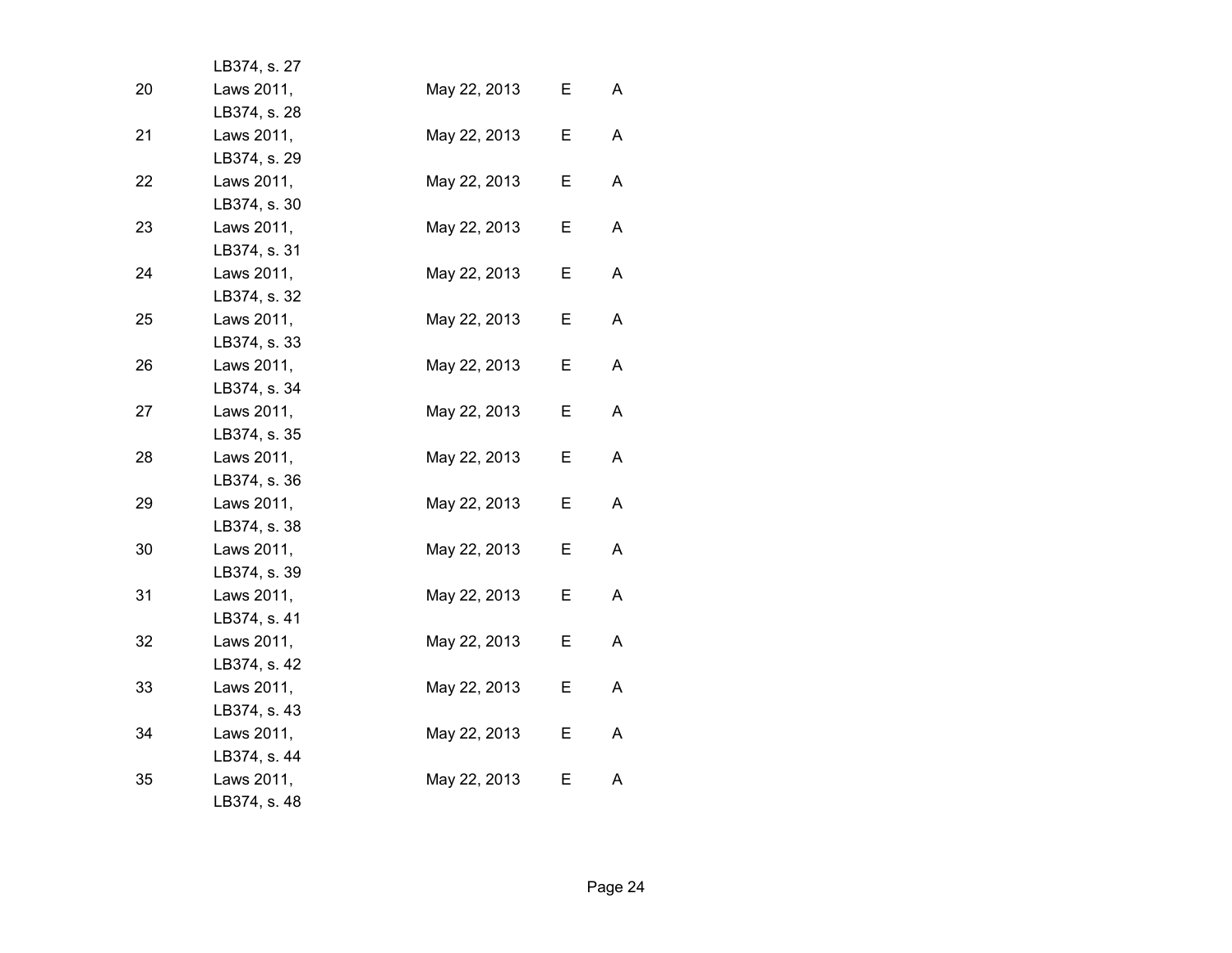| 36 | Laws 2011,<br>LB374, s. 49 | May 22, 2013 | Е  | A |  |
|----|----------------------------|--------------|----|---|--|
| 37 | Laws 2011,                 | May 22, 2013 | E  | A |  |
| 38 | LB374, s. 50<br>Laws 2011, | May 22, 2013 | Е  | A |  |
| 39 | LB374, s. 51<br>Laws 2011, | May 22, 2013 | Е  | A |  |
| 40 | LB374, s. 52<br>Laws 2011, | May 22, 2013 | Е  | A |  |
| 41 | LB374, s. 55<br>Laws 2011, | May 22, 2013 | Е  | A |  |
| 42 | LB374, s. 56<br>Laws 2011, | May 22, 2013 | E. | A |  |
| 43 | LB374, s. 58<br>Laws 2011, | May 22, 2013 | Е  | A |  |
| 44 | LB374, s. 59<br>Laws 2011, | May 22, 2013 | Е  | A |  |
| 45 | LB374, s. 61<br>Laws 2011, | May 22, 2013 | E  | A |  |
| 46 | LB374, s. 62<br>Laws 2011, | May 22, 2013 | Е  | A |  |
| 47 | LB374, s. 63<br>Laws 2011, | May 22, 2013 | Е  | A |  |
| 48 | LB374, s. 64<br>Laws 2011, | May 22, 2013 | Е  | A |  |
| 49 | LB374, s. 65<br>Laws 2011, | May 22, 2013 | Е  | A |  |
| 50 | LB374, s. 67<br>Laws 2011, | May 22, 2013 | E. | A |  |
| 51 | LB374, s. 68<br>Laws 2011, | May 22, 2013 | Е  | Α |  |
| 52 | LB374, s. 70<br>Laws 2011, | May 22, 2013 | Е  | A |  |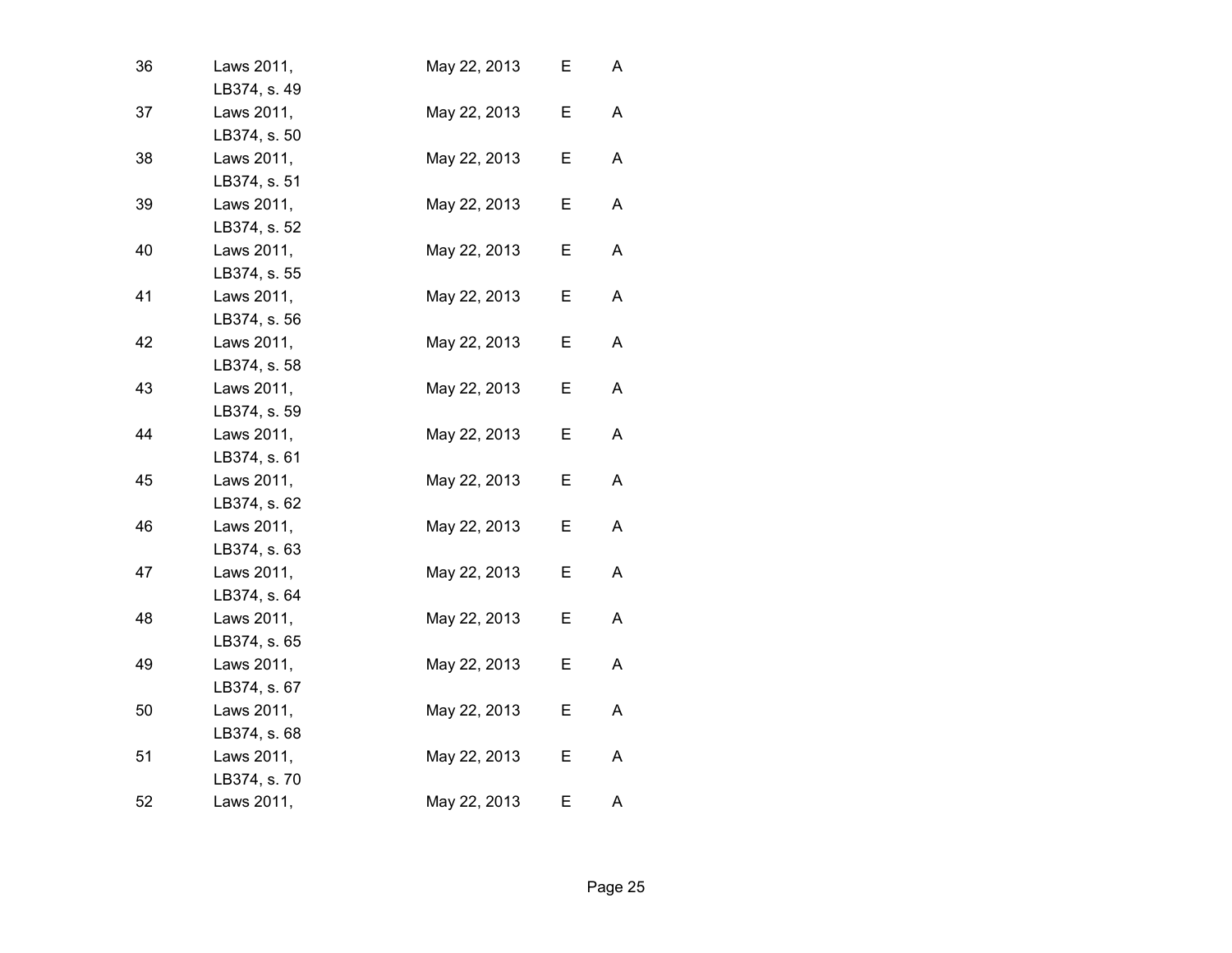|    | LB374, s. 71                |              |    |   |
|----|-----------------------------|--------------|----|---|
| 53 | Laws 2011,                  | May 22, 2013 | E. | A |
|    | LB374, s. 73                |              |    |   |
| 54 | Laws 2011,                  | May 22, 2013 | Е  | A |
|    | LB374, s. 75                |              |    |   |
| 55 | Laws 2011,                  | May 22, 2013 | Е  | Α |
|    | LB374, s. 76                |              |    |   |
| 56 | Laws 2011,                  | May 22, 2013 | Е  | A |
|    | LB374, s. 77                |              |    |   |
| 57 | Laws 2011,                  | May 22, 2013 | Е  | A |
|    | LB374, s. 78                |              |    |   |
| 58 | Laws 2011,                  | May 22, 2013 | E  | A |
|    | LB374, s. 79                |              |    |   |
| 59 | Laws 2011,                  | May 22, 2013 | Е  | A |
|    | LB374, s. 80                |              |    |   |
| 60 | Laws 2011,                  | May 22, 2013 | E. | A |
|    | LB374, s. 83                |              |    |   |
| 61 | Laws 2011,                  | May 22, 2013 | Е  | Α |
|    | LB374, s. 84                |              |    |   |
| 62 | Laws 2011,                  | May 22, 2013 | E  | A |
|    | LB374, s. 86                |              |    |   |
| 63 | Laws 2011,                  | May 22, 2013 | Е  | A |
|    | LB374, s. 87                |              |    |   |
| 64 | Laws 2011,                  | May 22, 2013 | Е  | A |
|    | LB374, s. 113               |              | Е  | A |
| 65 | Laws 2011,                  | May 22, 2013 |    |   |
|    | LB374, s. 118<br>Laws 2011, |              |    |   |
| 66 | LB374, s. 119               | May 22, 2013 | Е  | A |
| 67 | Laws 2011,                  | May 22, 2013 | Е  | A |
|    | LB374, s. 120               |              |    |   |
| 68 | Laws 2011,                  | May 22, 2013 | Е  | A |
|    | LB374, s. 121               |              |    |   |
|    |                             |              |    |   |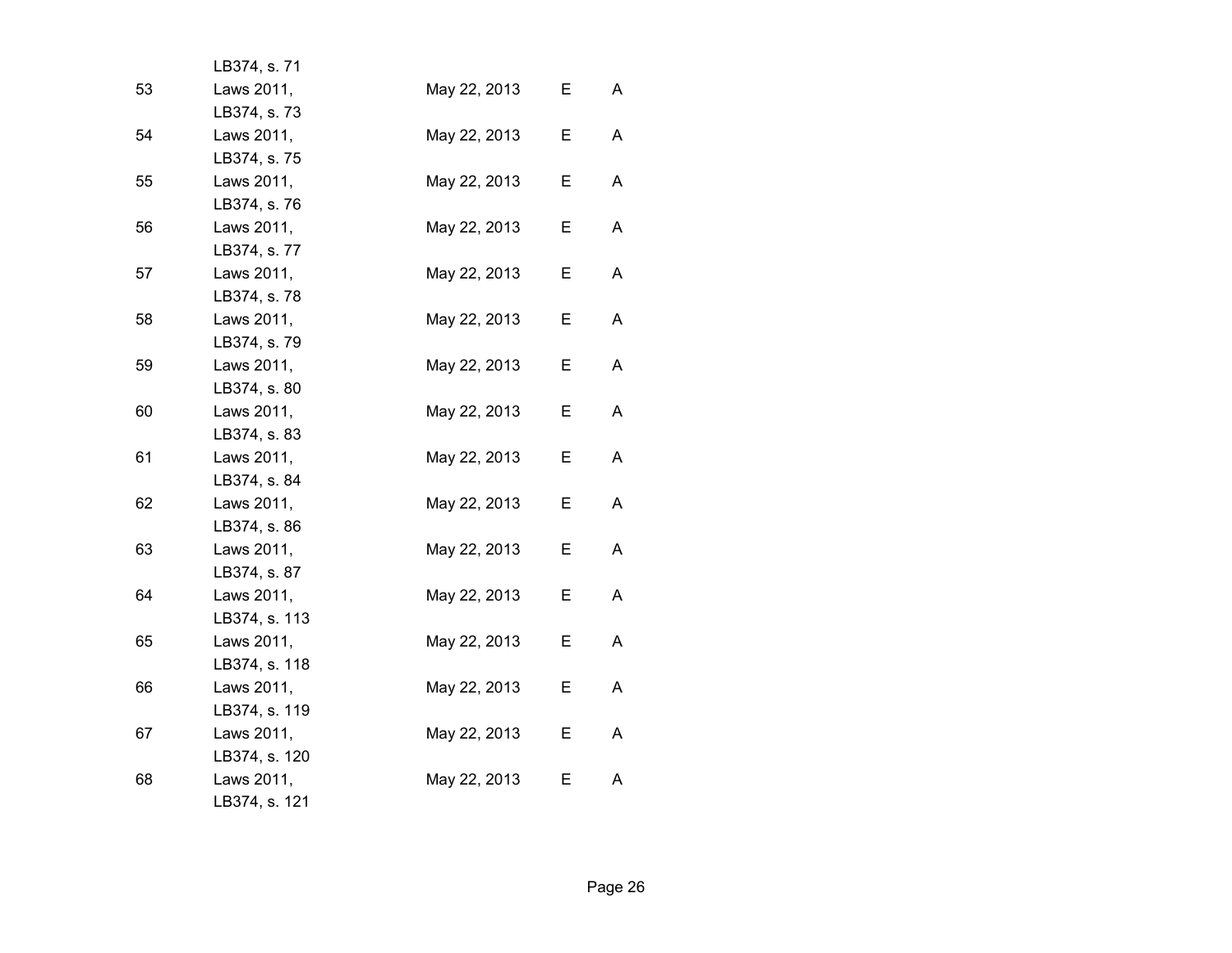| 69 | Laws 2011,<br>LB374, s. 122 | May 22, 2013 | Е  | A |  |
|----|-----------------------------|--------------|----|---|--|
| 70 | Laws 2011,                  | May 22, 2013 | Е  | A |  |
| 71 | LB374, s. 123<br>Laws 2011, | May 22, 2013 | Е  | A |  |
| 72 | LB374, s. 130<br>Laws 2011, | May 22, 2013 | Е  | A |  |
| 73 | LB374, s. 131<br>Laws 2011, | May 22, 2013 | E. | A |  |
| 74 | LB374, s. 133<br>Laws 2011, | May 22, 2013 | Е  | A |  |
| 75 | LB374, s. 134<br>Laws 2011, | May 22, 2013 | E. | A |  |
| 76 | LB374, s. 136<br>Laws 2011, | May 22, 2013 | Е  | A |  |
| 77 | LB374, s. 138<br>Laws 2011, | May 22, 2013 | Е  | A |  |
| 78 | LB374, s. 139<br>Laws 2011, | May 22, 2013 | E  | A |  |
| 79 | LB374, s. 140<br>Laws 2011, | May 22, 2013 | Е  | A |  |
| 80 | LB374, s. 141<br>Laws 2011, | May 22, 2013 | E. | A |  |
| 81 | LB374, s. 142<br>Laws 2011, | May 22, 2013 | Е  | A |  |
| 82 | LB374, s. 144<br>Laws 2011, | May 22, 2013 | E. | A |  |
| 83 | LB374, s. 145<br>Laws 2011, | May 22, 2013 | E. | A |  |
| 84 | LB374, s. 146<br>Laws 2011, | May 22, 2013 | Е  | Α |  |
| 85 | LB374, s. 149<br>Laws 2011, | May 22, 2013 | E  | A |  |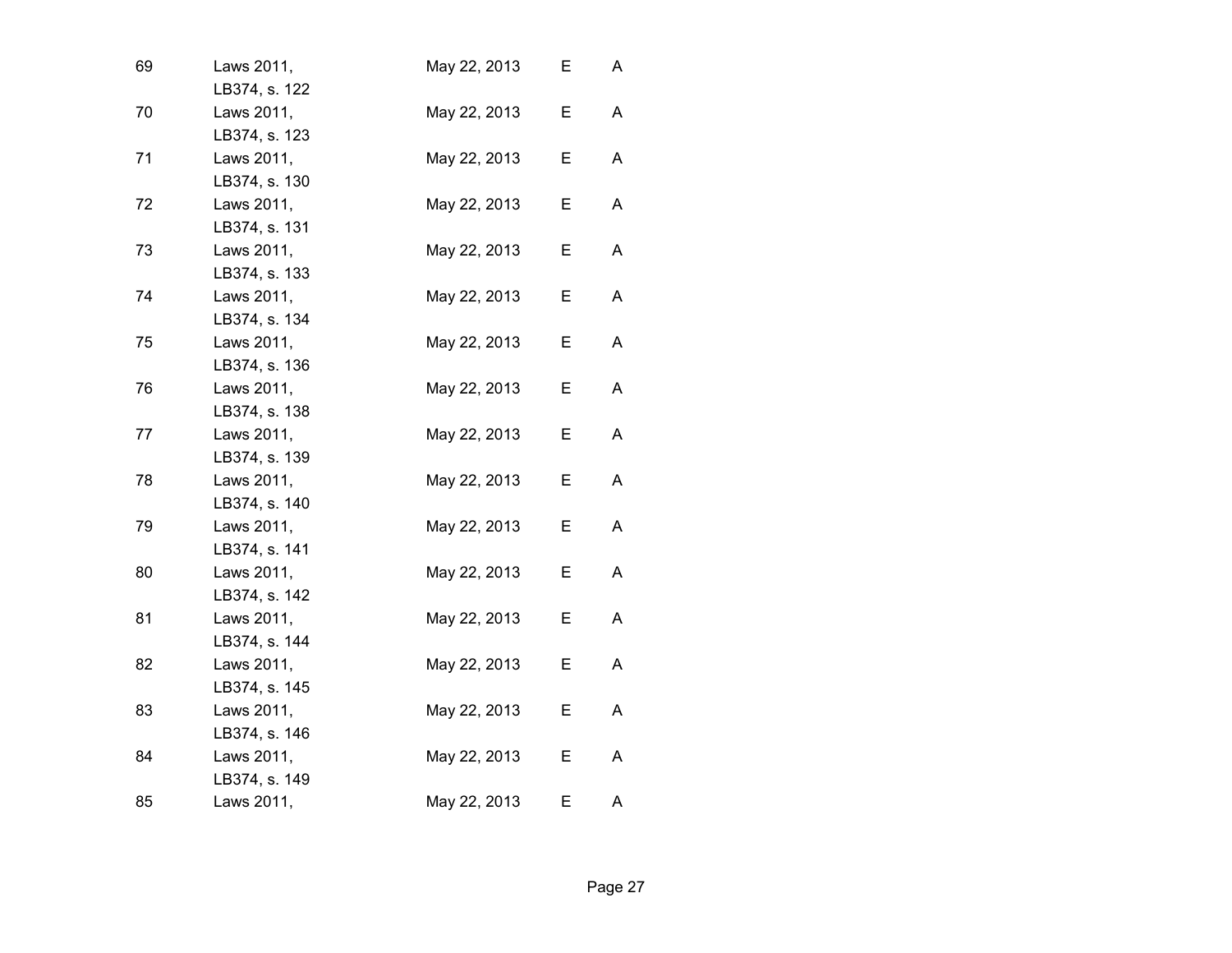|     | LB374, s. 151 |              |    |   |
|-----|---------------|--------------|----|---|
| 86  | Laws 2011,    | May 22, 2013 | E. | A |
|     | LB374, s. 152 |              |    |   |
| 87  | Laws 2011,    | May 22, 2013 | Е  | A |
|     | LB374, s. 153 |              |    |   |
| 88  | Laws 2011,    | May 22, 2013 | Е  | A |
|     | LB374, s. 154 |              |    |   |
| 89  | Laws 2011,    | May 22, 2013 | Е  | A |
|     | LB374, s. 155 |              |    |   |
| 90  | Laws 2011,    | May 22, 2013 | E  | A |
|     | LB374, s. 156 |              |    |   |
| 91  | Laws 2011,    | May 22, 2013 | Е  | A |
|     | LB374, s. 157 |              |    |   |
| 92  | Laws 2011,    | May 22, 2013 | E. | A |
|     | LB374, s. 161 |              |    |   |
| 93  | Laws 2011,    | May 22, 2013 | Е  | A |
|     | LB374, s. 162 |              |    |   |
| 94  | Laws 2011,    | May 22, 2013 | E  | A |
|     | LB374, s. 163 |              |    |   |
| 95  | Laws 2011,    | May 22, 2013 | Е  | A |
|     | LB374, s. 164 |              |    |   |
| 96  | Laws 2011,    | May 22, 2013 | E  | A |
|     | LB374, s. 165 |              |    |   |
| 97  | Laws 2011,    | May 22, 2013 | Е  | A |
|     | LB374, s. 171 |              |    |   |
| 98  | Laws 2011,    | May 22, 2013 | E  | A |
|     | LB374, s. 172 |              |    |   |
| 99  | Laws 2011,    | May 22, 2013 | Е  | A |
|     | LB374, s. 173 |              |    |   |
| 100 | Laws 2011,    | May 22, 2013 | E  | A |
|     | LB374, s. 174 |              |    |   |
| 101 | Laws 2011,    | May 22, 2013 | Е  | Α |
|     | LB374, s. 175 |              |    |   |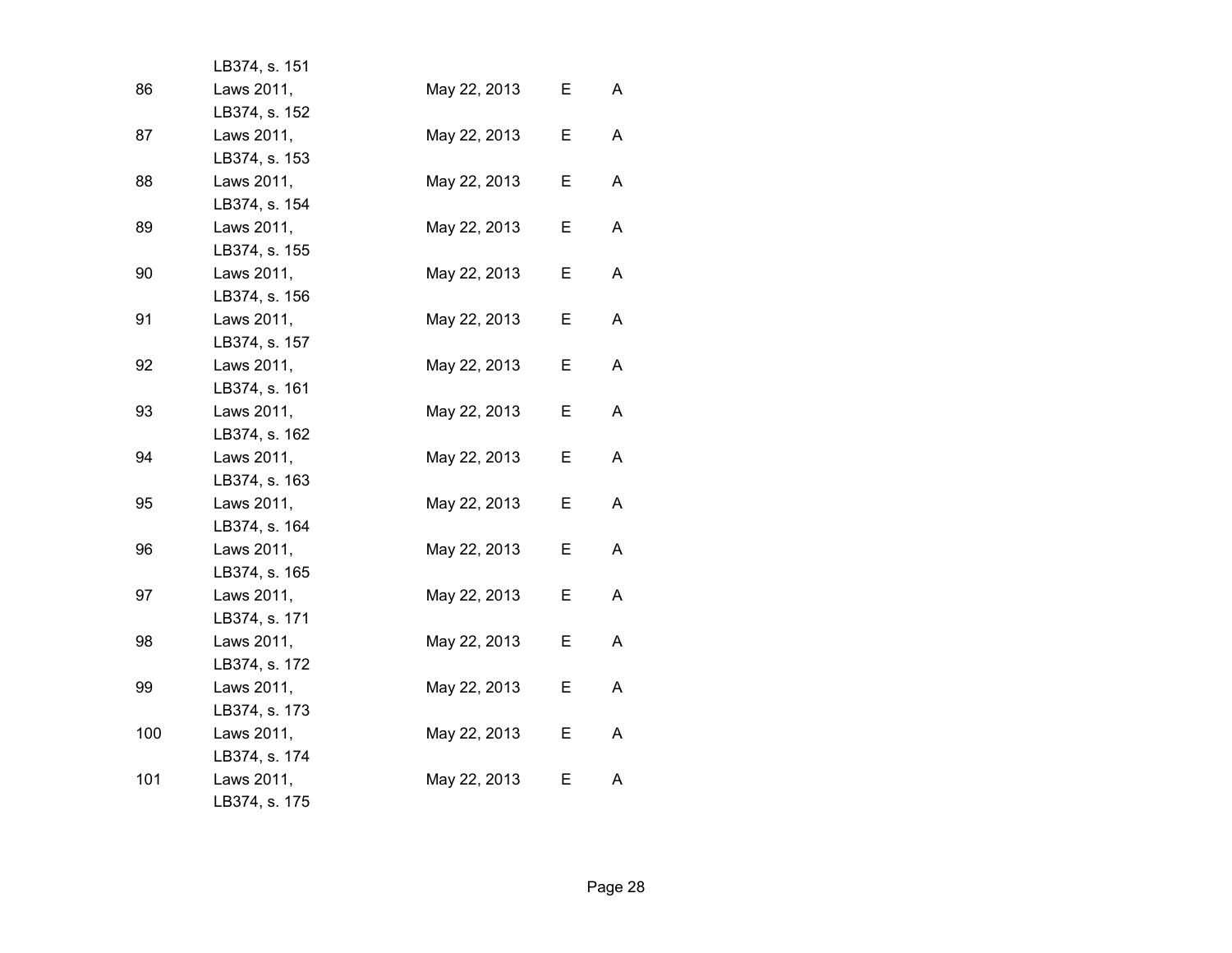| 102 | Laws 2011,    | May 22, 2013 | E. | A |
|-----|---------------|--------------|----|---|
|     | LB374, s. 177 |              |    |   |
| 103 | Laws 2011,    | May 22, 2013 | E  | A |
|     | LB374, s. 180 |              |    |   |
| 104 | Laws 2011,    | May 22, 2013 | Е  | A |
|     | LB374, s. 182 |              |    |   |
| 105 | Laws 2011,    | May 22, 2013 | E  | A |
|     | LB374, s. 184 |              |    |   |
| 106 | Laws 2011,    | May 22, 2013 | Е  | A |
|     | LB374, s. 185 |              |    |   |
| 107 | Laws 2011,    | May 22, 2013 | Е  | A |
|     | LB374, s. 186 |              |    |   |
| 108 | Laws 2011,    | May 22, 2013 | Е  | A |
|     | LB374, s. 187 |              |    |   |
| 109 | Laws 2011,    | May 22, 2013 | E  | A |
|     | LB374, s. 189 |              |    |   |
| 110 | Laws 2011,    | May 22, 2013 | Е  | A |
|     | LB374, s. 190 |              |    |   |
| 111 | Laws 2011,    | May 22, 2013 | E  | A |
|     | LB374, s. 191 |              |    |   |
| 112 | Laws 2011,    | May 22, 2013 | E  | A |
|     | LB374, s. 192 |              |    |   |
| 113 | Laws 2011,    | May 22, 2013 | Е  | Α |
|     | LB374, s. 193 |              |    |   |
| 114 | Laws 2011,    | May 22, 2013 | Е  | A |
|     | LB374, s. 194 |              |    |   |
| 115 | Laws 2011,    | May 22, 2013 | Е  | A |
|     | LB374, s. 195 |              |    |   |
| 116 | Laws 2011,    | May 22, 2013 | E. | A |
|     | LB374, s. 196 |              |    |   |
| 117 | Laws 2011,    | May 22, 2013 | Е  | Α |
|     | LB374, s. 197 |              |    |   |
| 118 | Laws 2011,    | May 22, 2013 | E  | A |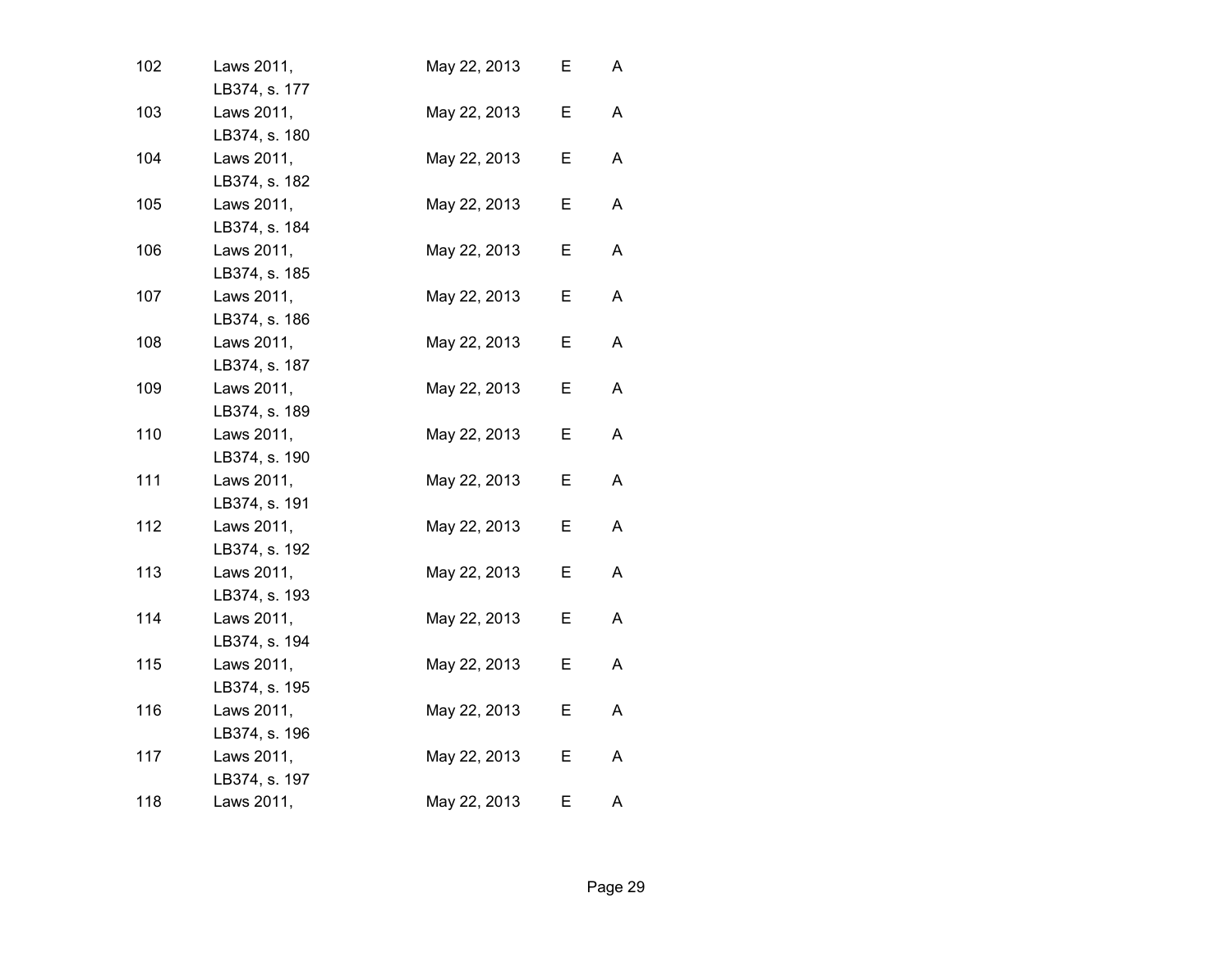|     | LB374, s. 198 |              |    |   |  |
|-----|---------------|--------------|----|---|--|
| 119 | Laws 2011,    | May 22, 2013 | Е  | A |  |
|     | LB374, s. 199 |              |    |   |  |
| 120 | Laws 2011,    | May 22, 2013 | E  | A |  |
|     | LB374, s. 204 |              |    |   |  |
| 121 | Laws 2011,    | May 22, 2013 | Е  | A |  |
|     | LB374, s. 205 |              |    |   |  |
| 122 | Laws 2011,    | May 22, 2013 | E  | A |  |
|     | LB374, s. 206 |              |    |   |  |
| 123 | Laws 2011,    | May 22, 2013 | Е  | A |  |
|     | LB374, s. 209 |              |    |   |  |
| 124 | Laws 2011,    | May 22, 2013 | E. | A |  |
|     | LB374, s. 211 |              |    |   |  |
| 125 | Laws 2011,    | May 22, 2013 | Е  | A |  |
|     | LB374, s. 212 |              |    |   |  |
| 126 | Laws 2011,    | May 22, 2013 | E. | A |  |
|     | LB374, s. 213 |              |    |   |  |
| 127 | Laws 2011,    | May 22, 2013 | E  | A |  |
|     | LB374, s. 217 |              |    |   |  |
| 128 | Laws 2011,    | May 22, 2013 | Е  | A |  |
|     | LB374, s. 219 |              |    |   |  |
| 129 | Laws 2011,    | May 22, 2013 | Е  | A |  |
|     | LB374, s. 225 |              |    |   |  |
| 130 | Laws 2011,    | May 22, 2013 | Е  | A |  |
|     | LB374, s. 227 |              |    |   |  |
| 131 | Laws 2011,    | May 22, 2013 | Е  | A |  |
|     | LB374, s. 229 |              |    |   |  |
| 132 | Laws 2011,    | May 22, 2013 | Е  | A |  |
|     | LB374, s. 230 |              |    |   |  |
| 133 | Laws 2011,    | May 22, 2013 | E. | A |  |
|     | LB374, s. 232 |              |    |   |  |
| 134 | Laws 2011,    | May 22, 2013 | Е  | A |  |
|     | LB374, s. 233 |              |    |   |  |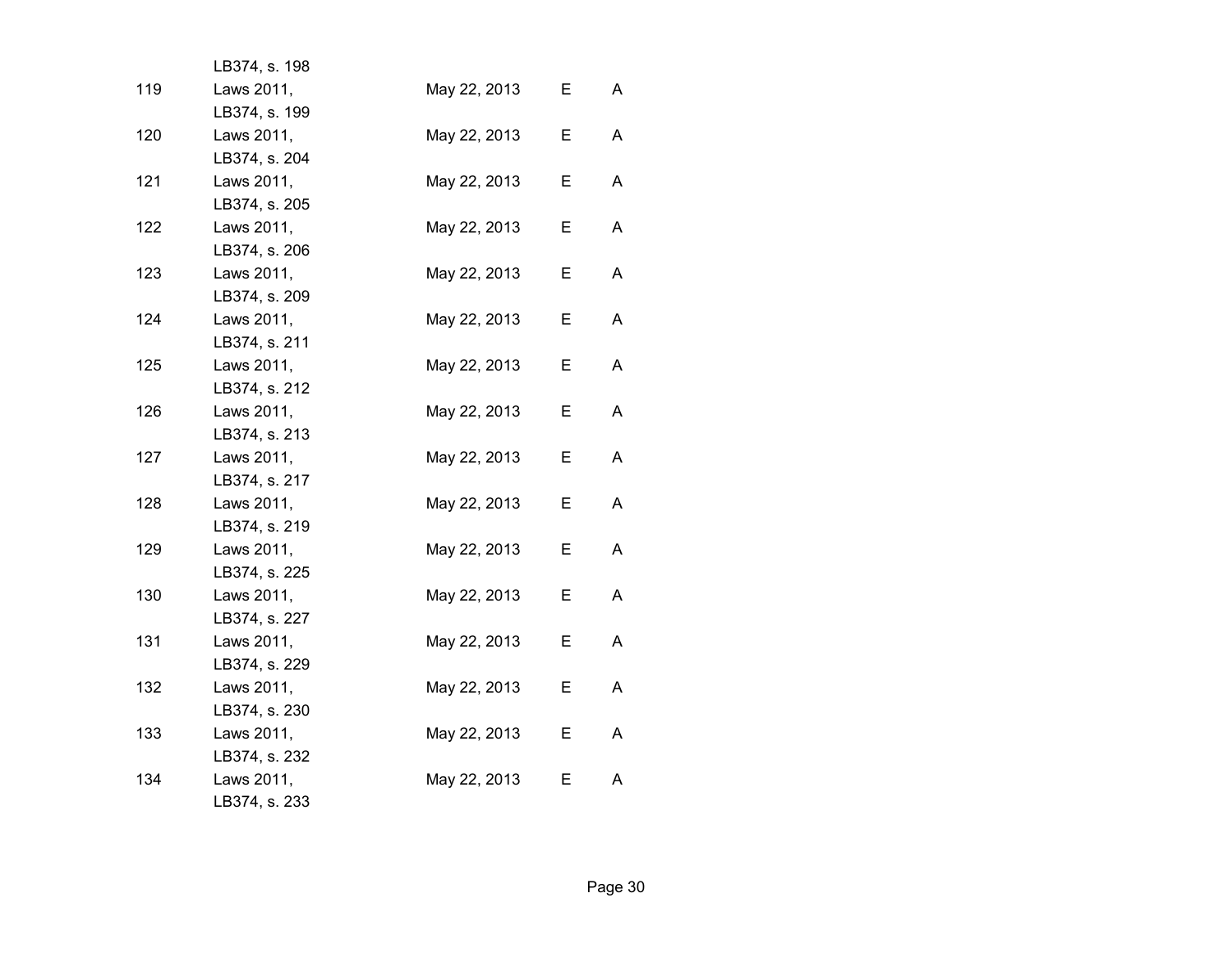| 135 | Laws 2011,<br>LB374, s. 234 | May 22, 2013 | Е  | A |  |
|-----|-----------------------------|--------------|----|---|--|
| 136 | Laws 2011,                  | May 22, 2013 | Е  | A |  |
| 137 | LB374, s. 236<br>Laws 2011, | May 22, 2013 | Е  | A |  |
| 138 | LB374, s. 237<br>Laws 2011, | May 22, 2013 | Е  | A |  |
| 139 | LB374, s. 239<br>Laws 2011, | May 22, 2013 | E. | A |  |
| 140 | LB374, s. 241<br>Laws 2011, | May 22, 2013 | Е  | A |  |
| 141 | LB374, s. 242<br>Laws 2011, | May 22, 2013 | E. | A |  |
| 142 | LB374, s. 244<br>Laws 2011, | May 22, 2013 | Е  | A |  |
| 143 | LB374, s. 247<br>Laws 2011, |              | Е  | A |  |
|     | LB374, s. 250               | May 22, 2013 |    |   |  |
| 144 | Laws 2011,<br>LB374, s. 251 | May 22, 2013 | E  | A |  |
| 145 | Laws 2011,<br>LB374, s. 253 | May 22, 2013 | Е  | A |  |
| 146 | Laws 2011,<br>LB374, s. 255 | May 22, 2013 | E  | A |  |
| 147 | Laws 2011,<br>LB374, s. 256 | May 22, 2013 | E  | A |  |
| 148 | Laws 2011,<br>LB376, s. 5   | May 22, 2013 | E. | A |  |
| 149 | Laws 2011,<br>LB376, s. 6   | May 22, 2013 | Е  | A |  |
| 150 | Laws 2011,<br>LB376, s. 8   | May 22, 2013 | Е  | Α |  |
| 151 | Laws 2011,                  | May 22, 2013 | E  | A |  |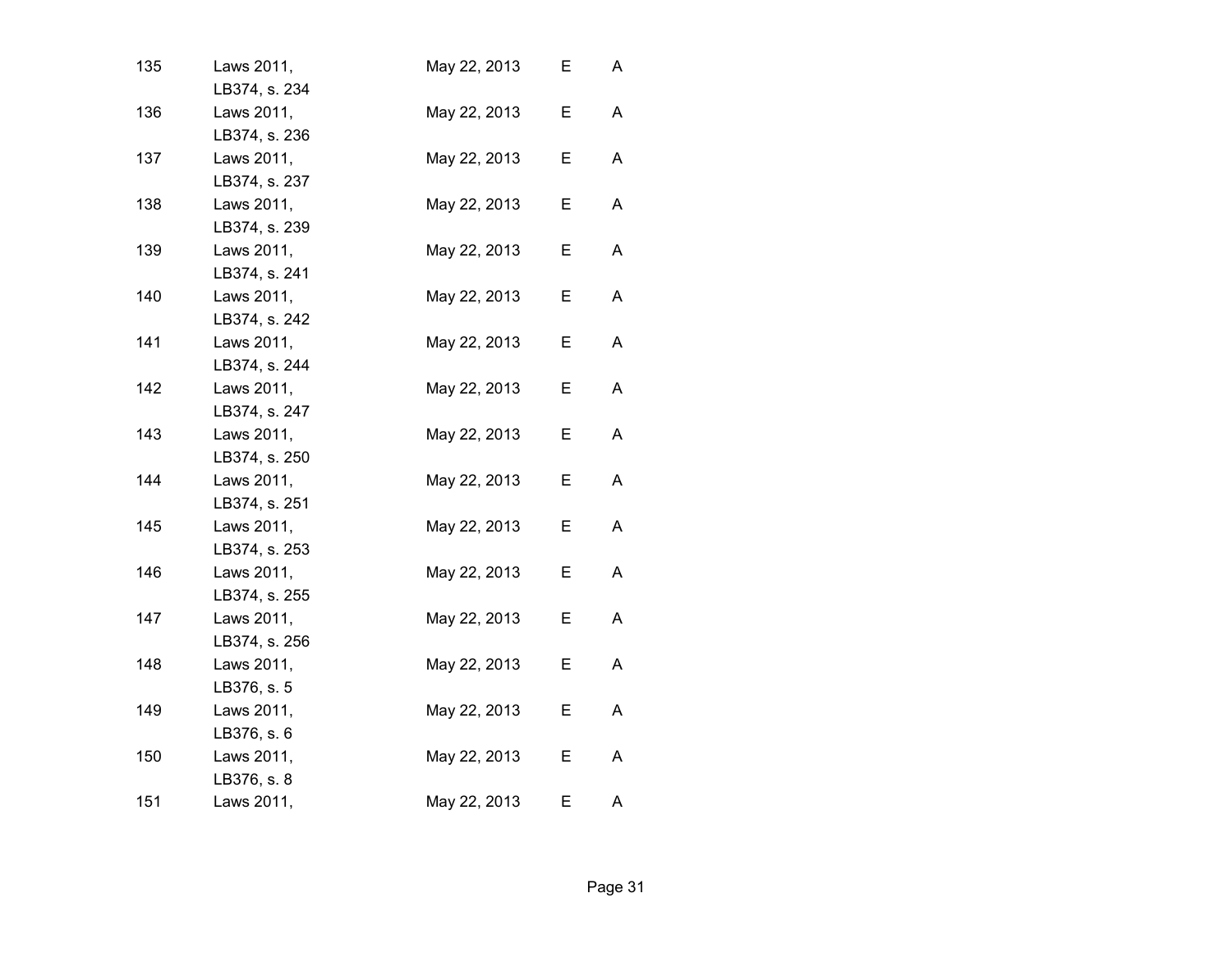|     | LB376, s. 9  |              |   |   |
|-----|--------------|--------------|---|---|
| 152 | Laws 2011,   | May 22, 2013 | Е | A |
|     | LB376, s. 10 |              |   |   |
| 153 | Laws 2011,   | May 22, 2013 | Е | A |
|     | LB376, s. 11 |              |   |   |
| 154 | Laws 2011,   | May 22, 2013 | Е | Α |
|     | LB376, s. 12 |              |   |   |
| 155 | Laws 2011,   | May 22, 2013 | Е | A |
|     | LB376, s. 13 |              |   |   |
| 156 | Laws 2011,   | May 22, 2013 | Е | A |
|     | LB376, s. 14 |              |   |   |
| 157 | Laws 2011,   | May 22, 2013 | Е | A |
|     | LB376, s. 15 |              |   |   |
| 158 | Laws 2011,   | May 22, 2013 | Е | A |
|     | LB376, s. 16 |              |   |   |
| 159 | Laws 2011,   | May 22, 2013 | Е | A |
|     | LB376, s. 17 |              |   |   |
| 160 | Laws 2011,   | May 22, 2013 | E | A |
|     | LB390, s. 30 |              |   |   |
| 161 | Laws 2011,   | May 22, 2013 | Е | A |
|     | LB390, s. 31 |              |   |   |
| 162 | Laws 2011,   | May 22, 2013 | Е | A |
|     | LB390, s. 32 |              |   |   |
| 163 | Laws 2012,   | May 22, 2013 | Е | A |
|     | LB751A, s.1  |              |   |   |
| 164 | Laws 2012,   | May 22, 2013 | Е | A |
|     | LB968, s. 37 |              |   |   |
| 165 | Laws 2012,   | May 22, 2013 | Е | Α |
|     | LB968, s. 38 |              |   |   |
| 166 | Laws 2012,   | May 22, 2013 | Е | A |
|     | LB968, s. 39 |              |   |   |
| 167 | Laws 2012,   | May 22, 2013 | Ε | A |
|     | LB968, s. 40 |              |   |   |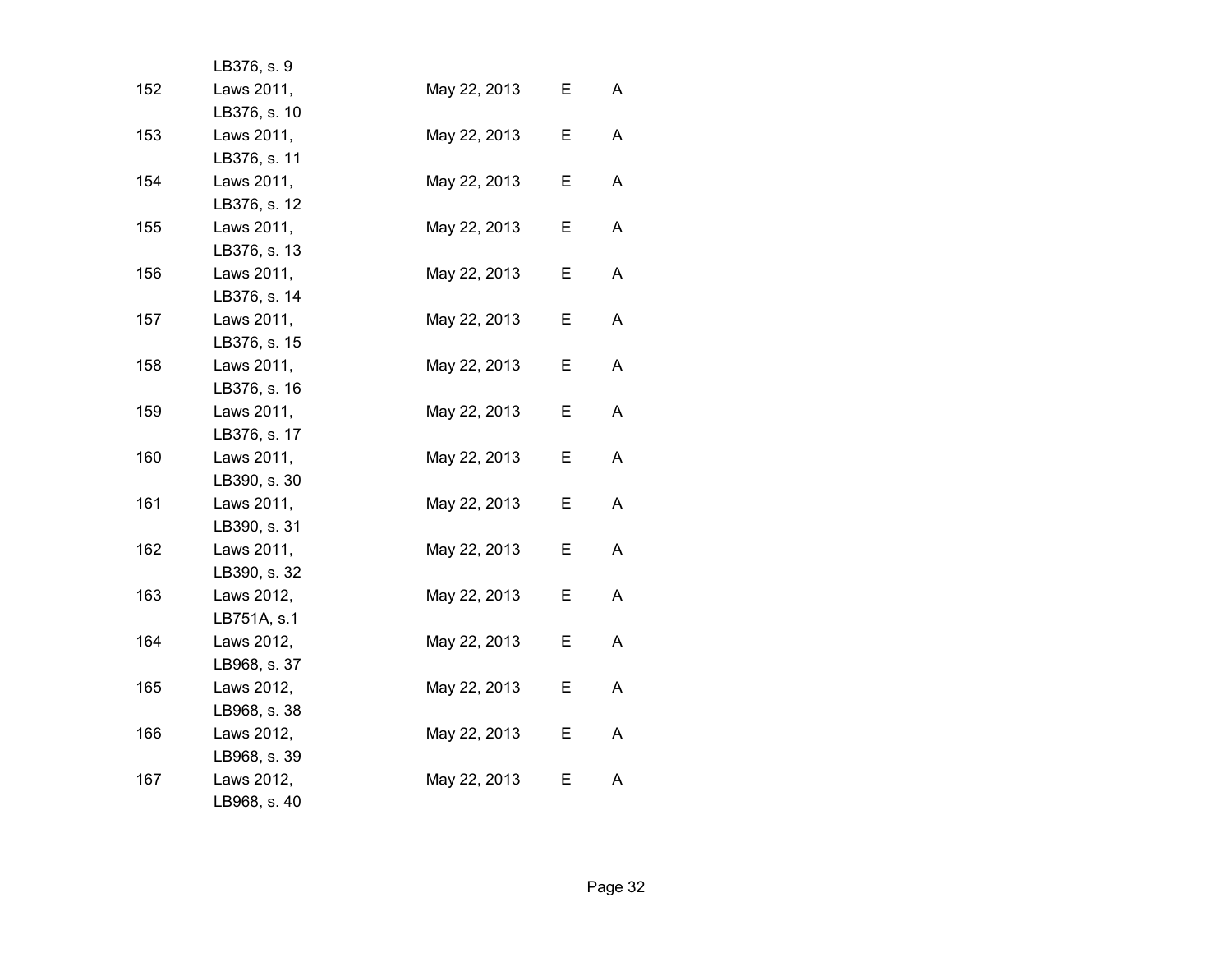| 168 | Laws 2012,<br>LB968, s. 42                 | May 22, 2013 | Е  | A |  |
|-----|--------------------------------------------|--------------|----|---|--|
| 169 | Laws 2012,                                 | May 22, 2013 | Е  | Α |  |
| 170 | LB968, s. 43<br>Laws 2012,                 | May 22, 2013 | Е  | A |  |
| 171 | LB968, s. 45<br>Laws 2012,                 | May 22, 2013 | Е  | A |  |
| 172 | LB968, s. 47<br>Laws 2012,                 | May 22, 2013 | E  | A |  |
| 173 | LB968, s. 49<br>Laws 2012,                 | May 22, 2013 | Е  | A |  |
| 174 | LB968, s. 50<br>Laws 2012,                 | May 22, 2013 | E. | A |  |
| 175 | LB968, s. 52<br>Laws 2012,                 | May 22, 2013 | Е  | A |  |
| 176 | LB968, s. 54<br>Laws 2012,                 | May 22, 2013 | Е  | A |  |
| 177 | LB968, s. 55<br>Laws 2012,                 | May 22, 2013 | Е  | A |  |
| 178 | LB968, s. 56<br>Laws 2012,                 | May 22, 2013 | Е  | A |  |
| 179 | LB968, s. 59<br>Laws 2012,                 | May 22, 2013 | Е  | A |  |
| 180 | LB968, s. 60<br>Laws 2012,                 | May 22, 2013 | Е  | A |  |
| 181 | LB968, s. 62<br>Laws 2012,<br>LB968, s. 67 | May 22, 2013 | Е  | A |  |
| 182 | Laws 2012,                                 | May 22, 2013 | Е  | A |  |
| 183 | LB968, s. 70<br>Laws 2012,                 | May 22, 2013 | Е  | Α |  |
| 184 | LB968, s. 71<br>Laws 2012,                 | May 22, 2013 | Е  | A |  |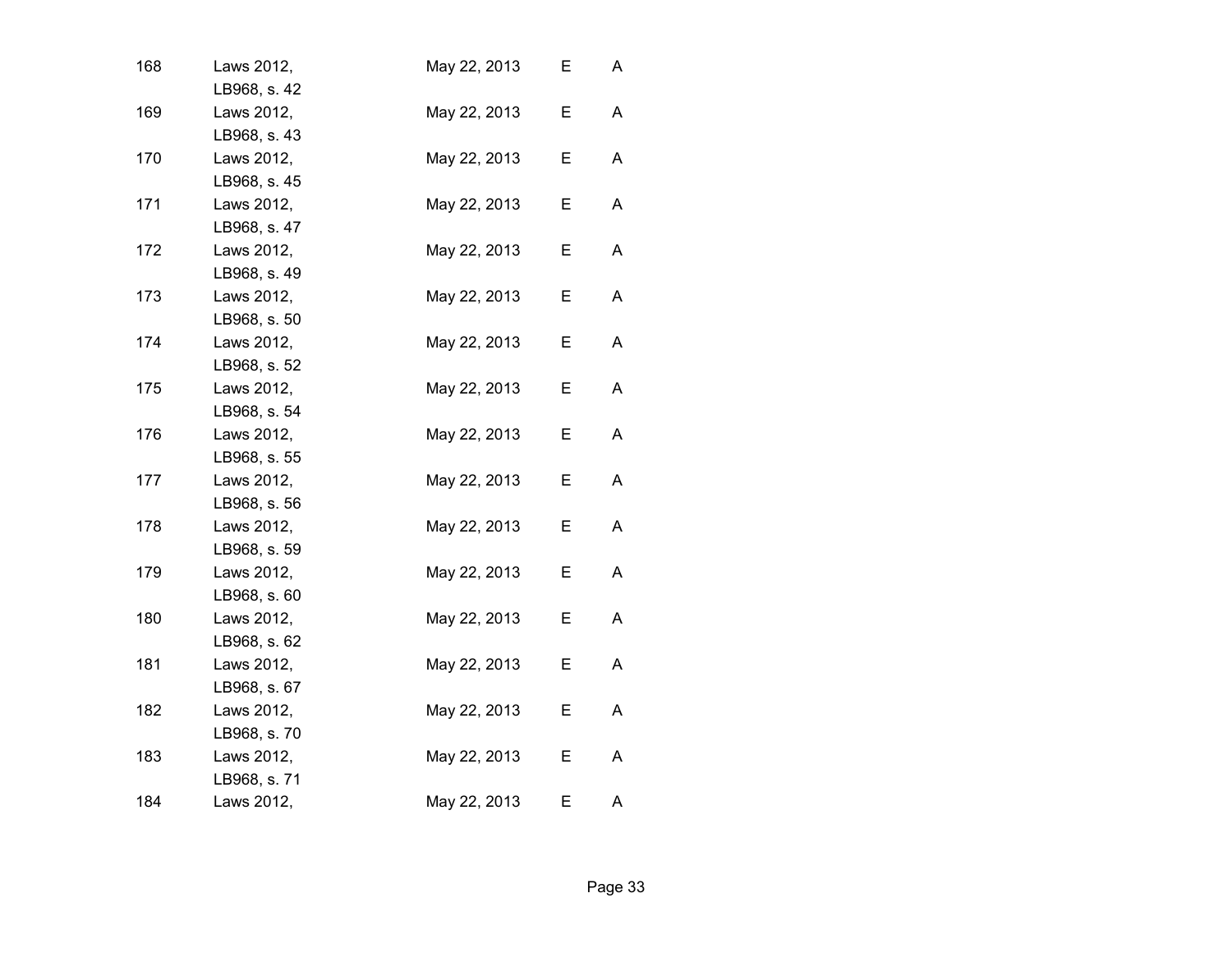|                | LB985A, s. 4  |              |   |   |
|----------------|---------------|--------------|---|---|
| 185            | Laws 2012,    | May 22, 2013 | Е | A |
|                | LB998A, s. 1  |              |   |   |
| 186            | Laws 2012,    | May 22, 2013 | E | A |
|                | LB1053A, s. 3 |              |   |   |
| 187            | 90-536        | May 22, 2013 | E | A |
| 188            | Omitted       | May 22, 2013 | E |   |
| 189            | Omitted       | May 22, 2013 | E |   |
| 190            | Omitted       | May 22, 2013 | E |   |
| 1              | Omitted       | July 1, 2013 | O |   |
| $\overline{2}$ | Omitted       | July 1, 2013 | O |   |
| 3              | Omitted       | July 1, 2013 | O |   |
| 4              | Omitted       | July 1, 2013 | O |   |
| 5              | Omitted       | July 1, 2013 | O |   |
| 6              | Omitted       | July 1, 2013 | O |   |
| $\overline{7}$ | Omitted       | July 1, 2013 | O |   |
| 8              | Omitted       | July 1, 2013 | O |   |
| 9              | Omitted       | July 1, 2013 | O |   |
| 10             | Omitted       | July 1, 2013 | O |   |
| 11             | Omitted       | July 1, 2013 | O |   |
| 12             | Omitted       | July 1, 2013 | O |   |
| 13             | Omitted       | July 1, 2013 | O |   |
| 14             | Omitted       | July 1, 2013 | O |   |
| 15             | Omitted       | July 1, 2013 | O |   |
| 16             | Omitted       | July 1, 2013 | O |   |
| 17             | Omitted       | July 1, 2013 | O |   |
| 18             | Omitted       | July 1, 2013 | O |   |
| 19             | Omitted       | July 1, 2013 | O |   |
| 20             | Omitted       | July 1, 2013 | O |   |
| 21             | Omitted       | July 1, 2013 | O |   |
| 22             | Omitted       | July 1, 2013 | O |   |
| 23             | Omitted       | July 1, 2013 | O |   |
| 24             | Omitted       | July 1, 2013 | O |   |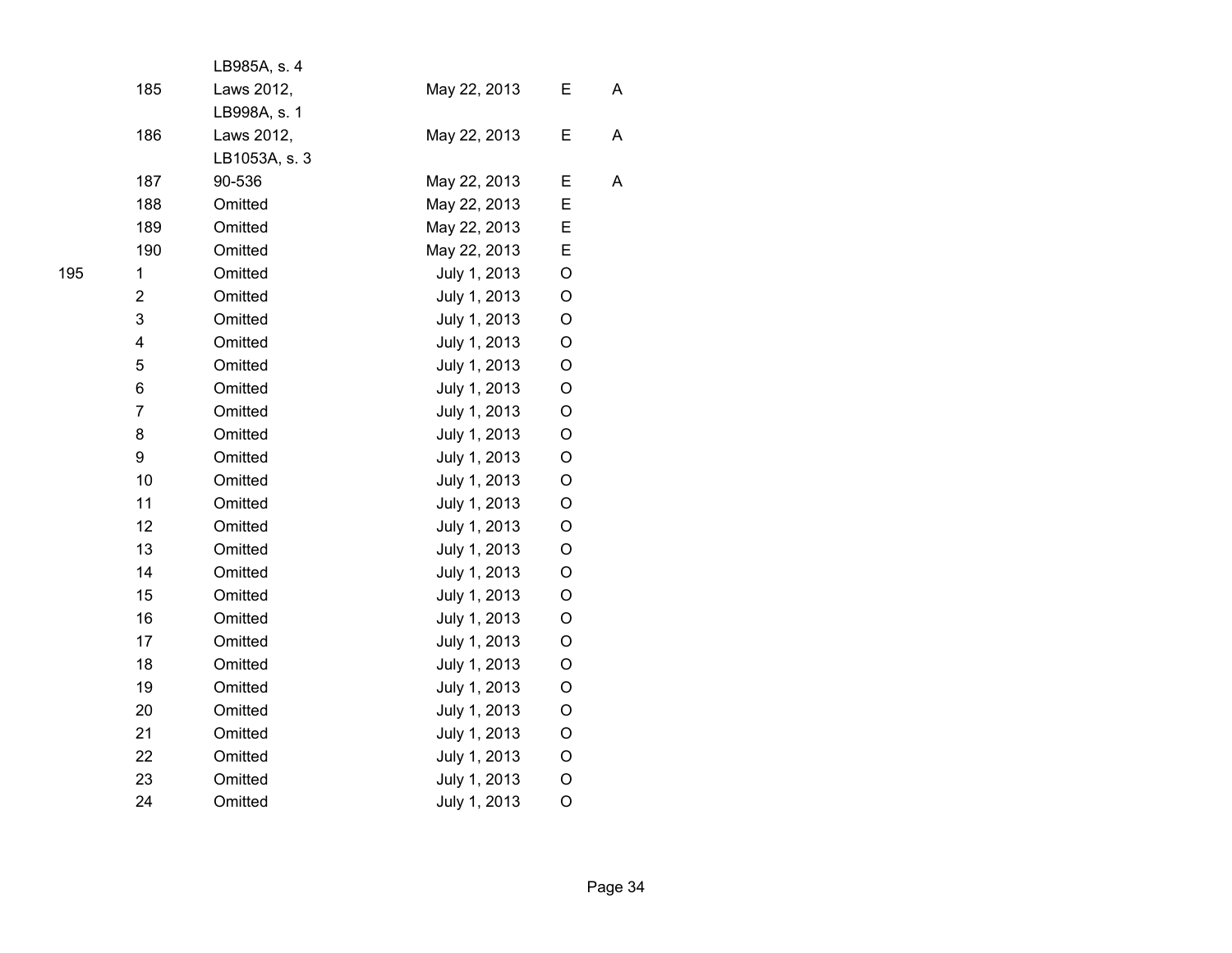| 25 | Omitted | July 1, 2013 | O       |
|----|---------|--------------|---------|
| 26 | Omitted | July 1, 2013 | O       |
| 27 | Omitted | July 1, 2013 | O       |
| 28 | Omitted | July 1, 2013 | O       |
| 29 | Omitted | July 1, 2013 | O       |
| 30 | Omitted | July 1, 2013 | O       |
| 31 | Omitted | July 1, 2013 | O       |
| 32 | Omitted | July 1, 2013 | O       |
| 33 | Omitted | July 1, 2013 | O       |
| 34 | Omitted | July 1, 2013 | O       |
| 35 | Omitted | July 1, 2013 | O       |
| 36 | Omitted | July 1, 2013 | O       |
| 37 | Omitted | July 1, 2013 | O       |
| 38 | Omitted | July 1, 2013 | O       |
| 39 | Omitted | July 1, 2013 | O       |
| 40 | Omitted | July 1, 2013 | O       |
| 41 | Omitted | July 1, 2013 | О       |
| 42 | Omitted | July 1, 2013 | O       |
| 43 | Omitted | July 1, 2013 | O       |
| 44 | Omitted | July 1, 2013 | O       |
| 45 | Omitted | July 1, 2013 | O       |
| 46 | Omitted | July 1, 2013 | O       |
| 47 | Omitted | July 1, 2013 | O       |
| 48 | Omitted | July 1, 2013 | O       |
| 49 | Omitted | July 1, 2013 | O       |
| 50 | Omitted | July 1, 2013 | O       |
| 51 | Omitted | July 1, 2013 | O       |
| 52 | Omitted | July 1, 2013 | O       |
| 53 | Omitted | July 1, 2013 | O       |
| 54 | Omitted | July 1, 2013 | O       |
| 55 | Omitted | July 1, 2013 | O       |
| 56 | Omitted | July 1, 2013 | O       |
| 57 | Omitted | July 1, 2013 | $\circ$ |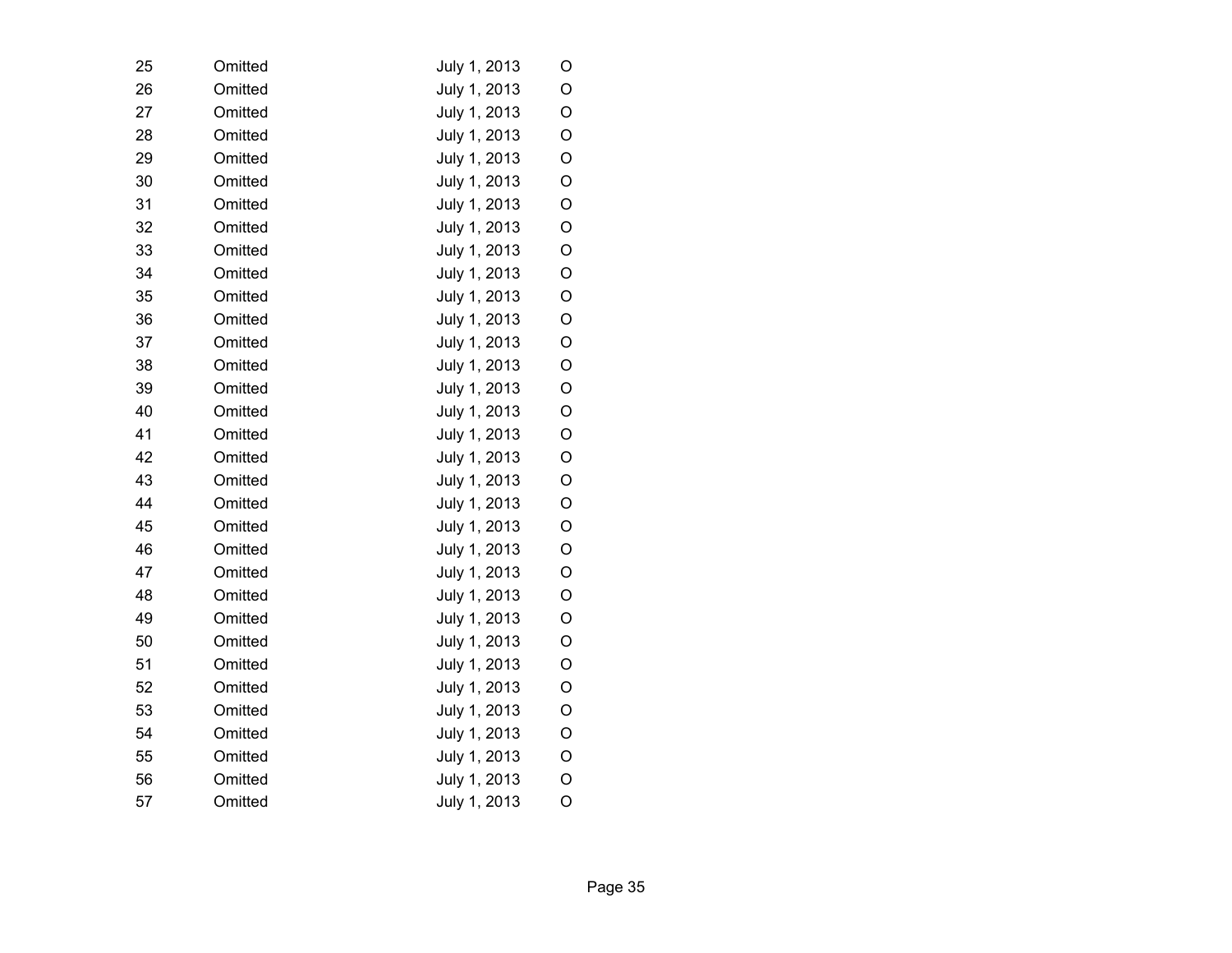| 58 | Omitted | July 1, 2013 | O       |
|----|---------|--------------|---------|
| 59 | Omitted | July 1, 2013 | O       |
| 60 | Omitted | July 1, 2013 | O       |
| 61 | Omitted | July 1, 2013 | O       |
| 62 | Omitted | July 1, 2013 | O       |
| 63 | Omitted | July 1, 2013 | O       |
| 64 | Omitted | July 1, 2013 | O       |
| 65 | Omitted | July 1, 2013 | O       |
| 66 | Omitted | July 1, 2013 | O       |
| 67 | Omitted | July 1, 2013 | O       |
| 68 | Omitted | July 1, 2013 | O       |
| 69 | Omitted | July 1, 2013 | O       |
| 70 | Omitted | July 1, 2013 | O       |
| 71 | Omitted | July 1, 2013 | O       |
| 72 | Omitted | July 1, 2013 | O       |
| 73 | Omitted | July 1, 2013 | O       |
| 74 | Omitted | July 1, 2013 | O       |
| 75 | Omitted | July 1, 2013 | O       |
| 76 | Omitted | July 1, 2013 | O       |
| 77 | Omitted | July 1, 2013 | O       |
| 78 | Omitted | July 1, 2013 | O       |
| 79 | Omitted | July 1, 2013 | O       |
| 80 | Omitted | July 1, 2013 | O       |
| 81 | Omitted | July 1, 2013 | O       |
| 82 | Omitted | July 1, 2013 | O       |
| 83 | Omitted | July 1, 2013 | O       |
| 84 | Omitted | July 1, 2013 | O       |
| 85 | Omitted | July 1, 2013 | O       |
| 86 | Omitted | July 1, 2013 | O       |
| 87 | Omitted | July 1, 2013 | O       |
| 88 | Omitted | July 1, 2013 | O       |
| 89 | Omitted | July 1, 2013 | O       |
| 90 | Omitted | July 1, 2013 | $\circ$ |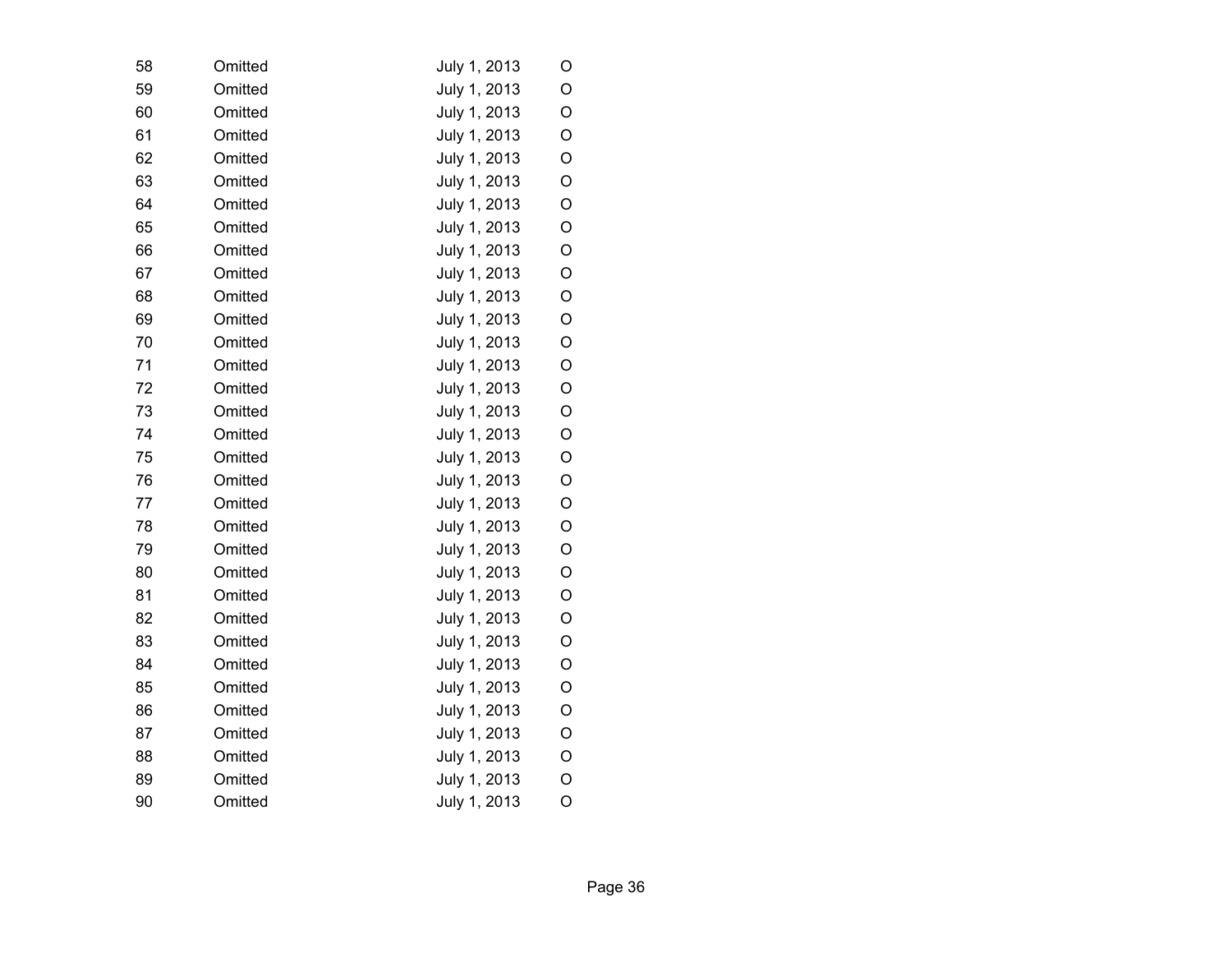| 91  | Omitted | July 1, 2013 | O |
|-----|---------|--------------|---|
| 92  | Omitted | July 1, 2013 | O |
| 93  | Omitted | July 1, 2013 | O |
| 94  | Omitted | July 1, 2013 | O |
| 95  | Omitted | July 1, 2013 | O |
| 96  | Omitted | July 1, 2013 | O |
| 97  | Omitted | July 1, 2013 | O |
| 98  | Omitted | July 1, 2013 | O |
| 99  | Omitted | July 1, 2013 | O |
| 100 | Omitted | July 1, 2013 | O |
| 101 | Omitted | July 1, 2013 | O |
| 102 | Omitted | July 1, 2013 | O |
| 103 | Omitted | July 1, 2013 | O |
| 104 | Omitted | July 1, 2013 | O |
| 105 | Omitted | July 1, 2013 | O |
| 106 | 90-539  | July 1, 2013 | O |
| 107 | Omitted | July 1, 2013 | O |
| 108 | Omitted | July 1, 2013 | O |
| 109 | Omitted | July 1, 2013 | O |
| 110 | Omitted | July 1, 2013 | O |
| 111 | Omitted | July 1, 2013 | O |
| 112 | Omitted | July 1, 2013 | O |
| 113 | Omitted | July 1, 2013 | O |
| 114 | Omitted | July 1, 2013 | O |
| 115 | Omitted | July 1, 2013 | O |
| 116 | Omitted | July 1, 2013 | O |
| 117 | Omitted | July 1, 2013 | O |
| 118 | Omitted | July 1, 2013 | O |
| 119 | Omitted | July 1, 2013 | O |
| 120 | Omitted | July 1, 2013 | O |
| 121 | Omitted | July 1, 2013 | O |
| 122 | Omitted | July 1, 2013 | O |
| 123 | Omitted | July 1, 2013 | O |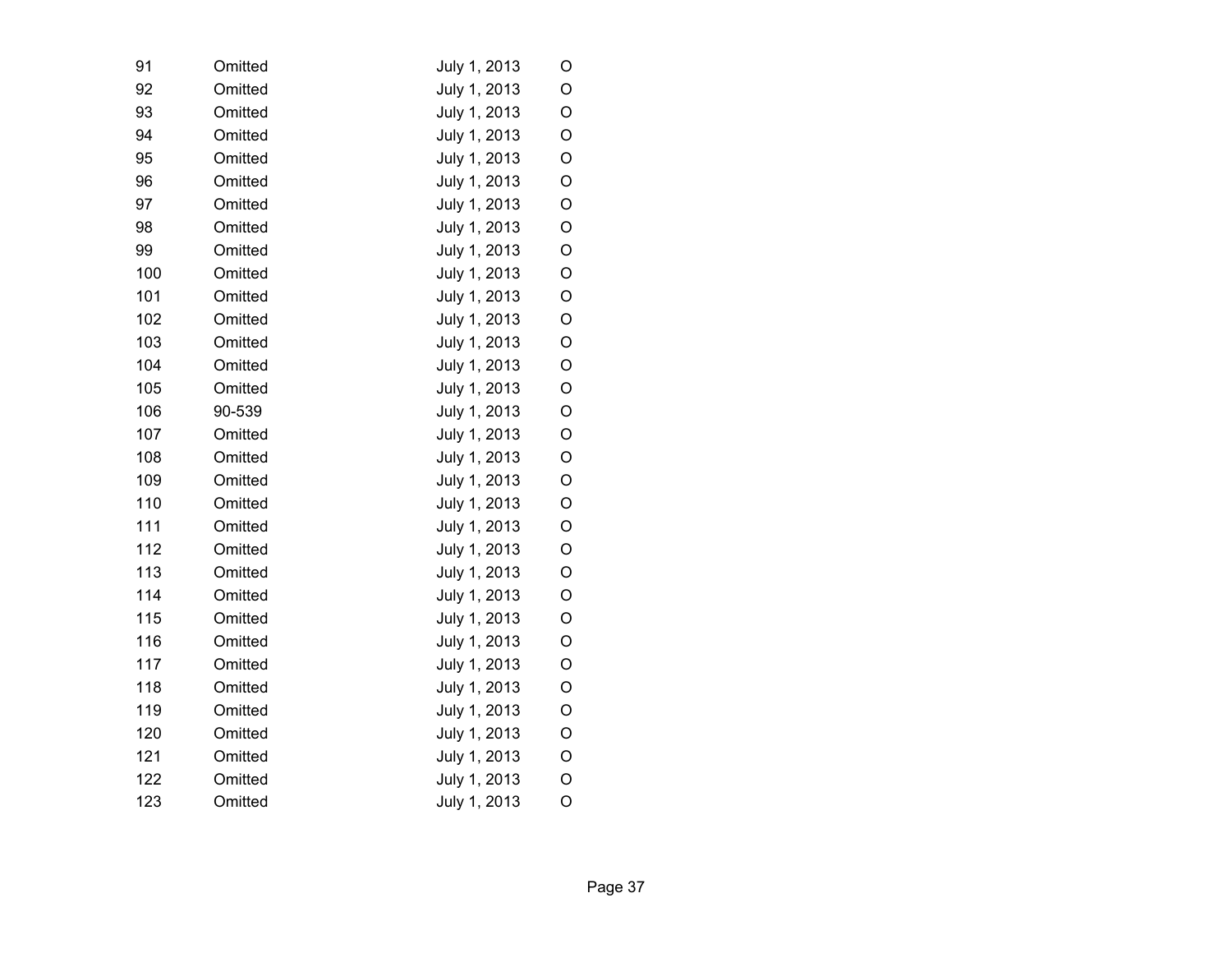| 124 | Omitted | July 1, 2013 | O |
|-----|---------|--------------|---|
| 125 | Omitted | July 1, 2013 | O |
| 126 | Omitted | July 1, 2013 | O |
| 127 | Omitted | July 1, 2013 | O |
| 128 | Omitted | July 1, 2013 | O |
| 129 | Omitted | July 1, 2013 | O |
| 130 | Omitted | July 1, 2013 | O |
| 131 | Omitted | July 1, 2013 | O |
| 132 | Omitted | July 1, 2013 | O |
| 133 | Omitted | July 1, 2013 | O |
| 134 | Omitted | July 1, 2013 | O |
| 135 | Omitted | July 1, 2013 | O |
| 136 | Omitted | July 1, 2013 | O |
| 137 | Omitted | July 1, 2013 | O |
| 138 | Omitted | July 1, 2013 | O |
| 139 | Omitted | July 1, 2013 | O |
| 140 | Omitted | July 1, 2013 | O |
| 141 | Omitted | July 1, 2013 | O |
| 142 | Omitted | July 1, 2013 | O |
| 143 | Omitted | July 1, 2013 | O |
| 144 | Omitted | July 1, 2013 | O |
| 145 | Omitted | July 1, 2013 | O |
| 146 | Omitted | July 1, 2013 | O |
| 147 | Omitted | July 1, 2013 | O |
| 148 | Omitted | July 1, 2013 | O |
| 149 | Omitted | July 1, 2013 | O |
| 150 | Omitted | July 1, 2013 | O |
| 151 | Omitted | July 1, 2013 | O |
| 152 | Omitted | July 1, 2013 | O |
| 153 | Omitted | July 1, 2013 | O |
| 154 | Omitted | July 1, 2013 | O |
| 155 | Omitted | July 1, 2013 | O |
| 156 | Omitted | July 1, 2013 | O |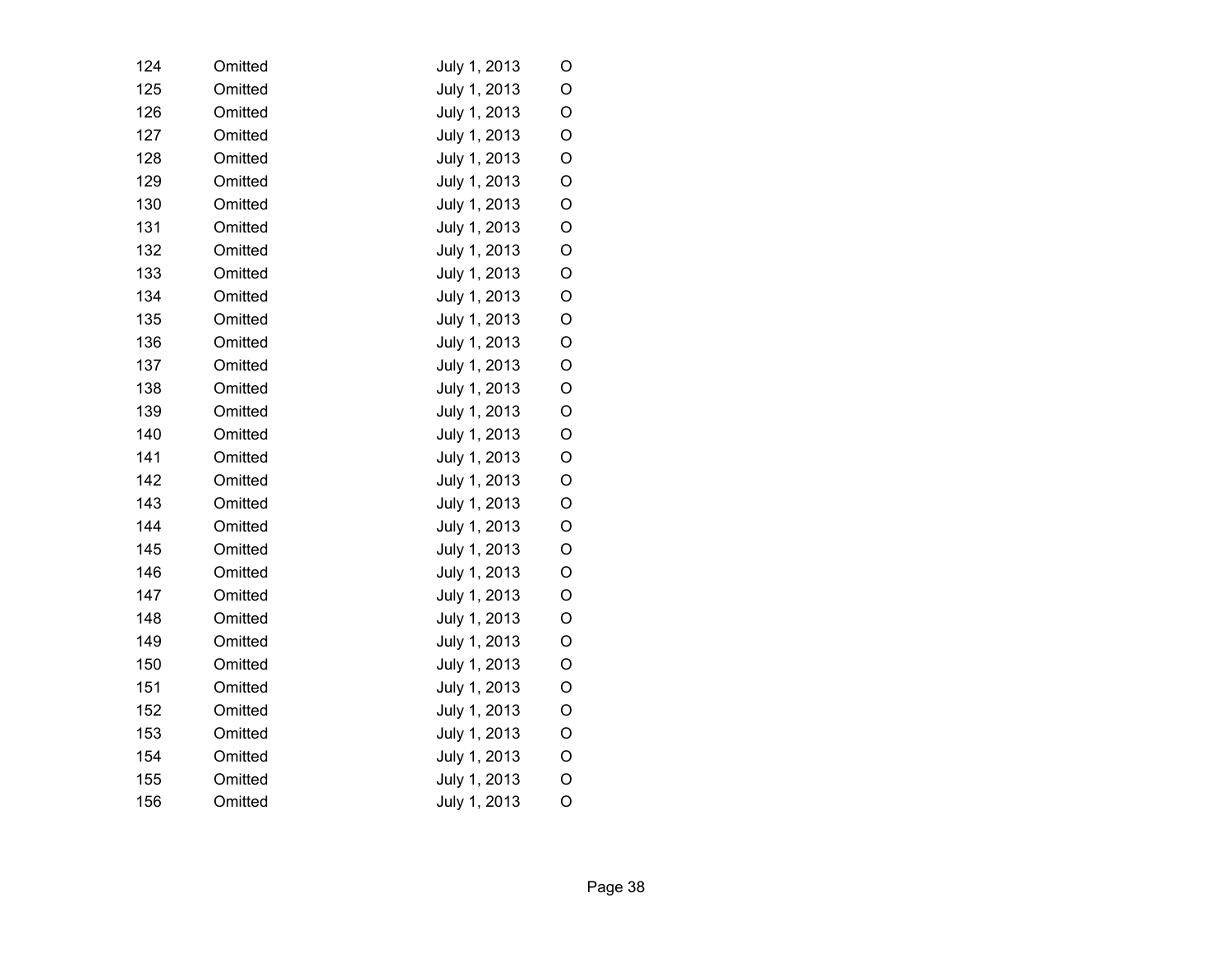| 157 | Omitted | July 1, 2013 | O |
|-----|---------|--------------|---|
| 158 | Omitted | July 1, 2013 | O |
| 159 | Omitted | July 1, 2013 | O |
| 160 | Omitted | July 1, 2013 | O |
| 161 | Omitted | July 1, 2013 | O |
| 162 | Omitted | July 1, 2013 | O |
| 163 | Omitted | July 1, 2013 | O |
| 164 | Omitted | July 1, 2013 | O |
| 165 | Omitted | July 1, 2013 | O |
| 166 | Omitted | July 1, 2013 | O |
| 167 | Omitted | July 1, 2013 | O |
| 168 | Omitted | July 1, 2013 | O |
| 169 | Omitted | July 1, 2013 | O |
| 170 | Omitted | July 1, 2013 | O |
| 171 | Omitted | July 1, 2013 | O |
| 172 | Omitted | July 1, 2013 | O |
| 173 | Omitted | July 1, 2013 | O |
| 174 | Omitted | July 1, 2013 | O |
| 175 | Omitted | July 1, 2013 | O |
| 176 | Omitted | July 1, 2013 | O |
| 177 | Omitted | July 1, 2013 | O |
| 178 | Omitted | July 1, 2013 | O |
| 179 | Omitted | July 1, 2013 | O |
| 180 | Omitted | July 1, 2013 | O |
| 181 | Omitted | July 1, 2013 | O |
| 182 | Omitted | July 1, 2013 | O |
| 183 | Omitted | July 1, 2013 | O |
| 184 | Omitted | July 1, 2013 | O |
| 185 | Omitted | July 1, 2013 | O |
| 186 | Omitted | July 1, 2013 | O |
| 187 | Omitted | July 1, 2013 | O |
| 188 | Omitted | July 1, 2013 | O |
| 189 | Omitted | July 1, 2013 | O |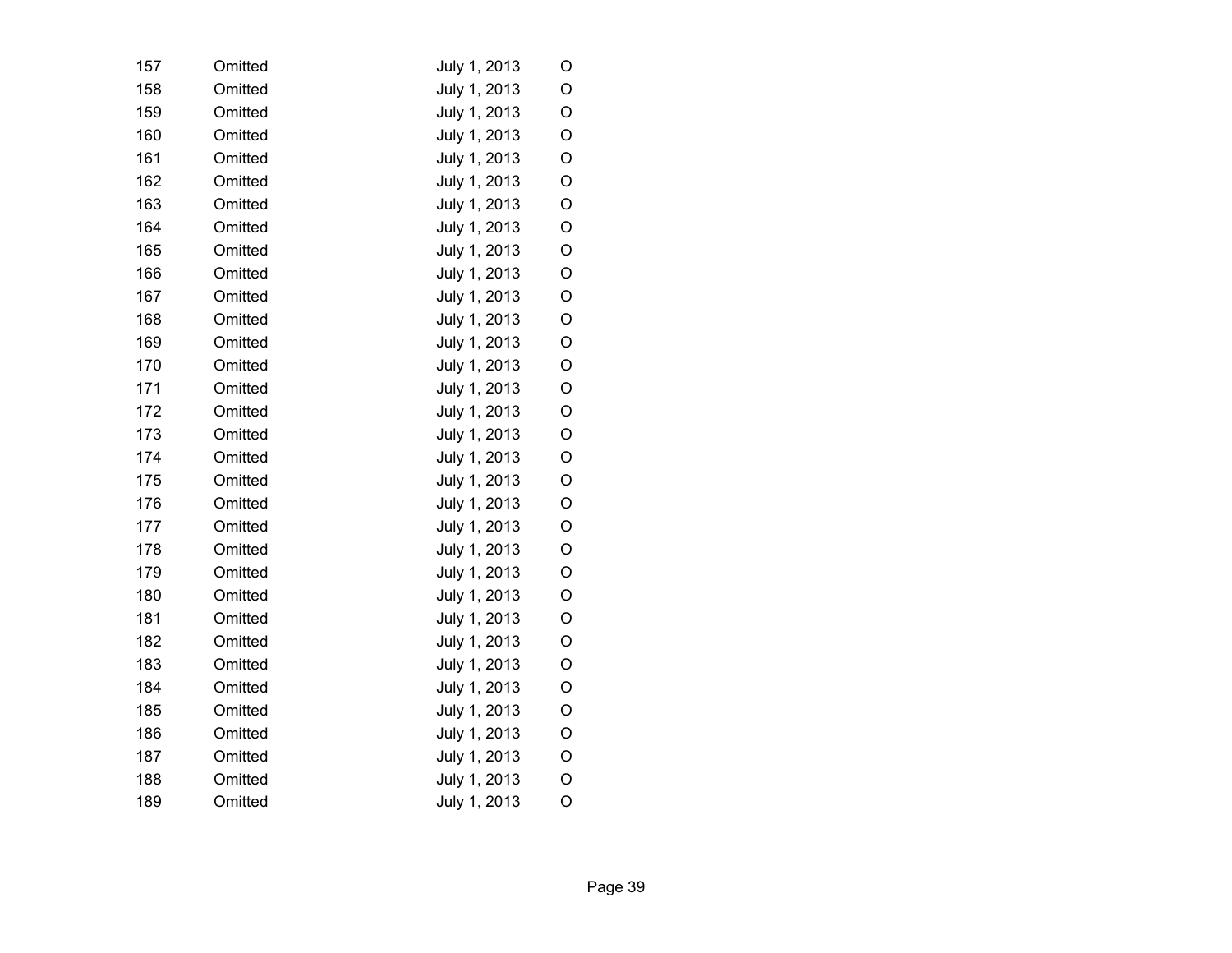| 190 | Omitted | July 1, 2013 | O |
|-----|---------|--------------|---|
| 191 | Omitted | July 1, 2013 | O |
| 192 | Omitted | July 1, 2013 | O |
| 193 | Omitted | July 1, 2013 | O |
| 194 | Omitted | July 1, 2013 | O |
| 195 | Omitted | July 1, 2013 | O |
| 196 | Omitted | July 1, 2013 | O |
| 197 | Omitted | July 1, 2013 | O |
| 198 | Omitted | July 1, 2013 | O |
| 199 | Omitted | July 1, 2013 | O |
| 200 | Omitted | July 1, 2013 | O |
| 201 | Omitted | July 1, 2013 | O |
| 202 | Omitted | July 1, 2013 | O |
| 203 | Omitted | July 1, 2013 | O |
| 204 | Omitted | July 1, 2013 | O |
| 205 | Omitted | July 1, 2013 | O |
| 206 | Omitted | July 1, 2013 | O |
| 207 | Omitted | July 1, 2013 | O |
| 208 | Omitted | July 1, 2013 | O |
| 209 | Omitted | July 1, 2013 | O |
| 210 | Omitted | July 1, 2013 | O |
| 211 | Omitted | July 1, 2013 | O |
| 212 | Omitted | July 1, 2013 | O |
| 213 | Omitted | July 1, 2013 | O |
| 214 | Omitted | July 1, 2013 | O |
| 215 | Omitted | July 1, 2013 | O |
| 216 | Omitted | July 1, 2013 | O |
| 217 | Omitted | July 1, 2013 | O |
| 218 | Omitted | July 1, 2013 | O |
| 219 | Omitted | July 1, 2013 | O |
| 220 | Omitted | July 1, 2013 | O |
| 221 | Omitted | July 1, 2013 | O |
| 222 | Omitted | July 1, 2013 | O |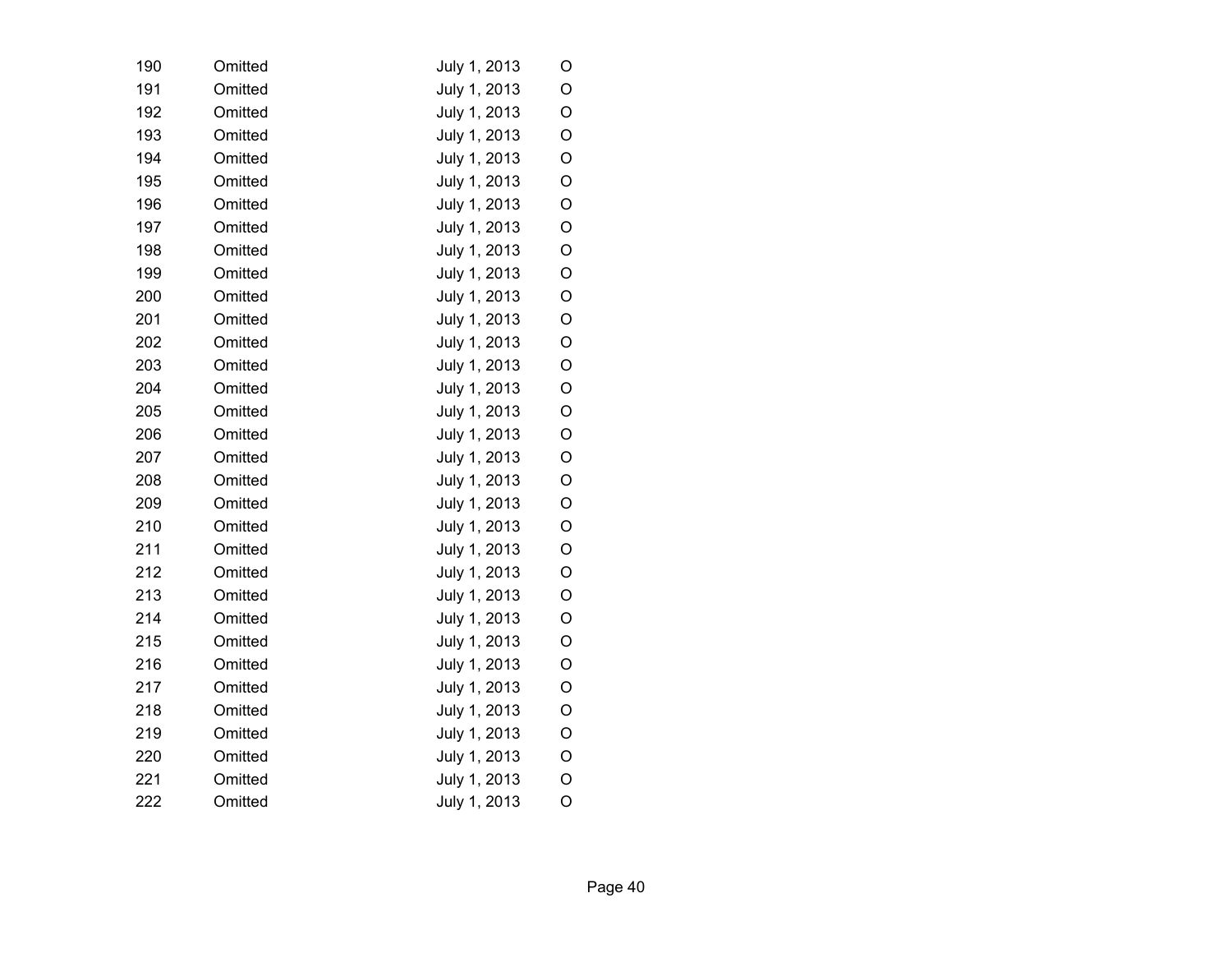| 223 | Omitted | July 1, 2013 | O |
|-----|---------|--------------|---|
| 224 | Omitted | July 1, 2013 | O |
| 225 | Omitted | July 1, 2013 | O |
| 226 | Omitted | July 1, 2013 | O |
| 227 | Omitted | July 1, 2013 | O |
| 228 | Omitted | July 1, 2013 | O |
| 229 | Omitted | July 1, 2013 | O |
| 230 | Omitted | July 1, 2013 | O |
| 231 | Omitted | July 1, 2013 | O |
| 232 | Omitted | July 1, 2013 | O |
| 233 | Omitted | July 1, 2013 | O |
| 234 | Omitted | July 1, 2013 | O |
| 235 | Omitted | July 1, 2013 | O |
| 236 | Omitted | July 1, 2013 | O |
| 237 | Omitted | July 1, 2013 | O |
| 238 | Omitted | July 1, 2013 | O |
| 239 | Omitted | July 1, 2013 | O |
| 240 | Omitted | July 1, 2013 | O |
| 241 | Omitted | July 1, 2013 | O |
| 242 | Omitted | July 1, 2013 | O |
| 243 | Omitted | July 1, 2013 | O |
| 244 | Omitted | July 1, 2013 | O |
| 245 | Omitted | July 1, 2013 | O |
| 246 | Omitted | July 1, 2013 | O |
| 247 | Omitted | July 1, 2013 | O |
| 248 | Omitted | July 1, 2013 | O |
| 249 | Omitted | July 1, 2013 | O |
| 250 | Omitted | July 1, 2013 | O |
| 251 | Omitted | July 1, 2013 | O |
| 252 | Omitted | July 1, 2013 | O |
| 253 | Omitted | July 1, 2013 | O |
| 254 | Omitted | July 1, 2013 | O |
| 255 | Omitted | July 1, 2013 | O |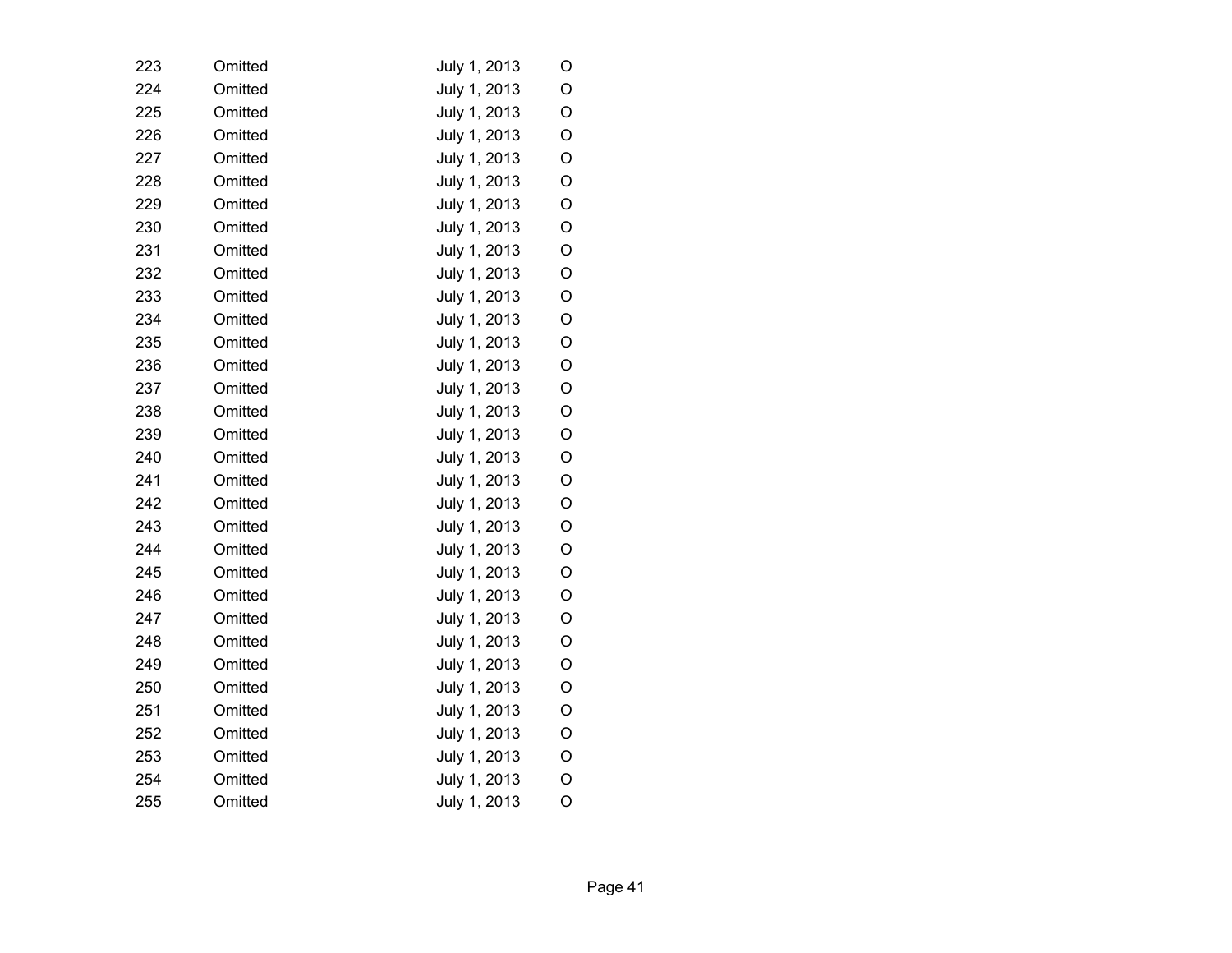|     | 256                     | Omitted | July 1, 2013 | O |
|-----|-------------------------|---------|--------------|---|
|     | 257                     | Omitted | July 1, 2013 | O |
|     | 258                     | Omitted | July 1, 2013 | O |
|     | 259                     | Omitted | July 1, 2013 | O |
|     | 260                     | Omitted | July 1, 2013 | O |
|     | 261                     | Omitted | July 1, 2013 | O |
|     | 262                     | Omitted | July 1, 2013 | O |
|     | 263                     | Omitted | July 1, 2013 | O |
|     | 264                     | Omitted | July 1, 2013 | O |
|     | 265                     | Omitted | July 1, 2013 | O |
|     | 266                     | Omitted | July 1, 2013 | O |
|     | 267                     | Omitted | July 1, 2013 | O |
|     | 268                     | Omitted | July 1, 2013 | O |
|     | 269                     | Omitted | July 1, 2013 | O |
|     | 270                     | Omitted | July 1, 2013 | O |
|     | 271                     | Omitted | July 1, 2013 | O |
|     | 272                     | Omitted | July 1, 2013 | O |
| 196 |                         | Omitted | July 1, 2013 | O |
| 197 |                         | Omitted | July 1, 2013 | O |
| 198 |                         | Omitted | July 1, 2013 | O |
| 199 | 1                       | Omitted | May 26, 2013 | E |
|     | $\overline{2}$          | Omitted | May 26, 2013 | E |
|     | 3                       | Omitted | May 26, 2013 | Ε |
|     | $\overline{\mathbf{4}}$ | Omitted | May 26, 2013 | Ε |
|     | 5                       | Omitted | May 26, 2013 | E |
|     | 6                       | Omitted | May 26, 2013 | E |
|     | $\overline{7}$          | Omitted | May 26, 2013 | E |
|     | 8                       | Omitted | May 26, 2013 | E |
|     | 9                       | Omitted | May 26, 2013 | E |
|     | 10                      | Omitted | May 26, 2013 | E |
|     | 11                      | Omitted | May 26, 2013 | E |
|     | 12                      | Omitted | May 26, 2013 | E |
|     | 13                      | Omitted | May 26, 2013 | E |

| 196 |
|-----|
| 197 |
| 198 |
| 199 |

Page 42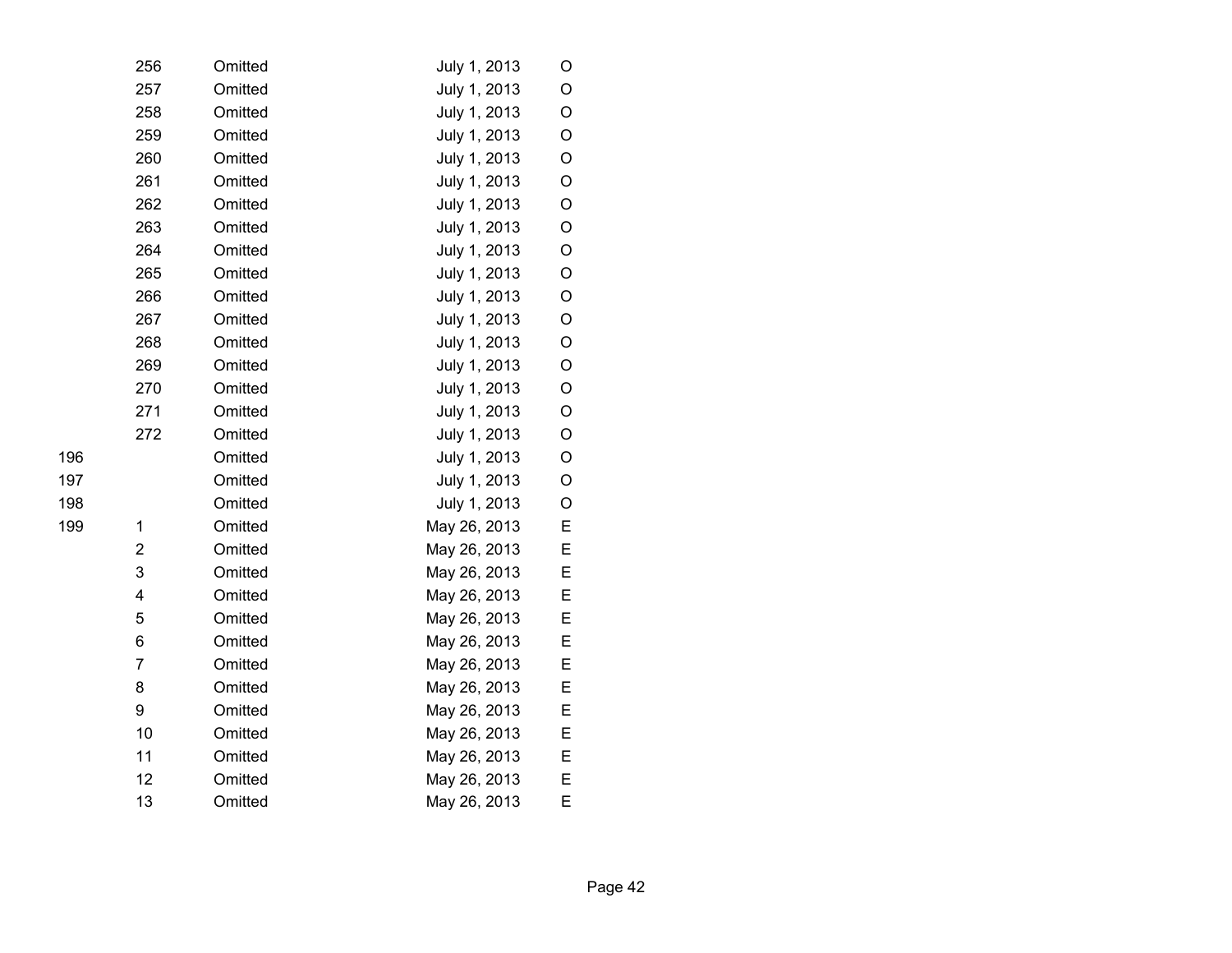| 14 | 81-302      | May 26, 2013                | Е | N |
|----|-------------|-----------------------------|---|---|
| 15 | 81-2516     | May 26, 2013                | E | N |
| 16 | Omitted     | May 26, 2013                | E |   |
| 17 | 8-1120      | Provisions line-item vetoed | E | A |
|    |             | by the Governor and over-   |   |   |
|    |             | ridden by the Legislature   |   |   |
|    |             | became effective on May 29, |   |   |
|    |             | 2013. All other provisions  |   |   |
|    |             | became effective on         |   |   |
|    |             | May 26, 2013                |   |   |
| 18 | 43-3718     | May 26, 2013                | Е | A |
| 19 | 43-3719     | May 26, 2013                | E | A |
| 20 | 43-3720     | May 26, 2013                | Е | A |
| 21 | 45-621      | May 26, 2013                | E | A |
| 22 | 53-117.03   | May 26, 2013                | E | A |
| 23 | 53-117.06   | May 26, 2013                | E | A |
| 24 | 58-703      | May 26, 2013                | Ε | Α |
| 25 | 58-706      | May 26, 2013                | Е | A |
| 26 | 59-1608.04  | May 26, 2013                | E | A |
| 27 | 60-6,211.05 | May 26, 2013                | E | A |
| 28 | 68-1604     | May 26, 2013                | Е | A |
| 29 | 71-7611     | May 26, 2013                | E | A |
| 30 | 72-815      | May 26, 2013                | E | A |
| 31 | 81-2004.02  | May 26, 2013                | Ε | Α |
| 32 | 81-2004.05  | May 26, 2013                | Е | A |
| 33 | 81-2004.08  | May 26, 2013                | E | A |
| 34 | 81-2509     | May 26, 2013                | E | A |
| 35 | 81-2510     | May 26, 2013                | Е | A |
| 36 | 81-2511     | May 26, 2013                | Е | Α |
| 37 | 81-2513     | May 26, 2013                | E | Α |
| 38 | 81-3119     | May 26, 2013                | Ε | A |
| 39 | 82-331      | May 26, 2013                | Е | A |
| 40 | 82-332      | May 26, 2013                | E | A |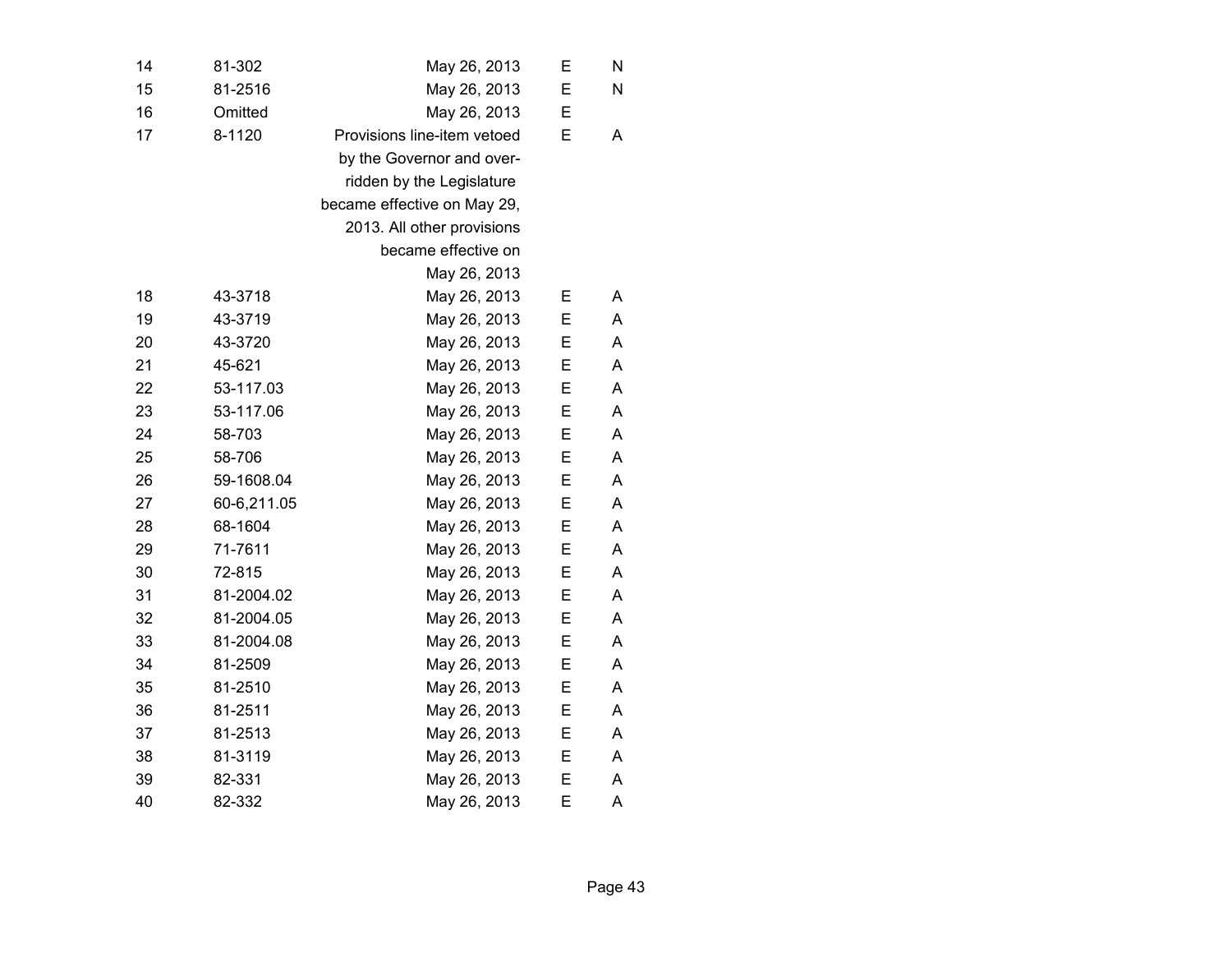|      | 41                      | 84-510    | May 26, 2013      | Е | A            |
|------|-------------------------|-----------|-------------------|---|--------------|
|      | 42                      | Omitted   | May 26, 2013      | E |              |
|      | 43                      | Omitted   | May 26, 2013      | E | $\mathsf{R}$ |
|      | 43                      |           | May 26, 2013      | E | $\mathsf{R}$ |
|      | 44                      | Omitted   | May 26, 2013      | E |              |
| 200  | 1                       | 84-612    | May 26, 2013      | E | A            |
|      | $\overline{2}$          | Omitted   | May 26, 2013      | E |              |
|      | 3                       | Omitted   | May 26, 2013      | E |              |
| 203  | 1                       | 81-1502   | September 6, 2013 | E | A            |
|      | $\overline{2}$          | Omitted   | September 6, 2013 | E |              |
| 205  | 1                       | 8-1108.01 | September 6, 2013 | E | A            |
|      | $\overline{2}$          | 8-1111    | September 6, 2013 | E | A            |
|      | 3                       | 8-1118    | September 6, 2013 | E | A            |
|      | 4                       | Omitted   | September 6, 2013 | E |              |
| 207  | 1                       | 60-386    | October 1, 2013   | O | A            |
|      | $\overline{2}$          | 60-3,141  | October 1, 2013   | O | A            |
|      | 3                       | 60-3,156  | October 1, 2013   | O | A            |
|      | $\overline{\mathbf{4}}$ | 60-3,186  | October 1, 2013   | O | A            |
|      | 5                       | 60-3,190  | October 1, 2013   | O | A            |
|      | 6                       | 60-1515   | October 1, 2013   | O | A            |
|      | $\overline{7}$          | Omitted   | October 1, 2013   | O |              |
|      | 8                       | Omitted   | October 1, 2013   | O |              |
| 207A |                         | Omitted   | September 6, 2013 | E |              |
| 208  | 1                       | 14-2109   | September 6, 2013 | E | A            |
|      | $\overline{\mathbf{c}}$ | 14-2110   | September 6, 2013 | E | A            |
|      | 3                       | 14-2126   | September 6, 2013 | E | A            |
|      | $\overline{\mathbf{4}}$ | Omitted   | September 6, 2013 | E |              |
| 209  | 1                       | 87-214    | September 6, 2013 | E | A            |
|      | $\overline{2}$          | 87-219    | September 6, 2013 | E | Α            |
|      | 3                       | Omitted   | September 6, 2013 | E |              |
| 210  | 1                       | 1-101 UCC | September 6, 2013 | E | Α            |
|      | $\overline{c}$          | 9-101 UCC | September 6, 2013 | E | A            |
|      | 3                       | 9-510 UCC | September 6, 2013 | E | A            |

R 81-2512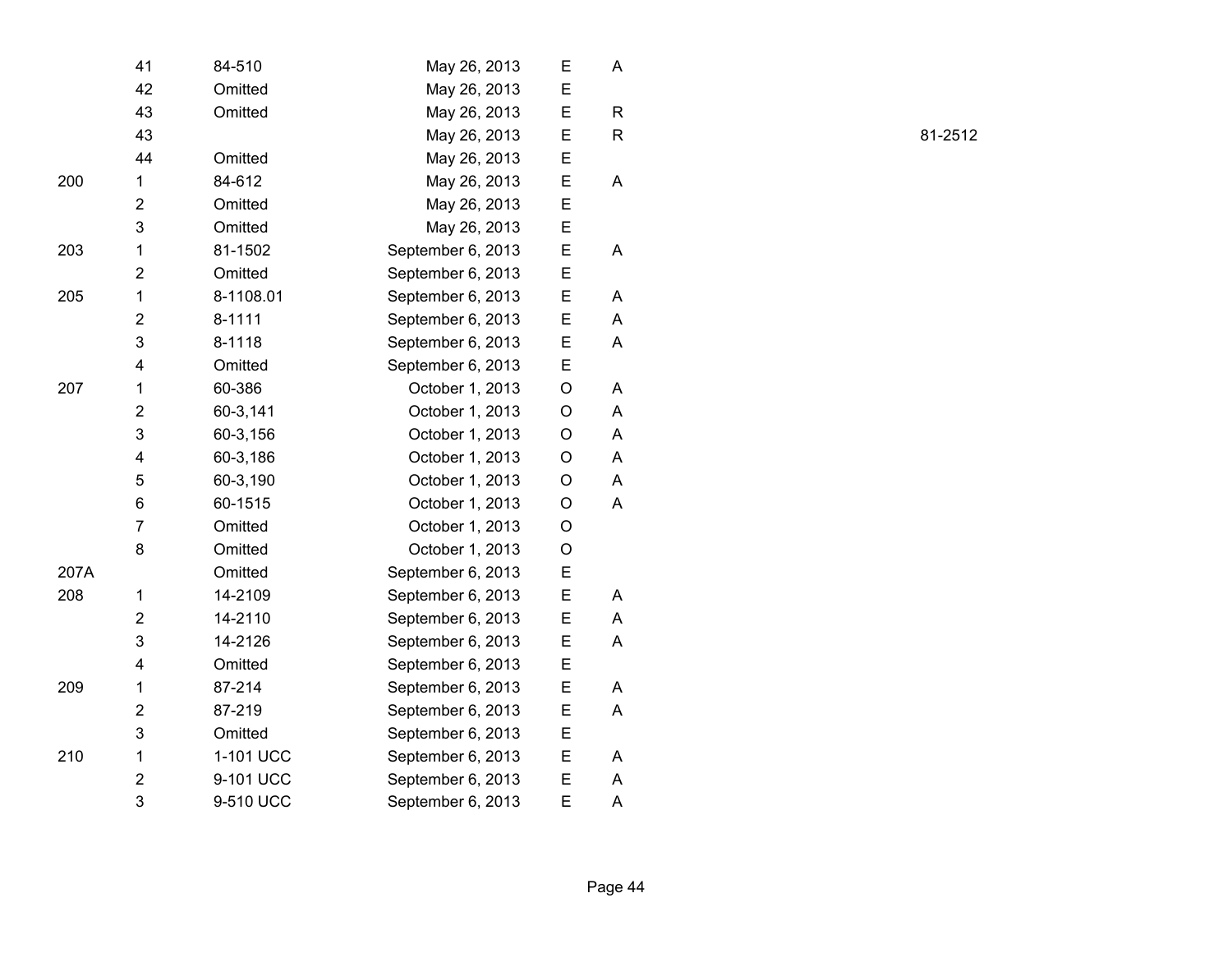|      | 4                       | 9-513A UCC  | September 6, 2013 | E           | N |
|------|-------------------------|-------------|-------------------|-------------|---|
|      | 5                       | Omitted     | September 6, 2013 | E           |   |
| 211  | 1                       | 85-1412     | July 1, 2013      | $\mathsf O$ | A |
|      | $\overline{2}$          | 85-1418     | July 1, 2013      | $\mathsf O$ | A |
|      | 3                       | 85-1502     | July 1, 2013      | O           | A |
|      | $\overline{\mathbf{4}}$ | 85-1539     | July 1, 2013      | O           | A |
|      | 5                       | 85-1540     | July 1, 2013      | O           | A |
|      | 6                       | 85-2233     | July 1, 2013      | $\mathsf O$ | A |
|      | $\overline{7}$          | 85-2234     | July 1, 2013      | O           | A |
|      | 8                       | Omitted     | July 1, 2013      | O           |   |
|      | 9                       | Omitted     | July 1, 2013      | $\mathsf O$ |   |
|      | 10                      | Omitted     | July 1, 2013      | O           |   |
| 211A |                         | Omitted     | June 5, 2013      | E           |   |
| 213  | 1                       | $8 - 103$   | March 8, 2013     | E           | A |
|      | $\overline{2}$          | $8 - 108$   | March 8, 2013     | E           | A |
|      | $\mathsf 3$             | 8-135       | March 8, 2013     | E           | Α |
|      | $\overline{\mathbf{4}}$ | 8-167.01    | March 8, 2013     | E           | A |
|      | 5                       | $8 - 1,140$ | March 8, 2013     | E           | A |
|      | 6                       | 8-204       | March 8, 2013     | E           | A |
|      | $\overline{7}$          | $8 - 213$   | March 8, 2013     | E           | A |
|      | 8                       | 8-355       | March 8, 2013     | E           | A |
|      | 9                       | 8-702       | March 8, 2013     | E           | A |
|      | 10                      | 8-705       | March 8, 2013     | E           | A |
|      | 11                      | 8-706       | March 8, 2013     | E           | A |
|      | 12                      | 8-915       | March 8, 2013     | E           | A |
|      | 13                      | 21-17,115   | March 8, 2013     | E           | A |
|      | 14                      | Omitted     | March 8, 2013     | E           |   |
|      | 15                      | Omitted     | March 8, 2013     | E           |   |
| 214  | $\mathbf 1$             | 8-1101      | September 6, 2013 | E           | A |
|      | $\overline{2}$          | 8-1104      | September 6, 2013 | E           | A |
|      | 3                       | 8-1108      | September 6, 2013 | E           | A |
|      | $\overline{\mathbf{4}}$ | 8-1108.02   | September 6, 2013 | E           | A |
|      | 5                       | 8-1109      | September 6, 2013 | E           | A |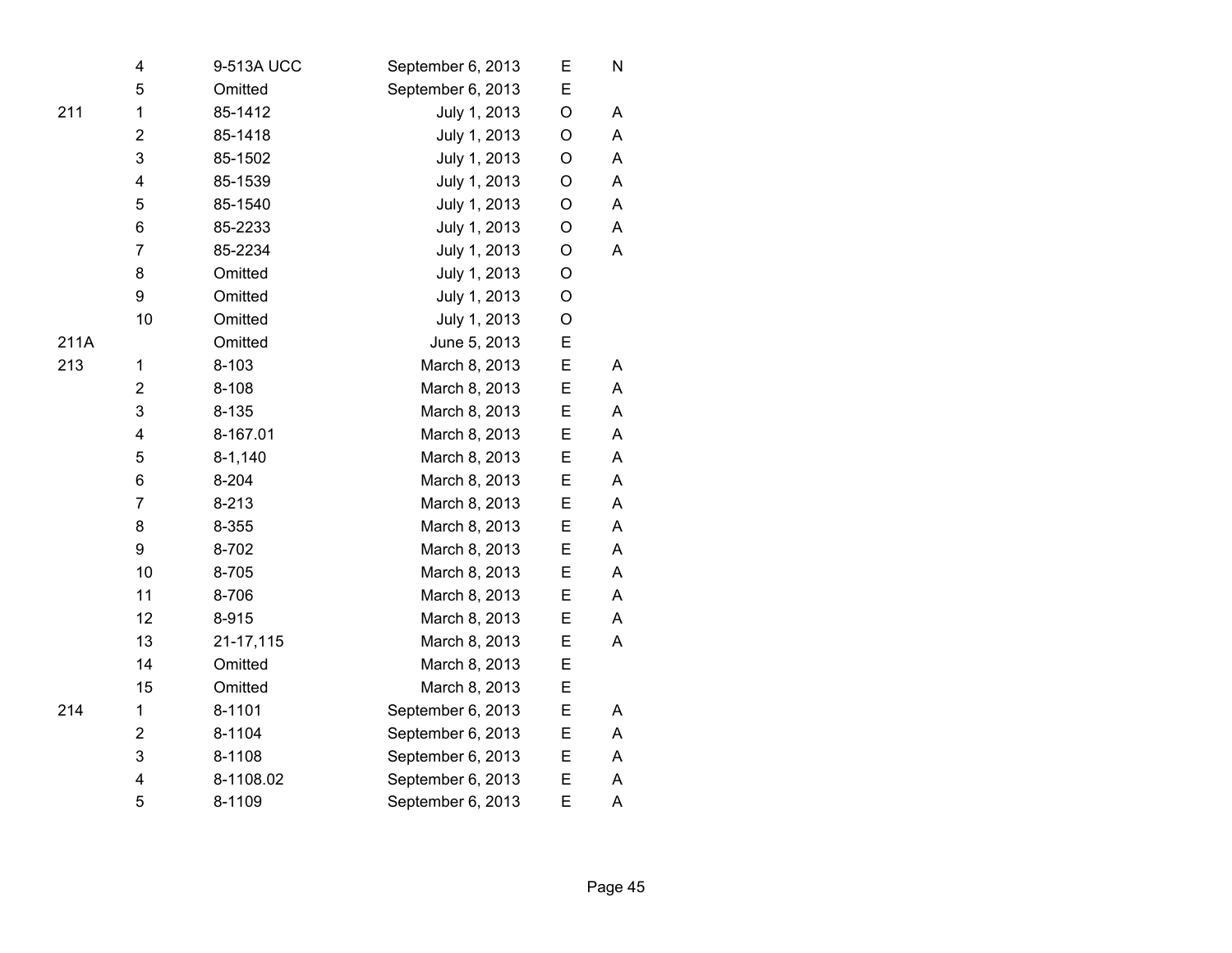| 6                       | 8-1111     | September 6, 2013 | Е | A         |
|-------------------------|------------|-------------------|---|-----------|
| $\overline{7}$          | 8-1114     | September 6, 2013 | E | A         |
| 8                       | 8-1120     | September 6, 2013 | Е | A         |
| 9                       | 58-703     | September 6, 2013 | E | A         |
| 10                      | 58-711     | September 6, 2013 | E | A         |
| 11                      | 59-1722    | September 6, 2013 | E | A         |
| 12                      | Omitted    | September 6, 2013 | E |           |
| 13                      | Omitted    | September 6, 2013 | E | R         |
| 13                      |            | September 6, 2013 | E | R         |
| 1                       | 43-4501    | June 5, 2013      | Е | ${\sf N}$ |
| $\mathbf 2$             | 43-4502    | June 5, 2013      | E | ${\sf N}$ |
| $\mathsf 3$             | 43-4503    | June 5, 2013      | E | N         |
| $\overline{\mathbf{4}}$ | 43-4504    | June 5, 2013      | E | N         |
| 5                       | 43-4505    | June 5, 2013      | E | ${\sf N}$ |
| 6                       | 43-4506    | June 5, 2013      | Е | N         |
| $\overline{7}$          | 43-4507    | June 5, 2013      | E | N         |
| 8                       | 43-4508    | June 5, 2013      | Е | N         |
| 9                       | 43-4509    | June 5, 2013      | E | N         |
| 10                      | 43-4510    | June 5, 2013      | E | N         |
| 11                      | 43-4511    | June 5, 2013      | E | N         |
| 12                      | 43-4512    | June 5, 2013      | E | N         |
| 13                      | 43-4513    | June 5, 2013      | E | ${\sf N}$ |
| 14                      | 43-4514    | June 5, 2013      | E | N         |
| 15                      | 43-285     | June 5, 2013      | Е | A         |
| 16                      | 43-905     | June 5, 2013      | E | A         |
| 17                      | 43-1311.03 | June 5, 2013      | Е | A         |
| 18                      | 71-1902    | June 5, 2013      | E | A         |
| 19                      | Omitted    | June 5, 2013      | E |           |
| 20                      | Omitted    | June 5, 2013      | E |           |
| 21                      | Omitted    | June 5, 2013      | E |           |
| 1                       | 90-539     | September 6, 2013 | Е | Α         |
| $\mathbf 2$             | Omitted    | September 6, 2013 | E |           |
| 3                       | Omitted    | September 6, 2013 | E |           |

8-1105

216

216A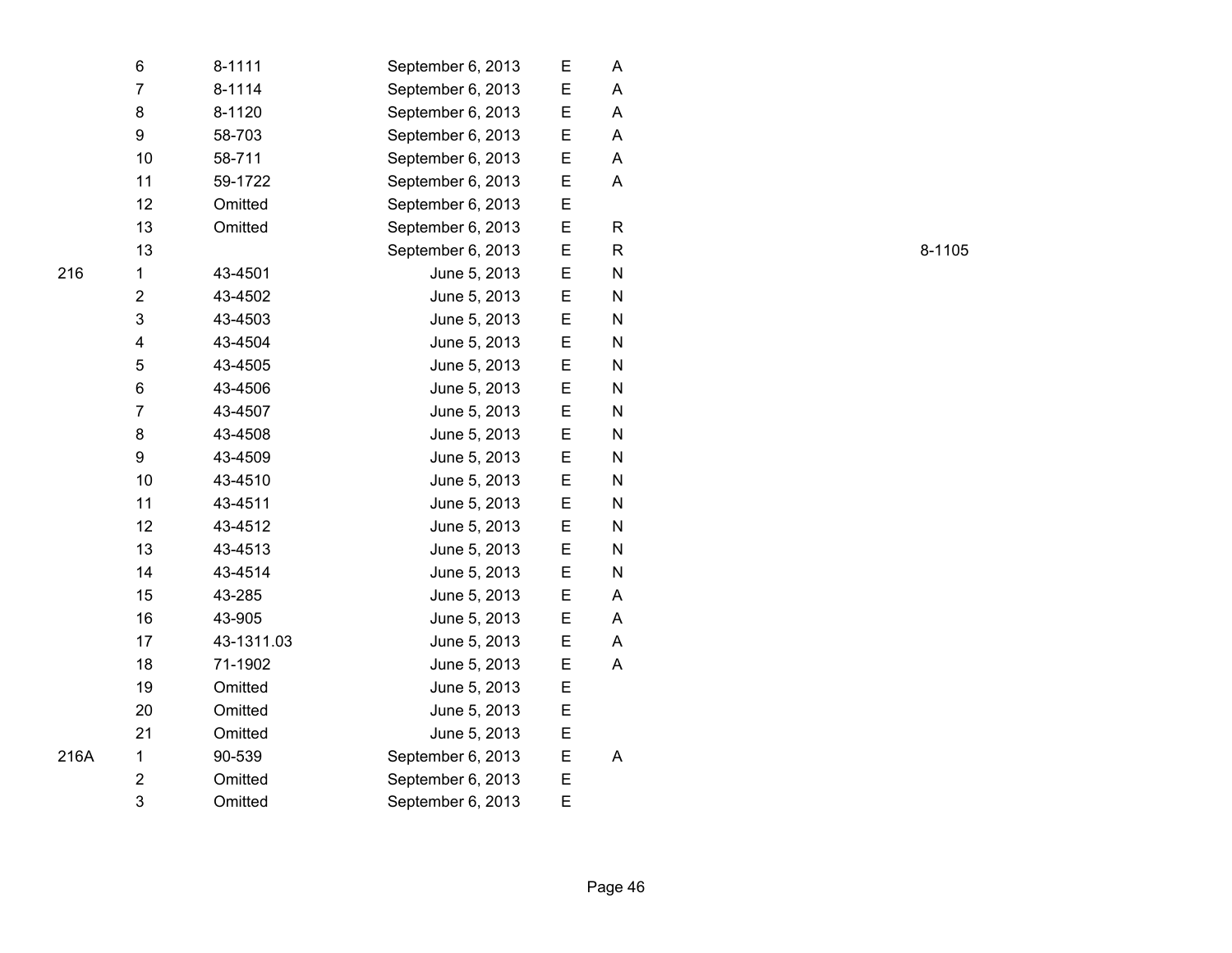| 4                       | Omitted    | September 6, 2013 | Ε |   |
|-------------------------|------------|-------------------|---|---|
| 5                       | Omitted    | September 6, 2013 | Е |   |
| $\mathbf 1$             | 2-3962     | May 8, 2013       | E | A |
| $\overline{\mathbf{c}}$ | 2-3965     | May 8, 2013       | Ε | A |
| 3                       | 13-1205    | May 8, 2013       | E | A |
| 4                       | 13-2101.01 | May 8, 2013       | Е | Α |
| 5                       | 37-1406    | May 8, 2013       | E | A |
| 6                       | 43-296     | May 8, 2013       | Е | A |
| $\overline{7}$          | 43-405     | May 8, 2013       | Е | A |
| 8                       | 43-517     | May 8, 2013       | Е | A |
| 9                       | 43-534     | May 8, 2013       | Е | A |
| 10                      | 43-1303    | May 8, 2013       | E | A |
| 11                      | 43-3342.05 | May 8, 2013       | E | Α |
| 12                      | 43-4331    | May 8, 2013       | Ε | A |
| 13                      | 43-4406    | May 8, 2013       | E | A |
| 14                      | 43-4407    | May 8, 2013       | E | A |
| 15                      | 43-4408    | May 8, 2013       | Е | A |
| 16                      | 48-166     | May 8, 2013       | Е | Α |
| 17                      | 50-405     | May 8, 2013       | Ε | A |
| 18                      | 50-424     | May 8, 2013       | Е | Α |
| 19                      | 50-1205    | May 8, 2013       | E | A |
| 20                      | 60-658     | May 8, 2013       | E | A |
| 21                      | 66-1336    | May 8, 2013       | Е | A |
| 22                      | 68-1207.01 | May 8, 2013       | E | A |
| 23                      | 68-1735.02 | May 8, 2013       | E | A |
| 24                      | 68-2004    | May 8, 2013       | Е | A |
| 25                      | 71-825     | May 8, 2013       | E | A |
| 26                      | 71-1904    | May 8, 2013       | Е | A |
| 27                      | 71-2518    | May 8, 2013       | E | A |
| 28                      | 71-51,103  | May 8, 2013       | Е | A |
| 29                      | 71-5206.01 | May 8, 2013       | Ε | A |
| 30                      | 77-709     | May 8, 2013       | E | A |
| 31                      | 77-4601    | May 8, 2013       | E | A |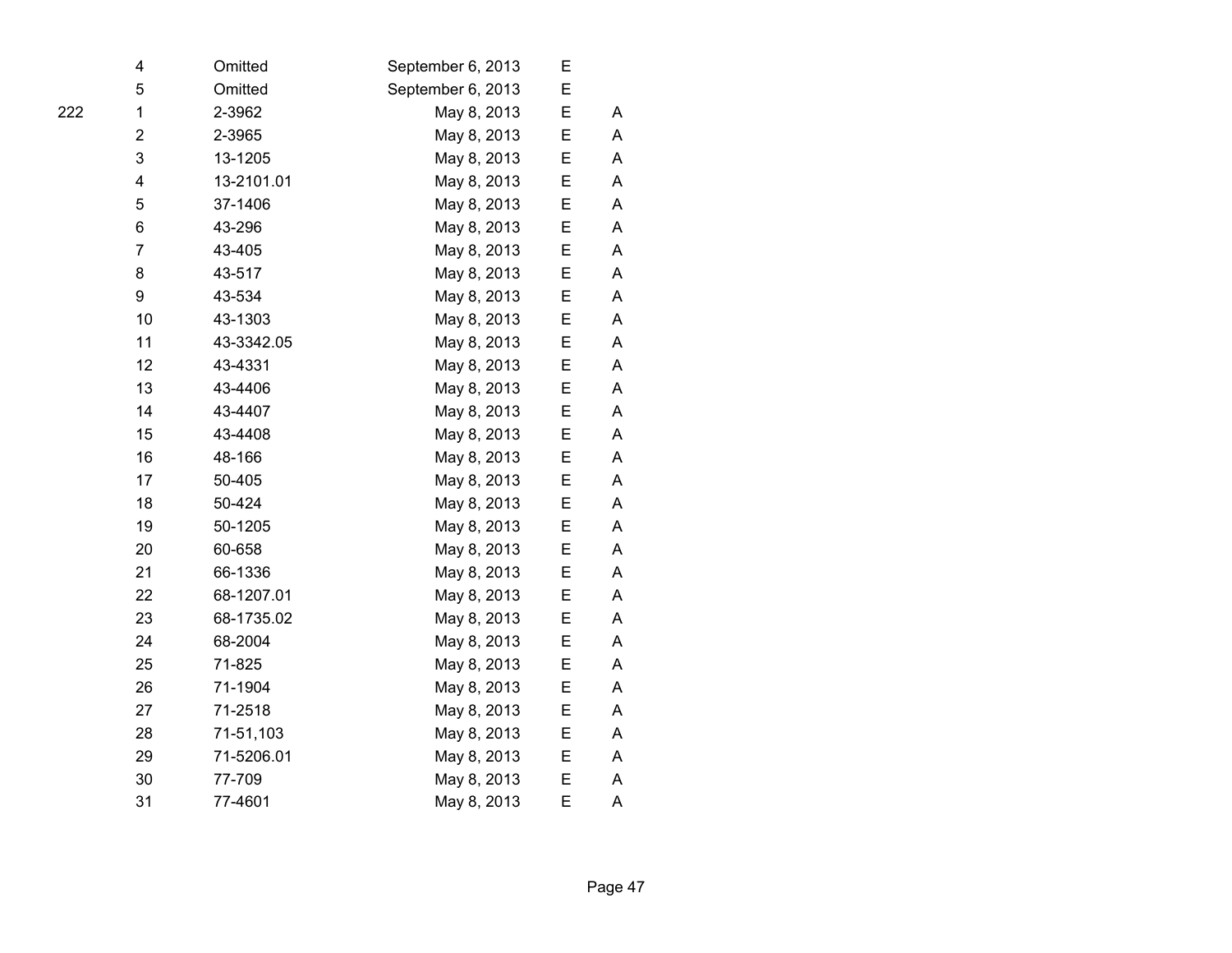| 32                      | 79-318    | May 8, 2013       | Ε | A         |
|-------------------------|-----------|-------------------|---|-----------|
| 33                      | 79-602    | May 8, 2013       | E | A         |
| 34                      | 79-10,142 | May 8, 2013       | E | A         |
| 35                      | 79-1901   | May 8, 2013       | E | A         |
| 36                      | 81-1360   | May 8, 2013       | E | A         |
| 37                      | 81-1430   | May 8, 2013       | E | A         |
| 38                      | 81-1845   | May 8, 2013       | E | A         |
| 39                      | 81-2213   | May 8, 2013       | Е | A         |
| 40                      | 81-3133   | May 8, 2013       | E | A         |
| 41                      | 83-924    | May 8, 2013       | Ε | A         |
| 42                      | 84-901.01 | May 8, 2013       | E | A         |
| 43                      | 84-907.06 | May 8, 2013       | E | A         |
| 44                      | 84-910    | May 8, 2013       | E | A         |
| 45                      | 84-1219   | May 8, 2013       | E | A         |
| 46                      | 89-186    | May 8, 2013       | E | A         |
| 47                      | Omitted   | May 8, 2013       | E |           |
| 48                      | Omitted   | May 8, 2013       | E | R         |
| 48                      |           | May 8, 2013       | E | R         |
| 48                      |           | May 8, 2013       | E | R         |
| 49                      | Omitted   | May 8, 2013       | E |           |
| 1                       | 60-135.01 | September 6, 2013 | E | A         |
| $\overline{\mathbf{c}}$ | 60-358.01 | September 6, 2013 | E | A         |
| $\mathsf 3$             | 60-6,355  | September 6, 2013 | E | A         |
| $\overline{\mathbf{4}}$ | Omitted   | September 6, 2013 | E |           |
| 1                       | 73-107    | September 6, 2013 | E | ${\sf N}$ |
| 1                       | 71-553    | September 6, 2013 | E | N         |
| $\overline{\mathbf{c}}$ | 71-554    | September 6, 2013 | E | N         |
| $\mathsf 3$             | 71-555    | September 6, 2013 | E | N         |
| 4                       | 71-556    | September 6, 2013 | E | N         |
| 5                       | 71-557    | September 6, 2013 | E | N         |
| 1                       | 53-123.15 | September 6, 2013 | E | A         |
| $\overline{\mathbf{c}}$ | 53-124    | September 6, 2013 | Ε | A         |
| 3                       | 53-124.01 | September 6, 2013 | E | A         |

224

225

230

R 13-2114 R 79-1905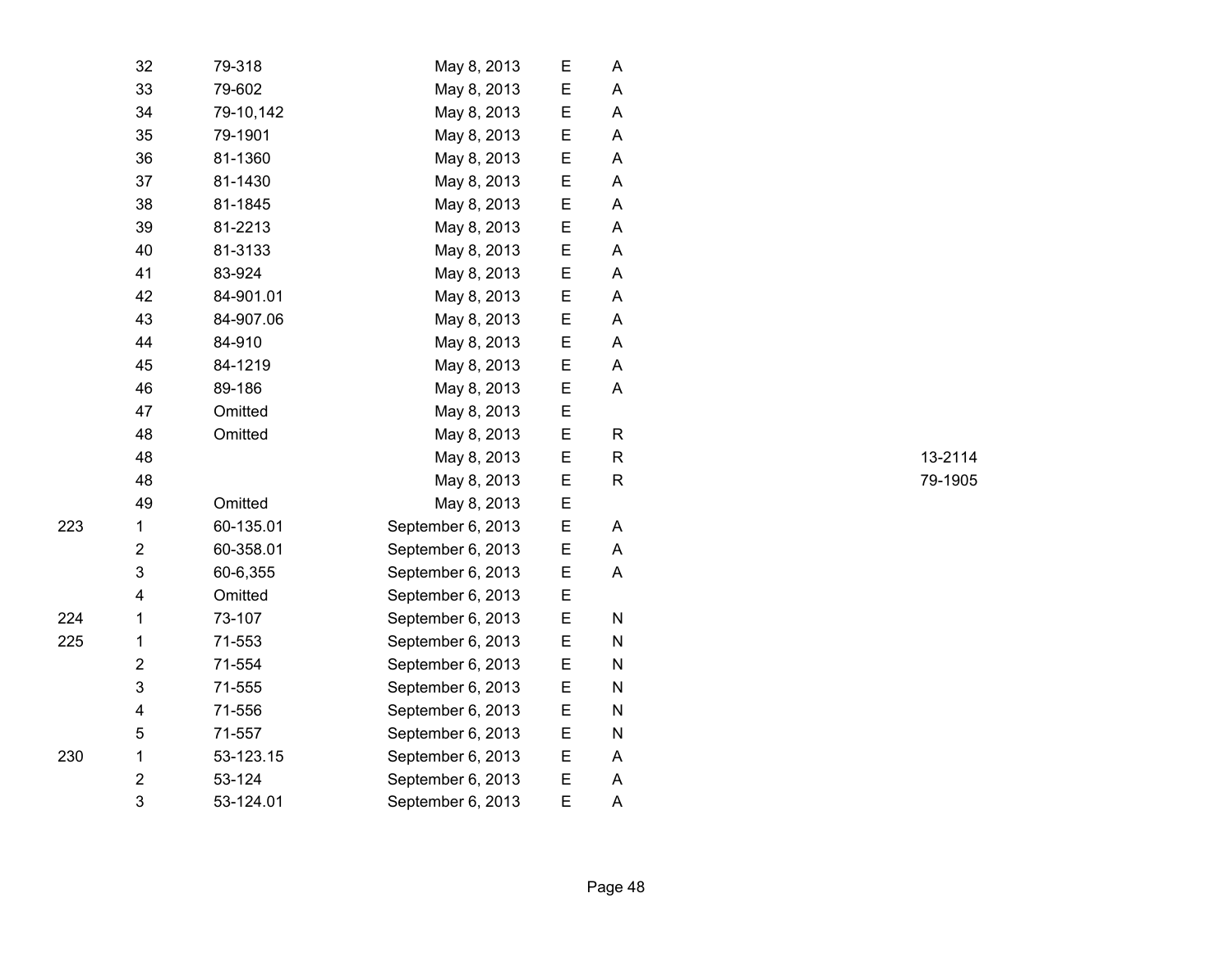|     | 4              | 53-162     | September 6, 2013 | E           | A |
|-----|----------------|------------|-------------------|-------------|---|
|     | 5              | 53-304     | September 6, 2013 | E           | A |
|     | 6              | Omitted    | September 6, 2013 | E           |   |
| 240 | 1              | 68-1735.01 | September 6, 2013 | E           | A |
|     | $\overline{2}$ | Omitted    | September 6, 2013 | E           |   |
| 242 | $\mathbf{1}$   | 81-8,245   | September 6, 2013 | E           | A |
|     | $\overline{2}$ | 84-901.01  | September 6, 2013 | E           | A |
|     | 3              | 84-908     | September 6, 2013 | E           | A |
|     | 4              | Omitted    | September 6, 2013 | E           |   |
| 243 | 1              | 38-2315    | September 6, 2013 | E           | A |
|     | $\overline{2}$ | Omitted    | September 6, 2013 | E           |   |
| 250 | $\mathbf{1}$   | 60-3,198   | September 6, 2013 | E           | A |
|     | $\overline{2}$ | 66-1418    | September 6, 2013 | E           | A |
|     | 3              | Omitted    | September 6, 2013 | E           |   |
| 255 | 1              | 28-707     | October 1, 2013   | $\mathsf O$ | A |
|     | $\overline{2}$ | 28-801     | October 1, 2013   | O           | A |
|     | 3              | 28-801.01  | October 1, 2013   | O           | A |
|     | 4              | 28-802     | October 1, 2013   | $\mathsf O$ | A |
|     | 5              | 28-804     | October 1, 2013   | O           | A |
|     | 6              | 28-830     | October 1, 2013   | O           | A |
|     | $\overline{7}$ | 28-831     | October 1, 2013   | O           | A |
|     | 8              | 28-1354    | October 1, 2013   | $\mathsf O$ | A |
|     | 9              | 43-247     | October 1, 2013   | O           | A |
|     | 10             | 43-248     | October 1, 2013   | O           | A |
|     | 11             | 43-250     | October 1, 2013   | O           | A |
|     | 12             | 81-1430    | October 1, 2013   | O           | A |
|     | 13             | Omitted    | October 1, 2013   | O           |   |
|     | 14             | Omitted    | October 1, 2013   | O           |   |
|     | 15             | Omitted    | October 1, 2013   | O           |   |
| 262 | 1              | 79-2,104   | September 6, 2013 | E           | A |
|     | $\overline{2}$ | Omitted    | September 6, 2013 | E           |   |
| 263 | 1              | 16-1011    | April 25, 2013    | E           | A |
|     | $\overline{2}$ | 23-2301    | April 25, 2013    | E           | A |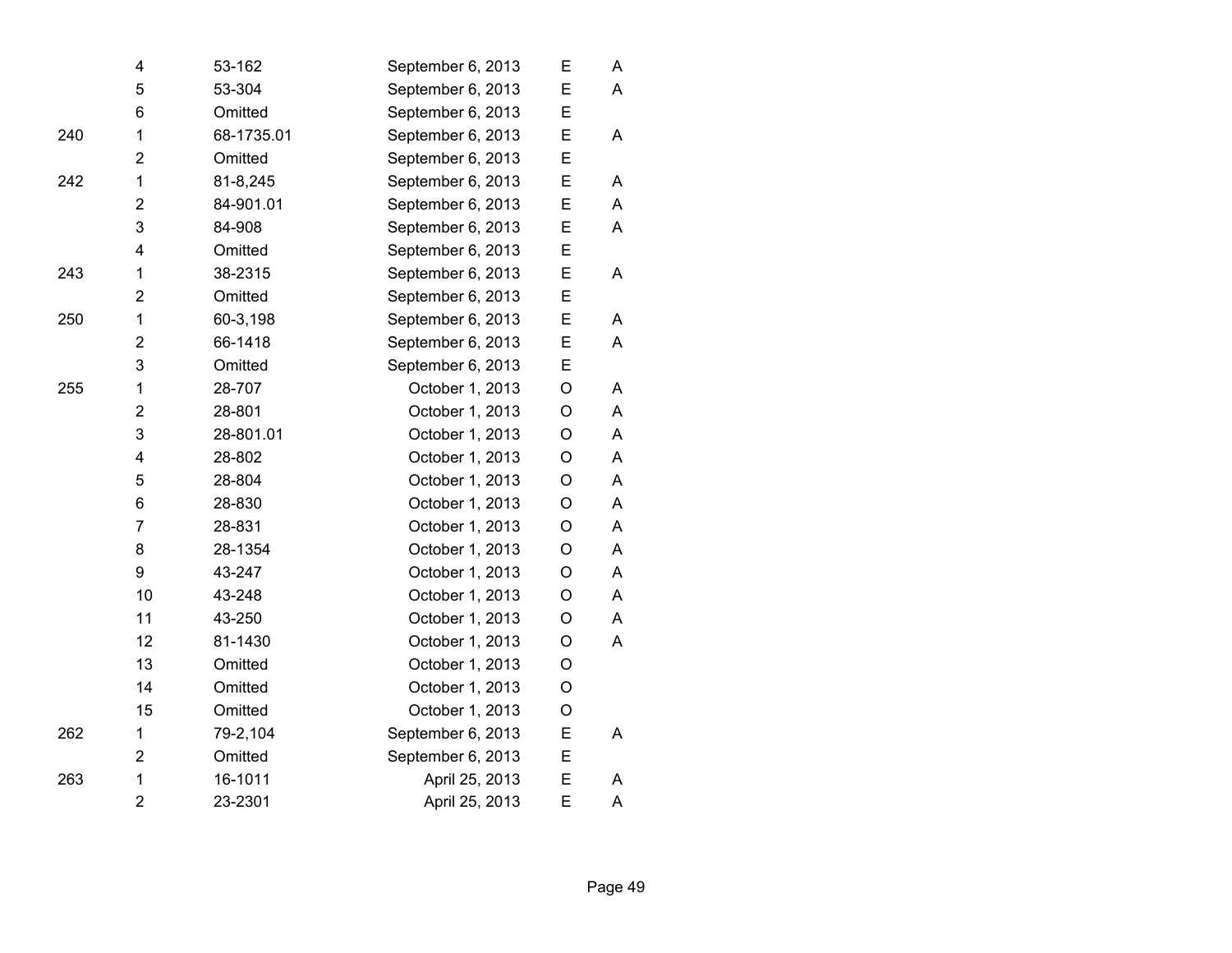| 3              | 23-2306    | April 25, 2013 | Е | A |
|----------------|------------|----------------|---|---|
| 4              | 23-2307    | April 25, 2013 | E | A |
| 5              | 23-2310.04 | April 25, 2013 | Е | A |
| 6              | 23-2315    | April 25, 2013 | E | A |
| $\overline{7}$ | 23-2317    | April 25, 2013 | Е | A |
| 8              | 23-2319    | April 25, 2013 | E | A |
| 9              | 23-2319.01 | April 25, 2013 | E | A |
| 10             | 24-701     | April 25, 2013 | Е | A |
| 11             | 24-703     | April 25, 2013 | E | A |
| 12             | 24-710.13  | April 25, 2013 | Е | A |
| 13             | 79-902     | April 25, 2013 | E | A |
| 14             | 79-904.01  | April 25, 2013 | Е | A |
| 15             | 79-917     | April 25, 2013 | E | A |
| 16             | 79-921     | April 25, 2013 | E | A |
| 17             | 79-947.06  | April 25, 2013 | E | A |
| 18             | 79-956     | April 25, 2013 | E | A |
| 19             | 79-958     | April 25, 2013 | E | A |
| 20             | 79-962     | April 25, 2013 | Е | A |
| 21             | 79-984     | April 25, 2013 | Е | A |
| 22             | 79-987     | April 25, 2013 | E | A |
| 23             | 79-990     | April 25, 2013 | E | A |
| 24             | 79-991     | April 25, 2013 | E | A |
| 25             | 79-992     | April 25, 2013 | E | A |
| 26             | 79-996     | April 25, 2013 | E | A |
| 27             | 79-9,102   | April 25, 2013 | Е | A |
| 28             | 79-9,117   | April 25, 2013 | Е | A |
| 29             | 80-401     | April 25, 2013 | Е | A |
| 30             | 81-2014    | April 25, 2013 | E | A |
| 31             | 81-2016    | April 25, 2013 | Е | A |
| 32             | 81-2017    | April 25, 2013 | Е | A |
| 33             | 81-2027.08 | April 25, 2013 | E | A |
| 34             | 81-2041    | April 25, 2013 | Е | A |
| 35             | 84-1301    | April 25, 2013 | E | A |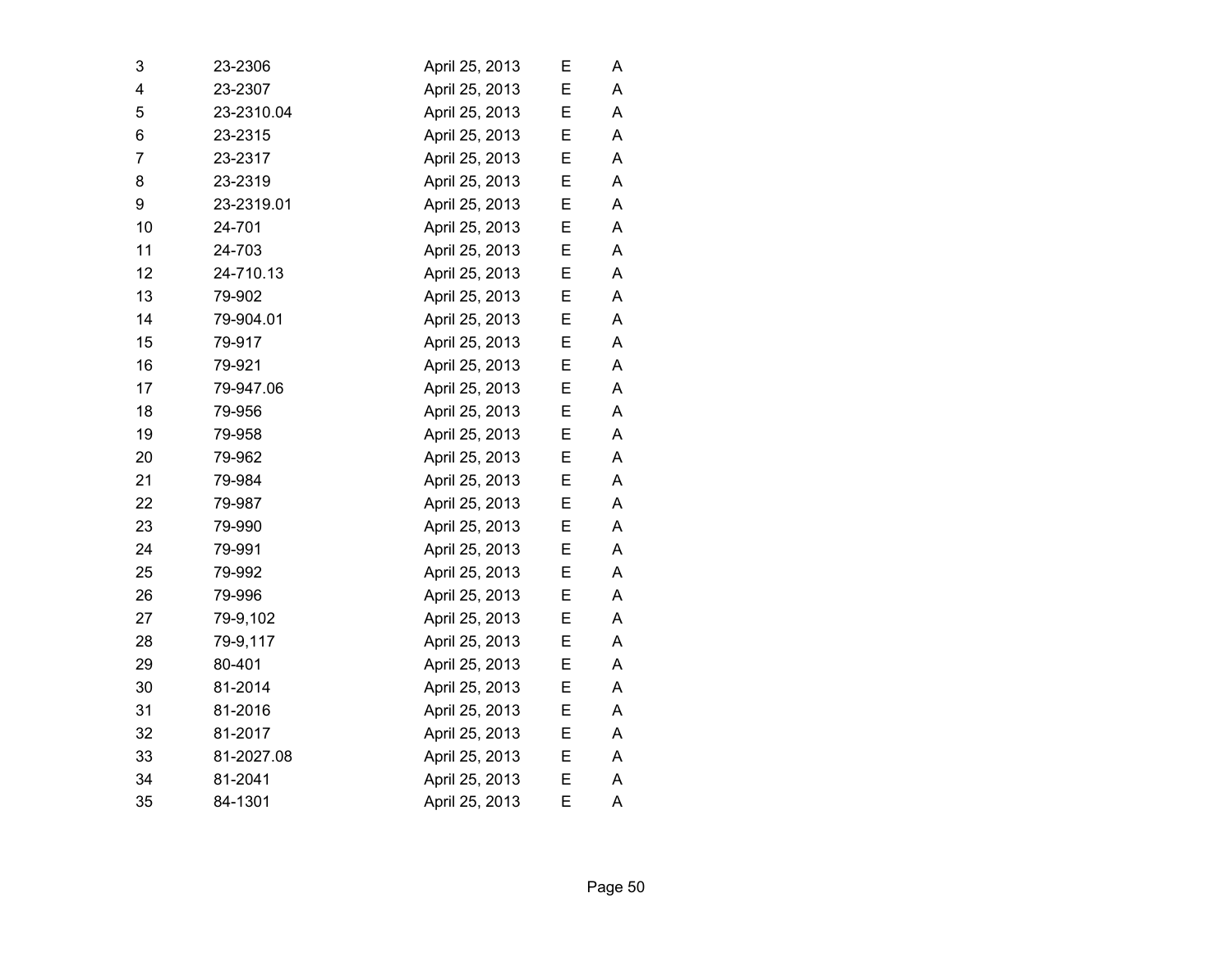| 36                      | 84-1307    | April 25, 2013 | Е | Α         |  |
|-------------------------|------------|----------------|---|-----------|--|
| 37                      | 84-1308    | April 25, 2013 | E | Α         |  |
| 38                      | 84-1314    | April 25, 2013 | E | A         |  |
| 39                      | 84-1317    | April 25, 2013 | E | A         |  |
| 40                      | 84-1319    | April 25, 2013 | E | A         |  |
| 41                      | 84-1321    | April 25, 2013 | Е | A         |  |
| 42                      | 84-1321.01 | April 25, 2013 | E | A         |  |
| 43                      | 84-1503    | April 25, 2013 | E | A         |  |
| 44                      | 84-1511    | April 25, 2013 | E | A         |  |
| 45                      | 84-1511.01 | April 25, 2013 | Е | A         |  |
| 46                      | Omitted    | April 25, 2013 | Е |           |  |
| 47                      | Omitted    | April 25, 2013 | Е |           |  |
| 48                      | Omitted    | April 25, 2013 | Е |           |  |
| $\mathbf 1$             | 71-1924    | May 26, 2013   | Ε | N         |  |
| $\overline{\mathbf{c}}$ | 71-1925    | May 26, 2013   | Ε | N         |  |
| 3                       | 71-1926    | May 26, 2013   | E | N         |  |
| 4                       | 71-1927    | May 26, 2013   | Е | N         |  |
| 5                       | 71-1928    | May 26, 2013   | Е | N         |  |
| 6                       | 71-1929    | May 26, 2013   | E | N         |  |
| $\overline{7}$          | 71-1930    | May 26, 2013   | E | N         |  |
| 8                       | 71-1931    | May 26, 2013   | Ε | N         |  |
| 9                       | 71-1932    | May 26, 2013   | E | ${\sf N}$ |  |
| 10                      | 71-1933    | May 26, 2013   | E | ${\sf N}$ |  |
| 11                      | 71-1934    | May 26, 2013   | E | N         |  |
| 12                      | 71-1935    | May 26, 2013   | Е | N         |  |
| 13                      | 71-1936    | May 26, 2013   | Е | N         |  |
| 14                      | 71-1937    | May 26, 2013   | E | N         |  |
| 15                      | 71-1938    | May 26, 2013   | Е | N         |  |
| 16                      | 71-1939    | May 26, 2013   | Е | N         |  |
| 17                      | 71-1940    | May 26, 2013   | E | N         |  |
| 18                      | 71-1941    | May 26, 2013   | Е | N         |  |
| 19                      | 71-1942    | May 26, 2013   | Е | N         |  |
| 20                      | 71-1943    | May 26, 2013   | E | N         |  |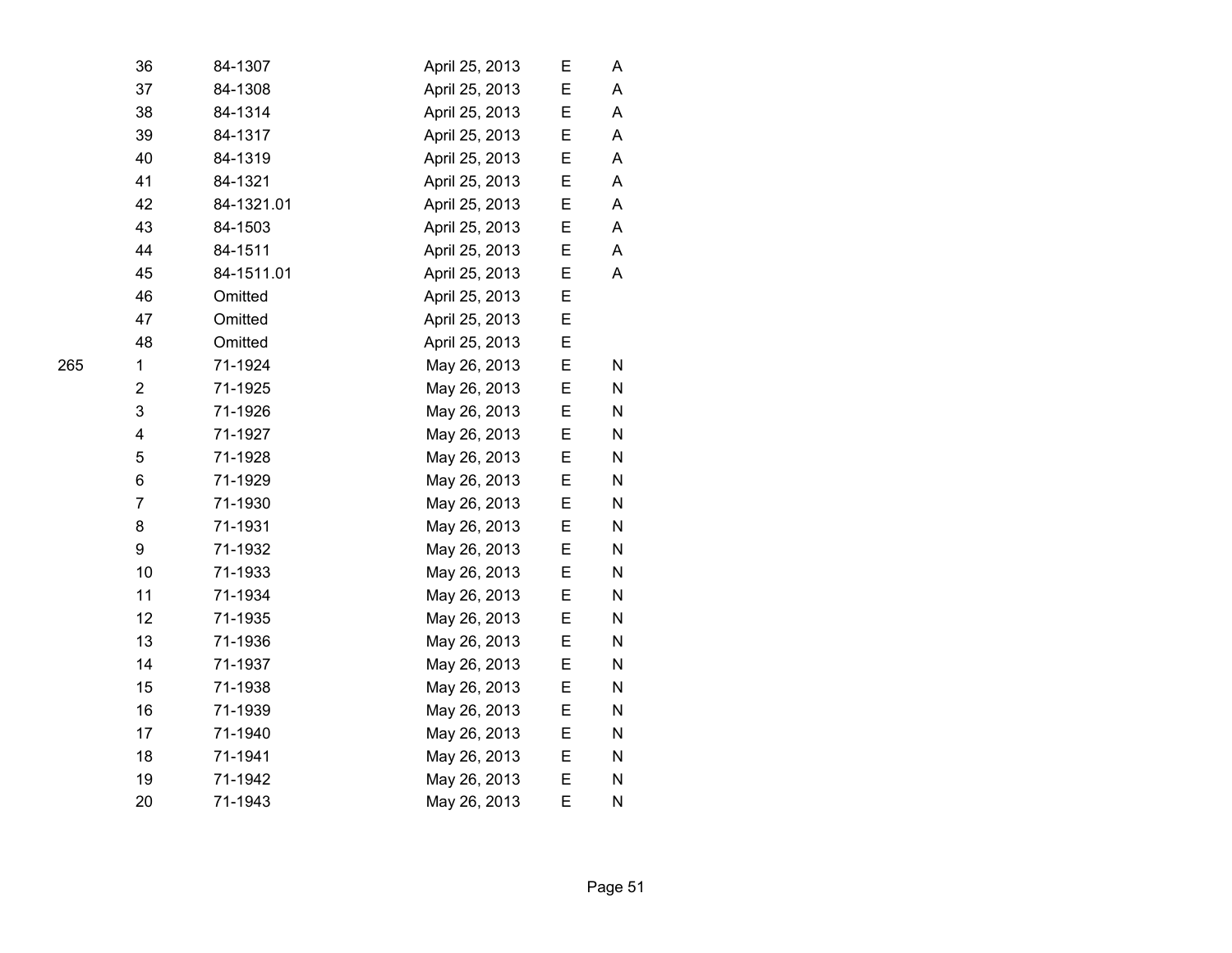| 21 | 71-1944     | May 26, 2013 | Е  | N |  |
|----|-------------|--------------|----|---|--|
| 22 | 71-1945     | May 26, 2013 | E  | N |  |
| 23 | 71-1946     | May 26, 2013 | E  | Ν |  |
| 24 | 71-1947     | May 26, 2013 | E  | N |  |
| 25 | 71-1948     | May 26, 2013 | E  | N |  |
| 26 | 71-1949     | May 26, 2013 | E  | N |  |
| 27 | 71-1950     | May 26, 2013 | E  | N |  |
| 28 | 71-1951     | May 26, 2013 | Е  | Ν |  |
| 29 | 28-710      | May 26, 2013 | E  | A |  |
| 30 | 29-2264     | May 26, 2013 | E. | A |  |
| 31 | 43-2,108.05 | May 26, 2013 | Е  | A |  |
| 32 | 43-1301     | May 26, 2013 | E  | Α |  |
| 33 | 43-1302     | May 26, 2013 | E  | A |  |
| 34 | 43-1304     | May 26, 2013 | E  | A |  |
| 35 | 43-1503     | May 26, 2013 | Е  | A |  |
| 36 | 43-4308     | May 26, 2013 | E  | Α |  |
| 37 | 68-1006.01  | May 26, 2013 | Е  | A |  |
| 38 | 68-1207     | May 26, 2013 | Е  | A |  |
| 39 | 71-428      | May 26, 2013 | Е  | A |  |
| 40 | 71-1901     | May 26, 2013 | E  | A |  |
| 41 | 71-1902     | May 26, 2013 | E  | A |  |
| 42 | 71-1903     | May 26, 2013 | Е  | A |  |
| 43 | 71-1904     | May 26, 2013 | E  | Α |  |
| 44 | 71-1907     | May 26, 2013 | Е  | A |  |
| 45 | 75-302      | May 26, 2013 | Е  | A |  |
| 46 | 77-2704.12  | May 26, 2013 | Е  | A |  |
| 47 | 81-502      | May 26, 2013 | E  | A |  |
| 48 | 81-505.01   | May 26, 2013 | Е  | A |  |
| 49 | 83-108.04   | May 26, 2013 | Е  | Α |  |
| 50 | Omitted     | May 26, 2013 | E  |   |  |
| 51 | Omitted     | May 26, 2013 | Е  |   |  |
| 1  | 43-285      | June 5, 2013 | E  | Α |  |
| 2  | 43-905      | June 5, 2013 | E  | Α |  |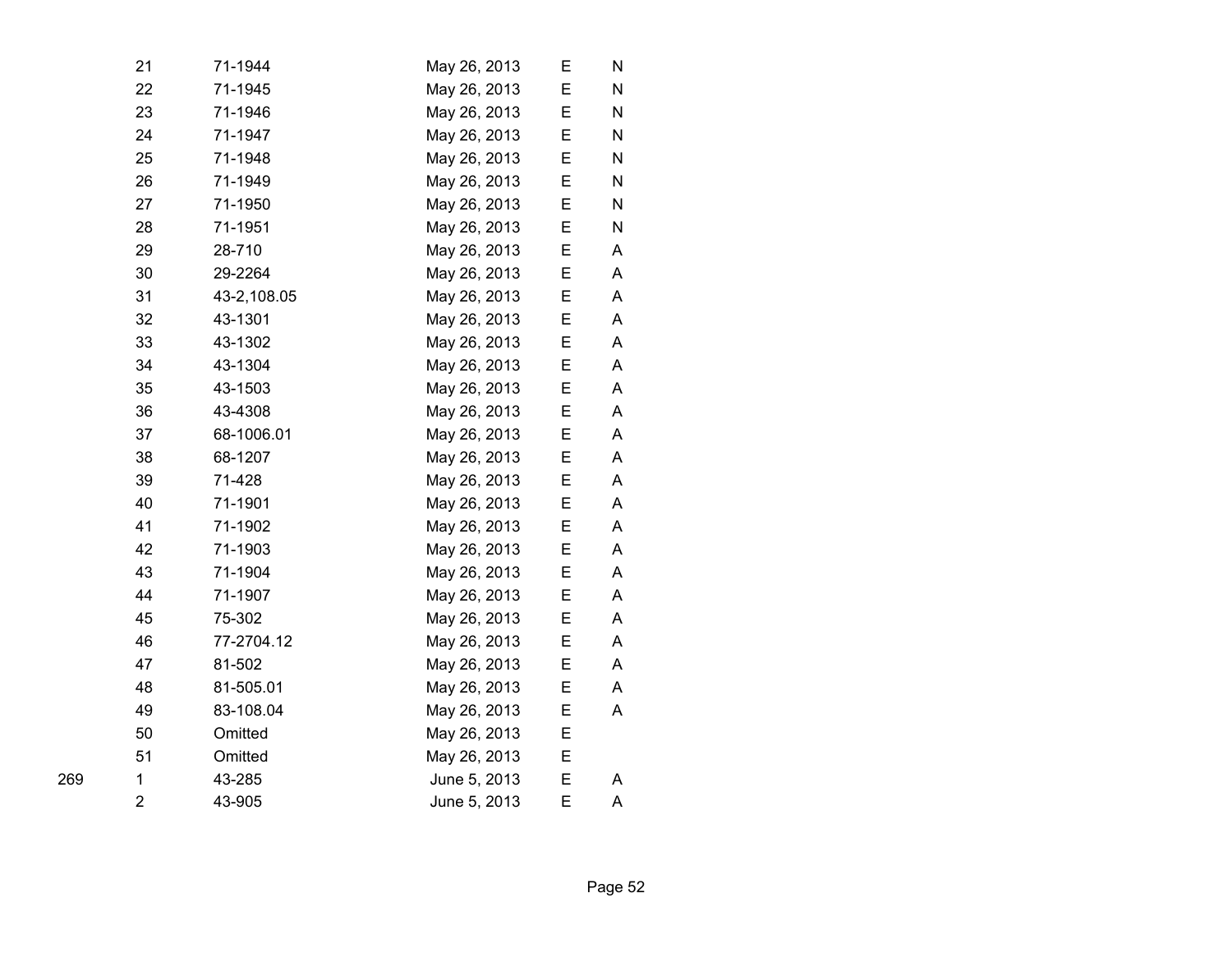|                   | 3                                                                                                                                                                                                                                                                                                                                                                                                                                                                              | 43-1311.03    | June 5, 2013      | Ε | Α |
|-------------------|--------------------------------------------------------------------------------------------------------------------------------------------------------------------------------------------------------------------------------------------------------------------------------------------------------------------------------------------------------------------------------------------------------------------------------------------------------------------------------|---------------|-------------------|---|---|
|                   | $\overline{\mathbf{4}}$                                                                                                                                                                                                                                                                                                                                                                                                                                                        | 43-4101       | June 5, 2013      | E | A |
|                   | 5                                                                                                                                                                                                                                                                                                                                                                                                                                                                              | 43-4202       | June 5, 2013      | Е | A |
|                   | 6                                                                                                                                                                                                                                                                                                                                                                                                                                                                              | 43-4203       | June 5, 2013      | E | A |
|                   | $\overline{7}$                                                                                                                                                                                                                                                                                                                                                                                                                                                                 | 43-4208       | June 5, 2013      | Е | A |
|                   | 8                                                                                                                                                                                                                                                                                                                                                                                                                                                                              | 68-1207       | June 5, 2013      | Е | A |
|                   | 9                                                                                                                                                                                                                                                                                                                                                                                                                                                                              | 71-1904       | June 5, 2013      | E | A |
|                   | 10                                                                                                                                                                                                                                                                                                                                                                                                                                                                             | 43-4410       | June 5, 2013      | E | N |
|                   | 11                                                                                                                                                                                                                                                                                                                                                                                                                                                                             | 81-603        | June 5, 2013      | E | N |
|                   | 12                                                                                                                                                                                                                                                                                                                                                                                                                                                                             | 71-3406       | June 5, 2013      | Е | A |
|                   | 13                                                                                                                                                                                                                                                                                                                                                                                                                                                                             | 81-3133       | June 5, 2013      | E | A |
|                   | 14                                                                                                                                                                                                                                                                                                                                                                                                                                                                             | Omitted       | June 5, 2013      | Е |   |
|                   | 15                                                                                                                                                                                                                                                                                                                                                                                                                                                                             | Omitted       | June 5, 2013      | Е |   |
| 269A              | 1                                                                                                                                                                                                                                                                                                                                                                                                                                                                              | Omitted       | June 5, 2013      | E |   |
|                   | $\overline{2}$                                                                                                                                                                                                                                                                                                                                                                                                                                                                 | Laws 2013,    | June 5, 2013      | E | A |
|                   |                                                                                                                                                                                                                                                                                                                                                                                                                                                                                | LB195, s. 105 |                   |   |   |
|                   | 3                                                                                                                                                                                                                                                                                                                                                                                                                                                                              | Omitted       | June 5, 2013      | Ε |   |
|                   | 4                                                                                                                                                                                                                                                                                                                                                                                                                                                                              | Omitted       | June 5, 2013      | E |   |
|                   | 5                                                                                                                                                                                                                                                                                                                                                                                                                                                                              | Omitted       | June 5, 2013      | Е |   |
| 271<br>277<br>279 | 1                                                                                                                                                                                                                                                                                                                                                                                                                                                                              | 32-808        | September 6, 2013 | Е | A |
|                   | $\overline{\mathbf{c}}$                                                                                                                                                                                                                                                                                                                                                                                                                                                        | 32-933        | September 6, 2013 | Е | A |
|                   | 3                                                                                                                                                                                                                                                                                                                                                                                                                                                                              | 32-942        | September 6, 2013 | E | A |
|                   | 4                                                                                                                                                                                                                                                                                                                                                                                                                                                                              | Omitted       | September 6, 2013 | E |   |
|                   | September 6, 2013<br>1<br>68-935<br>E<br>$\overline{2}$<br>68-936<br>September 6, 2013<br>E<br>3<br>Omitted<br>September 6, 2013<br>Е<br>1<br>45-190<br>September 6, 2013<br>E<br>$\overline{\mathbf{c}}$<br>45-191.10<br>September 6, 2013<br>Е<br>3<br>45-920<br>September 6, 2013<br>Е<br>4<br>September 6, 2013<br>45-1008<br>E<br>5<br>45-1013<br>September 6, 2013<br>E<br>6<br>45-1018<br>September 6, 2013<br>Е<br>E<br>$\overline{7}$<br>Omitted<br>September 6, 2013 | A             |                   |   |   |
|                   |                                                                                                                                                                                                                                                                                                                                                                                                                                                                                |               |                   |   | A |
|                   |                                                                                                                                                                                                                                                                                                                                                                                                                                                                                |               |                   |   |   |
|                   |                                                                                                                                                                                                                                                                                                                                                                                                                                                                                |               |                   |   | Α |
|                   |                                                                                                                                                                                                                                                                                                                                                                                                                                                                                |               |                   |   | A |
|                   |                                                                                                                                                                                                                                                                                                                                                                                                                                                                                |               |                   |   | A |
|                   |                                                                                                                                                                                                                                                                                                                                                                                                                                                                                |               |                   |   | A |
|                   |                                                                                                                                                                                                                                                                                                                                                                                                                                                                                |               |                   |   | A |
|                   |                                                                                                                                                                                                                                                                                                                                                                                                                                                                                |               |                   |   | A |
|                   |                                                                                                                                                                                                                                                                                                                                                                                                                                                                                |               |                   |   |   |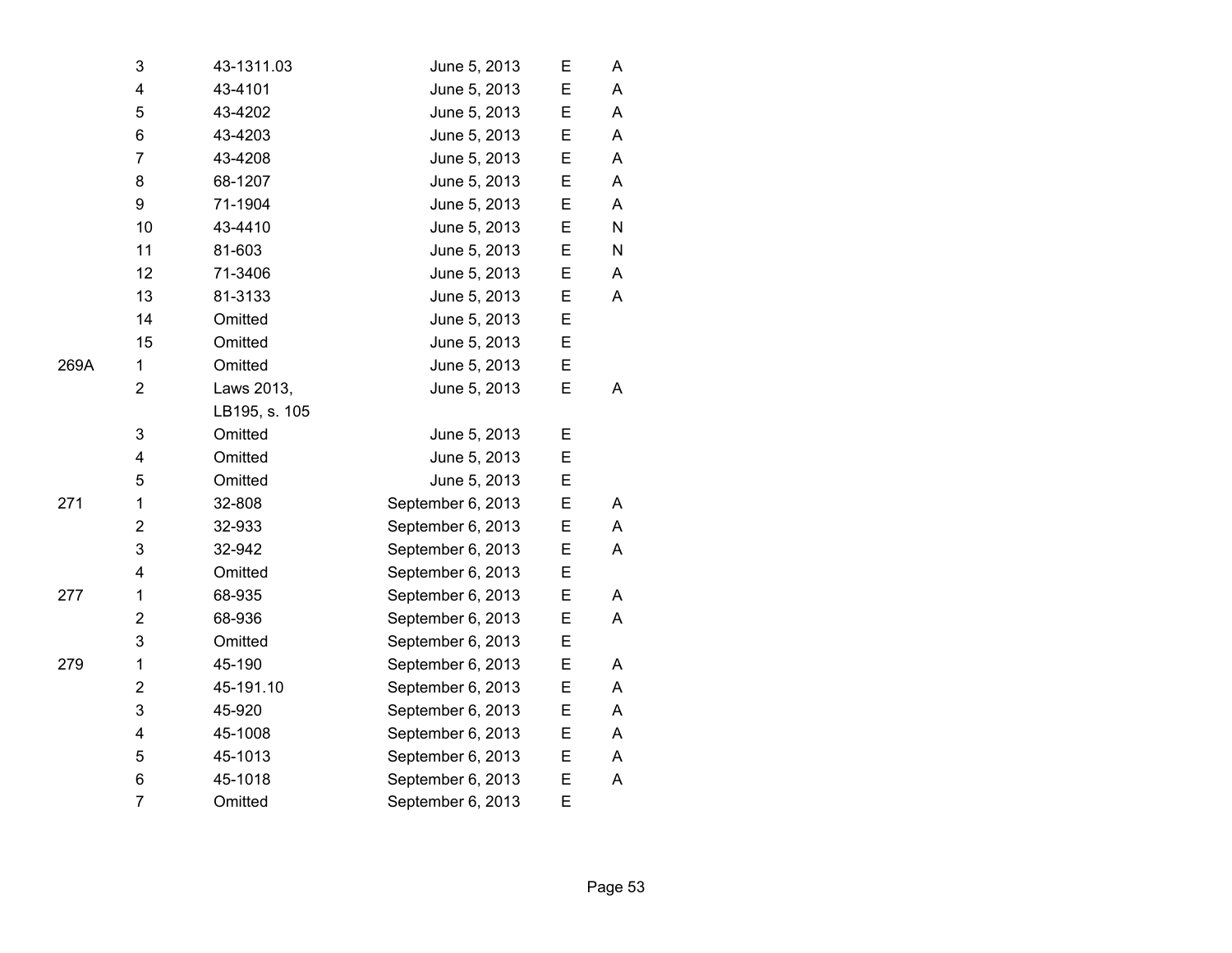| 1              | 9-614      | September 6, 2013 | Ε | Α           |         |
|----------------|------------|-------------------|---|-------------|---------|
| 2              | 67-248.02  | September 6, 2013 | E | A           |         |
| 3              | 67-298     | September 6, 2013 | E | A           |         |
| 4              | 70-1903    | September 6, 2013 | E | A           |         |
| 5              | 77-2704.57 | September 6, 2013 | E | A           |         |
| 6              | 77-2716    | September 6, 2013 | E | A           |         |
| $\overline{7}$ | 77-2734.01 | September 6, 2013 | E | A           |         |
| 8              | 84-511     | September 6, 2013 | E | A           |         |
| 9              | Omitted    | September 6, 2013 | E |             |         |
| 10             | Omitted    | September 6, 2013 | E | $\mathsf R$ |         |
| 10             |            | September 6, 2013 | E | ${\sf R}$   | 21-2601 |
| 10             |            | September 6, 2013 | E | ${\sf R}$   | 21-2601 |
| 10             |            | September 6, 2013 | E | R           | 21-2602 |
| 10             |            | September 6, 2013 | E | R           | 21-2603 |
| 10             |            | September 6, 2013 | E | R           | 21-2604 |
| 10             |            | September 6, 2013 | E | ${\sf R}$   | 21-2604 |
| 10             |            | September 6, 2013 | E | R           | 21-2605 |
| 10             |            | September 6, 2013 | E | ${\sf R}$   | 21-2606 |
| 10             |            | September 6, 2013 | E | ${\sf R}$   | 21-2607 |
| 10             |            | September 6, 2013 | E | ${\sf R}$   | 21-2608 |
| 10             |            | September 6, 2013 | E | R           | 21-2609 |
| 10             |            | September 6, 2013 | E | ${\sf R}$   | 21-2610 |
| 10             |            | September 6, 2013 | E | ${\sf R}$   | 21-2611 |
| 10             |            | September 6, 2013 | E | R           | 21-2612 |
| 10             |            | September 6, 2013 | E | ${\sf R}$   | 21-2613 |
| 10             |            | September 6, 2013 | E | ${\sf R}$   | 21-2614 |
| 10             |            | September 6, 2013 | E | ${\sf R}$   | 21-2615 |
| 10             |            | September 6, 2013 | E | ${\sf R}$   | 21-2616 |
| 10             |            | September 6, 2013 | E | ${\sf R}$   | 21-2617 |
| 10             |            | September 6, 2013 | E | ${\sf R}$   | 21-2617 |
| 10             |            | September 6, 2013 | E | ${\sf R}$   | 21-2618 |
| 10             |            | September 6, 2013 | E | R           | 21-2619 |
| 10             |            | September 6, 2013 | E | R           | 21-2620 |
|                |            |                   |   |             |         |

R 21-2601.01 2604.01 2617.01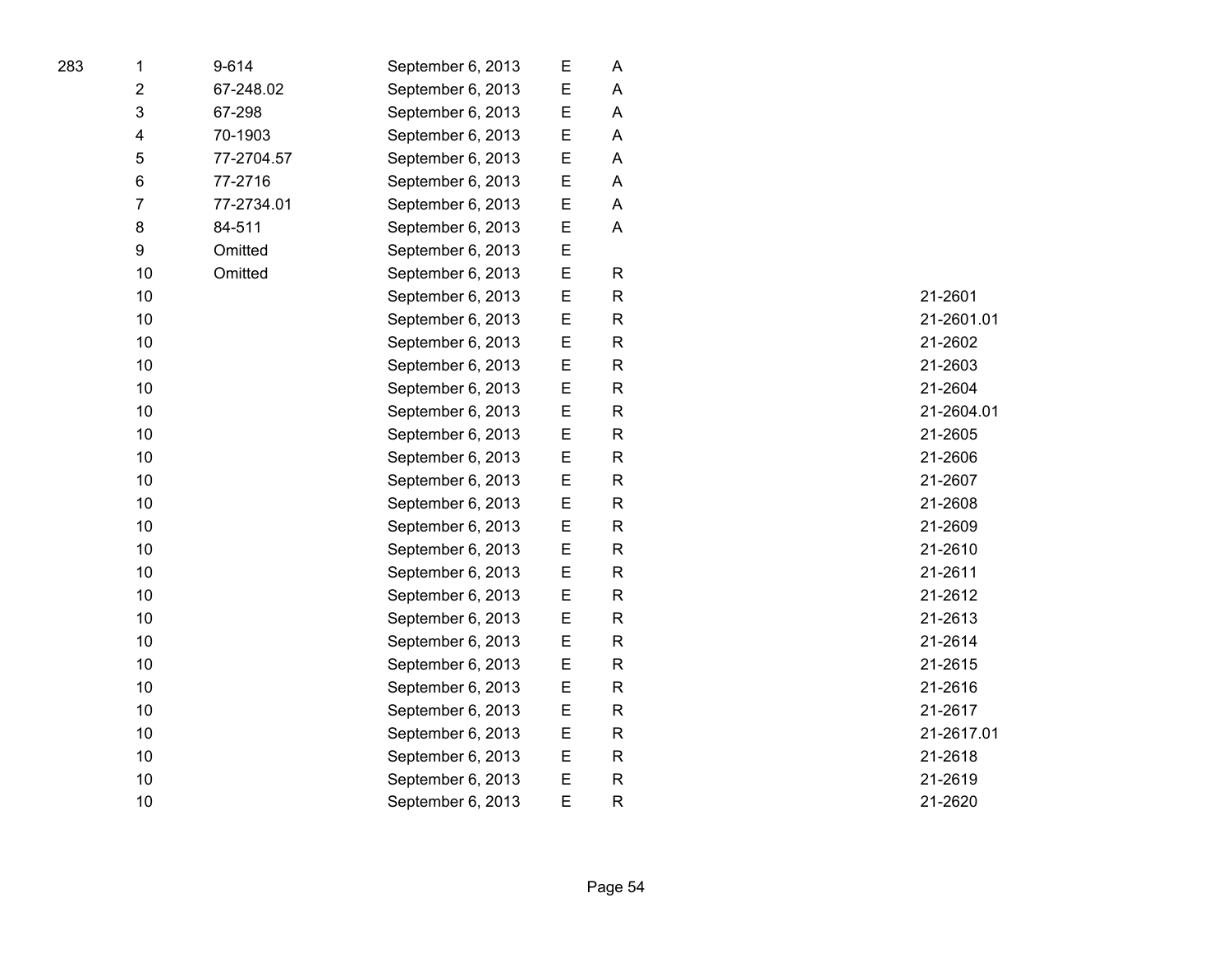| 10 | September 6, 2013 | E | $\mathsf R$ | 21-2621    |
|----|-------------------|---|-------------|------------|
| 10 | September 6, 2013 | E | ${\sf R}$   | 21-2622    |
| 10 | September 6, 2013 | E | ${\sf R}$   | 21-2623    |
| 10 | September 6, 2013 | E | ${\sf R}$   | 21-2624    |
| 10 | September 6, 2013 | E | ${\sf R}$   | 21-2625    |
| 10 | September 6, 2013 | E | R           | 21-2626    |
| 10 | September 6, 2013 | E | ${\sf R}$   | 21-2627    |
| 10 | September 6, 2013 | E | $\mathsf R$ | 21-2628    |
| 10 | September 6, 2013 | E | R           | 21-2629    |
| 10 | September 6, 2013 | E | R           | 21-2630    |
| 10 | September 6, 2013 | E | ${\sf R}$   | 21-2631    |
| 10 | September 6, 2013 | E | ${\sf R}$   | 21-2631.01 |
| 10 | September 6, 2013 | E | R           | 21-2631.02 |
| 10 | September 6, 2013 | E | R           | 21-2631.03 |
| 10 | September 6, 2013 | E | ${\sf R}$   | 21-2632    |
| 10 | September 6, 2013 | E | ${\sf R}$   | 21-2632.01 |
| 10 | September 6, 2013 | E | ${\sf R}$   | 21-2633    |
| 10 | September 6, 2013 | E | ${\sf R}$   | 21-2634    |
| 10 | September 6, 2013 | E | $\mathsf R$ | 21-2635    |
| 10 | September 6, 2013 | E | R           | 21-2636    |
| 10 | September 6, 2013 | E | R           | 21-2637    |
| 10 | September 6, 2013 | E | $\mathsf R$ | 21-2638    |
| 10 | September 6, 2013 | E | R           | 21-2639    |
| 10 | September 6, 2013 | E | R           | 21-2640    |
| 10 | September 6, 2013 | E | R           | 21-2641    |
| 10 | September 6, 2013 | E | ${\sf R}$   | 21-2642    |
| 10 | September 6, 2013 | E | ${\sf R}$   | 21-2643    |
| 10 | September 6, 2013 | E | ${\sf R}$   | 21-2644    |
| 10 | September 6, 2013 | E | R           | 21-2645    |
| 10 | September 6, 2013 | E | ${\sf R}$   | 21-2646    |
| 10 | September 6, 2013 | E | ${\sf R}$   | 21-2647    |
| 10 | September 6, 2013 | E | R           | 21-2648    |
| 10 | September 6, 2013 | E | R           | 21-2649    |
|    |                   |   |             |            |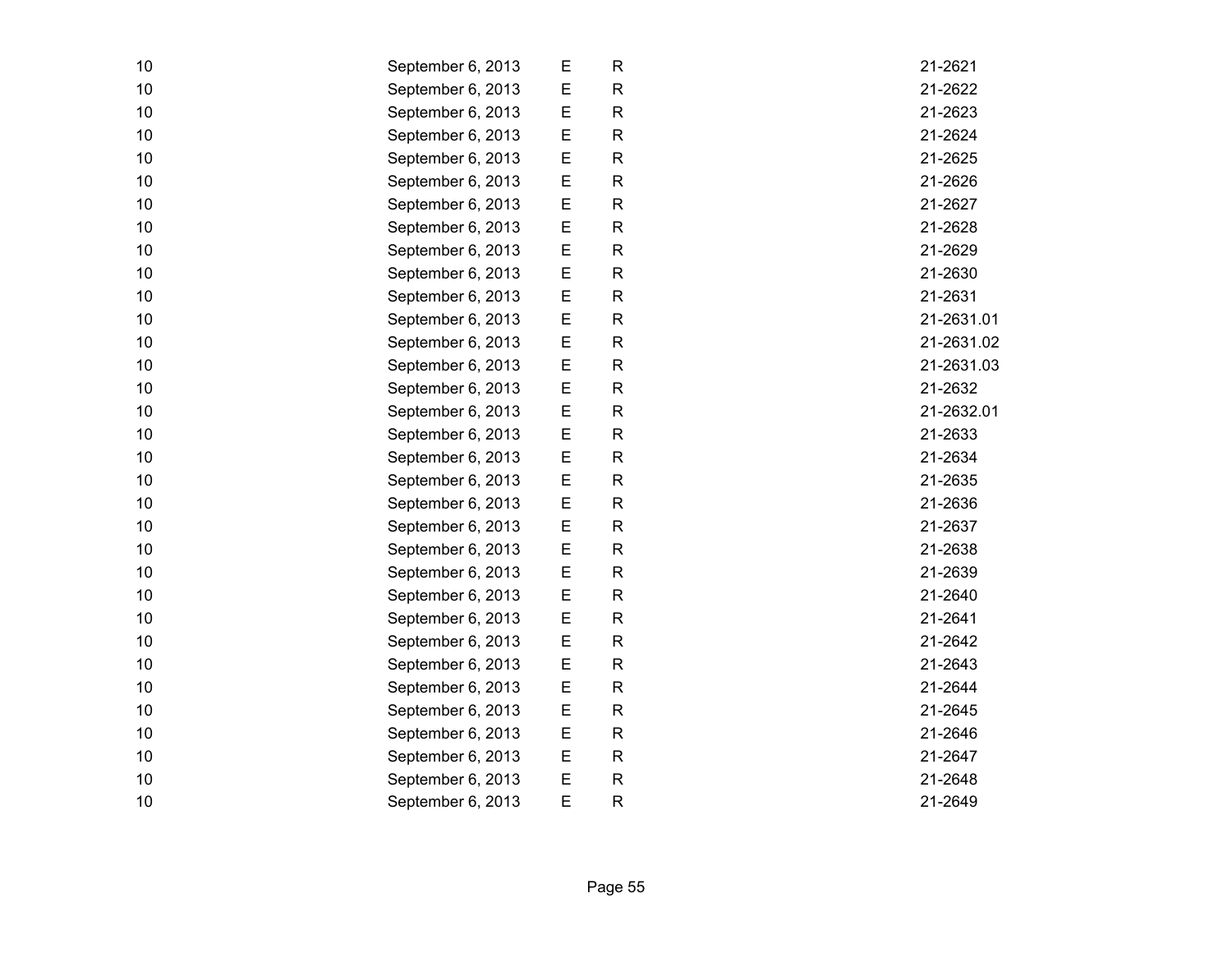|     | 10                      |           | September 6, 2013 | Е | R            |
|-----|-------------------------|-----------|-------------------|---|--------------|
|     | 10                      |           | September 6, 2013 | E | $\mathsf{R}$ |
|     | 10                      |           | September 6, 2013 | E | $\mathsf{R}$ |
|     | 10                      |           | September 6, 2013 | E | $\mathsf R$  |
|     | 10                      |           | September 6, 2013 | E | $\mathsf{R}$ |
| 290 | 1                       | 45-701    | September 6, 2013 | E | A            |
|     | $\overline{2}$          | 45-727    | September 6, 2013 | E | A            |
|     | 3                       | 45-729    | September 6, 2013 | E | A            |
|     | 4                       | 45-737    | September 6, 2013 | E | A            |
|     | 5                       | 45-737.01 | September 6, 2013 | E | N            |
|     | 6                       | 45-741    | September 6, 2013 | E | A            |
|     | $\overline{7}$          | Omitted   | September 6, 2013 | E |              |
| 295 | 1                       | 18-2705   | April 4, 2013     | E | A            |
|     | $\overline{2}$          | Omitted   | April 4, 2013     | E |              |
|     | 3                       | Omitted   | April 4, 2013     | E |              |
| 296 | 1                       | 77-2716   | January 1, 2014   | O | A            |
|     | $\overline{2}$          | 85-1802   | January 1, 2014   | O | A            |
|     | 3                       | 85-1809   | January 1, 2014   | O | A            |
|     | 4                       | Omitted   | January 1, 2014   | O |              |
|     | 5                       | Omitted   | January 1, 2014   | O |              |
| 298 | 1                       | 28-405    | June 5, 2013      | E | A            |
|     | $\overline{2}$          | 28-416    | June 5, 2013      | E | A            |
|     | 3                       | Omitted   | June 5, 2013      | E |              |
|     | 4                       | Omitted   | June 5, 2013      | E |              |
| 299 | 1                       | 32-101    | September 6, 2013 | E | A            |
|     | $\overline{2}$          | 32-243    | September 6, 2013 | E | N            |
|     | 3                       | 32-554    | September 6, 2013 | E | A            |
|     | 4                       | Omitted   | September 6, 2013 | E |              |
| 303 | 1                       | 81-8,114  | September 6, 2013 | E | A            |
|     | $\overline{\mathbf{c}}$ | 81-8,115  | September 6, 2013 | E | A            |
|     | 3                       | 81-8,117  | September 6, 2013 | E | Α            |
|     | 4                       | 81-8,120  | September 6, 2013 | E | A            |
|     | 5                       | Omitted   | September 6, 2013 | E |              |

R 21-2650 R 21-2651 R 21-2652 R 21-2653 R 21-2654

Page 56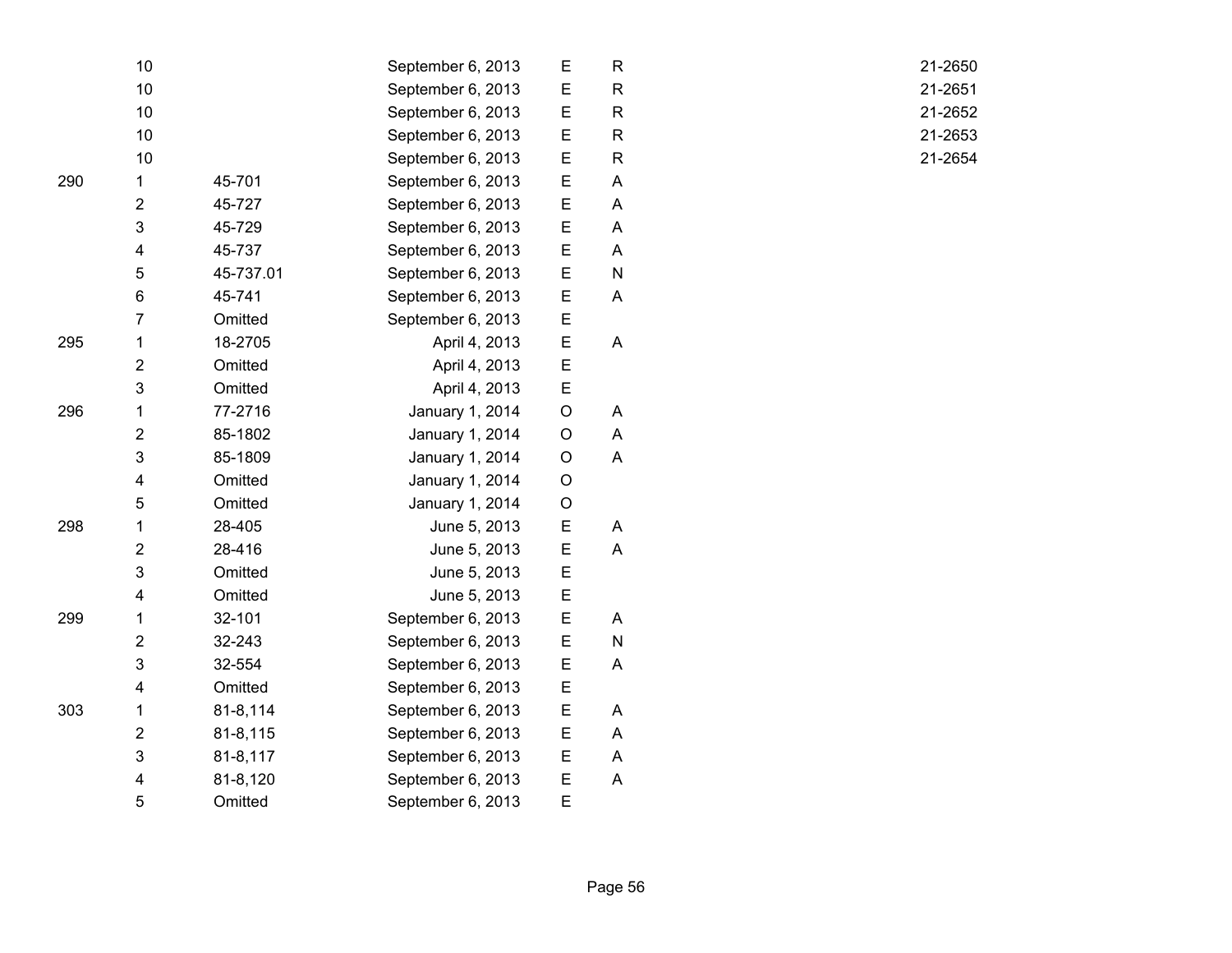| 306  | 1                       | 24-201.01  | July 1, 2013      | O | A |
|------|-------------------------|------------|-------------------|---|---|
|      | $\overline{2}$          | 24-703     | July 1, 2013      | O | A |
|      | 3                       | 24-710.13  | July 1, 2013      | O | A |
|      | 4                       | Omitted    | July 1, 2013      | O |   |
|      | 5                       | Omitted    | July 1, 2013      | O |   |
|      | 6                       | Omitted    | July 1, 2013      | O |   |
|      | $\overline{7}$          | Omitted    | July 1, 2013      | O |   |
| 306A |                         | Omitted    | July 1, 2013      | O |   |
| 308  | 1                       | 77-2715    | September 6, 2013 | E | A |
|      | $\overline{\mathbf{c}}$ | 77-2717    | September 6, 2013 | E | A |
|      | 3                       | 77-2734.07 | September 6, 2013 | E | A |
|      | 4                       | Omitted    | September 6, 2013 | E |   |
| 311  | 1                       | 11-105     | September 6, 2013 | E | Α |
|      | $\overline{2}$          | 11-115     | September 6, 2013 | E | A |
|      | 3                       | Omitted    | September 6, 2013 | E |   |
| 316  | 1                       | 60-310     | September 6, 2013 | E | A |
|      | $\overline{2}$          | Omitted    | September 6, 2013 | E |   |
| 326  | 1                       | 38-2845    | September 6, 2013 | E | A |
|      | $\overline{2}$          | 38-2847    | September 6, 2013 | E | A |
|      | 3                       | 71-2444    | September 6, 2013 | E | A |
|      | 4                       | 71-2445    | September 6, 2013 | E | A |
|      | 5                       | 71-2446    | September 6, 2013 | E | A |
|      | 6                       | 71-2447    | September 6, 2013 | E | A |
|      | $\overline{7}$          | 71-2448    | September 6, 2013 | E | A |
|      | 8                       | 71-2449    | September 6, 2013 | E | A |
|      | 9                       | 71-2451    | September 6, 2013 | E | N |
|      | 10                      | 71-2451.01 | September 6, 2013 | E | N |
|      | 11                      | 71-2452    | September 6, 2013 | E | Α |
|      | 12                      | Omitted    | September 6, 2013 | E |   |
| 329  | 1                       | 28-1005    | September 6, 2013 | E | A |
|      | $\overline{2}$          | 28-1005.01 | September 6, 2013 | E | A |
|      | 3                       | 28-1009    | September 6, 2013 | E | A |
|      | 4                       | 28-1010    | September 6, 2013 | E | A |
|      |                         |            |                   |   |   |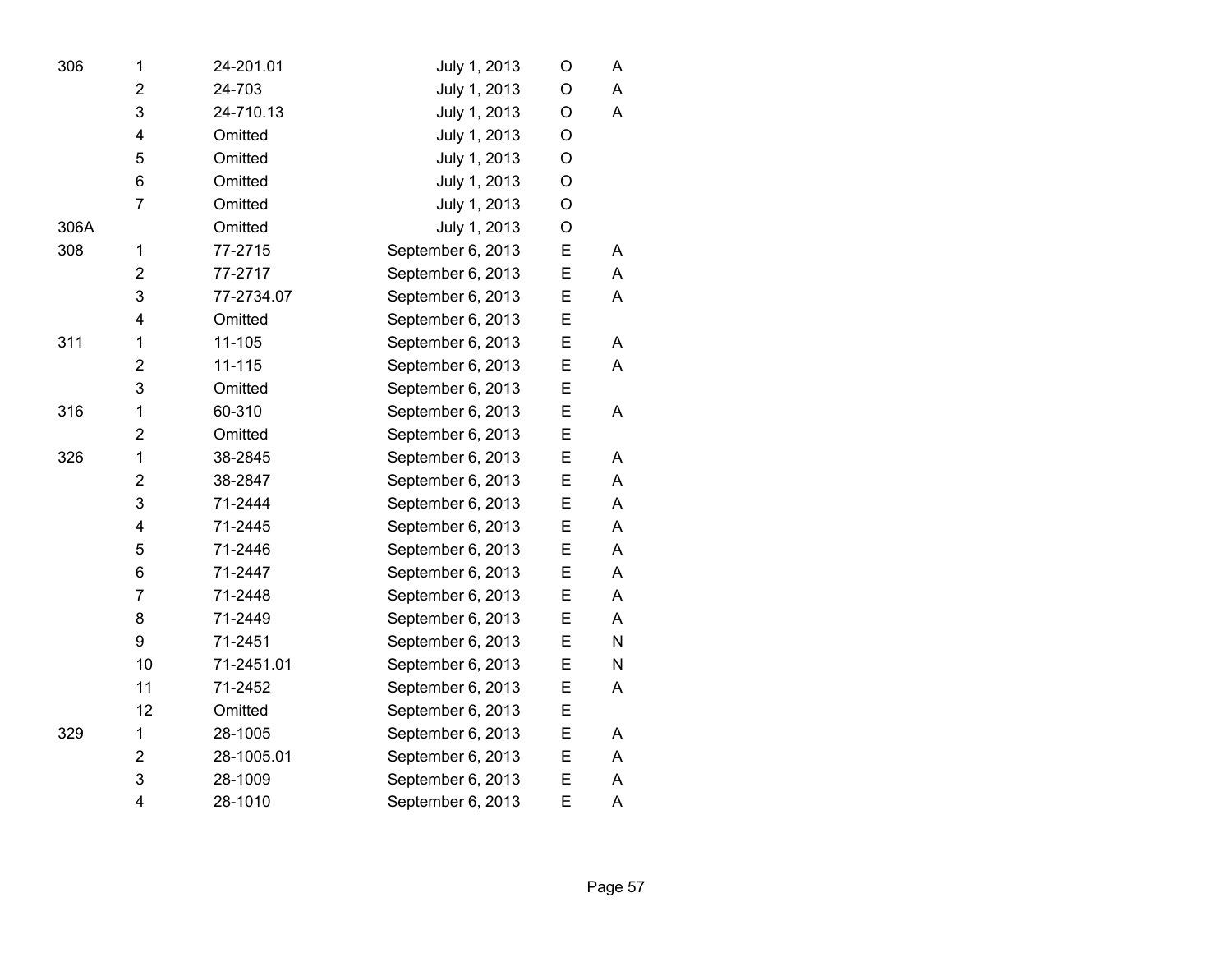|     | 5                       | Omitted    | September 6, 2013 | E |   |
|-----|-------------------------|------------|-------------------|---|---|
| 331 | 1                       | 85-1903    | June 5, 2013      | E | Α |
|     | 2                       | 85-1907    | June 5, 2013      | E | A |
|     | 3                       | 85-2403    | June 5, 2013      | E | A |
|     | $\overline{\mathbf{4}}$ | 85-2405    | June 5, 2013      | E | A |
|     | 5                       | Omitted    | June 5, 2013      | E |   |
|     | 6                       | Omitted    | June 5, 2013      | E |   |
| 332 | $\mathbf{1}$            | 85-2105    | September 6, 2013 | E | A |
|     | $\overline{2}$          | Omitted    | September 6, 2013 | E |   |
| 336 | $\mathbf{1}$            | 44-710     | September 6, 2013 | E | A |
|     | $\overline{2}$          | Omitted    | September 6, 2013 | E |   |
| 337 | $\mathbf{1}$            | 44-4805    | March 21, 2013    | E | A |
|     | $\overline{2}$          | 44-4815    | March 21, 2013    | E | A |
|     | 3                       | 44-4821    | March 21, 2013    | E | A |
|     | 4                       | 44-4826    | March 21, 2013    | E | A |
|     | 5                       | 44-4827    | March 21, 2013    | E | A |
|     | 6                       | 44-4828    | March 21, 2013    | E | A |
|     | 7                       | Omitted    | March 21, 2013    | E |   |
|     | 8                       | Omitted    | March 21, 2013    | E |   |
| 340 | 1                       | 70-1013    | September 6, 2013 | E | Α |
|     | $\overline{c}$          | Omitted    | September 6, 2013 | E |   |
| 341 | 1                       | 77-1807    | January 1, 2015   | O | A |
|     | $\overline{c}$          | 77-1808    | January 1, 2015   | O | A |
|     | 3                       | 77-1812    | January 1, 2015   | O | A |
|     | 4                       | 77-1813    | January 1, 2015   | O | A |
|     | 5                       | 77-1818    | January 1, 2015   | O | A |
|     | 6                       | 77-1822    | January 1, 2015   | O | A |
|     | $\overline{7}$          | 77-1823    | January 1, 2015   | O | A |
|     | 8                       | 77-1824    | January 1, 2015   | O | A |
|     | 9                       | 77-1824.01 | January 1, 2015   | O | A |
|     | 10                      | 77-1825    | January 1, 2015   | O | A |
|     | 11                      | 77-1830    | January 1, 2015   | O | A |
|     | 12                      | 77-1831    | January 1, 2015   | O | A |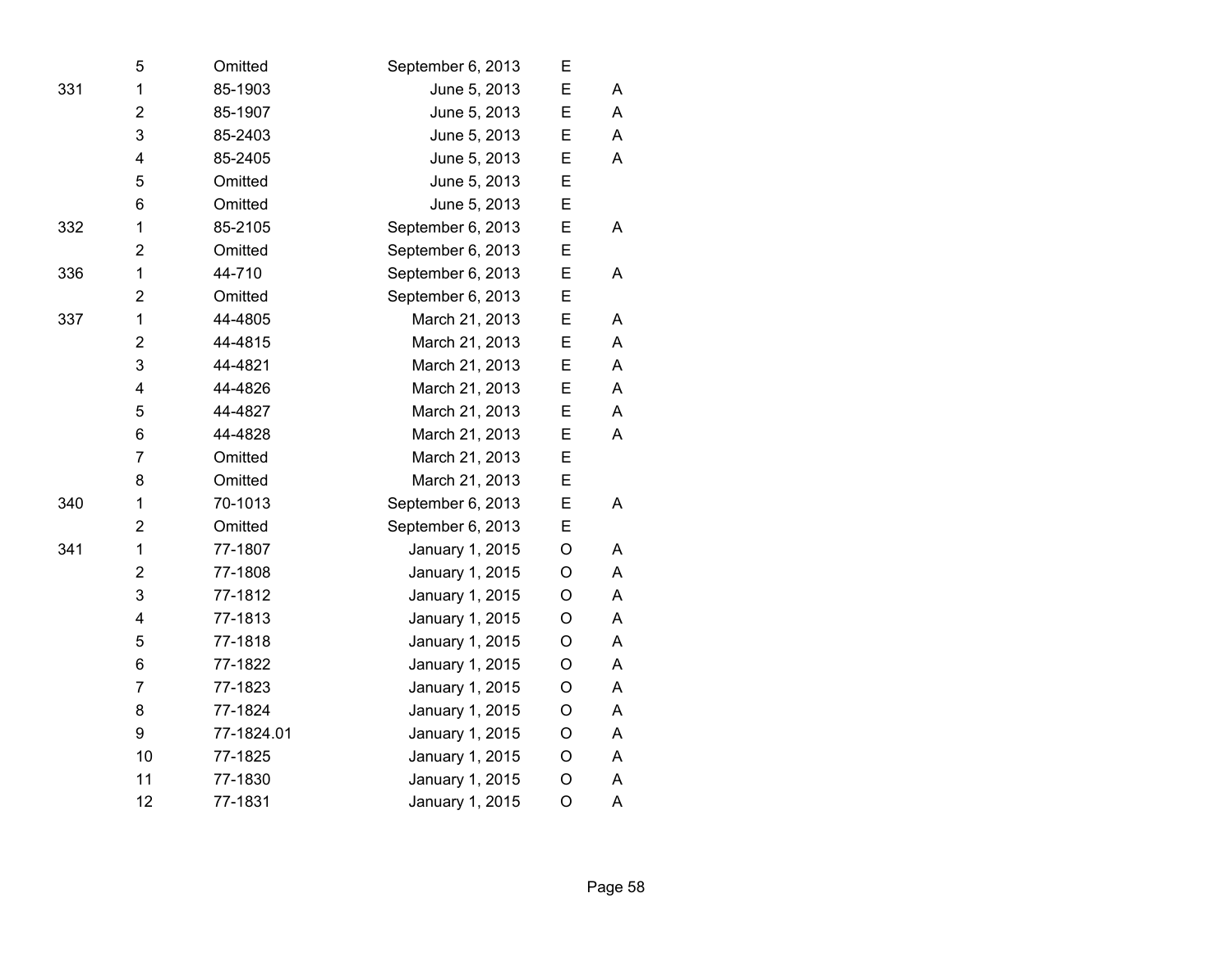|     | 13                      | 77-1832    | January 1, 2015   | O           | A            |
|-----|-------------------------|------------|-------------------|-------------|--------------|
|     | 14                      | 77-1833    | January 1, 2015   | O           | A            |
|     | 15                      | 77-1836    | January 1, 2015   | O           | A            |
|     | 16                      | 77-1837    | January 1, 2015   | O           | A            |
|     | 17                      | 77-1849    | January 1, 2015   | $\mathsf O$ | A            |
|     | 18                      | 77-1902    | January 1, 2015   | O           | A            |
|     | 19                      | 77-1936    | January 1, 2015   | O           | A            |
|     | 20                      | Omitted    | January 1, 2015   | O           |              |
|     | 21                      | Omitted    | January 1, 2015   | O           |              |
|     | 22                      | Omitted    | January 1, 2015   | O           | R            |
|     | 22                      |            | January 1, 2015   | O           | $\mathsf{R}$ |
|     | 22                      |            | January 1, 2015   | $\mathsf O$ | $\mathsf{R}$ |
|     | 22                      |            | January 1, 2015   | O           | $\mathsf{R}$ |
| 344 | 1                       | 71-5829.04 | May 8, 2013       | E           | A            |
|     | $\overline{2}$          | Omitted    | May 8, 2013       | E           |              |
|     | 3                       | Omitted    | May 8, 2013       | E           |              |
| 345 | 1                       | 76-2,126   | September 6, 2013 | $\mathsf O$ | A            |
|     | $\overline{2}$          | 76-3402    | January 1, 2013   | O           | A            |
|     | 3                       | 76-3410    | May 8, 2013       | O           | A            |
|     | 4                       | 76-3420    | May 8, 2013       | O           | Α            |
|     | 5                       | Omitted    | May 8, 2013       | O           |              |
|     | 6                       | Omitted    | September 6, 2013 | $\mathsf O$ |              |
|     | $\overline{7}$          | Omitted    | January 1, 2013   | O           |              |
|     | 8                       | Omitted    | May 8, 2013       | $\mathsf O$ |              |
|     | 9                       | Omitted    | May 8, 2013       | O           |              |
| 349 | 1                       | 32-101     | September 6, 2013 | E           | Α            |
|     | $\overline{2}$          | 32-633     | September 6, 2013 | E           | N            |
|     | 3                       | 32-620     | September 6, 2013 | E           | A            |
|     | $\overline{\mathbf{4}}$ | 32-1005    | September 6, 2013 | E           | A            |
|     | 5                       | 32-1007    | September 6, 2013 | E           | Α            |
|     | 6                       | 32-1008    | September 6, 2013 | E           | A            |
|     | $\overline{7}$          | Omitted    | September 6, 2013 | E           |              |
| 361 | 1                       | 71-3404    | September 6, 2013 | E           | A            |

R 77-1820 R 77-1926 R 77-1937

Page 59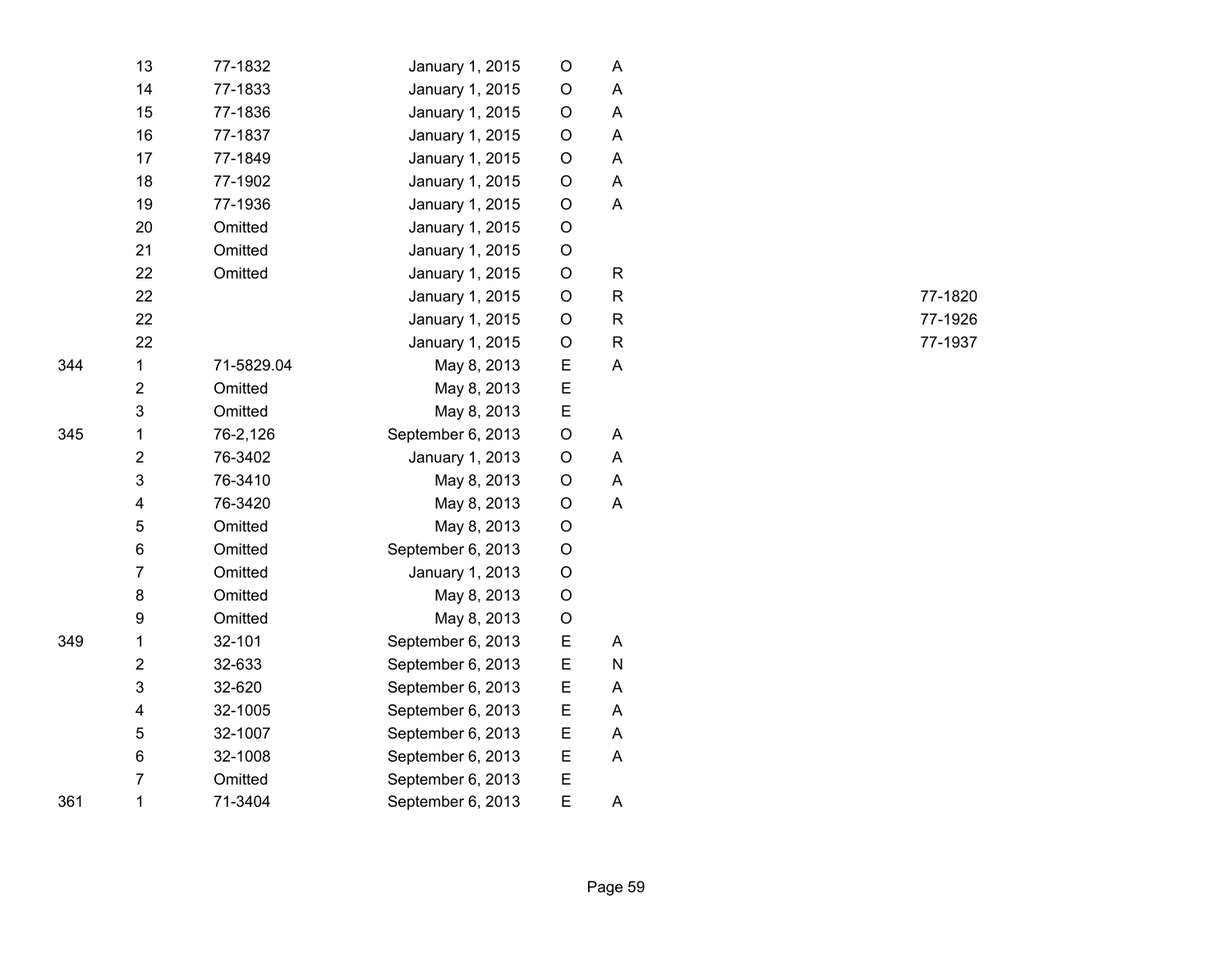|      | $\overline{2}$          | 71-3405   | September 6, 2013 | E           | Α |
|------|-------------------------|-----------|-------------------|-------------|---|
|      | 3                       | 71-3406   | September 6, 2013 | E           | A |
|      | 4                       | 71-3407   | September 6, 2013 | E           | A |
|      | 5                       | 71-3408   | September 6, 2013 | E           | A |
|      | 6                       | 71-3409   | September 6, 2013 | E           | A |
|      | $\overline{7}$          | 71-3410   | September 6, 2013 | E           | A |
|      | 8                       | 71-3411   | September 6, 2013 | E           | A |
|      | 9                       | Omitted   | September 6, 2013 | E           |   |
| 363  | 1                       | 84-712    | September 6, 2013 | E           | A |
|      | $\overline{2}$          | 84-712.03 | September 6, 2013 | E           | A |
|      | 3                       | Omitted   | September 6, 2013 | E           |   |
| 363A |                         | Omitted   | September 6, 2013 | E           |   |
| 366  | 1                       | 79-2301   | June 5, 2013      | E           | N |
|      | $\overline{2}$          | 79-2302   | June 5, 2013      | E           | N |
|      | 3                       | 79-2303   | June 5, 2013      | E           | N |
|      | $\overline{\mathbf{4}}$ | 79-2304   | June 5, 2013      | E           | N |
|      | 5                       | 79-2305   | June 5, 2013      | E           | N |
|      | 6                       | 79-2306   | June 5, 2013      | E           | N |
|      | $\overline{7}$          | 79-2307   | June 5, 2013      | E           | N |
|      | 8                       | $9 - 812$ | June 5, 2013      | E           | A |
|      | 9                       | Omitted   | June 5, 2013      | E           |   |
|      | 10                      | Omitted   | June 5, 2013      | E           |   |
| 366A |                         | Omitted   | June 5, 2013      | E           |   |
| 368  | 1                       | 48-3101   | July 1, 2014      | O           | N |
|      | $\overline{2}$          | 48-3102   | July 1, 2014      | O           | N |
|      | 3                       | 48-3103   | July 1, 2014      | O           | N |
|      | 4                       | 48-3104   | July 1, 2014      | O           | N |
|      | 5                       | 48-3105   | July 1, 2014      | $\mathsf O$ | N |
|      | 6                       | 48-3106   | July 1, 2014      | O           | N |
|      | $\overline{7}$          | 48-3107   | July 1, 2014      | O           | N |
|      | 8                       | 48-3108   | July 1, 2014      | O           | N |
|      | 9                       | Omitted   | July 1, 2014      | O           |   |
| 368A |                         | Omitted   | September 6, 2013 | E           |   |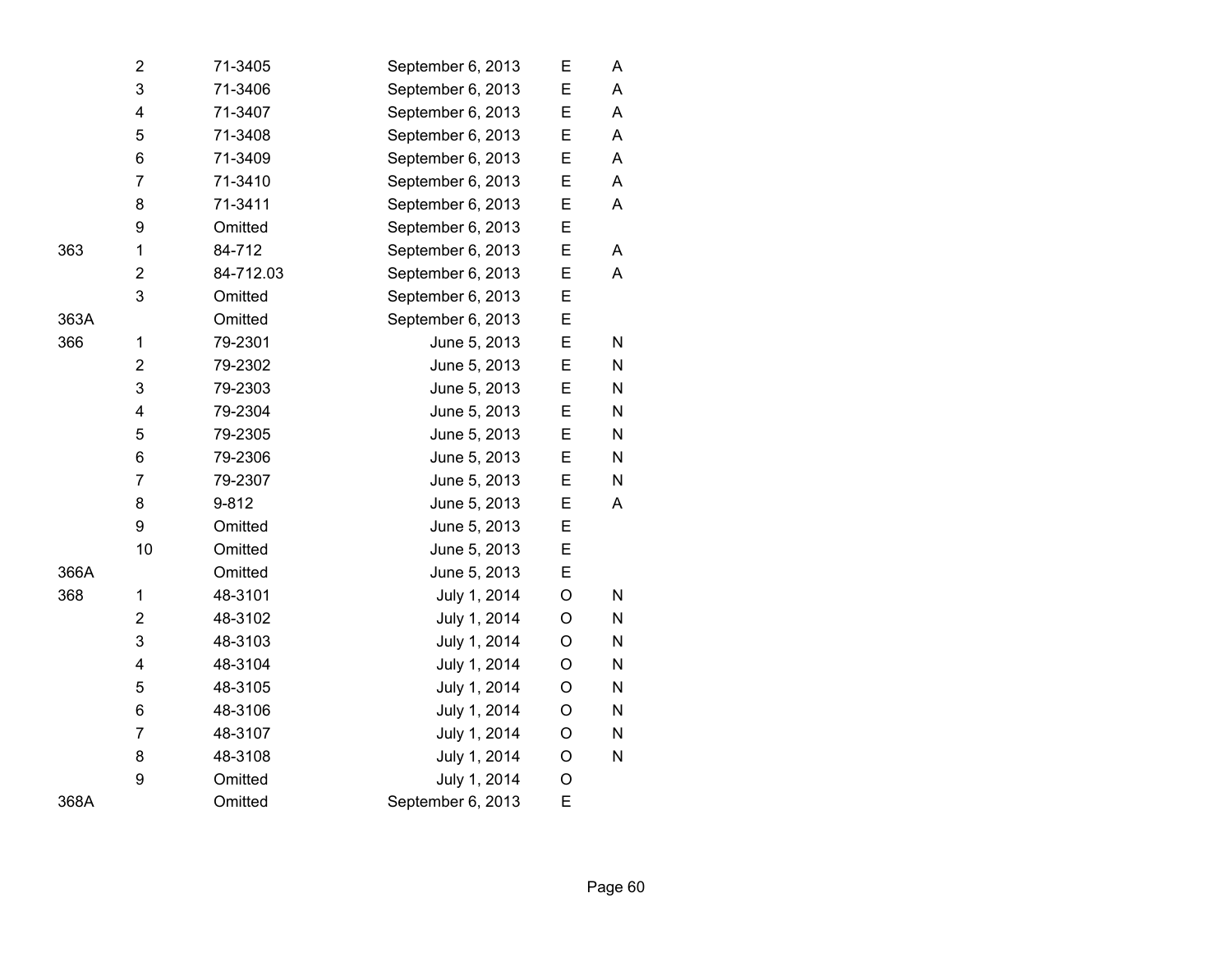| 377  | 1                       | 39-1702    | September 6, 2013 | E | A |
|------|-------------------------|------------|-------------------|---|---|
|      | $\overline{2}$          | Omitted    | September 6, 2013 | E |   |
| 384  | 1                       | 44-8701    | May 17, 2013      | E | N |
|      | $\overline{\mathbf{c}}$ | 44-8702    | May 17, 2013      | E | N |
|      | 3                       | 44-8703    | May 17, 2013      | E | N |
|      | 4                       | 44-8704    | May 17, 2013      | E | N |
|      | 5                       | 44-8705    | May 17, 2013      | E | N |
|      | 6                       | 44-8706    | May 17, 2013      | E | N |
|      | $\overline{7}$          | Omitted    | May 17, 2013      | E |   |
| 384A |                         | Omitted    | May 17, 2013      | Е |   |
| 386  | 1                       | 39-1802    | September 6, 2013 | E | A |
|      | $\overline{2}$          | Omitted    | September 6, 2013 | E |   |
| 388  | 1                       | 70-1028    | September 6, 2013 | E | N |
| 398  | 1                       | 60-6,300   | September 6, 2013 | E | Α |
|      | 2                       | Omitted    | September 6, 2013 | E |   |
| 407  | 1                       | 77-3446    | May 22, 2013      | E | A |
|      | $\overline{2}$          | 79-1003    | May 22, 2013      | E | A |
|      | 3                       | 79-1003.01 | May 22, 2013      | E | A |
|      | 4                       | 79-1007.07 | May 22, 2013      | Е | A |
|      | 5                       | 79-1007.09 | May 22, 2013      | E | A |
|      | 6                       | 79-1007.11 | May 22, 2013      | E | A |
|      | $\overline{7}$          | 79-1007.17 | May 22, 2013      | E | A |
|      | 8                       | 79-1007.18 | May 22, 2013      | E | A |
|      | 9                       | 79-1007.23 | May 22, 2013      | E | A |
|      | 10                      | 79-1007.25 | May 22, 2013      | E | A |
|      | 11                      | 79-1015.01 | May 22, 2013      | E | A |
|      | 12                      | 79-1017.01 | May 22, 2013      | Ε | A |
|      | 13                      | 79-1028.01 | May 22, 2013      | E | A |
|      | 14                      | Omitted    | May 22, 2013      | E |   |
|      | 15                      | Omitted    | May 22, 2013      | E |   |
| 408  | 1                       | 79-1022    | March 1, 2013     | E | A |
|      | $\overline{2}$          | 79-1023    | March 1, 2013     | E | Α |
|      | 3                       | 79-1027    | March 1, 2013     | E | Α |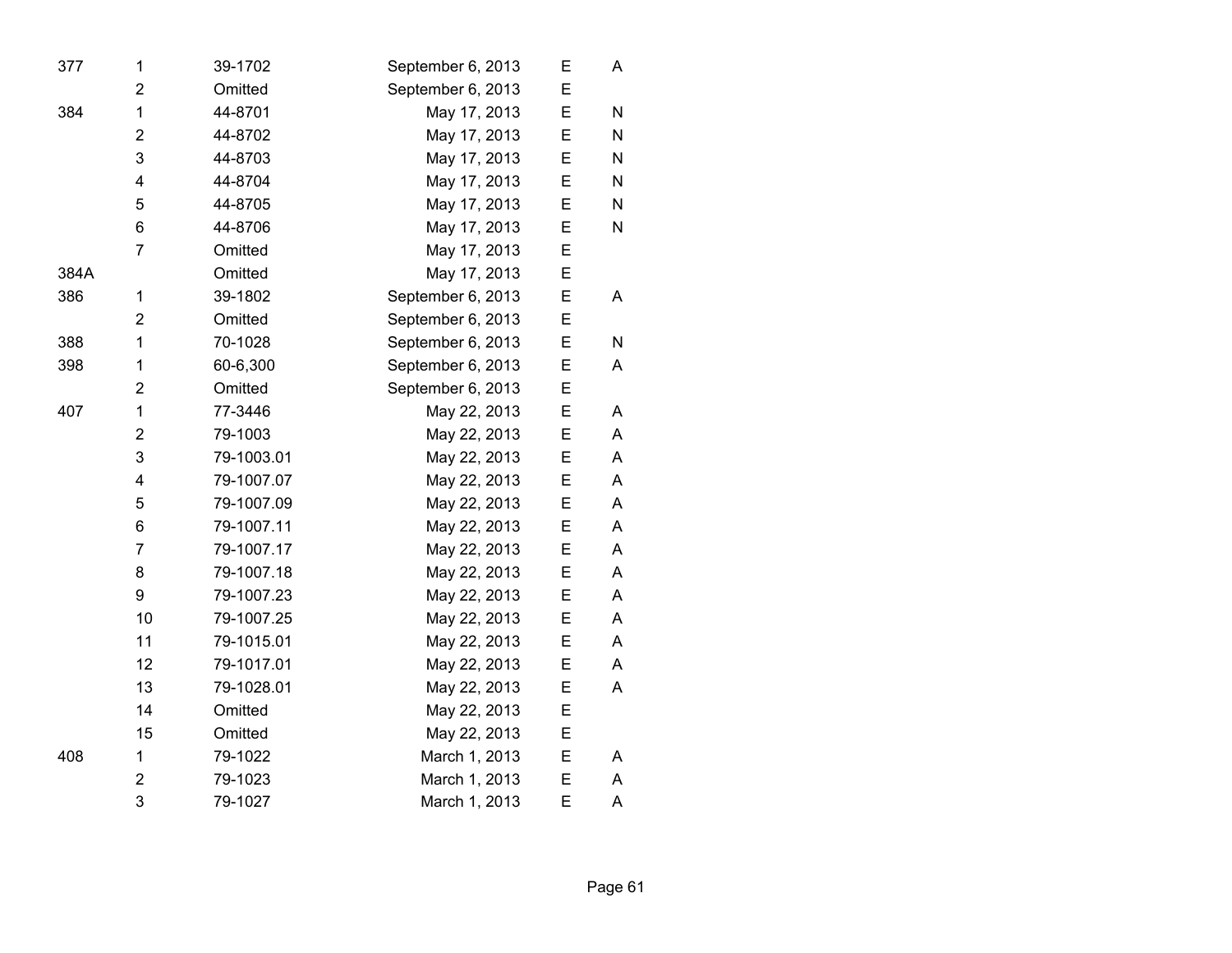| 4              | 79-1031.01 | March 1, 2013 | Е | A            |
|----------------|------------|---------------|---|--------------|
| 5              | Omitted    | March 1, 2013 | E |              |
| 6              | Omitted    | March 1, 2013 | E |              |
| $\mathbf{1}$   | 43-2507.02 | May 30, 2013  | E | A            |
| $\overline{2}$ | 79-214     | May 30, 2013  | Е | A            |
| 3              | 79-234     | May 30, 2013  | Ε | A            |
| 4              | 79-237     | May 30, 2013  | Е | A            |
| 5              | 79-241     | May 30, 2013  | E | A            |
| 6              | 79-527     | May 30, 2013  | E | A            |
| $\overline{7}$ | 79-527.01  | May 30, 2013  | Е | A            |
| 8              | 79-611     | May 30, 2013  | E | A            |
| 9              | 79-1007.20 | May 30, 2013  | Е | A            |
| 10             | 79-1028.01 | May 30, 2013  | Е | A            |
| 11             | 79-1104.02 | May 30, 2013  | E | A            |
| 12             | 79-1118.01 | May 30, 2013  | Е | A            |
| 13             | 79-1204    | May 30, 2013  | Е | A            |
| 14             | 79-1336    | May 30, 2013  | Е | A            |
| 15             | 79-2104.02 | May 30, 2013  | Е | A            |
| 16             | 79-2118    | May 30, 2013  | Е | A            |
| 17             | 84-712.05  | May 30, 2013  | E | Α            |
| 18             | 85-1603    | May 30, 2013  | Е | A            |
| 19             | 85-1604    | May 30, 2013  | E | A            |
| 20             | 85-1644    | May 30, 2013  | E | A            |
| 21             | 85-1656    | May 30, 2013  | Е | A            |
| 22             | 79-529     | May 30, 2013  | E | N            |
| 23             | Omitted    | May 30, 2013  | E |              |
| 24             | Omitted    | May 30, 2013  | E | $\mathsf{R}$ |
| 24             |            | May 30, 2013  | Е | R            |
| 24             |            | May 30, 2013  | E | R            |
| 24             |            | May 30, 2013  | E | R            |
| 24             |            | May 30, 2013  | Е | R            |
| 24             |            | May 30, 2013  | E | $\mathsf{R}$ |
| 25             | Omitted    | May 30, 2013  | E |              |

R 79-297 R 79-298 R 79-299 R 79-2,100 R 79-756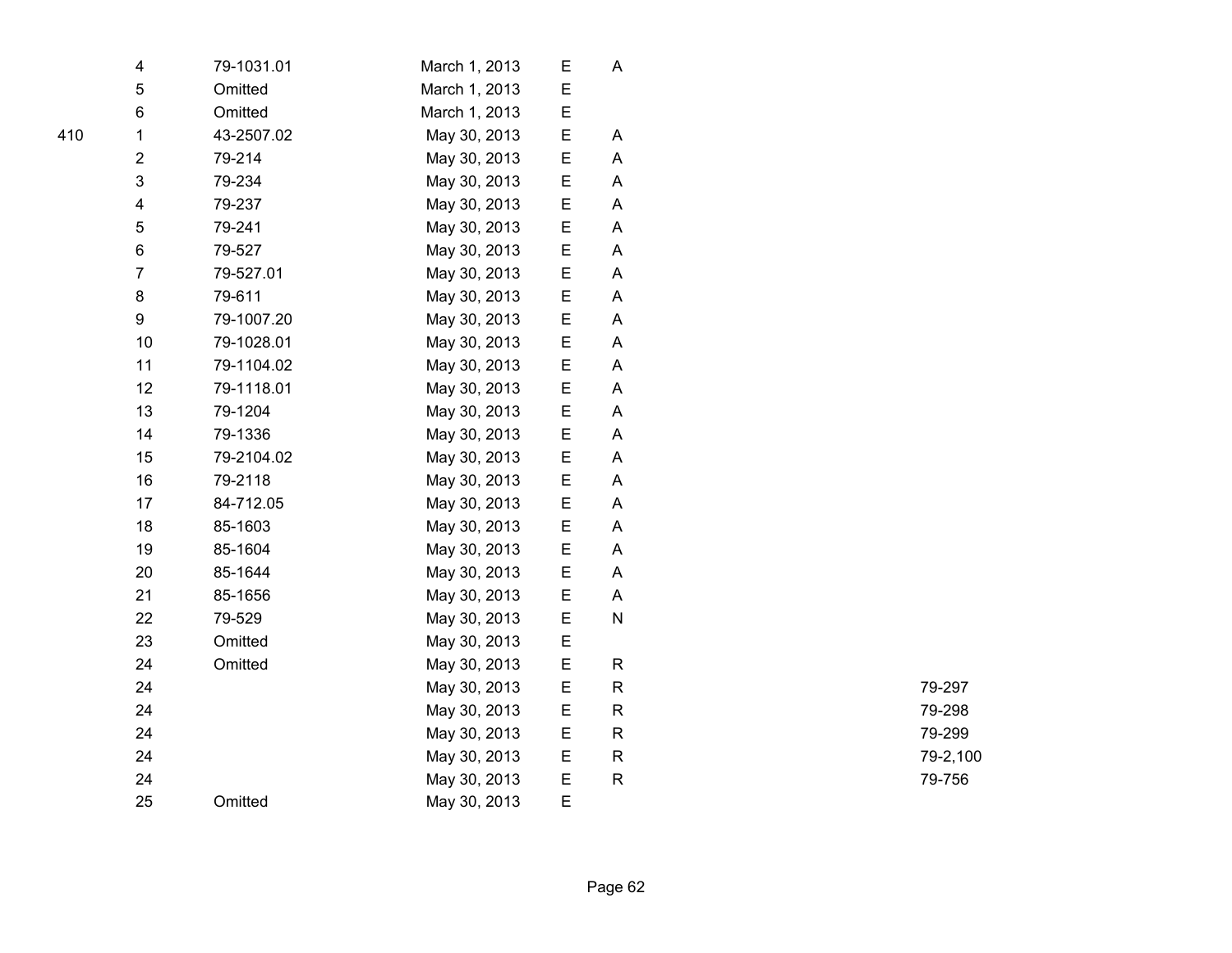| 420  | 1              | 38-1425    | May 8, 2013       | E | A |
|------|----------------|------------|-------------------|---|---|
|      | $\overline{2}$ | Omitted    | May 8, 2013       | E |   |
|      | 3              | Omitted    | May 8, 2013       | E |   |
| 423  | 1              | 2-3812     | September 6, 2013 | E | A |
|      | $\overline{2}$ | 29-818     | September 6, 2013 | E | A |
|      | 3              | 38-3330    | September 6, 2013 | E | A |
|      | 4              | 54-742     | September 6, 2013 | E | Α |
|      | 5              | 54-901     | September 6, 2013 | E | A |
|      | 6              | 54-902     | September 6, 2013 | E | A |
|      | $\overline{7}$ | 54-905     | September 6, 2013 | E | A |
|      | 8              | 54-906     | September 6, 2013 | E | A |
|      | 9              | 54-913     | September 6, 2013 | E | N |
|      | 10             | Omitted    | September 6, 2013 | E |   |
| 426  | 1              | 44-1090    | September 6, 2013 | E | A |
|      | $\overline{2}$ | 44-6007.02 | September 6, 2013 | E | A |
|      | 3              | 44-6008    | September 6, 2013 | E | A |
|      | 4              | 44-6009    | September 6, 2013 | E | A |
|      | 5              | 44-6015    | September 6, 2013 | E | A |
|      | 6              | 44-6016    | September 6, 2013 | E | A |
|      | $\overline{7}$ | Omitted    | September 6, 2013 | E |   |
| 429  | 1              | 84-602     | September 6, 2013 | E | A |
|      | $\overline{2}$ | 84-602.02  | September 6, 2013 | E | A |
|      | 3              | Omitted    | September 6, 2013 | E |   |
| 429A |                | Omitted    | September 6, 2013 | E |   |
| 434  | 1              | 81-829.41  | September 6, 2013 | E | A |
|      | $\overline{2}$ | Omitted    | September 6, 2013 | E |   |
| 435  | 1              | 54-170     | September 6, 2013 | E | Α |
|      | $\overline{2}$ | 54-171     | September 6, 2013 | E | A |
|      | 3              | 54-186.01  | September 6, 2013 | E | N |
|      | 4              | 54-1,128   | September 6, 2013 | E | N |
|      | 5              | Omitted    | September 6, 2013 | Е |   |
| 442  | 1              | 52-2001    | September 6, 2013 | E | A |
|      | $\overline{2}$ | 76-825     | September 6, 2013 | E | Α |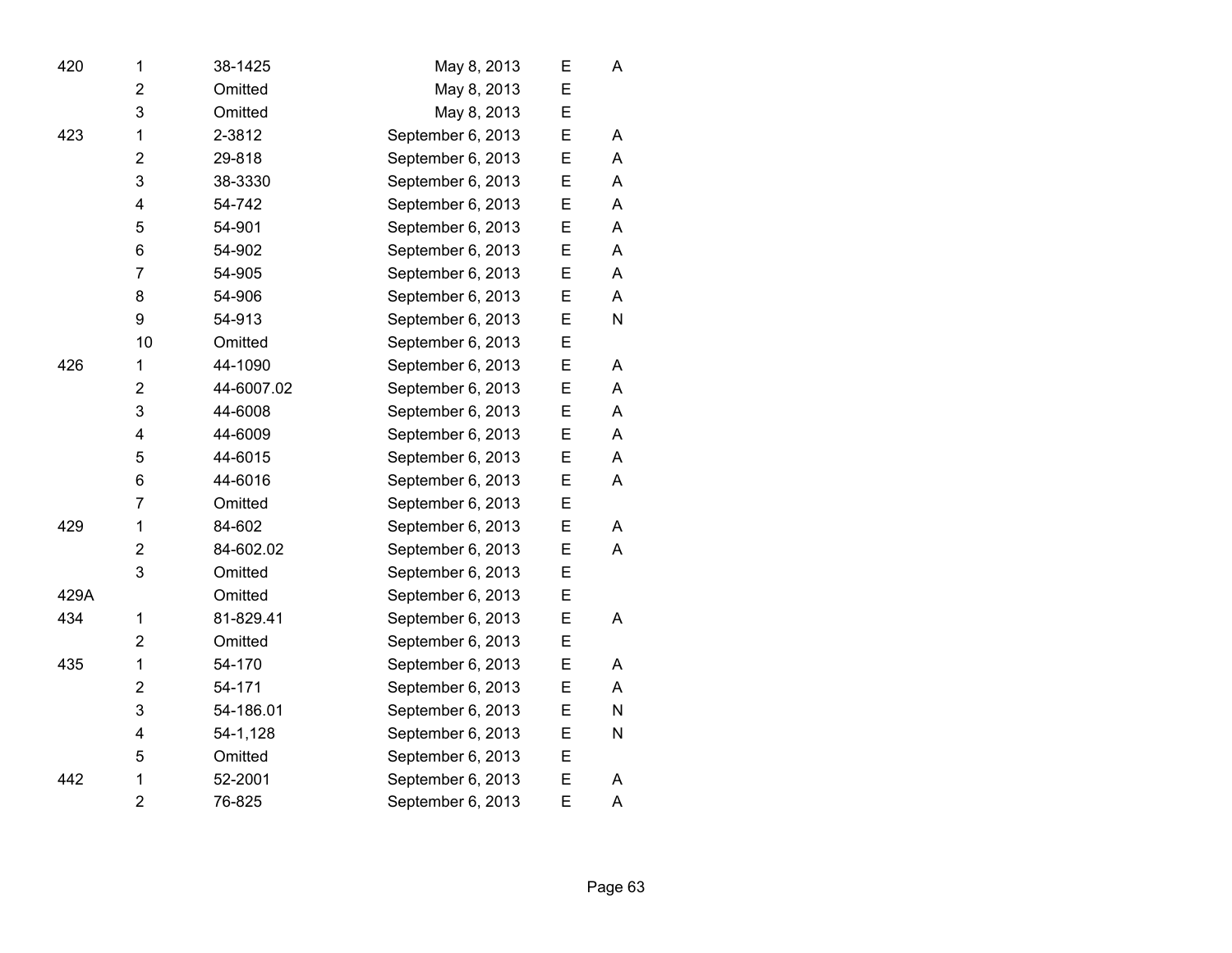|      | 3                       | 76-842     | September 6, 2013 | E           | Α |
|------|-------------------------|------------|-------------------|-------------|---|
|      | 4                       | 76-856     | September 6, 2013 | E           | A |
|      | 5                       | 76-874     | September 6, 2013 | E           | A |
|      | 6                       | 76-874.01  | September 6, 2013 | E           | N |
|      | $\overline{7}$          | Omitted    | September 6, 2013 | E           |   |
| 458  | 1                       | 71-467     | September 6, 2013 | E           | Α |
|      | $\overline{2}$          | Omitted    | September 6, 2013 | E           |   |
| 459  | $\mathbf{1}$            | 71-401     | September 6, 2013 | E           | A |
|      | $\overline{2}$          | 71-469     | September 6, 2013 | E           | N |
|      | 3                       | Omitted    | September 6, 2013 | E           |   |
| 476  | 1                       | 81-1201.21 | October 1, 2013   | $\circ$     | A |
|      | $\overline{2}$          | 81-1210.01 | October 1, 2013   | O           | Α |
|      | 3                       | 81-1210.02 | October 1, 2013   | O           | Α |
|      | 4                       | 81-1210.03 | October 1, 2013   | $\mathsf O$ | A |
|      | 5                       | Omitted    | October 1, 2013   | O           |   |
|      | 6                       | Omitted    | October 1, 2013   | O           |   |
| 477  | 1                       | 2-967      | September 6, 2013 | E           | A |
|      | $\overline{\mathbf{c}}$ | 2-968      | September 6, 2013 | E           | Α |
|      | 3                       | Omitted    | September 6, 2013 | E           |   |
| 479  | 1                       | 44-3,159   | September 6, 2013 | E           | N |
|      | $\overline{2}$          | 44-710.04  | September 6, 2013 | E           | Α |
|      | 3                       | Omitted    | September 6, 2013 | E           |   |
| 483  | 1                       | 83-186.01  | September 6, 2013 | E           | N |
|      | $\overline{2}$          | 83-150     | September 6, 2013 | E           | A |
|      | 3                       | Omitted    | September 6, 2013 | E           |   |
| 483A |                         | Omitted    | September 6, 2013 | E           |   |
| 484  | 1                       | 38-1130    | September 6, 2013 | E           | A |
|      | 2                       | Omitted    | September 6, 2013 | E           |   |
| 487  | $\mathbf{1}$            | 71-5829.03 | September 6, 2013 | E           | A |
|      | $\overline{2}$          | Omitted    | September 6, 2013 | E           |   |
| 493  | 1                       | 37-1016    | September 6, 2013 | E           | N |
| 495  | $\mathbf{1}$            | 9-812      | April 25, 2013    | E           | A |
|      | $\overline{2}$          | 79-1103    | April 25, 2013    | E           | A |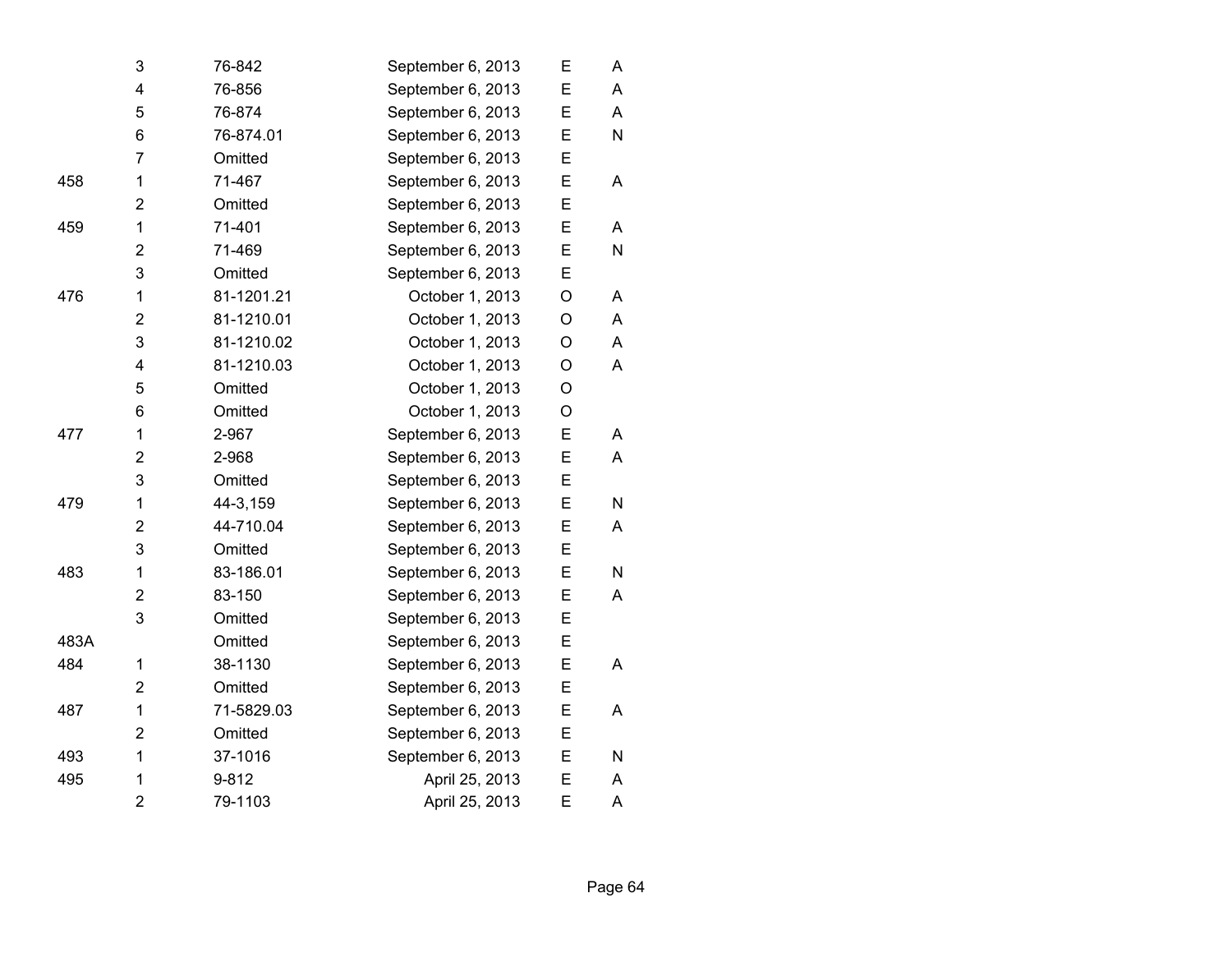|      | $\ensuremath{\mathsf{3}}$ | 79-1104.02  | April 25, 2013    | Е | A         |
|------|---------------------------|-------------|-------------------|---|-----------|
|      | 4                         | Omitted     | April 25, 2013    | E |           |
|      | 5                         | Omitted     | April 25, 2013    | E | R         |
|      | 5                         |             | April 25, 2013    | E | R         |
|      | 6                         | Omitted     | April 25, 2013    | E |           |
| 495A |                           | Omitted     | April 25, 2013    | E |           |
| 497  | 1                         | 9-812       | May 30, 2013      | Е | Α         |
|      | $\overline{2}$            | 9-836.01    | May 30, 2013      | Е | A         |
|      | $\ensuremath{\mathsf{3}}$ | 50-425      | May 30, 2013      | Е | ${\sf N}$ |
|      | 4                         | 79-8,137    | May 30, 2013      | Е | A         |
|      | 5                         | 79-8,137.04 | May 30, 2013      | E | A         |
|      | 6                         | 85-1920     | May 30, 2013      | E | A         |
|      | $\overline{7}$            | Omitted     | May 30, 2013      | E |           |
|      | 8                         | Omitted     | May 30, 2013      | E |           |
| 499  | 1                         | 37-304      | September 6, 2013 | E | Α         |
|      | $\overline{\mathbf{c}}$   | 37-314      | September 6, 2013 | E | A         |
|      | 3                         | 37-321      | September 6, 2013 | E | A         |
|      | 4                         | 37-422      | September 6, 2013 | E | A         |
|      | 5                         | 37-447      | September 6, 2013 | E | A         |
|      | 6                         | 37-448      | September 6, 2013 | E | Α         |
|      | $\overline{7}$            | 37-455      | September 6, 2013 | E | A         |
|      | 8                         | 37-490      | September 6, 2013 | E | A         |
|      | 9                         | 37-492      | September 6, 2013 | E | A         |
|      | 10                        | 37-4,107    | September 6, 2013 | E | Α         |
|      | 11                        | 37-501      | September 6, 2013 | E | A         |
|      | 12                        | 37-503      | September 6, 2013 | E | A         |
|      | 13                        | 37-543      | September 6, 2013 | E | A         |
|      | 14                        | 37-546      | September 6, 2013 | E | A         |
|      | 15                        | 37-604      | September 6, 2013 | E | A         |
|      | 16                        | 37-614      | September 6, 2013 | E | A         |
|      | 17                        | Omitted     | September 6, 2013 | E |           |
| 500  | 1                         | 60-6,175    | September 6, 2013 | E | A         |
|      | $\overline{2}$            | Omitted     | September 6, 2013 | E |           |

R 79-1102.01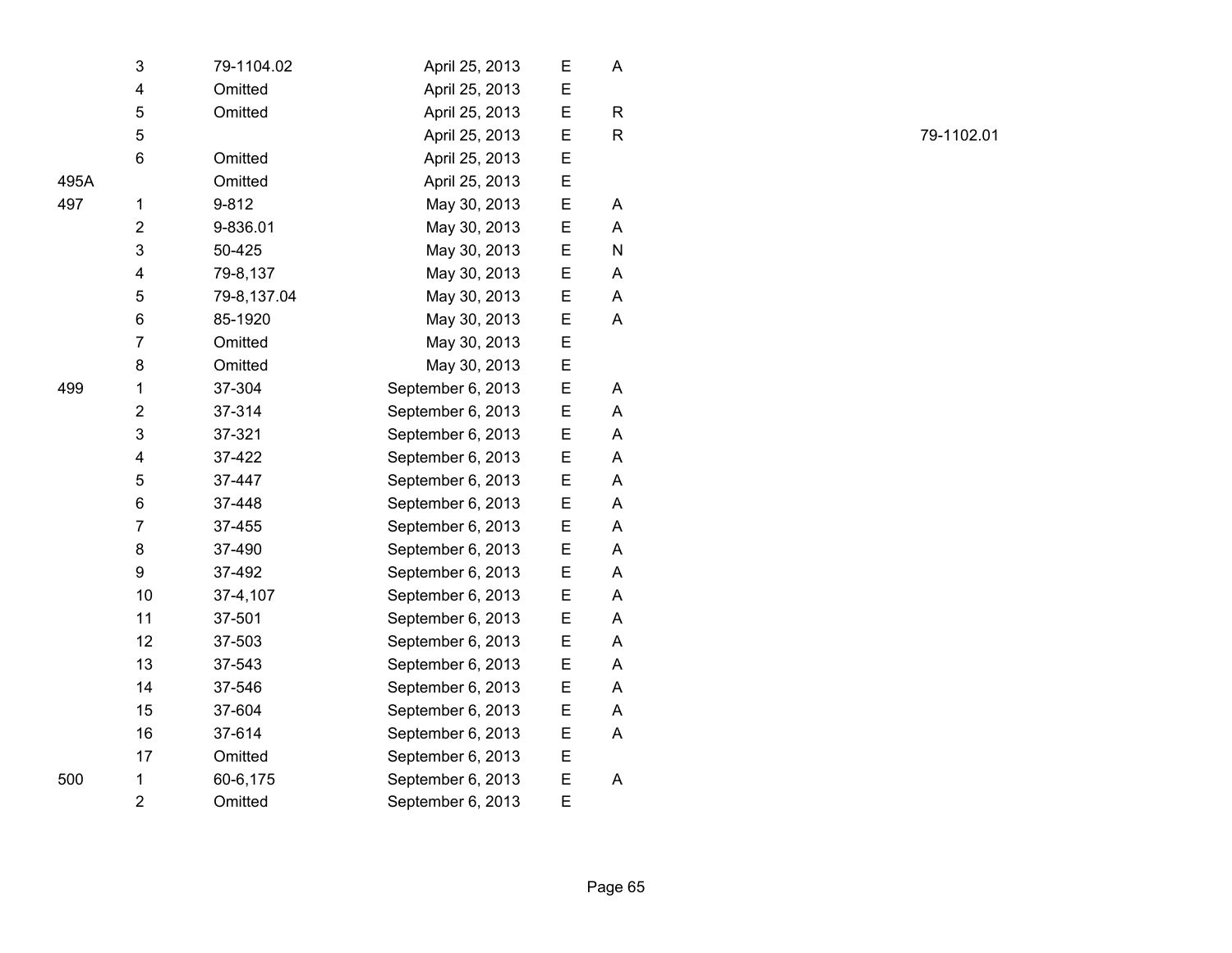| 507  | 1                       | 71-1952   | September 6, 2013 | O           | N |
|------|-------------------------|-----------|-------------------|-------------|---|
|      | $\overline{2}$          | 71-1953   | September 6, 2013 | O           | N |
|      | 3                       | 71-1954   | September 6, 2013 | O           | N |
|      | $\overline{\mathbf{4}}$ | 71-1955   | September 6, 2013 | O           | N |
|      | 5                       | 71-1956   | September 6, 2013 | O           | N |
|      | 6                       | 71-1957   | September 6, 2013 | O           | N |
|      | $\overline{7}$          | 71-1958   | September 6, 2013 | $\mathsf O$ | N |
|      | 8                       | 71-1959   | September 6, 2013 | O           | N |
|      | 9                       | 71-1960   | September 6, 2013 | O           | N |
|      | 10                      | 71-1961   | September 6, 2013 | O           | N |
|      | 11                      | 71-1962   | September 6, 2013 | O           | N |
|      | 12                      | 71-1963   | September 6, 2013 | O           | N |
|      | 13                      | 71-1964   | September 6, 2013 | O           | N |
|      | 14                      | 43-536    | September 6, 2013 | O           | A |
|      | 15                      | 68-1206   | June 5, 2013      | O           | A |
|      | 16                      | 71-1919   | September 6, 2013 | O           | A |
|      | 17                      | Omitted   | June 5, 2013      | O           |   |
|      | 18                      | Omitted   | June 5, 2013      | O           |   |
|      | 19                      | Omitted   | September 6, 2013 | O           |   |
|      | 20                      | Omitted   | June 5, 2013      | O           |   |
| 507A |                         | Omitted   | June 5, 2013      | E           |   |
| 510  | 1                       | 84-1411   | September 6, 2013 | E           | A |
|      | $\overline{2}$          | Omitted   | September 6, 2013 | E           |   |
| 517  | $\mathbf 1$             | 50-504    | June 5, 2013      | E           | N |
|      | $\overline{\mathbf{c}}$ | 50-505    | June 5, 2013      | E           | N |
|      | 3                       | 50-506    | June 5, 2013      | E           | N |
|      | $\overline{\mathbf{4}}$ | 50-507    | June 5, 2013      | E           | N |
|      | 5                       | 50-508    | June 5, 2013      | Е           | N |
|      | 6                       | Omitted   | June 5, 2013      | E           |   |
| 517A |                         | Omitted   | June 5, 2013      | E           |   |
| 528  | 1                       | 71-503.02 | September 6, 2013 | E           | N |
|      | 2                       | 71-503.03 | September 6, 2013 | E           | N |
|      | 3                       | 71-503.01 | September 6, 2013 | E           | A |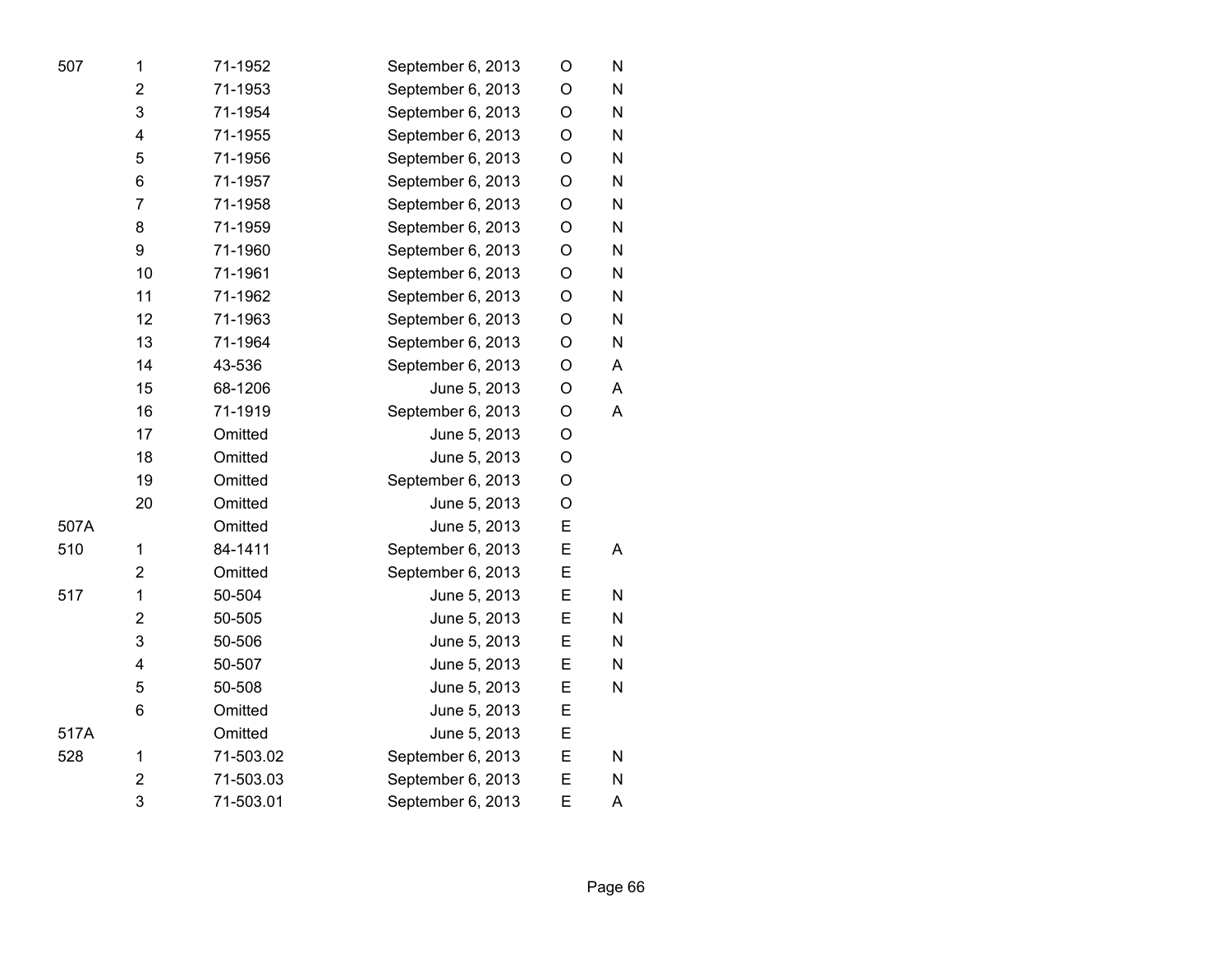|      | 4                       | Omitted   | September 6, 2013 | Е |              |
|------|-------------------------|-----------|-------------------|---|--------------|
| 530  | 1                       | 43-4214   | June 5, 2013      | E | N            |
|      | $\overline{2}$          | 43-4215   | June 5, 2013      | E | N            |
|      | 3                       | 43-4216   | June 5, 2013      | E | N            |
|      | $\overline{\mathbf{4}}$ | 43-4217   | June 5, 2013      | E | N            |
|      | 5                       | 43-4202   | June 5, 2013      | E | A            |
|      | 6                       | 43-4203   | June 5, 2013      | E | A            |
|      | $\overline{7}$          | 43-4213   | June 5, 2013      | E | A            |
|      | 8                       | Omitted   | June 5, 2013      | E |              |
|      | 9                       | Omitted   | June 5, 2013      | E | R            |
|      | 9                       |           | June 5, 2013      | E | $\mathsf{R}$ |
|      | 10                      | Omitted   | June 5, 2013      | E |              |
| 530A |                         | Omitted   | September 6, 2013 | E |              |
| 536  |                         | Omitted   | May 26, 2013      | E |              |
| 538  | 1                       | 81-1401   | January 1, 2014   | O | A            |
|      | $\overline{\mathbf{c}}$ | 81-1403   | January 1, 2014   | O | A            |
|      | 3                       | Omitted   | January 1, 2014   | O |              |
|      | 4                       | Omitted   | January 1, 2014   | O |              |
| 545  | $\mathbf 1$             | 57-1409   | September 6, 2013 | E | A            |
|      | $\overline{2}$          | 71-1567   | September 6, 2013 | E | A            |
|      | 3                       | 71-4609   | September 6, 2013 | E | A            |
|      | $\overline{\mathbf{4}}$ | 75-134    | September 6, 2013 | E | A            |
|      | 5                       | 75-136    | September 6, 2013 | E | A            |
|      | 6                       | 75-139    | September 6, 2013 | E | A            |
|      | $\overline{7}$          | 75-134.02 | September 6, 2013 | E | ${\sf N}$    |
|      | 8                       | 75-156    | September 6, 2013 | E | A            |
|      | 9                       | 75-722    | September 6, 2013 | E | A            |
|      | 10                      | 86-123    | September 6, 2013 | E | A            |
|      | 11                      | 86-158    | September 6, 2013 | E | A            |
|      | 12                      | 86-209    | September 6, 2013 | E | A            |
|      | 13                      | 86-255    | September 6, 2013 | E | A            |
|      | 14                      | 86-269    | September 6, 2013 | E | A            |
|      | 15                      | 86-578    | September 6, 2013 | E | A            |

R 43-4212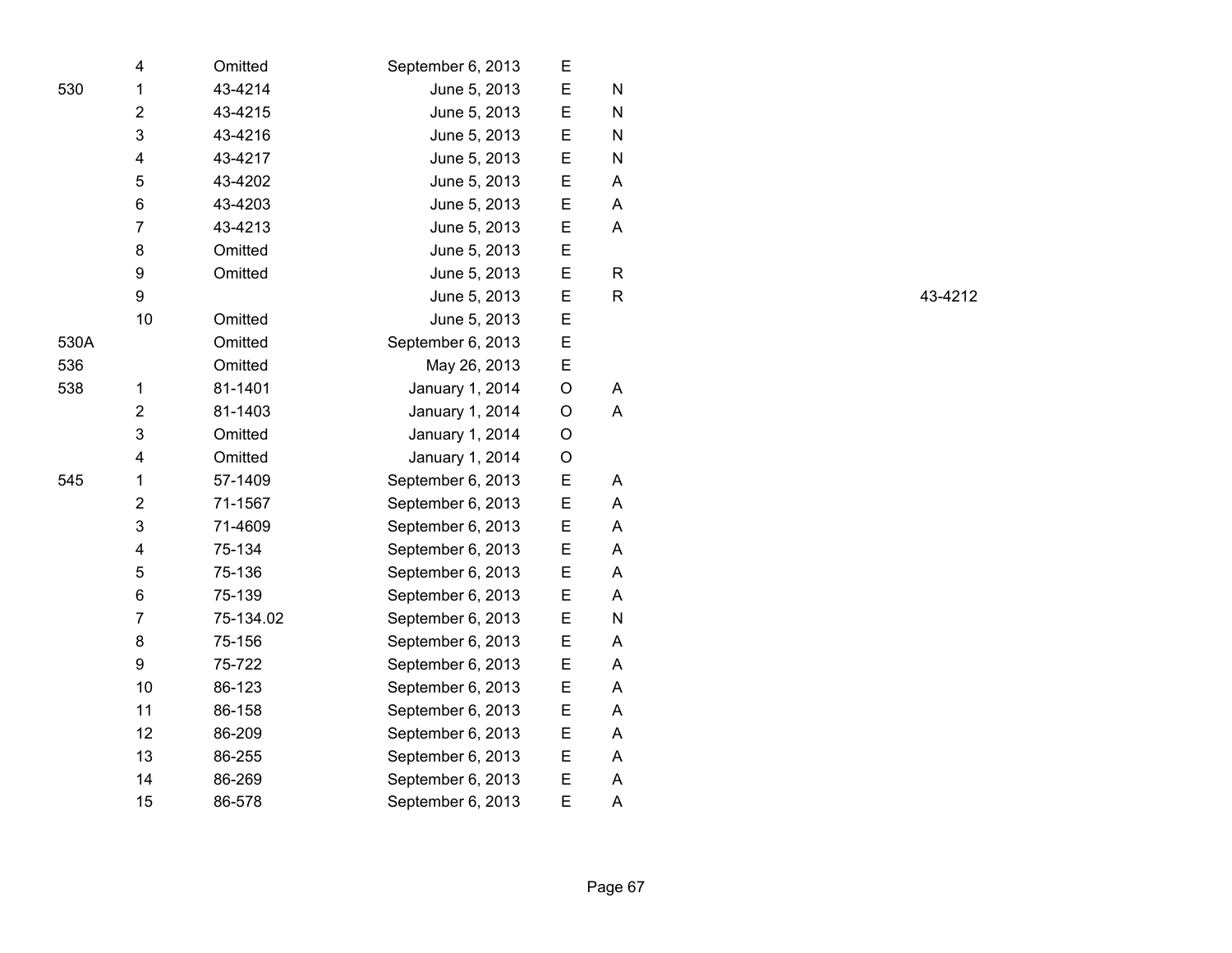|      | 16                      | Omitted    | September 6, 2013 | Ε       |   |
|------|-------------------------|------------|-------------------|---------|---|
|      | 17                      | Omitted    | September 6, 2013 | E       |   |
| 549  | $\mathbf 1$             | 81-15,160  | September 6, 2013 | E       | Α |
|      | $\overline{c}$          | 81-15,162  | September 6, 2013 | E       | A |
|      | 3                       | Omitted    | September 6, 2013 | E       |   |
| 553  | 1                       | 24-703     | July 1, 2013      | O       | Α |
|      | $\overline{\mathbf{c}}$ | 79-901     | July 1, 2013      | O       | A |
|      | 3                       | 79-902     | July 1, 2013      | O       | A |
|      | 4                       | 79-916     | July 1, 2013      | O       | A |
|      | 5                       | 79-947.06  | July 1, 2013      | O       | A |
|      | 6                       | 79-947.07  | July 1, 2013      | O       | N |
|      | $\overline{7}$          | 79-954     | July 1, 2013      | O       | Α |
|      | 8                       | 79-958     | July 1, 2013      | O       | Α |
|      | 9                       | 79-966     | July 1, 2013      | O       | A |
|      | 10                      | 79-966.01  | July 1, 2013      | O       | A |
|      | 11                      | 79-9,100   | July 1, 2013      | O       | A |
|      | 12                      | 79-9,103   | July 1, 2013      | O       | A |
|      | 13                      | 79-9,105   | July 1, 2013      | O       | A |
|      | 14                      | 79-9,113   | July 1, 2013      | O       | A |
|      | 15                      | 79-1003    | July 1, 2013      | O       | A |
|      | 16                      | 79-1028.01 | July 1, 2013      | O       | A |
|      | 17                      | 81-2017    | July 1, 2013      | O       | A |
|      | 18                      | Omitted    | July 1, 2013      | O       |   |
|      | 19                      | Omitted    | July 1, 2013      | O       |   |
|      | 20                      | Omitted    | July 1, 2013      | $\circ$ |   |
|      | 21                      | Omitted    | July 1, 2013      | O       |   |
| 553A |                         | Omitted    | May 15, 2013      | Е       |   |
| 556  | $\mathbf 1$             | 71-8509    | September 6, 2013 | E       | N |
|      | $\overline{\mathbf{c}}$ | 71-8510    | September 6, 2013 | E       | N |
|      | 3                       | 71-8511    | September 6, 2013 | E       | N |
|      | 4                       | 71-8512    | September 6, 2013 | Ε       | N |
|      | 5                       | 68-911     | September 6, 2013 | E       | A |
|      | 6                       | 71-8506    | September 6, 2013 | E       | A |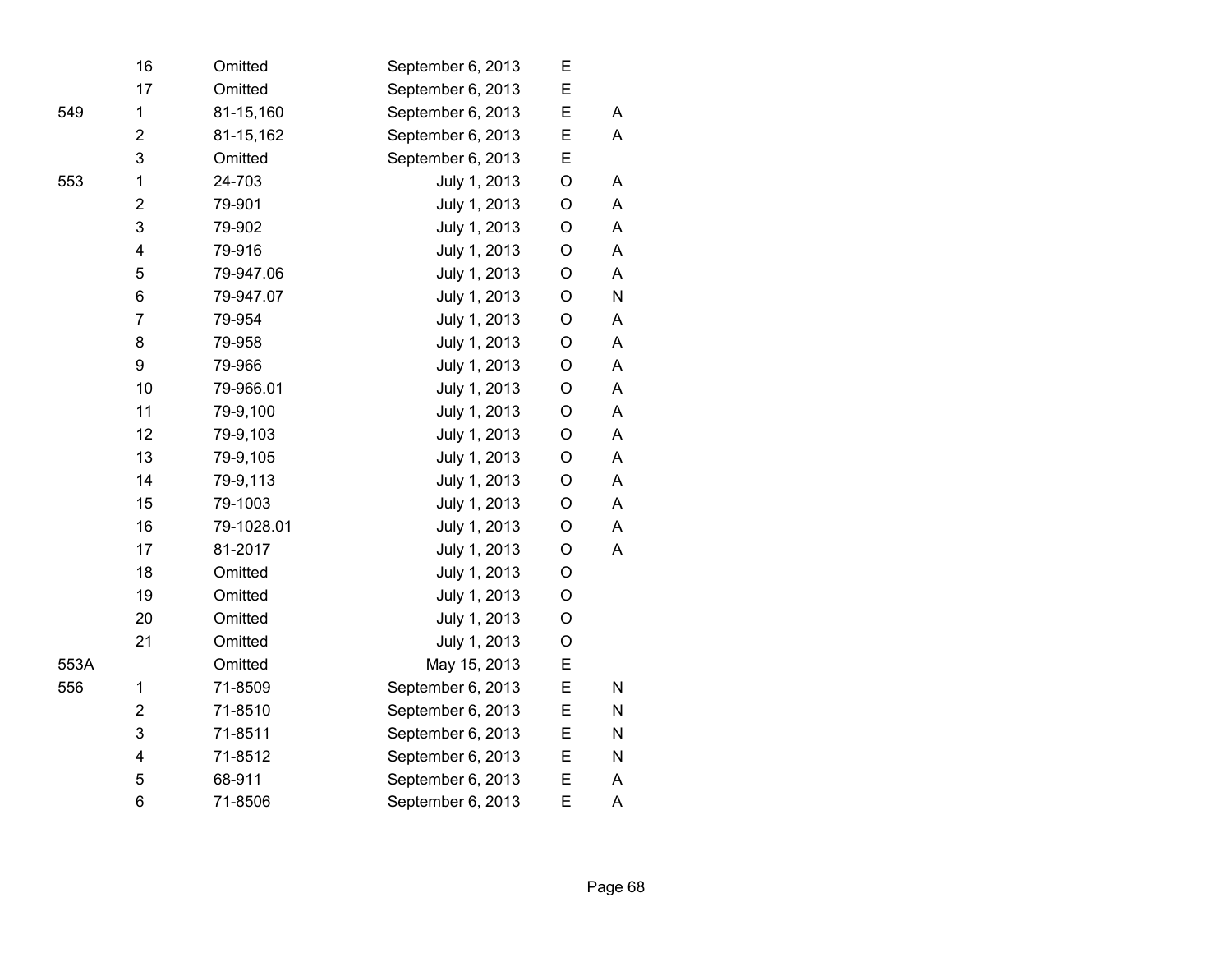|      | $\overline{7}$          | Omitted     | September 6, 2013 | Е |   |  |
|------|-------------------------|-------------|-------------------|---|---|--|
| 556A |                         | Omitted     | September 6, 2013 | E |   |  |
| 561  | 1                       | 28-726      | May 30, 2013      | Ε | Α |  |
|      | 2                       | 29-2204     | May 30, 2013      | E | A |  |
|      | 3                       | 29-2257     | May 30, 2013      | Ε | A |  |
|      | $\overline{\mathbf{4}}$ | 29-2258     | May 30, 2013      | Ε | Α |  |
|      | 5                       | 42-364      | May 30, 2013      | E | A |  |
|      | 6                       | 43-245      | May 30, 2013      | E | A |  |
|      | $\overline{7}$          | 43-247      | May 30, 2013      | Е | Α |  |
|      | 8                       | 43-247.02   | May 30, 2013      | E | N |  |
|      | 9                       | 43-251      | May 30, 2013      | E | A |  |
|      | 10                      | 43-251.01   | May 30, 2013      | Ε | A |  |
|      | 11                      | 43-254      | May 30, 2013      | Ε | Α |  |
|      | 12                      | 43-258      | May 30, 2013      | E | A |  |
|      | 13                      | 43-260.01   | May 30, 2013      | E | A |  |
|      | 14                      | 43-260.04   | May 30, 2013      | E | Α |  |
|      | 15                      | 43-260.05   | May 30, 2013      | E | Α |  |
|      | 16                      | 43-260.07   | May 30, 2013      | Е | A |  |
|      | 17                      | 43-272.01   | May 30, 2013      | Е | Α |  |
|      | 18                      | 43-279.01   | May 30, 2013      | Е | A |  |
|      | 19                      | 43-281      | May 30, 2013      | Ε | A |  |
|      | 20                      | 43-284      | May 30, 2013      | E | A |  |
|      | 21                      | 43-284.01   | May 30, 2013      | E | Α |  |
|      | 22                      | 43-285      | May 30, 2013      | E | Α |  |
|      | 23                      | 43-286      | May 30, 2013      | E | A |  |
|      | 24                      | 43-2,108.05 | May 30, 2013      | E | Α |  |
|      | 25                      | 43-2,129    | May 30, 2013      | E | Α |  |
|      | 26                      | 43-404      | May 30, 2013      | Е | Α |  |
|      | 27                      | 43-405      | May 30, 2013      | E | A |  |
|      | 28                      | 43-406      | May 30, 2013      | Е | A |  |
|      | 29                      | 43-407      | May 30, 2013      | Ε | Α |  |
|      | 30                      | 43-408      | May 30, 2013      | E | Α |  |
|      | 31                      | 43-410      | May 30, 2013      | E | A |  |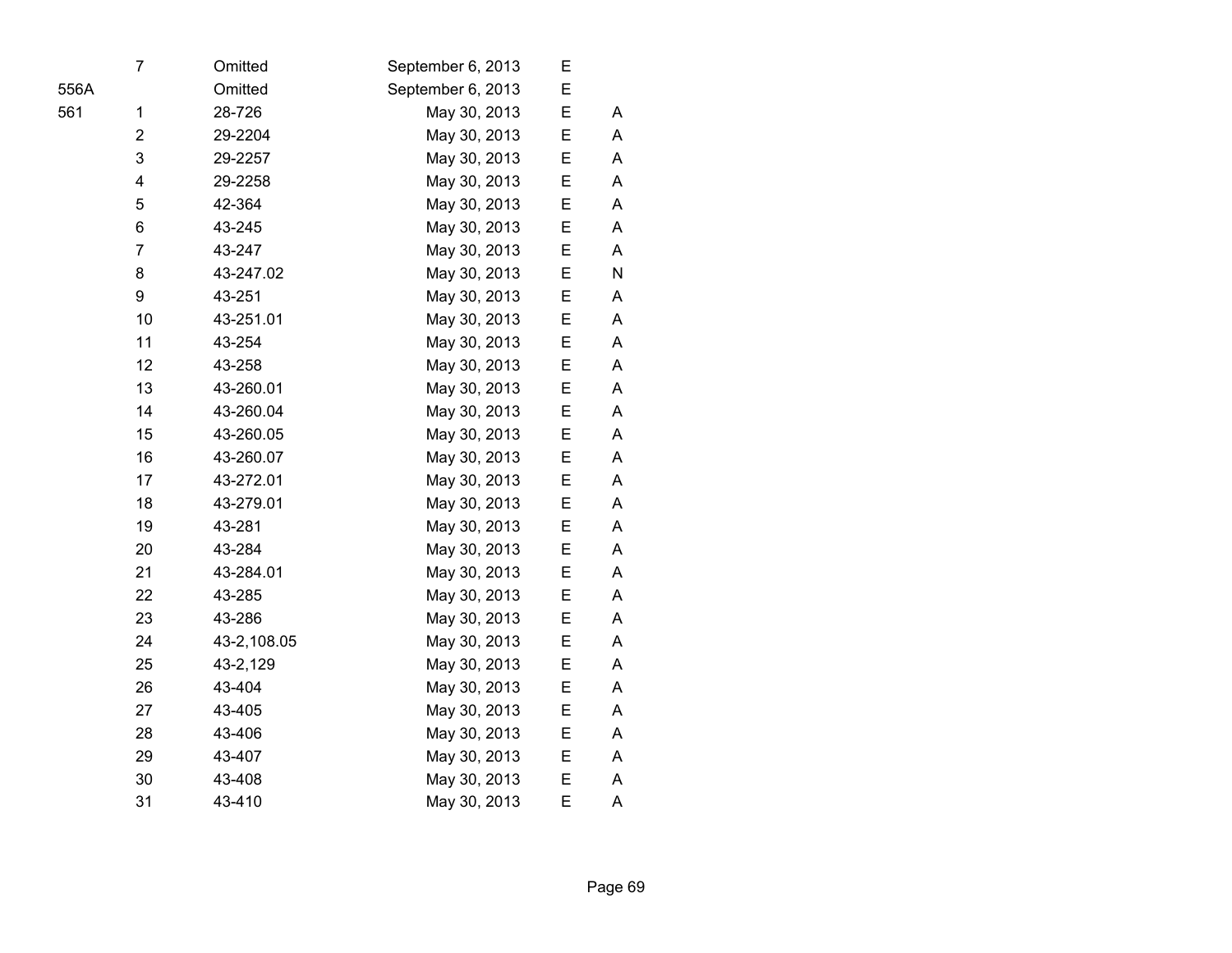| 32 | 43-412     | May 30, 2013 | Е | A |
|----|------------|--------------|---|---|
| 33 | 43-413     | May 30, 2013 | E | Α |
| 34 | 43-414     | May 30, 2013 | Е | A |
| 35 | 43-415     | May 30, 2013 | E | A |
| 36 | 43-416     | May 30, 2013 | E | A |
| 37 | 43-417     | May 30, 2013 | E | A |
| 38 | 43-418     | May 30, 2013 | E | A |
| 39 | 43-419     | May 30, 2013 | E | A |
| 40 | 43-420     | May 30, 2013 | Е | Α |
| 41 | 43-421     | May 30, 2013 | E | A |
| 42 | 43-422     | May 30, 2013 | E | A |
| 43 | 43-423     | May 30, 2013 | E | A |
| 44 | 43-1411.01 | May 30, 2013 | E | A |
| 45 | 43-2402    | May 30, 2013 | E | A |
| 46 | 43-2404    | May 30, 2013 | E | A |
| 47 | 43-2404.01 | May 30, 2013 | E | Α |
| 48 | 43-2404.02 | May 30, 2013 | E | A |
| 49 | 43-2411    | May 30, 2013 | Е | A |
| 50 | 43-2412    | May 30, 2013 | E | Α |
| 51 | 43-2930    | May 30, 2013 | Е | Α |
| 52 | 43-3503    | May 30, 2013 | E | A |
| 53 | 81-1427    | May 30, 2013 | E | N |
| 54 | 43-425     | May 30, 2013 | E | N |
| 55 | 43-4102    | May 30, 2013 | E | N |
| 56 | 43-4203    | May 30, 2013 | Е | A |
| 57 | 43-4314    | May 30, 2013 | E | A |
| 58 | 43-4318    | May 30, 2013 | E | A |
| 59 | 43-4320    | May 30, 2013 | E | A |
| 60 | 43-4321    | May 30, 2013 | E | A |
| 61 | 43-4324    | May 30, 2013 | E | A |
| 62 | 81-8,245   | May 30, 2013 | E | A |
| 63 | 81-1417    | May 30, 2013 | Е | Α |
| 64 | 83-4,124   | May 30, 2013 | E | A |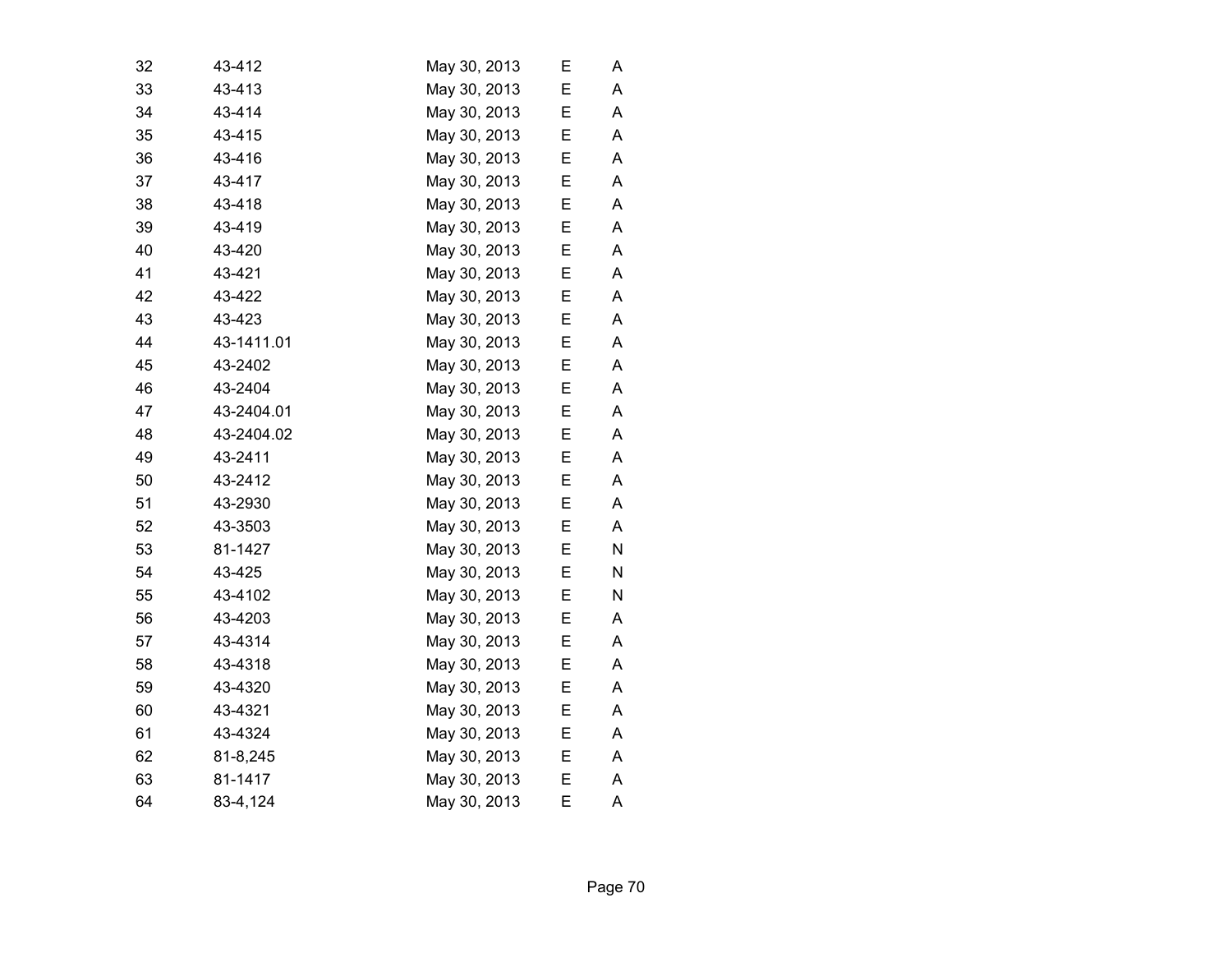|     | 65                      | 83-4,125     | May 30, 2013 | Ε | Α |  |
|-----|-------------------------|--------------|--------------|---|---|--|
|     | 66                      | 83-4,126     | May 30, 2013 | E | Α |  |
|     | 67                      | 83-4,131     | May 30, 2013 | E | A |  |
|     | 68                      | 83-4,132     | May 30, 2013 | E | A |  |
|     | 69                      | 83-4,133     | May 30, 2013 | E | A |  |
|     | 70                      | 83-4,134     | May 30, 2013 | E | A |  |
|     | 71                      | 81-3136      | May 30, 2013 | E | N |  |
|     | 72                      | Omitted      | May 30, 2013 | E |   |  |
|     | 73                      | Omitted      | May 30, 2013 | Е |   |  |
| 61A | 1                       | Omitted      | May 30, 2013 | E |   |  |
|     | $\overline{\mathbf{c}}$ | Omitted      | May 30, 2013 | E |   |  |
|     | 3                       | Omitted      | May 30, 2013 | E |   |  |
|     | 4                       | Omitted      | May 30, 2013 | E |   |  |
|     | 5                       | Omitted      | May 30, 2013 | E |   |  |
|     | 6                       | Laws 2013,   | May 30, 2013 | E | Α |  |
|     |                         | LB195, s.93  |              |   |   |  |
|     | $\overline{7}$          | Laws 2013,   | May 30, 2013 | E | A |  |
|     |                         | LB195, s.100 |              |   |   |  |
|     | 8                       | 90-539       | May 30, 2013 | Е | A |  |
|     | 9                       | Omitted      | May 30, 2013 | Е |   |  |
|     | 10                      | Omitted      | May 30, 2013 | E |   |  |
| 63  | 1                       | 73-510       | May 30, 2013 | E | А |  |
|     | $\overline{\mathbf{c}}$ | Omitted      | May 30, 2013 | E |   |  |
|     | 3                       | Omitted      | May 30, 2013 | Ε |   |  |
| 68  | 1                       | 44-8801      | June 6, 2013 | E | N |  |
|     | $\mathbf 2$             | 44-8802      | June 6, 2013 | E | N |  |
|     | $\mathsf 3$             | 44-8803      | June 6, 2013 | Ε | N |  |
|     | $\overline{\mathbf{4}}$ | 44-8804      | June 6, 2013 | Е | Ν |  |
|     | 5                       | 44-8805      | June 6, 2013 | E | N |  |
|     | 6                       | 44-8806      | June 6, 2013 | Е | N |  |
|     | $\overline{7}$          | 44-8807      | June 6, 2013 | Ε | N |  |
|     | 8                       | 44-8808      | June 6, 2013 | E | N |  |
|     | 9                       | Omitted      | June 6, 2013 | E |   |  |

561A

563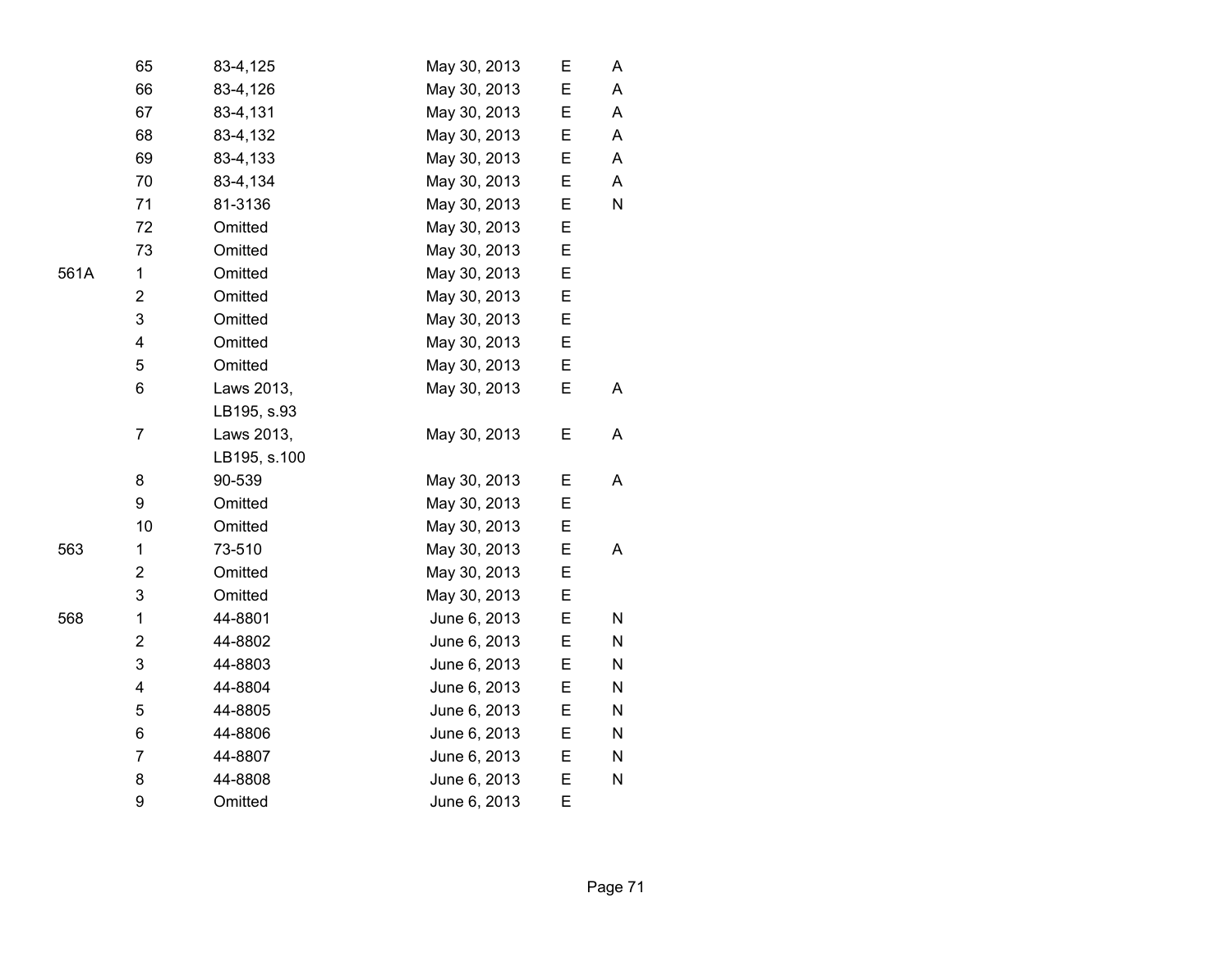| 10                      | Omitted    | June 6, 2013      | E |   |
|-------------------------|------------|-------------------|---|---|
|                         | Omitted    | June 6, 2013      | E |   |
| 1                       | 77-2715.08 | January 1, 2014   | O | A |
| 2                       | Omitted    | January 1, 2014   | O |   |
| 3                       | Omitted    | January 1, 2014   | O |   |
| 1                       | 53-117     | September 6, 2013 | E | A |
| $\overline{2}$          | Omitted    | September 6, 2013 | E |   |
|                         | Omitted    | September 6, 2013 | E |   |
| $\mathbf 1$             | 2-4902     | September 6, 2013 | E | A |
| $\overline{2}$          | Omitted    | September 6, 2013 | E |   |
|                         | Omitted    | September 6, 2013 | E |   |
| 1                       | 77-3442    | September 6, 2013 | E | A |
| $\overline{2}$          | 79-611     | September 6, 2013 | E | A |
| 3                       | 79-2104    | September 6, 2013 | E | A |
| 4                       | 79-2104.01 | September 6, 2013 | E | Α |
| 5                       | 79-2104.03 | September 6, 2013 | E | N |
| 6                       | Omitted    | September 6, 2013 | E |   |
| $\overline{7}$          | Omitted    | September 6, 2013 | E |   |
| 1                       | 76-2301    | May 9, 2013       | E | A |
| 2                       | 76-2303    | May 9, 2013       | E | A |
| 3                       | 76-2303.01 | May 9, 2013       | E | N |
| 4                       | 76-2329    | May 9, 2013       | E | A |
| 5                       | Omitted    | May 9, 2013       | E |   |
| 6                       | Omitted    | May 9, 2013       | E |   |
| 1                       | 86-442     | May 9, 2013       | E | A |
| 2                       | 86-443     | May 9, 2013       | E | A |
| 3                       | 86-443.01  | May 9, 2013       | E | N |
| $\overline{\mathbf{4}}$ | 86-450.01  | May 9, 2013       | E | N |
| 5                       | 86-471     | May 9, 2013       | E | N |
| 6                       | 86-465     | May 9, 2013       | E | A |
| $\overline{7}$          | Omitted    | May 9, 2013       | E |   |
| 8                       | Omitted    | May 9, 2013       | E |   |
|                         | Omitted    | May 9, 2013       | E |   |
|                         |            |                   |   |   |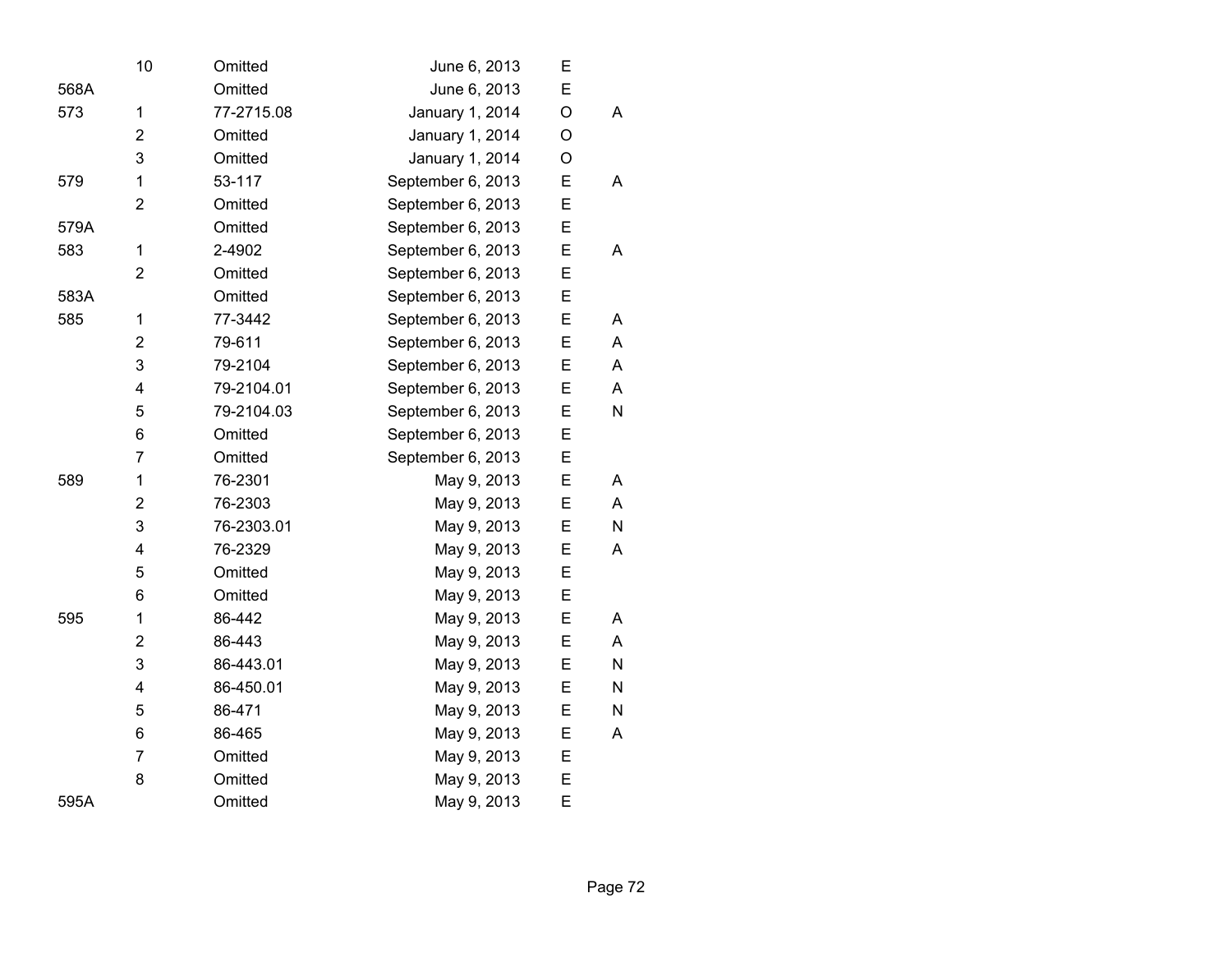| 612 | 1                       | 77-385    | April 25, 2013  | E           | Α         |  |
|-----|-------------------------|-----------|-----------------|-------------|-----------|--|
|     | $\overline{2}$          | 77-3,116  | April 25, 2013  | E           | A         |  |
|     | 3                       | 77-27,195 | April 25, 2013  | E           | A         |  |
|     | 4                       | 77-4110   | April 25, 2013  | E           | A         |  |
|     | 5                       | 77-4933   | April 25, 2013  | E           | Α         |  |
|     | 6                       | 77-5542   | April 25, 2013  | E           | A         |  |
|     | $\overline{7}$          | 77-5731   | April 25, 2013  | E           | A         |  |
|     | 8                       | 77-5807   | April 25, 2013  | E           | A         |  |
|     | 9                       | 77-5907   | April 25, 2013  | E           | A         |  |
|     | 10                      | Omitted   | April 25, 2013  | E           |           |  |
|     | 11                      | Omitted   | April 25, 2013  | E           |           |  |
| 613 | 1                       | 50-406    | June 6, 2013    | E           | A         |  |
|     | $\overline{\mathbf{c}}$ | 50-407    | June 6, 2013    | E           | A         |  |
|     | 3                       | Omitted   | June 6, 2013    | E           |           |  |
|     | 4                       | Omitted   | June 6, 2013    | E           |           |  |
| 616 | 1                       | 8-2701    | January 1, 2014 | O           | N         |  |
|     | 2                       | 8-2702    | January 1, 2014 | O           | N         |  |
|     | 3                       | 8-2703    | January 1, 2014 | O           | N         |  |
|     | 4                       | 8-2704    | January 1, 2014 | O           | N         |  |
|     | 5                       | 8-2705    | January 1, 2014 | O           | N         |  |
|     | 6                       | 8-2706    | January 1, 2014 | $\mathsf O$ | N         |  |
|     | $\overline{7}$          | 8-2707    | January 1, 2014 | O           | N         |  |
|     | 8                       | 8-2708    | January 1, 2014 | O           | N         |  |
|     | 9                       | 8-2709    | January 1, 2014 | O           | N         |  |
|     | 10                      | 8-2710    | January 1, 2014 | $\mathsf O$ | ${\sf N}$ |  |
|     | 11                      | 8-2711    | January 1, 2014 | $\mathsf O$ | N         |  |
|     | 12                      | 8-2712    | January 1, 2014 | $\mathsf O$ | ${\sf N}$ |  |
|     | 13                      | 8-2713    | January 1, 2014 | $\mathsf O$ | N         |  |
|     | 14                      | 8-2714    | January 1, 2014 | O           | N         |  |
|     | 15                      | 8-2715    | January 1, 2014 | O           | N         |  |
|     | 16                      | 8-2716    | January 1, 2014 | $\mathsf O$ | N         |  |
|     | 17                      | 8-2717    | January 1, 2014 | O           | N         |  |
|     | 18                      | 8-2718    | January 1, 2014 | $\circ$     | N         |  |
|     |                         |           |                 |             |           |  |

Page 73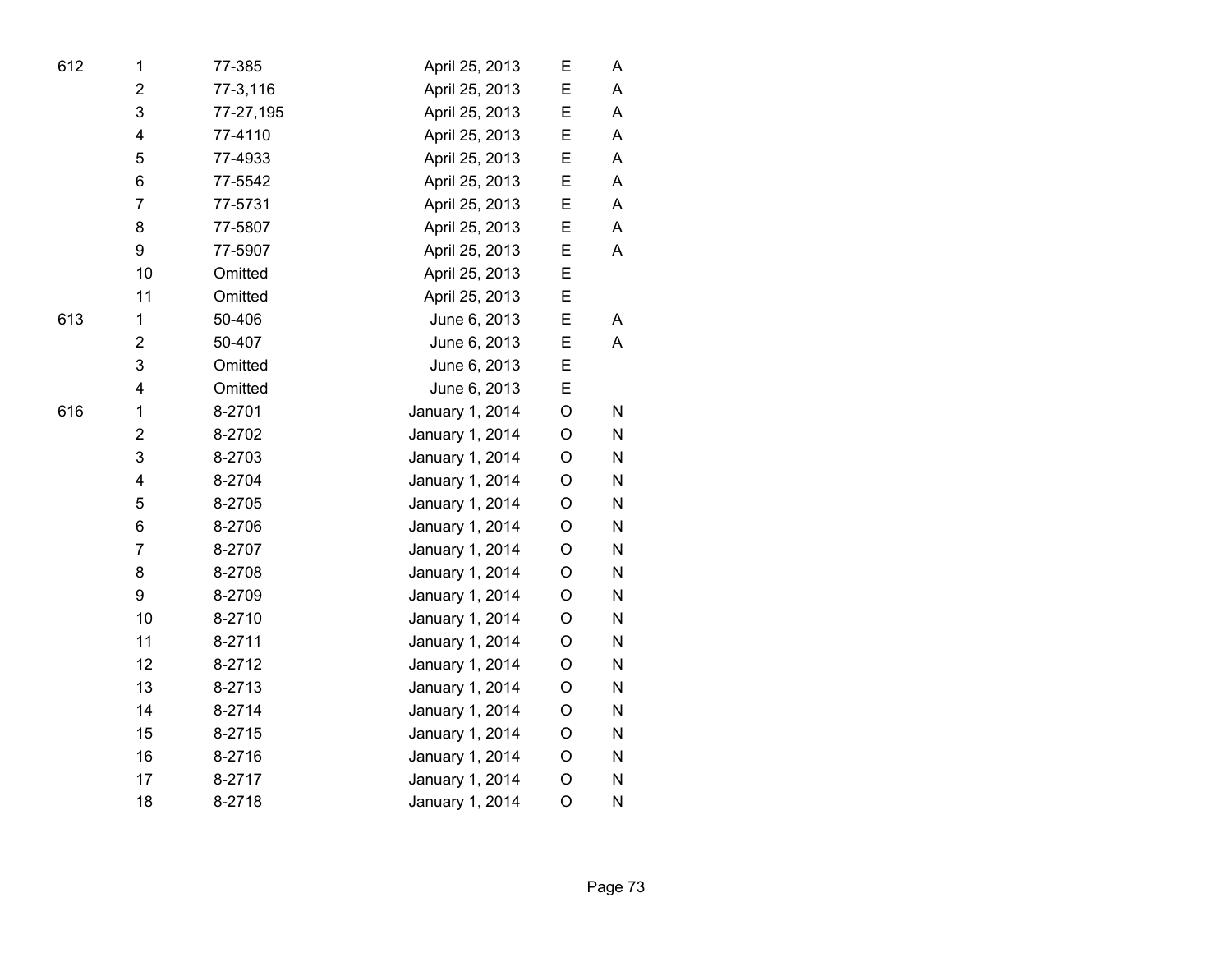| 19 | 8-2719  | January 1, 2014 | O           | N         |
|----|---------|-----------------|-------------|-----------|
| 20 | 8-2720  | January 1, 2014 | O           | N         |
| 21 | 8-2721  | January 1, 2014 | O           | N         |
| 22 | 8-2722  | January 1, 2014 | O           | N         |
| 23 | 8-2723  | January 1, 2014 | O           | N         |
| 24 | 8-2724  | January 1, 2014 | O           | N         |
| 25 | 8-2725  | January 1, 2014 | O           | N         |
| 26 | 8-2726  | January 1, 2014 | O           | N         |
| 27 | 8-2727  | January 1, 2014 | O           | N         |
| 28 | 8-2728  | January 1, 2014 | $\mathsf O$ | N         |
| 29 | 8-2729  | January 1, 2014 | O           | N         |
| 30 | 8-2730  | January 1, 2014 | O           | N         |
| 31 | 8-2731  | January 1, 2014 | O           | N         |
| 32 | 8-2732  | January 1, 2014 | $\mathsf O$ | N         |
| 33 | 8-2733  | January 1, 2014 | O           | N         |
| 34 | 8-2734  | January 1, 2014 | O           | N         |
| 35 | 8-2735  | January 1, 2014 | $\mathsf O$ | ${\sf N}$ |
| 36 | 8-2736  | January 1, 2014 | $\mathsf O$ | N         |
| 37 | 8-2737  | January 1, 2014 | O           | N         |
| 38 | 8-2738  | January 1, 2014 | O           | N         |
| 39 | 8-2739  | January 1, 2014 | $\mathsf O$ | N         |
| 40 | 8-2740  | January 1, 2014 | $\mathsf O$ | N         |
| 41 | 8-2741  | January 1, 2014 | O           | N         |
| 42 | 8-2742  | January 1, 2014 | $\mathsf O$ | N         |
| 43 | 8-2743  | January 1, 2014 | $\mathsf O$ | N         |
| 44 | 8-2744  | January 1, 2014 | O           | N         |
| 45 | 8-2745  | January 1, 2014 | O           | N         |
| 46 | 8-2746  | January 1, 2014 | $\mathsf O$ | N         |
| 47 | 8-2747  | January 1, 2014 | $\mathsf O$ | N         |
| 48 | 8-2748  | January 1, 2014 | O           | N         |
| 49 | 8-601   | January 1, 2014 | O           | A         |
| 50 | 8-602   | January 1, 2014 | O           | A         |
| 51 | Omitted | January 1, 2014 | $\circ$     |           |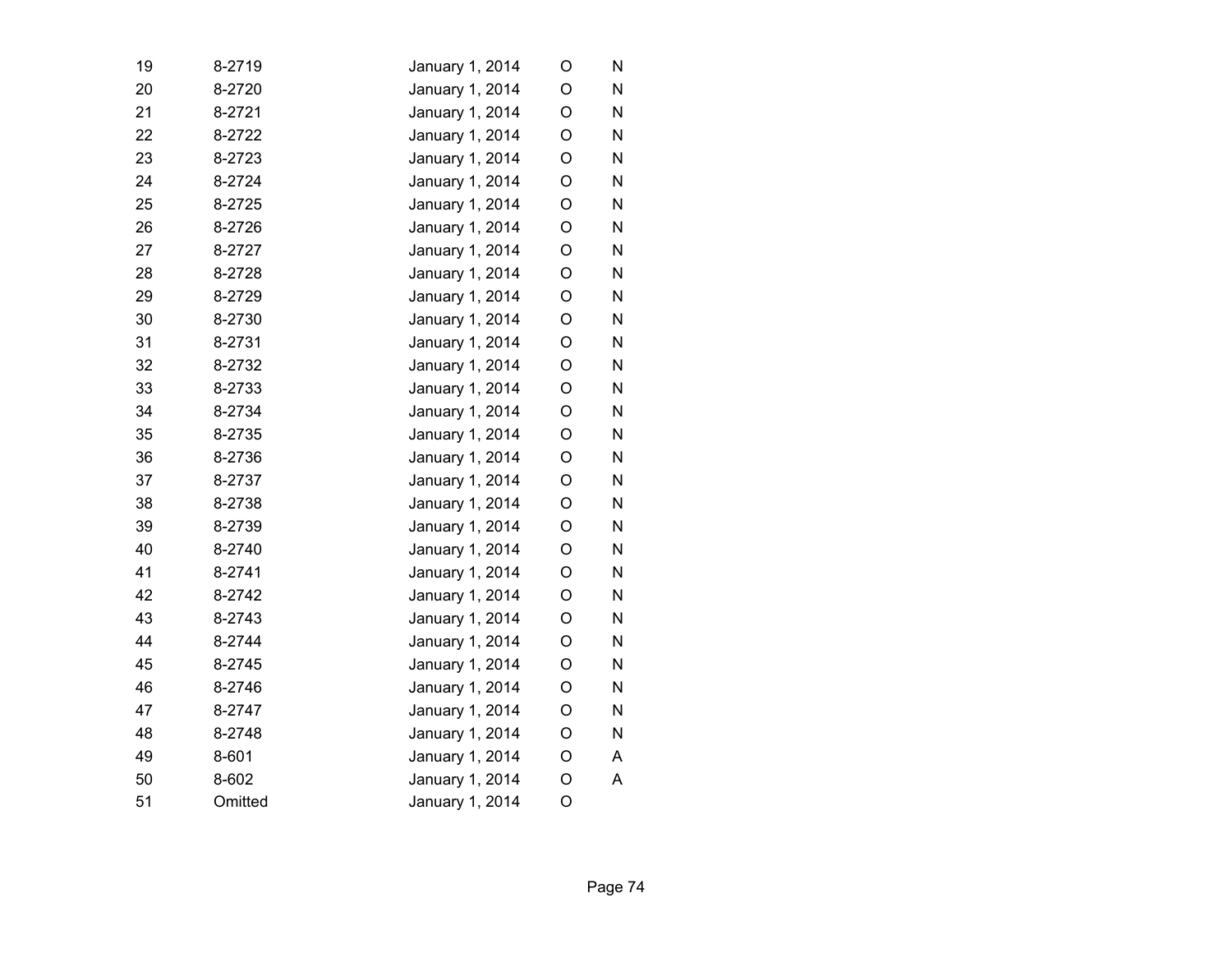| 52 | Omitted   | January 1, 2014   | $\circ$     |              |           |
|----|-----------|-------------------|-------------|--------------|-----------|
| 53 | Omitted   | January 1, 2014   | $\circ$     | ${\sf R}$    |           |
| 53 |           | January 1, 2014   | $\circ$     | $\mathsf{R}$ | 8-1001    |
| 53 |           | January 1, 2014   | $\circ$     | ${\sf R}$    | 8-1001.01 |
| 53 |           | January 1, 2014   | $\circ$     | ${\sf R}$    | 8-1002    |
| 53 |           | January 1, 2014   | $\circ$     | ${\sf R}$    | 8-1003    |
| 53 |           | January 1, 2014   | $\circ$     | ${\sf R}$    | 8-1004    |
| 53 |           | January 1, 2014   | $\bigcirc$  | ${\sf R}$    | 8-1005    |
| 53 |           | January 1, 2014   | $\circ$     | ${\sf R}$    | 8-1006    |
| 53 |           | January 1, 2014   | $\circ$     | $\mathsf{R}$ | 8-1007    |
| 53 |           | January 1, 2014   | $\circ$     | ${\sf R}$    | 8-1008    |
| 53 |           | January 1, 2014   | $\circ$     | ${\sf R}$    | 8-1009    |
| 53 |           | January 1, 2014   | $\circ$     | ${\sf R}$    | 8-1010    |
| 53 |           | January 1, 2014   | $\circ$     | ${\sf R}$    | 8-1011    |
| 53 |           | January 1, 2014   | $\circ$     | ${\sf R}$    | 8-1012    |
| 53 |           | January 1, 2014   | $\circ$     | ${\sf R}$    | 8-1012.01 |
| 53 |           | January 1, 2014   | $\circ$     | $\mathsf{R}$ | 8-1013    |
| 53 |           | January 1, 2014   | $\circ$     | ${\sf R}$    | 8-1014    |
| 53 |           | January 1, 2014   | $\circ$     | ${\sf R}$    | 8-1016    |
| 53 |           | January 1, 2014   | $\bigcirc$  | ${\sf R}$    | 8-1017    |
| 53 |           | January 1, 2014   | $\circ$     | ${\sf R}$    | 8-1018    |
| 53 |           | January 1, 2014   | $\mathsf O$ | $\mathsf{R}$ | 8-1019    |
| 1  | 50-502    | September 6, 2013 | $\mathsf E$ | $\mathsf{N}$ |           |
| 2  | 50-503    | September 6, 2013 | $\mathsf E$ | ${\sf N}$    |           |
| 1  | 39-810    | September 6, 2013 | $\mathsf E$ | A            |           |
| 2  | Omitted   | September 6, 2013 | E           |              |           |
| 1  | 81-12,138 | September 6, 2013 | E           | A            |           |
| 2  | 81-12,142 | September 6, 2013 | E           | $\mathsf A$  |           |
| 3  | 81-12,143 | September 6, 2013 | E           | A            |           |
| 4  | Omitted   | September 6, 2013 | E           |              |           |
| 1  | 77-382    | September 6, 2013 | E           | A            |           |
| 2  | 81-125    | September 6, 2013 | E           | A            |           |
| 3  | Omitted   | September 6, 2013 | E           |              |           |

620

623

628

629